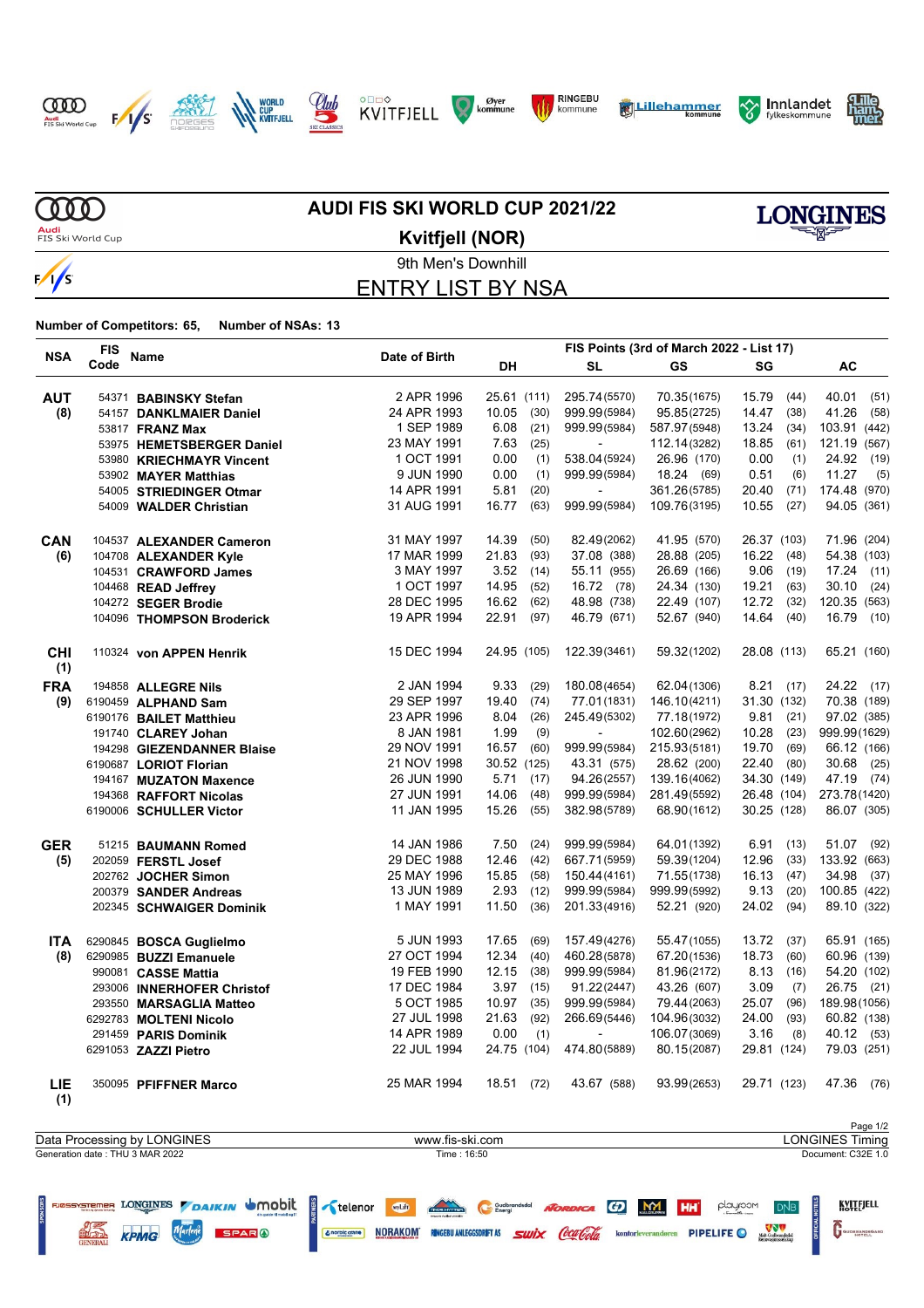

<mark>Audi</mark><br>FIS Ski World Cup

# **AUDI FIS SKI WORLD CUP 2021/22**

**Kvitfjell (NOR)**



9th Men's Downhill ENTRY LIST BY NSA

|                   | <b>FIS</b> |                                  |               | FIS Points (3rd of March 2022 - List 17) |              |               |               |               |  |  |
|-------------------|------------|----------------------------------|---------------|------------------------------------------|--------------|---------------|---------------|---------------|--|--|
| <b>NSA</b>        | Code       | <b>Name</b>                      | Date of Birth | DH                                       | <b>SL</b>    | <b>GS</b>     | SG            | <b>AC</b>     |  |  |
| <b>MON</b><br>(1) |            | 370031 ALESSANDRIA Arnaud        | 15 JUL 1993   | 34.97 (146)                              | 999.99(5984) | 111.49(3253)  | 45.06 (235)   | 94.16 (362)   |  |  |
| <b>NOR</b>        |            | 422676 FOSSLAND Markus Nordgaard | 5 JAN 1999    | 26.12 (112)                              | 131.64(3714) | 37.30 (418)   | 18.39<br>(58) | 198.26(1114)  |  |  |
| (6)               |            | 421483 JANSRUD Kjetil            | 28 AUG 1985   | 6.28<br>(22)                             | 474.15(5888) | 39.99 (500)   | 0.41<br>(5)   | 14.46<br>(9)  |  |  |
|                   |            | 422139 KILDE Aleksander Aamodt   | 21 SEP 1992   | 0.00<br>(1)                              | 344.85(5713) | 4.20<br>(11)  | 0.00<br>(1)   | 9.08<br>(4)   |  |  |
|                   |            | 422403 ROEA Henrik               | 5 AUG 1995    | 14.32<br>(49)                            | 82.34(2056)  | 20.03<br>(84) | 28.82 (119)   | 64.68 (157)   |  |  |
|                   |            | 422310 SEJERSTED Adrian Smiseth  | 16 JUL 1994   | 9.09<br>(28)                             | 307.91(5611) | 109.26(3181)  | 7.23<br>(14)  | 45.92<br>(71) |  |  |
|                   |            | 422278 WINDINGSTAD Rasmus        | 31 OCT 1993   | 40.10 (166)                              | 43.93 (599)  | 5.42(17)      | 16.82<br>(50) | 21.84<br>(14) |  |  |
| <b>SLO</b>        |            | 561255 CATER Martin              | 20 DEC 1992   | 6.47<br>(23)                             | 167.09(4450) | 81.14(2134)   | 17.99<br>(55) | 24.00<br>(16) |  |  |
| (4)               |            | 561310 HROBAT Miha               | 3 FEB 1995    | 19.88<br>(76)                            | 83.94(2125)  | 47.93 (760)   | 23.34<br>(91) | 34.97<br>(31) |  |  |
|                   |            | 561216 KLINE Bostjan             | 9 MAR 1991    | 10.67<br>(32)                            | 494.90(5905) | 84.00(2250)   | $21.57$ (74)  | 83.98 (289)   |  |  |
|                   |            | 561397 NARALOCNIK Nejc           | 5 JAN 1999    | 24.41 (100)                              | 64.98(1349)  | 59.11(1196)   | 32.67 (141)   | 58.69 (124)   |  |  |
| <b>SUI</b>        |            | 511383 FEUZ Beat                 | 11 FEB 1987   | 0.00<br>(1)                              | 999.99(5984) | 263.69(5504)  | 10.38<br>(25) | 191.30(1067)  |  |  |
| (8)               |            | 512124 HINTERMANN Niels          | 5 MAY 1995    | 5.75<br>(18)                             | 282.38(5511) | 234.36(5341)  | 16.35<br>(49) | 34.06<br>(28) |  |  |
|                   |            | 512275 METTLER Josua             | 30 JUN 1998   | 17.53<br>(68)                            | 58.92(1094)  | 21.71 (97)    | 22.69<br>(82) | 52.39<br>(98) |  |  |
|                   |            | 512408 MONNEY Alexis             | 8 JAN 2000    | 22.40<br>(95)                            | 124.33(3510) | 34.01 (315)   | 28.36 (116)   | 41.64<br>(59) |  |  |
|                   |            | 512269 ODERMATT Marco            | 8 OCT 1997    | 2.29<br>(10)                             | 134.60(3807) | 0.00<br>(1)   | 0.00<br>(1)   | 57.58 (117)   |  |  |
|                   |            | 512281 ROESTI Lars               | 19 JAN 1998   | 15.66<br>(57)                            | 162.18(4353) | 77.13(1968)   | 18.50<br>(59) | 66.56 (169)   |  |  |
|                   |            | 512038 ROGENTIN Stefan           | 16 MAY 1994   | 13.89<br>(46)                            | 118.34(3349) | 46.69 (724)   | 12.41<br>(31) | 34.34<br>(29) |  |  |
|                   |            | 512039 ROULIN Gilles             | 14 MAY 1994   | 10.84<br>(34)                            | 107.95(3020) | 23.93 (124)   | 21.84<br>(75) | 37.49<br>(43) |  |  |
| <b>SWE</b><br>(1) |            | 502230 SUNDIN Olle               | 17 DEC 1997   | 19.01<br>(73)                            | 80.39(1970)  | 33.95 (312)   | 25.20<br>(98) | 40.75<br>(56) |  |  |
| <b>USA</b>        |            | 6531444 ARVIDSSON Erik           | 3 SEP 1996    | 14.69<br>(51)                            | 22.76 (120)  | 24.30 (129)   | 26.31 (102)   | 58.89 (129)   |  |  |
| (7)               |            | 6530104 BENNETT Bryce            | 14 JUL 1992   | 5.80<br>(19)                             | 134.60(3807) | 369.81 (5797) | 19.24<br>(64) | 36.92<br>(41) |  |  |
|                   |            | 6530319 COCHRAN-SIEGLE Ryan      | 27 MAR 1992   | 2.73<br>(11)                             | 117.65(3328) | 12.13(36)     | 6.00<br>(12)  | 25.29<br>(20) |  |  |
|                   |            | 530874 GANONG Travis             | 14 JUL 1988   | 4.88<br>(16)                             | 999.99(5984) | 578.76(5946)  | 10.06<br>(22) | 259.71 (1383) |  |  |
|                   |            | 934643 GOLDBERG Jared            | 17 JUN 1991   | 10.06<br>(31)                            | 278.37(5492) | 123.68(3639)  | 22.51<br>(81) | 49.36<br>(83) |  |  |
|                   |            | 6531520 MORSE Sam                | 27 MAY 1996   | 20.83<br>(82)                            | 72.65(1641)  | 52.02 (915)   | 31.99 (134)   | 95.46 (370)   |  |  |
|                   |            | 533866 NYMAN Steven              | 12 FEB 1982   | 13.34<br>(44)                            | 999.99(5984) | 187.28(4872)  | 15.95<br>(45) | 131.55 (644)  |  |  |

| Legend:      |                                                                                                 |                                                   |                                                       |                                                                        |                                                     |                                                          |                                                                                      |                            |
|--------------|-------------------------------------------------------------------------------------------------|---------------------------------------------------|-------------------------------------------------------|------------------------------------------------------------------------|-----------------------------------------------------|----------------------------------------------------------|--------------------------------------------------------------------------------------|----------------------------|
|              | No points                                                                                       | AC                                                | <b>Alpine Combined</b>                                | DH                                                                     | Downhill                                            | GS                                                       | Giant Slalom                                                                         |                            |
| SG           | Super-G                                                                                         | SL                                                | Slalom                                                |                                                                        |                                                     |                                                          |                                                                                      |                            |
|              |                                                                                                 |                                                   |                                                       |                                                                        |                                                     |                                                          |                                                                                      | Page 2/2                   |
|              | Data Processing by LONGINES                                                                     |                                                   |                                                       | www.fis-ski.com                                                        |                                                     |                                                          |                                                                                      | LONGINES Timing            |
|              | Generation date: THU 3 MAR 2022                                                                 |                                                   |                                                       | Time: 16:50                                                            |                                                     |                                                          |                                                                                      | Document: C32E 1.0         |
| FJØSSYSTEMER | <b>Benden ag densen (entrevég</b><br>Marlene<br><b>KPMG</b><br><b>RECTABL</b><br><b>GENERAL</b> | LONGINES DAIKIN UMObit<br><b>SPAR<sup>O</sup></b> | wyLift<br>telenor<br><b>NORAKOM</b><br>& norbic crane | TNO HITTER<br>innoces weeker vestels<br><b>RINGEBU ANLEGGSDRIFT AS</b> | Gudbrandsdal<br><b>NORDICA</b><br>Coca Cola<br>swix | <b>MY</b><br>G)<br>HH <sup>*</sup><br>kontorleverandøren | playroom<br>D <sub>NB</sub><br>Midt-Gudbrandsdal<br>Renovasjonsselikup<br>PIPELIFE O | KVITEJELL<br>GUDBRANDSGARD |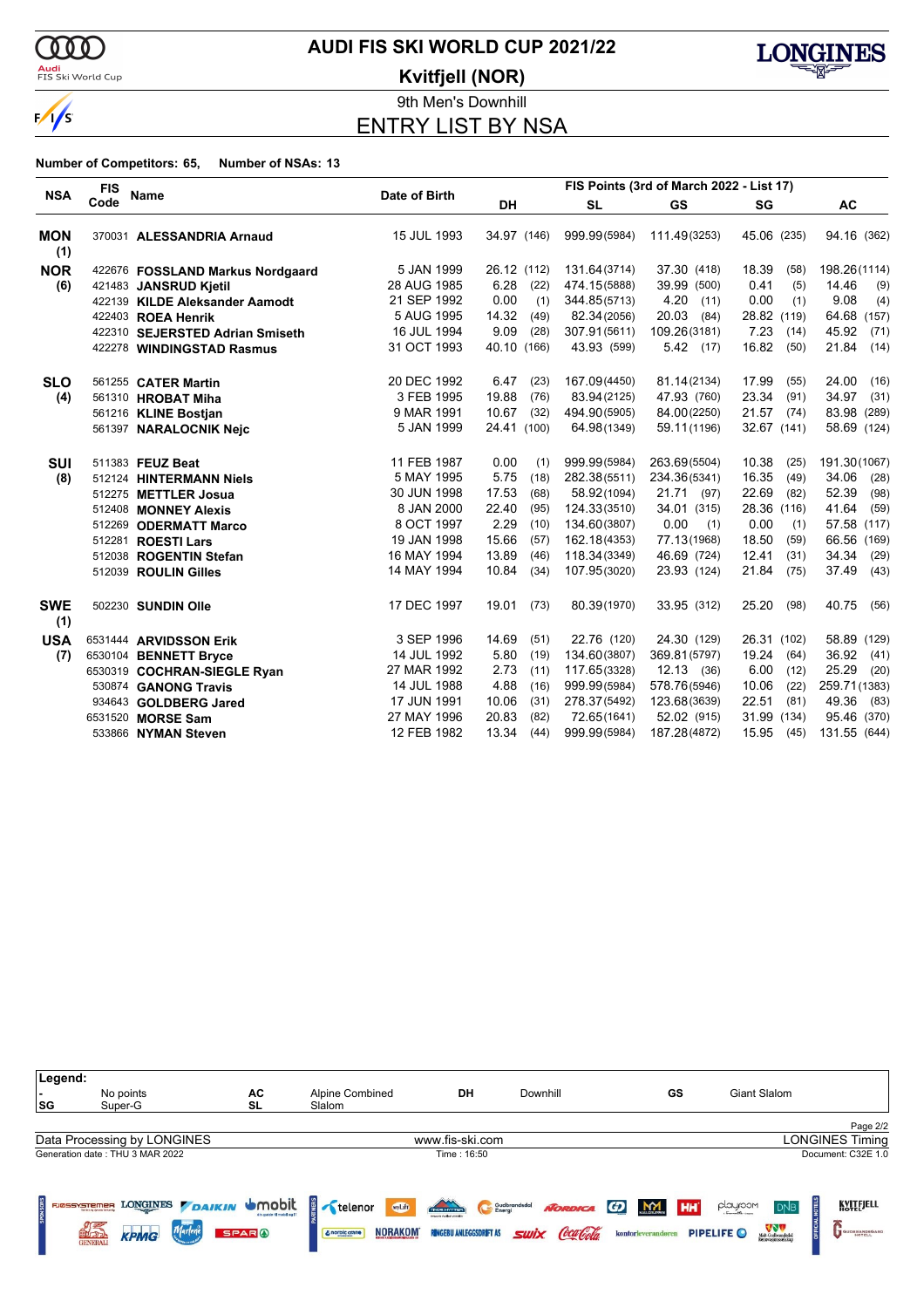



Marlene

**SPAR**<sup>0</sup>

KPMG











Midt-Gudbrandsdal<br>Renovasionsselskap

GUDBRANDSGARD



#### **MD AUDI FIS SKI WORLD CUP 2021/22 LONGINES Audi**<br>FIS Ski World Cup **Kvitfjell (NOR)** 9th Men's Downhill FRI 4 MAR 2022  $\frac{1}{s}$ Start Time 11:30 DRAW LIST

| <b>Number of Competitors: 65,</b><br><b>Number of NSAs: 13</b> |                    | Rank 80 in the FIS List: LAHNSTEINER Maximilian |                    |                |      |        |       | 20.72 FIS Points |               |  |
|----------------------------------------------------------------|--------------------|-------------------------------------------------|--------------------|----------------|------|--------|-------|------------------|---------------|--|
| No.                                                            | <b>FIS</b><br>Code | Name                                            | <b>NSA</b><br>Code | <b>WCSL-DH</b> |      | WCSL-O |       |                  | <b>FIS DH</b> |  |
| 1                                                              | 511383             | <b>FEUZ Beat</b>                                | SUI                | 673            | (1)  | 852    | (7)   | 0.00             | (1)           |  |
| $\mathbf 2$                                                    | 53902              | <b>MAYER Matthias</b>                           | <b>AUT</b>         | 566            | (2)  | 1037   | (3)   | 0.00             | (1)           |  |
| 3                                                              | 422139             | <b>KILDE Aleksander Aamodt</b>                  | <b>NOR</b>         | 537            | (3)  | 1160   | (2)   | 0.00             | (1)           |  |
| 4                                                              | 291459             | <b>PARIS Dominik</b>                            | ITA                | 493            | (4)  | 616    | (10)  | 0.00             | (1)           |  |
| 5                                                              | 512269             | <b>ODERMATT Marco</b>                           | SUI                | 481            | (5)  | 1681   | (1)   | 2.29             | (10)          |  |
| 6                                                              | 53980              | <b>KRIECHMAYR Vincent</b>                       | <b>AUT</b>         | 449            | (6)  | 860    | (6)   | 0.00             | (1)           |  |
| $\overline{7}$                                                 | 191740             | <b>CLAREY Johan</b>                             | <b>FRA</b>         | 391            | (7)  | 448    | (14)  | 1.99             | (9)           |  |
| 8                                                              | 53975              | <b>HEMETSBERGER Daniel</b>                      | AUT                | 291            | (8)  | 301    | (32)  | 7.63             | (25)          |  |
| 9                                                              | 512124             | <b>HINTERMANN Niels</b>                         | SUI                | 283            | (9)  | 315    | (28)  | 5.75             | (18)          |  |
| 10                                                             | 53817              | <b>FRANZ Max</b>                                | AUT                | 246            | (10) | 348    | (23)  | 6.08             | (21)          |  |
| 11                                                             | 6530104            | <b>BENNETT Bryce</b>                            | <b>USA</b>         | 237            | (11) | 244    | (40)  | 5.80             | (19)          |  |
| 12                                                             | 54005              | <b>STRIEDINGER Otmar</b>                        | AUT                | 228            | (12) | 228    | (42)  | 5.81             | (20)          |  |
| 13                                                             | 6530319            | <b>COCHRAN-SIEGLE Ryan</b>                      | <b>USA</b>         | 181            | (13) | 402    | (15)  | 2.73             | (11)          |  |
| 14                                                             | 51215              | <b>BAUMANN Romed</b>                            | <b>GER</b>         | 181            | (13) | 329    | (26)  | 7.50             | (24)          |  |
| 15                                                             | 293006             | <b>INNERHOFER Christof</b>                      | <b>ITA</b>         | 168            | (15) | 295    | (34)  | 3.97             | (15)          |  |
| 16                                                             | 530874             | <b>GANONG Travis</b>                            | <b>USA</b>         | 163            | (16) | 338    | (25)  | 4.88             | (16)          |  |
| 17                                                             | 293550             | <b>MARSAGLIA Matteo</b>                         | <b>ITA</b>         | 153            | (17) | 177    | (54)  | 10.97            | (35)          |  |
| 18                                                             | 104531             | <b>CRAWFORD James</b>                           | CAN                | 150            | (18) | 371    | (21)  | 3.52             | (14)          |  |
| 19                                                             | 202345             | <b>SCHWAIGER Dominik</b>                        | <b>GER</b>         | 143            | (19) | 146    | (61)  | 11.50            | (36)          |  |
| 20                                                             | 561255             | <b>CATER Martin</b>                             | <b>SLO</b>         | 132            | (20) | 166    | (57)  | 6.47             | (23)          |  |
| 21                                                             | 54157              | <b>DANKLMAIER Daniel</b>                        | AUT                | 127            | (21) | 210    | (47)  | 10.05            | (30)          |  |
| 22                                                             | 200379             | <b>SANDER Andreas</b>                           | <b>GER</b>         | 118            | (22) | 300    | (33)  | 2.93             | (12)          |  |
| 23                                                             | 561216             | <b>KLINE Bostjan</b>                            | <b>SLO</b>         | 117            | (23) | 121    | (70)  | 10.67            | (32)          |  |
| 24                                                             | 6190176            | <b>BAILET Matthieu</b>                          | <b>FRA</b>         | 98             | (24) | 216    | (45)  | 8.04             | (26)          |  |
| 25                                                             | 512038             | <b>ROGENTIN Stefan</b>                          | SUI                | 86             | (25) | 241    | (41)  | 13.89            | (46)          |  |
| 26                                                             | 202059             | <b>FERSTL Josef</b>                             | <b>GER</b>         | 79             | (27) | 176    | (55)  | 12.46            | (42)          |  |
| 27                                                             | 194167             | <b>MUZATON Maxence</b>                          | <b>FRA</b>         | 78             | (28) | 78     | (89)  | 5.71             | (17)          |  |
| 28                                                             | 990081             | <b>CASSE Mattia</b>                             | <b>ITA</b>         | 78             | (28) | 191    | (50)  | 12.15            | (38)          |  |
| 29                                                             | 934643             | <b>GOLDBERG Jared</b>                           | <b>USA</b>         | 68             | (30) | 77     | (90)  | 10.06            | (31)          |  |
| 30                                                             | 194298             | <b>GIEZENDANNER Blaise</b>                      | <b>FRA</b>         | 67             | (31) | 173    | (56)  | 16.57            | (60)          |  |
| 31                                                             | 421483             | <b>JANSRUD Kjetil</b>                           | <b>NOR</b>         | 46             | (37) | 109    | (72)  | 6.28             | (22)          |  |
| 32                                                             | 422310             | <b>SEJERSTED Adrian Smiseth</b>                 | <b>NOR</b>         | 59             | (34) | 203    | (48)  | 9.09             | (28)          |  |
| 33                                                             | 194858             | <b>ALLEGRE Nils</b>                             | <b>FRA</b>         | 56             | (35) | 140    | (63)  | 9.33             | (29)          |  |
| 34                                                             | 512039             | <b>ROULIN Gilles</b>                            | SUI                | 44             | (39) | 44     | (110) | 10.84            | (34)          |  |
| 35                                                             | 6290985            | <b>BUZZI Emanuele</b>                           | <b>ITA</b>         | 2              | (63) | 12     | (145) | 12.34            | (40)          |  |
| 36                                                             | 533866             | <b>NYMAN Steven</b>                             | <b>USA</b>         | 52             | (36) | 63     | (100) | 13.34            | (44)          |  |
| 37                                                             | 194368             | <b>RAFFORT Nicolas</b>                          | <b>FRA</b>         | $\overline{7}$ | (52) | 9      | (149) | 14.06            | (48)          |  |
| 38                                                             | 422403             | <b>ROEA Henrik</b>                              | <b>NOR</b>         | 12             | (46) | 12     | (145) | 14.32            | (49)          |  |

| FRI 4 MAR 2022 / Kvitfiell (NOR) / 0083         |                                                            | Page 1/2                                            |
|-------------------------------------------------|------------------------------------------------------------|-----------------------------------------------------|
| Data Processing by LONGINES                     | www.fis-ski.com                                            | <b>LONGINES Timing</b>                              |
| Generation date: THU 3 MAR 2022<br>Time : 16:51 |                                                            |                                                     |
| S FINDSPARED LONGINES DAIKIN UMObit             | <b>TAGE HOTEL</b><br>wyLift<br>NORDICA (F)<br>Gudbrandsdal | <b>KVITEJELL</b><br>MY HH<br>playroom<br><b>DNB</b> |

Congrission NORAKOM **RIGEBU ANLEGGSDRIFT AS SWIX** COLLOCION ROMATOPLY PIPELIFE O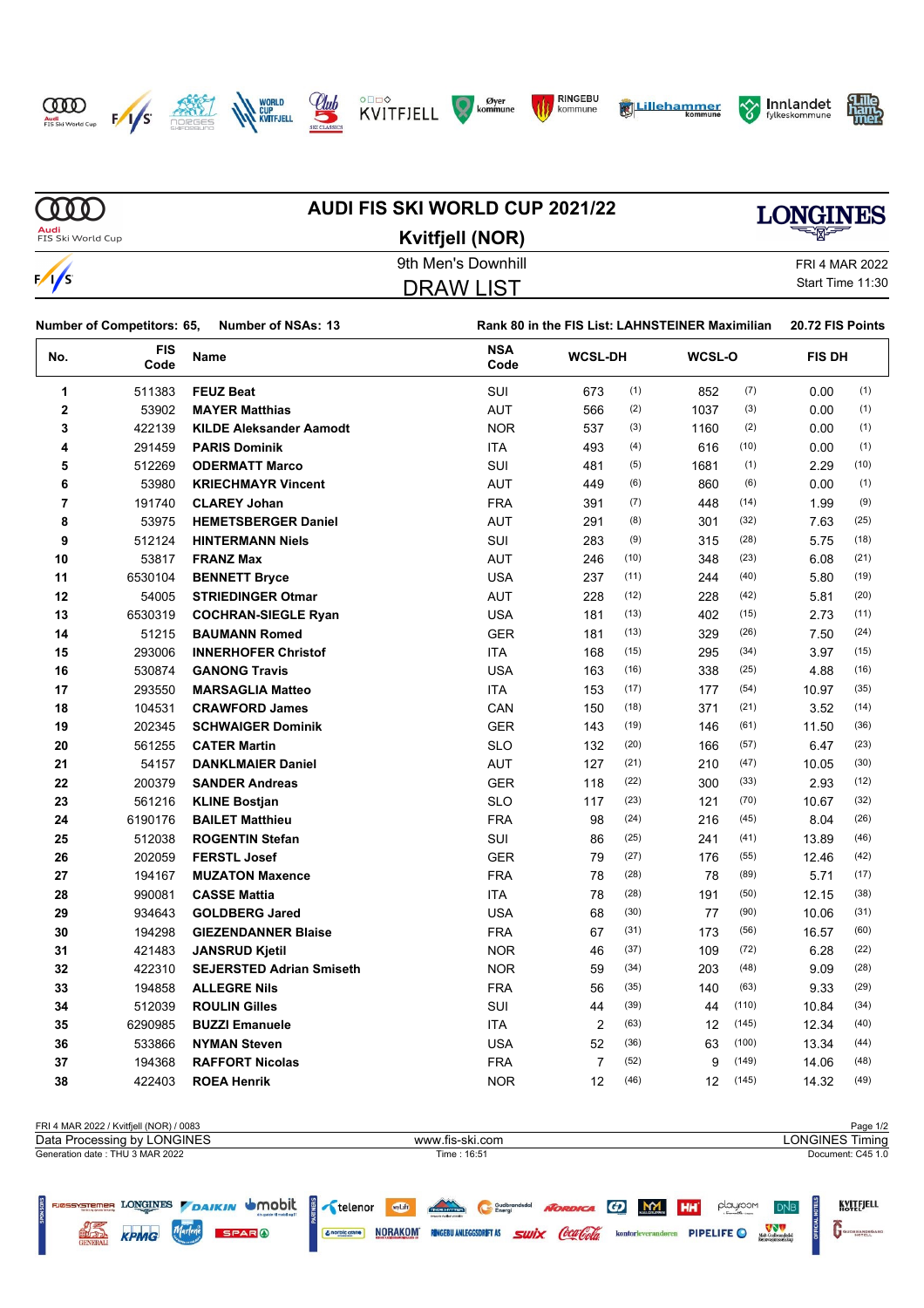| (000                              |                           | <b>AUDI FIS SKI WORLD CUP 2021/22</b>           | <b>LONGINES</b>       |
|-----------------------------------|---------------------------|-------------------------------------------------|-----------------------|
| Audi<br>FIS Ski World Cup         |                           | Kvitfjell (NOR)                                 |                       |
|                                   |                           | 9th Men's Downhill                              | <b>FRI 4 MAR 2022</b> |
| $\sqrt{s}$                        |                           | <b>DRAW LIST</b>                                | Start Time 11:30      |
| <b>Number of Competitors: 65,</b> | <b>Number of NSAs: 13</b> | Rank 80 in the FIS List: LAHNSTEINER Maximilian | 20.72 FIS Points      |

| No. | <b>FIS</b><br>Code | <b>Name</b>                      | <b>NSA</b><br>Code | <b>WCSL-DH</b>           |      | WCSL-O                   |       | <b>FIS DH</b> |       |
|-----|--------------------|----------------------------------|--------------------|--------------------------|------|--------------------------|-------|---------------|-------|
| 39  | 104537             | <b>ALEXANDER Cameron</b>         | CAN                |                          |      |                          |       | 14.39         | (50)  |
| 40  | 6531444            | <b>ARVIDSSON Erik</b>            | <b>USA</b>         | 8                        | (50) | 8                        | (152) | 14.69         | (51)  |
| 41  | 104468             | <b>READ Jeffrey</b>              | CAN                | 10                       | (48) | 18                       | (130) | 14.95         | (52)  |
| 42  | 6190006            | <b>SCHULLER Victor</b>           | <b>FRA</b>         |                          |      |                          |       | 15.26         | (55)  |
| 43  | 512281             | <b>ROESTI Lars</b>               | SUI                | 7                        | (52) | 7                        | (156) | 15.66         | (57)  |
| 44  | 202762             | <b>JOCHER Simon</b>              | <b>GER</b>         | 45                       | (38) | 108                      | (74)  | 15.85         | (58)  |
| 45  | 104272             | <b>SEGER Brodie</b>              | CAN                | 1                        | (64) | 86                       | (86)  | 16.62         | (62)  |
| 46  | 54009              | <b>WALDER Christian</b>          | <b>AUT</b>         | 14                       | (45) | 103                      | (77)  | 16.77         | (63)  |
| 47  | 512275             | <b>METTLER Josua</b>             | <b>SUI</b>         | $\overline{\phantom{a}}$ |      | $\overline{\phantom{a}}$ |       | 17.53         | (68)  |
| 48  | 6290845            | <b>BOSCA Guglielmo</b>           | <b>ITA</b>         | 19                       | (44) | 41                       | (113) | 17.65         | (69)  |
| 49  | 350095             | <b>PFIFFNER Marco</b>            | <b>LIE</b>         |                          |      | 24                       | (123) | 18.51         | (72)  |
| 50  | 502230             | <b>SUNDIN Olle</b>               | <b>SWE</b>         |                          |      |                          |       | 19.01         | (73)  |
| 51  | 6190459            | <b>ALPHAND Sam</b>               | <b>FRA</b>         |                          |      |                          |       | 19.40         | (74)  |
| 52  | 561310             | <b>HROBAT Miha</b>               | <b>SLO</b>         | 42                       | (40) | 50                       | (106) | 19.88         | (76)  |
| 53  | 6531520            | <b>MORSE Sam</b>                 | <b>USA</b>         |                          |      |                          |       | >20.83        | (82)  |
| 54  | 6292783            | <b>MOLTENI Nicolo</b>            | <b>ITA</b>         |                          |      |                          |       | >21.63        | (92)  |
| 55  | 104708             | <b>ALEXANDER Kyle</b>            | CAN                |                          |      |                          |       | >21.83        | (93)  |
| 56  | 512408             | <b>MONNEY Alexis</b>             | SUI                |                          |      |                          |       | >22.40        | (95)  |
| 57  | 104096             | <b>THOMPSON Broderick</b>        | CAN                | 4                        | (55) | 109                      | (72)  | >22.91        | (97)  |
| 58  | 561397             | <b>NARALOCNIK Nejc</b>           | <b>SLO</b>         |                          |      |                          |       | >24.41        | (100) |
| 59  | 6291053            | <b>ZAZZI Pietro</b>              | <b>ITA</b>         | 8                        | (50) | 8                        | (152) | >24.75        | (104) |
| 60  | 110324             | von APPEN Henrik                 | CHI                |                          |      |                          |       | >24.95        | (105) |
| 61  | 54371              | <b>BABINSKY Stefan</b>           | <b>AUT</b>         | 4                        | (55) | 53                       | (105) | >25.61        | (111) |
| 62  | 422676             | <b>FOSSLAND Markus Nordgaard</b> | <b>NOR</b>         |                          |      |                          |       | >26.12        | (112) |
| 63  | 6190687            | <b>LORIOT Florian</b>            | <b>FRA</b>         |                          |      |                          |       | >30.52        | (125) |
| 64  | 370031             | <b>ALESSANDRIA Arnaud</b>        | <b>MON</b>         |                          |      |                          |       | >34.97        | (146) |
| 65  | 422278             | <b>WINDINGSTAD Rasmus</b>        | <b>NOR</b>         |                          |      | 101                      | (78)  | >40.10        | (166) |

| Legend:<br><b>FIS DH</b><br><b>WCSL-DH</b> | No points<br>FIS points for Downhill (17th FIS points list 2021/2022)<br>FIS World Cup Start List points for Downhill |                                   | Greater than 80th rank in the FIS points list<br>WCSL-O                                                                 |                               | No.<br>Overall FIS World Cup Start List points                 | <b>Control Number</b>                                                                     |                            |
|--------------------------------------------|-----------------------------------------------------------------------------------------------------------------------|-----------------------------------|-------------------------------------------------------------------------------------------------------------------------|-------------------------------|----------------------------------------------------------------|-------------------------------------------------------------------------------------------|----------------------------|
|                                            | FRI 4 MAR 2022 / Kvitfjell (NOR) / 0083                                                                               |                                   |                                                                                                                         |                               |                                                                |                                                                                           | Page 2/2                   |
|                                            | Data Processing by LONGINES                                                                                           |                                   | www.fis-ski.com                                                                                                         |                               |                                                                |                                                                                           | <b>LONGINES Timing</b>     |
|                                            | Generation date: THU 3 MAR 2022                                                                                       |                                   | Time: 16:51                                                                                                             |                               |                                                                |                                                                                           | Document: C45 1.0          |
| FJØSSYSTEMER                               | LONGINES DAIKIN UMObit<br>Tendes ag despita l'entrevég<br><b>SPARO</b><br><b>KPMG</b><br><b>GENERAL</b>               | telenor<br>$\n  L norpic crane\n$ | THE HOTTER<br>wyLift<br>Gudbrandsdal<br><b>Imports sandor words</b><br><b>NORAKOM</b><br><b>RINGEBU ANLEGGSDRIFT AS</b> | <b>NORDICA</b><br><b>SWIX</b> | HH<br>M <sub>2</sub><br>$\boldsymbol{G}$<br>kontorleverandøren | playroom<br>D <sub>NB</sub><br>Midt-Gudbrandsdal<br>Renovasjonsselikup<br><b>PIPELIFE</b> | KVITEJELL<br>GUDBRANDSGARD |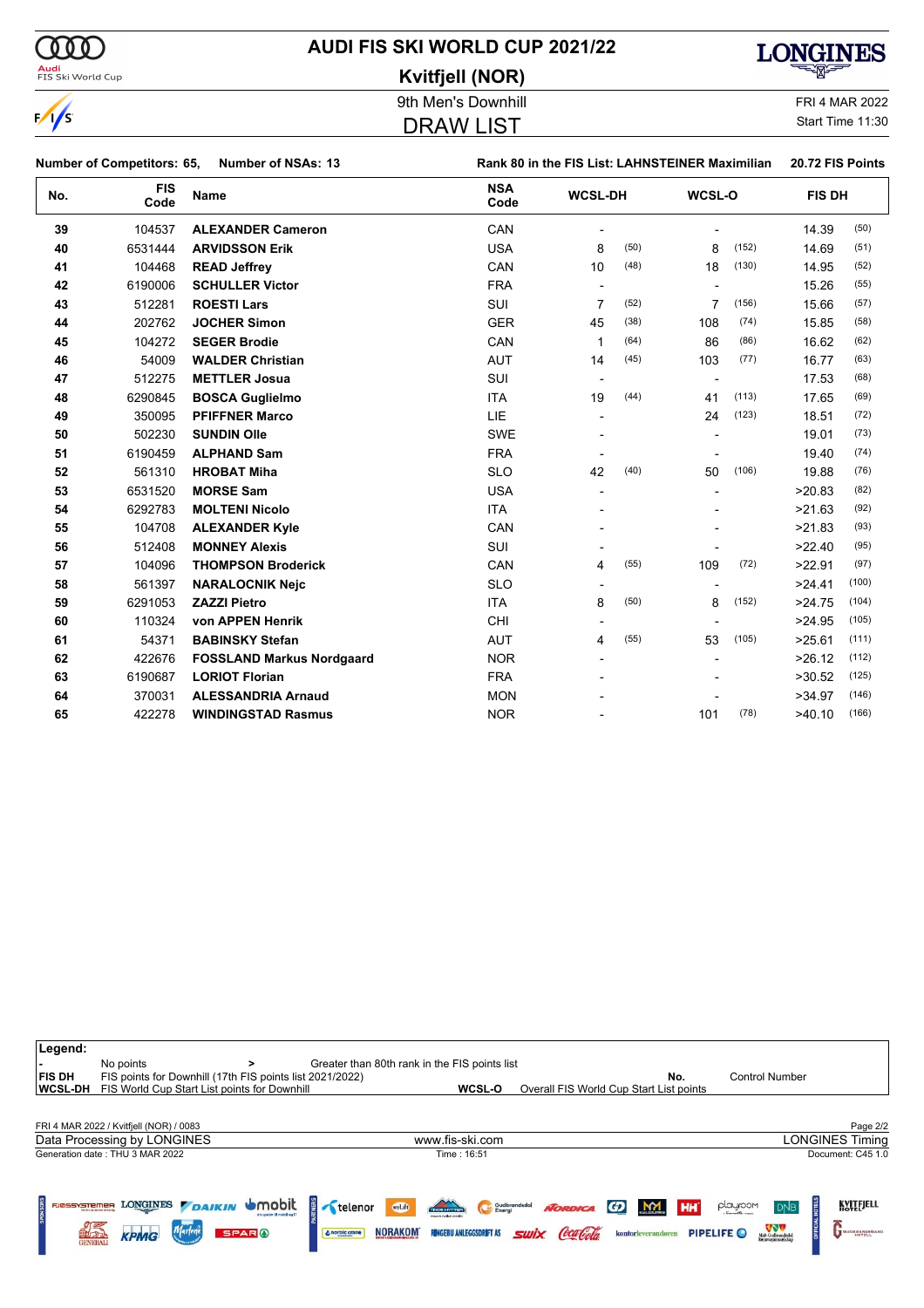















 $\infty$ Audi<br>FIS Ski World Cup

 $\frac{1}{s}$ 

### **AUDI FIS SKI WORLD CUP 2021/22 Kvitfjell (NOR)**



9th Men's Downhill FRI 4 MAR 2022 START LIST

Start Time 11:30

| Number of Competitors: 65, Number of NSAs: |  | 13 |
|--------------------------------------------|--|----|
|                                            |  |    |

| <b>Bib</b>     | <b>FIS</b> | Name                            | Year of NSA                    |            | Time | Ski       |
|----------------|------------|---------------------------------|--------------------------------|------------|------|-----------|
|                | Code       |                                 | <b>Birth</b>                   | Code       |      |           |
| 1              |            | 53980 KRIECHMAYR Vincent        | 1991                           | <b>AUT</b> |      | Head      |
| $\overline{2}$ |            | 293550 MARSAGLIA Matteo         | 1985 ITA                       |            |      | Fischer   |
| 3              |            | 191740 CLAREY Johan             | 1981 FRA                       |            |      | Head      |
| 4              |            | 51215 BAUMANN Romed             |                                | 1986 GER   |      | Salomon   |
| 5              |            | 422139 KILDE Aleksander Aamodt  |                                | 1992 NOR   |      | Atomic    |
| 6              |            | 202345 SCHWAIGER Dominik        | 1991                           | GER        |      | Head      |
| $\overline{7}$ |            | 53902 MAYER Matthias            | 1990 AUT                       |            |      | Head      |
| 8              |            | 104531 CRAWFORD James           | 1997 CAN                       |            |      | Head      |
| 9              |            | 511383 FEUZ Beat                | 1987 SUI                       |            |      | Head      |
| 10             |            | 54005 STRIEDINGER Otmar         | 1991 AUT                       |            |      | Salomon   |
| 11             |            | 291459 PARIS Dominik            | <sup></sup> break∶<br>1989 ITA |            |      | Nordica   |
| 12             |            | 561255 CATER Martin             | 1992 SLO                       |            |      | Stoeckli  |
| 13             |            | 512269 ODERMATT Marco           | 1997 SUI                       |            |      | Stoeckli  |
| 14             |            | 293006 INNERHOFER Christof      | 1984 ITA                       |            |      | Rossignol |
| 15             |            | 53975 HEMETSBERGER Daniel       | 1991 AUT                       |            |      | Fischer   |
| 16             |            | 6530319 COCHRAN-SIEGLE Ryan     | 1992 USA                       |            |      | Head      |
| 17             |            | 512124 HINTERMANN Niels         | 1995 SUI                       |            |      | Atomic    |
| 18             |            | 6530104 BENNETT Bryce           | 1992 USA                       |            |      | Fischer   |
| 19             |            | 53817 <b>FRANZ Max</b>          | 1989 AUT                       |            |      | Fischer   |
| 20             |            | 530874 GANONG Travis            | 1988 USA                       |            |      | Atomic    |
|                |            | --------------------- break     |                                |            |      |           |
| 21             |            | 512038 ROGENTIN Stefan          | 1994 SUI                       |            |      | Fischer   |
| 22             |            | 54157 DANKLMAIER Daniel         | 1993 AUT                       |            |      | Atomic    |
| 23             |            | 6190176 BAILET Matthieu         | 1996 FRA                       |            |      | Salomon   |
| 24             |            | 561216 KLINE Bostjan            | 1991 SLO                       |            |      | Salomon   |
| 25             |            | 990081 CASSE Mattia             | 1990 ITA                       |            |      | Head      |
| 26             |            | 202059 FERSTL Josef             |                                | 1988 GER   |      | Head      |
| 27             |            | 200379 SANDER Andreas           |                                | 1989 GER   |      | Atomic    |
| 28             |            | 194298 GIEZENDANNER Blaise      | 1991 FRA                       |            |      | Atomic    |
| 29             |            | 194167 MUZATON Maxence          | 1990 FRA                       |            |      | Rossignol |
| 30             |            | 934643 GOLDBERG Jared           | 1991 USA                       |            |      | Head      |
|                |            | --------------- break           |                                |            |      |           |
| 31             |            | 421483 JANSRUD Kjetil           |                                | 1985 NOR   |      | Head      |
| 32             |            | 422310 SEJERSTED Adrian Smiseth |                                | 1994 NOR   |      | Atomic    |
| 33             |            | 194858 ALLEGRE Nils             | 1994 FRA                       |            |      | Salomon   |
| 34             |            | 512039 ROULIN Gilles            | 1994 SUI                       |            |      | Head      |
| 35             |            | 6290985 BUZZI Emanuele          | 1994 ITA                       |            |      | Head      |
| 36             |            | 533866 NYMAN Steven             | 1982 USA                       |            |      | Fischer   |
| 37             |            | 194368 RAFFORT Nicolas          | 1991 FRA                       |            |      | Salomon   |
| 38             |            | 422403 ROEA Henrik              |                                | 1995 NOR   |      | Nordica   |
| 39             |            | 104537 ALEXANDER Cameron        |                                | 1997 CAN   |      | Rossignol |
| 40             |            | 6531444 ARVIDSSON Erik          | 1996 USA                       |            |      | Head      |
| 41             |            | 104468 READ Jeffrey             | 1997 CAN                       |            |      | Atomic    |
| 42             |            | 6190006 SCHULLER Victor         | 1995 FRA                       |            |      | Head      |

FRI 4 MAR 2022 / Kvitfjell (NOR) / 0083 Page 1/2<br>Data Processing by LONGINES **Page 1/2**<br>Data Processing by LONGINES Timing Data Processing by LONGINES www.fis-ski.com Generation date : THU 3 MAR 2022 Time : 17:20 Document: C51A 1.0 SYSTEMER LONGINES DAIKIN UMObit Stelenor White playroom KVITFJELL Gudbrandsdal NORDICA (D M) HH **DNB** Contrigence **NORAKOM NORGEU ANLEGGSDRFT AS SWIX CCLOCIA** kontorteverandoren PIPELIFE O **NORGE CONTROL** KPMG Marlene SPAR O GUDBRANDSGARD

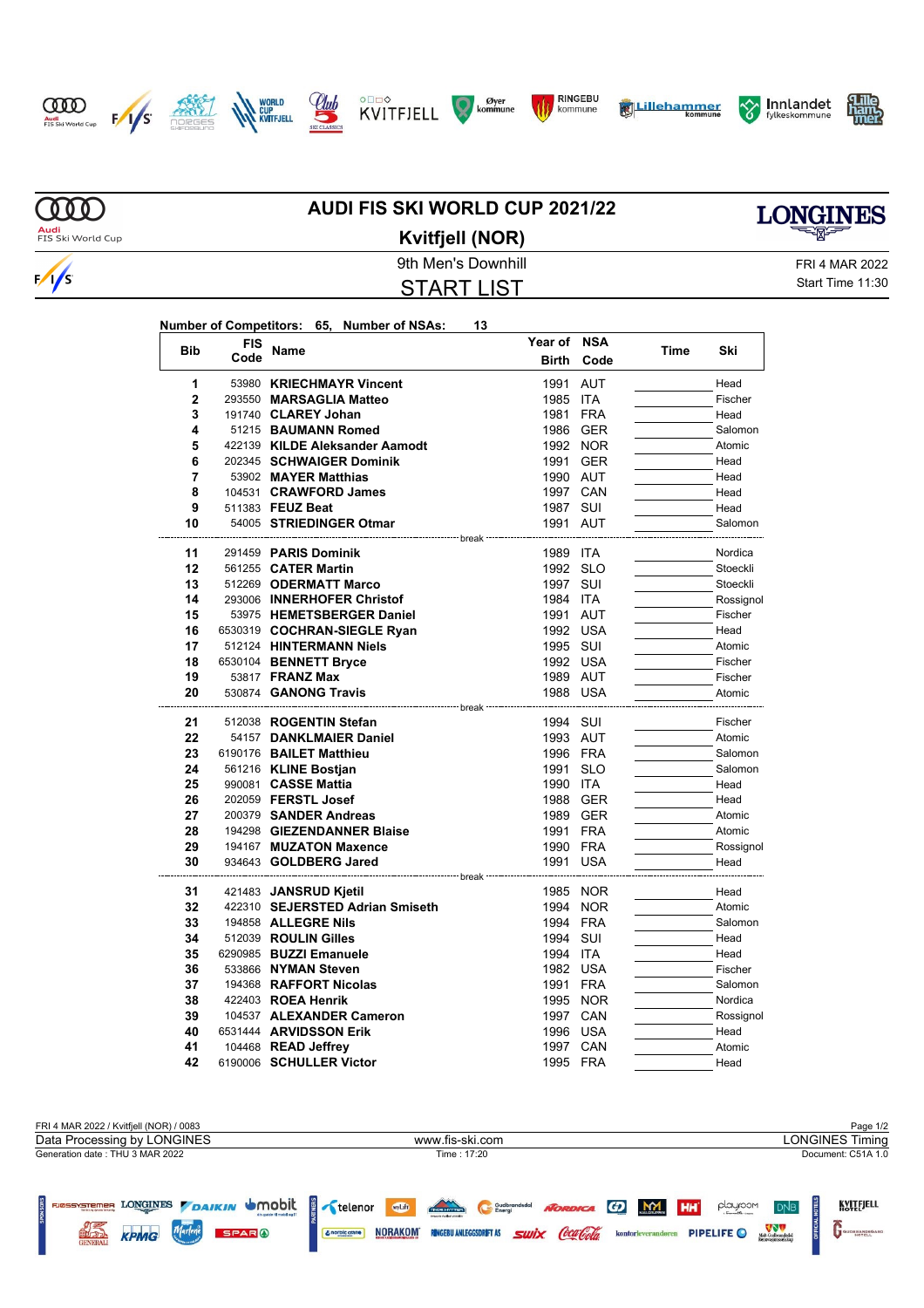

## **AUDI FIS SKI WORLD CUP 2021/22**

**Kvitfjell (NOR)**

START LIST



9th Men's Downhill FRI 4 MAR 2022 Start Time 11:30

|                                          |            |                                                  | Number of Competitors: 65, Number of NSAs: |                          | 13                 |                                                    |            |      |                     |                                  |
|------------------------------------------|------------|--------------------------------------------------|--------------------------------------------|--------------------------|--------------------|----------------------------------------------------|------------|------|---------------------|----------------------------------|
|                                          |            | <b>FIS</b>                                       |                                            |                          |                    | Year of NSA                                        |            |      |                     |                                  |
|                                          | <b>Bib</b> | Code                                             | Name                                       |                          |                    | <b>Birth</b>                                       | Code       | Time | Ski                 |                                  |
|                                          | 43         |                                                  | 512281 <b>ROESTI Lars</b>                  |                          |                    | 1998                                               | SUI        |      | Rossignol           |                                  |
|                                          | 44         |                                                  | 202762 JOCHER Simon                        |                          |                    | 1996                                               | <b>GER</b> |      | Head                |                                  |
|                                          | 45         |                                                  | 104272 SEGER Brodie                        |                          |                    | 1995                                               | CAN        |      | Atomic              |                                  |
|                                          | 46         |                                                  | 54009 WALDER Christian                     |                          |                    |                                                    | 1991 AUT   |      | Salomon             |                                  |
|                                          | 47         |                                                  | 512275 METTLER Josua                       |                          |                    | 1998                                               | SUI        |      | Dynastar            |                                  |
|                                          | 48         |                                                  | 6290845 BOSCA Guglielmo                    |                          |                    | 1993 ITA                                           |            |      | Head                |                                  |
|                                          | 49         |                                                  | 350095 PFIFFNER Marco                      |                          |                    | 1994 LIE                                           |            |      | Fischer             |                                  |
|                                          | 50         |                                                  | 502230 SUNDIN Olle                         |                          |                    |                                                    | 1997 SWE   |      | Head                |                                  |
|                                          |            |                                                  |                                            |                          | break              |                                                    |            |      |                     |                                  |
|                                          | 51         |                                                  | 6190459 ALPHAND Sam                        |                          |                    |                                                    | 1997 FRA   |      | Rossignol           |                                  |
|                                          | 52         |                                                  | 561310 HROBAT Miha                         |                          |                    | 1995                                               | <b>SLO</b> |      | Atomic              |                                  |
|                                          | 53         |                                                  | 6531520 MORSE Sam                          |                          |                    | 1996                                               | USA        |      | Fischer             |                                  |
|                                          | 54         |                                                  | 6292783 MOLTENI Nicolo                     |                          |                    | 1998                                               | <b>ITA</b> |      | Head                |                                  |
|                                          | 55         |                                                  | 104708 ALEXANDER Kyle                      |                          |                    | 1999                                               | CAN        |      | Rossignol           |                                  |
|                                          | 56         |                                                  | 512408 MONNEY Alexis                       |                          |                    | 2000                                               | SUI        |      | Stoeckli            |                                  |
|                                          | 57         |                                                  | 104096 THOMPSON Broderick                  |                          |                    | 1994                                               | CAN        |      | Head                |                                  |
|                                          | 58         |                                                  | 561397 NARALOCNIK Nejc                     |                          |                    | 1999                                               | <b>SLO</b> |      |                     |                                  |
|                                          | 59         |                                                  | 6291053 ZAZZI Pietro                       |                          |                    | 1994                                               | ITA        |      | Salomon             |                                  |
|                                          | 60         |                                                  | 110324 von APPEN Henrik                    |                          |                    | 1994                                               | CHI        |      | Head                |                                  |
|                                          | 61         |                                                  | 54371 BABINSKY Stefan                      |                          |                    |                                                    | 1996 AUT   |      | Head                |                                  |
|                                          | 62         |                                                  | 422676 FOSSLAND Markus Nordgaard           |                          |                    | 1999                                               | <b>NOR</b> |      | Atomic              |                                  |
|                                          | 63         |                                                  | 6190687 LORIOT Florian                     |                          |                    | 1998                                               | FRA        |      | Rossignol           |                                  |
|                                          | 64         |                                                  | 370031 ALESSANDRIA Arnaud                  |                          |                    | 1993                                               | MON        |      | Salomon             |                                  |
|                                          | 65         |                                                  | 422278 WINDINGSTAD Rasmus                  |                          |                    |                                                    | 1993 NOR   |      | Stoeckli            |                                  |
|                                          |            |                                                  |                                            |                          |                    |                                                    |            |      |                     |                                  |
| Jury                                     |            |                                                  |                                            |                          |                    | <b>Technical Data</b>                              |            |      |                     |                                  |
| <b>FIS Technical Delegate</b><br>Referee |            | <b>TUOMIKOSKI Petri</b><br><b>WALDNER Markus</b> |                                            | <b>FIN</b><br><b>FIS</b> |                    | <b>Course Name</b><br><b>Start Altitude</b>        |            |      |                     | Kvitfjell-Olympiabakken<br>1020m |
| <b>Assistant Referee</b>                 |            | <b>TRINKL Hannes</b>                             |                                            | <b>FIS</b>               |                    | <b>Finish Altitude</b>                             |            |      |                     | 182m                             |
| <b>Chief of Race</b>                     |            | <b>BJØRGE Ole Johan</b>                          |                                            | <b>NOR</b>               |                    | <b>Vertical Drop</b>                               |            |      |                     | 838m                             |
|                                          |            |                                                  |                                            |                          |                    | <b>Course Length</b><br><b>Homologation Number</b> |            |      |                     | 3035m<br>12859/10/18             |
| <b>Race Information</b>                  |            |                                                  |                                            |                          |                    |                                                    |            |      |                     |                                  |
| <b>Course Setter</b>                     |            | <b>TRINKL Hannes</b>                             |                                            | <b>FIS</b>               |                    |                                                    |            |      |                     |                                  |
| Gates                                    |            | 30                                               |                                            |                          |                    |                                                    |            |      |                     |                                  |
| <b>Start Time</b>                        |            | 11:30                                            |                                            |                          |                    |                                                    |            |      |                     |                                  |
| Forerunners:                             |            |                                                  | F1 - HAMMER Aksel                          | <b>NOR</b>               | F2 - KINDEM Kaspar |                                                    | NOR.       |      | F3 - AUBERT Gilbert | <b>NOR</b>                       |
|                                          |            |                                                  |                                            |                          |                    |                                                    |            |      |                     |                                  |

| Legend:                                                                                                            |                                                                                                                                                                                                    |                                                                                                                                        |  |  |
|--------------------------------------------------------------------------------------------------------------------|----------------------------------------------------------------------------------------------------------------------------------------------------------------------------------------------------|----------------------------------------------------------------------------------------------------------------------------------------|--|--|
| YB<br>Year of Birth                                                                                                |                                                                                                                                                                                                    |                                                                                                                                        |  |  |
|                                                                                                                    |                                                                                                                                                                                                    |                                                                                                                                        |  |  |
| FRI 4 MAR 2022 / Kvitfjell (NOR) / 0083                                                                            |                                                                                                                                                                                                    | Page 2/2                                                                                                                               |  |  |
| Data Processing by LONGINES                                                                                        | www.fis-ski.com                                                                                                                                                                                    | <b>LONGINES Timing</b>                                                                                                                 |  |  |
| Generation date: THU 3 MAR 2022                                                                                    | Time: 17:20                                                                                                                                                                                        | Document: C51A 1.0                                                                                                                     |  |  |
| <b>DAIKIN SMOOIL</b><br><b>LONGINES</b><br>FJØSSYSTEMER<br>Marlene<br><b>KPMG</b><br><b>SPARO</b><br><b>ELADER</b> | telenor<br>wyLift<br><b>MY</b><br>Gudbrandsdal<br><b>NORDICA</b><br>$\boldsymbol{G}$<br>swix Coca Cola<br><b>NORAKOM</b><br><b>RINGEBU ANLEGGSDRIFT AS</b><br>kontorleverandøren<br>& norbic crane | KVITEJELL<br>playroom<br>HH<br><b>DNB</b><br><b>OFFICIAL</b><br>Midt-Gudbrandsdal<br>Renovasjonsselikup<br>PIPELIFE O<br>GUDBRANDSGARD |  |  |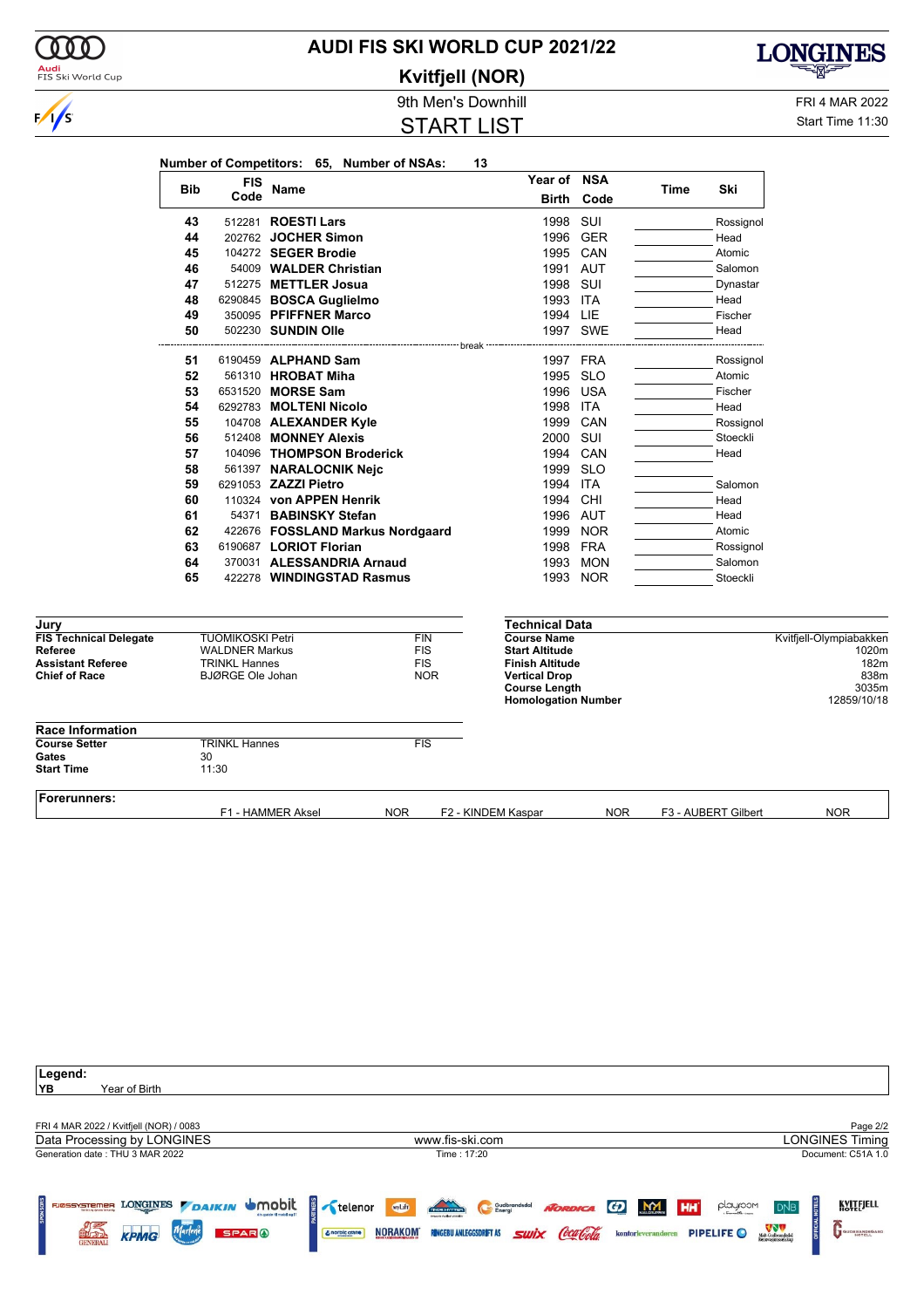















**MD Audi**<br>FIS Ski World Cup

 $\sqrt{s}$ 

# **AUDI FIS SKI WORLD CUP 2021/22**

# **LONGINES**

### 9th Men's Downhill FRI 4 MAR 2022 OFFICIAL RESULTS **Kvitfjell (NOR)**

Start Time 11:30

**CONSTRAINING MOTELL** 

**Number of Competitors: 65, Number of NSAs: <sup>13</sup> Penalty applied: 0.00**

**WATER SPING WATCHESPARE** 

|                |                | <b>FIS</b>       |                                                | YΒ           | <b>NSA</b> |                    |                   | <b>Distance</b> | Race           |                    |
|----------------|----------------|------------------|------------------------------------------------|--------------|------------|--------------------|-------------------|-----------------|----------------|--------------------|
| Rank           | Bib            | Code             | <b>Name</b>                                    |              | Code       | Time               | <b>Difference</b> | (m)             | <b>Points</b>  | Ski                |
| 1              | 39             | 104537           | <b>ALEXANDER Cameron</b>                       | 1997         | CAN        | 1:44.42            |                   |                 | 0.00           | Rossignol          |
| 1              | 17             | 512124           | <b>HINTERMANN Niels</b>                        | 1995         | SUI        | 1:44.42            |                   |                 | 0.00           | Atomic             |
| 3              | $\overline{7}$ | 53902            | <b>MAYER Matthias</b>                          | 1990         | <b>AUT</b> | 1:44.54            | 0.12              | 3.48            | 1.44           | Head               |
| 4              | 9              | 511383           | <b>FEUZ Beat</b>                               | 1987         | SUI        | 1:44.61            | 0.19              | 5.51            | 2.27           | Head               |
| 5              | 5              | 422139           | <b>KILDE Aleksander Aamodt</b>                 | 1992         | <b>NOR</b> | 1:44.62            | 0.20              | 5.80            | 2.39           | Atomic             |
| 6              | 3              | 191740           | <b>CLAREY Johan</b>                            | 1981         | <b>FRA</b> | 1:44.99            | 0.57              | 16.48           | 6.82           | Head               |
| $\overline{7}$ | 44             | 202762           | <b>JOCHER Simon</b>                            | 1996         | <b>GER</b> | 1:45.03            | 0.61              | 17.63           | 7.30           | Head               |
| 7              | 22             | 54157            | <b>DANKLMAIER Daniel</b>                       | 1993         | <b>AUT</b> | 1:45.03            | 0.61              | 17.63           | 7.30           | Atomic             |
| 9              | 48             | 6290845          | <b>BOSCA Guglielmo</b>                         | 1993         | ITA        | 1:45.10            | 0.68              | 19.64           | 8.14           | Head               |
| 10             | 11             | 291459           | <b>PARIS Dominik</b>                           | 1989         | <b>ITA</b> | 1:45.12            | 0.70              | 20.21           | 8.38           | Nordica            |
| 11             | 16             | 6530319          | <b>COCHRAN-SIEGLE Ryan</b>                     | 1992         | <b>USA</b> | 1:45.21            | 0.79              | 22.79           | 9.46           | Head               |
| 12             | 20             | 530874           | <b>GANONG Travis</b>                           | 1988         | <b>USA</b> | 1.45.25            | 0.83              | 23.93           | 9.94           | Atomic             |
| 13             | 8              | 104531           | <b>CRAWFORD James</b>                          | 1997         | CAN        | 1.45.27            | 0.85              | 24.51           | 10.18          | Head               |
| 14             | 54             | 6292783          | <b>MOLTENI Nicolo</b>                          | 1998         | <b>ITA</b> | 1.45.30            | 0.88              | 25.36           | 10.53          | Head               |
| 15             | 13             | 512269           | <b>ODERMATT Marco</b>                          | 1997         | SUI        | 1:45.33            | 0.91              | 26.22           | 10.89          | Stoeckli           |
| 16             | $\overline{4}$ | 51215            | <b>BAUMANN Romed</b>                           | 1986         | <b>GER</b> | 1:45.41            | 0.99              | 28.50           | 11.85          | Salomon            |
| 17             | 21             | 512038           | <b>ROGENTIN Stefan</b>                         | 1994         | SUI        | 1:45.44            | 1.02              | 29.36           | 12.21          | Fischer            |
| 18             | 36             | 533866           | <b>NYMAN Steven</b>                            | 1982         | <b>USA</b> | 1:45.45            | 1.03              | 29.64           | 12.33          | Fischer            |
| 19             | 23             | 6190176          | <b>BAILET Matthieu</b>                         | 1996         | <b>FRA</b> | 1:45.46            | 1.04              | 29.93           | 12.45          | Salomon            |
| 20             | 30             | 934643           | <b>GOLDBERG Jared</b>                          | 1991         | <b>USA</b> | 1:45.52            | 1.10              | 31.64           | 13.17          | Head               |
| 21             | 29             | 194167           | <b>MUZATON Maxence</b>                         | 1990         | <b>FRA</b> | 1:45.59            | 1.17              | 33.63           | 14.01          | Rossignol          |
| 22             | 15             | 53975            | <b>HEMETSBERGER Daniel</b>                     | 1991         | AUT        | 1:45.62            | 1.20              | 34.48           | 14.37          | Fischer            |
| 23             | 51             | 6190459          | <b>ALPHAND Sam</b>                             | 1997         | <b>FRA</b> | 1:45.63            | 1.21              | 34.77           | 14.48          | Rossignol          |
| 24             | 26             | 202059           | <b>FERSTL Josef</b>                            | 1988         | <b>GER</b> | 1:45.66            | 1.24              | 35.62           | 14.84          | Head               |
| 25<br>26       | 45<br>56       | 104272<br>512408 | <b>SEGER Brodie</b>                            | 1995<br>2000 | CAN<br>SUI | 1:45.68<br>1:45.69 | 1.26<br>1.27      | 36.19<br>36.47  | 15.08<br>15.20 | Atomic<br>Stoeckli |
| 27             | 28             | 194298           | <b>MONNEY Alexis</b>                           | 1991         | <b>FRA</b> | 1:45.76            | 1.34              | 38.45           | 16.04          | Atomic             |
| 28             | 19             | 53817            | <b>GIEZENDANNER Blaise</b><br><b>FRANZ Max</b> |              | <b>AUT</b> |                    |                   |                 | 16.16          |                    |
| 29             | 27             | 200379           | <b>SANDER Andreas</b>                          | 1989<br>1989 | <b>GER</b> | 1:45.77<br>1:45.84 | 1.35<br>1.42      | 38.74<br>40.72  | 17.00          | Fischer<br>Atomic  |
| 30             | 61             | 54371            | <b>BABINSKY Stefan</b>                         | 1996         | <b>AUT</b> | 1:45.87            | 1.45              | 41.57           | 17.36          | Head               |
| 31             | $\overline{2}$ | 293550           | <b>MARSAGLIA Matteo</b>                        | 1985         | <b>ITA</b> | 1:45.88            | 1.46              | 41.85           | 17.48          | Fischer            |
| 32             | 53             | 6531520          | <b>MORSE Sam</b>                               | 1996         | <b>USA</b> | 1.45.93            | 1.51              | 43.26           | 18.08          | Fischer            |
| 32             | 34             | 512039           | <b>ROULIN Gilles</b>                           | 1994         | SUI        | 1.45.93            | 1.51              | 43.26           | 18.08          | Head               |
| 34             | 32             | 422310           | <b>SEJERSTED Adrian Smiseth</b>                | 1994         | <b>NOR</b> | 1.45.98            | 1.56              | 44.67           | 18.67          | Atomic             |
| 35             | 46             | 54009            | <b>WALDER Christian</b>                        | 1991         | <b>AUT</b> | 1.46.01            | 1.59              | 45.52           | 19.03          | Salomon            |
| 36             | 37             | 194368           | <b>RAFFORT Nicolas</b>                         | 1991         | <b>FRA</b> | 1:46.05            | 1.63              | 46.65           | 19.51          | Salomon            |
| 37             | 43             | 512281           | <b>ROESTI Lars</b>                             | 1998         | SUI        | 1:46.09            | 1.67              | 47.78           | 19.99          | Rossignol          |
| 38             | 47             | 512275           | <b>METTLER Josua</b>                           | 1998         | SUI        | 1:46.10            | 1.68              | 48.06           | 20.11          | Dynastar           |
| 38             | 42             | 6190006          | <b>SCHULLER Victor</b>                         | 1995         | <b>FRA</b> | 1:46.10            | 1.68              | 48.06           | 20.11          | Head               |
| 38             | 25             | 990081           | <b>CASSE Mattia</b>                            | 1990         | ITA        | 1:46.10            | 1.68              | 48.06           | 20.11          | Head               |
| 41             | 52             | 561310           | <b>HROBAT Miha</b>                             | 1995         | <b>SLO</b> | 1:46.23            | 1.81              | 51.71           | 21.67          | Atomic             |
| 42             | 33             | 194858           | <b>ALLEGRE Nils</b>                            | 1994         | <b>FRA</b> | 1:46.33            | 1.91              | 54.52           | 22.86          | Salomon            |
| 43             | 62             | 422676           | <b>FOSSLAND Markus Nordgaard</b>               | 1999         | <b>NOR</b> | 1:46.34            | 1.92              | 54.80           | 22.98          | Atomic             |
| 43             | 14             | 293006           | <b>INNERHOFER Christof</b>                     | 1984         | ITA        | 1:46.34            | 1.92              | 54.80           | 22.98          | Rossignol          |
| 45             | 31             | 421483           | <b>JANSRUD Kjetil</b>                          | 1985         | <b>NOR</b> | 1:46.52            | 2.10              | 59.83           | 25.14          | Head               |
| 46             | 49             | 350095           | <b>PFIFFNER Marco</b>                          | 1994         | LIE        | 1:46.58            | 2.16              | 61.51           | 25.86          | Fischer            |

| FRI 4 MAR 2022 / Kvitfjell (NOR) / 0083 |                                                              | Page 1/2                                 |
|-----------------------------------------|--------------------------------------------------------------|------------------------------------------|
| Data Processing by LONGINES             | <b>LONGINES Timing</b>                                       |                                          |
| Generation date: FRI 4 MAR 2022         | Time: 13:56                                                  | Document: C73A 1.0                       |
|                                         |                                                              |                                          |
| RESERVED BY ANGELER AND STREET          | Thomas Hiverine<br>Noroica G M1 HH<br>wyLift<br>Gudbrandsdal | KVITEJELL<br>playroom<br>DN <sub>B</sub> |

Contriguence **NORAKOM RIGEBU ANLEGGSDRFT AS SWIX CCALCOLA** kontorieveranderen PIPELIFE O NEW DESCRIPTION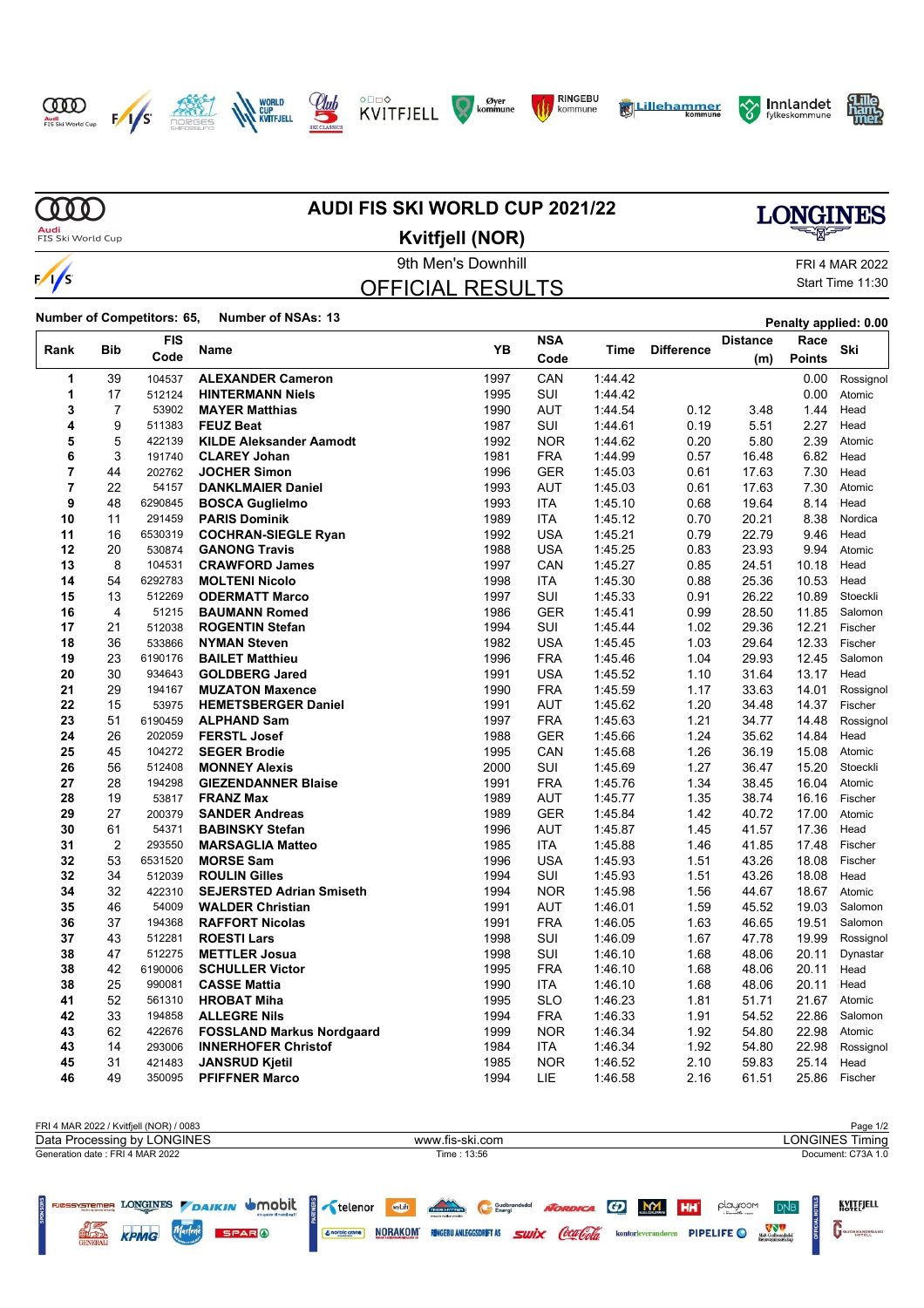

## **AUDI FIS SKI WORLD CUP 2021/22**

**Kvitfjell (NOR)**



### OFFICIAL RESULTS

**LONGINES** 

¥X.

Start Time 11:30

|                                       |              |                                      |                            |            |                      |      |                                             |            |                     |                             |               | Penalty applied: 0.00   |
|---------------------------------------|--------------|--------------------------------------|----------------------------|------------|----------------------|------|---------------------------------------------|------------|---------------------|-----------------------------|---------------|-------------------------|
| Rank                                  | <b>Bib</b>   | <b>FIS</b>                           | <b>Name</b>                |            |                      | YB   | <b>NSA</b>                                  | Time       | <b>Difference</b>   | <b>Distance</b>             | Race          | Ski                     |
|                                       |              | Code                                 |                            |            |                      |      | Code                                        |            |                     | (m)                         | <b>Points</b> |                         |
| 47                                    | 59           | 6291053                              | <b>ZAZZI Pietro</b>        |            |                      | 1994 | <b>ITA</b>                                  | 1:46.64    | 2.22                | 63.18                       | 26.58         | Salomon                 |
| 48                                    | 10           | 54005                                | <b>STRIEDINGER Otmar</b>   |            |                      | 1991 | <b>AUT</b>                                  | 1:46.67    | 2.25                | 64.02                       | 26.93         | Salomon                 |
| 49                                    | 60           | 110324                               | von APPEN Henrik           |            |                      | 1994 | CHI                                         | 1:46.73    | 2.31                | 65.69                       | 27.65         | Head                    |
| 50                                    | 40           | 6531444                              | <b>ARVIDSSON Erik</b>      |            |                      | 1996 | <b>USA</b>                                  | 1:46.74    | 2.32                | 65.97                       | 27.77         | Head                    |
| 51                                    | 24           | 561216                               | <b>KLINE Bostjan</b>       |            |                      | 1991 | <b>SLO</b>                                  | 1:46.75    | 2.33                | 66.24                       | 27.89         | Salomon                 |
| 52                                    | 63           | 6190687                              | <b>LORIOT Florian</b>      |            |                      | 1998 | <b>FRA</b>                                  | 1.46.76    | 2.34                | 66.52                       | 28.01         | Rossignol               |
| 53                                    | 12           | 561255                               | <b>CATER Martin</b>        |            |                      | 1992 | <b>SLO</b>                                  | 1.46.79    | 2.37                | 67.36                       | 28.37         | Stoeckli                |
| 54                                    | 18           | 6530104                              | <b>BENNETT Bryce</b>       |            |                      | 1992 | <b>USA</b>                                  | 1:46.80    | 2.38                | 67.63                       | 28.49         | Fischer                 |
| 55                                    | 6            | 202345                               | <b>SCHWAIGER Dominik</b>   |            |                      | 1991 | <b>GER</b>                                  | 1:47.04    | 2.62                | 74.29                       | 31.36         | Head                    |
| 56                                    | 38           | 422403                               | <b>ROEA Henrik</b>         |            |                      | 1995 | <b>NOR</b>                                  | 1:47.06    | 2.64                | 74.84                       | 31.60         | Nordica                 |
| 57                                    | $\mathbf{1}$ | 53980                                | <b>KRIECHMAYR Vincent</b>  |            |                      | 1991 | <b>AUT</b>                                  | 1:47.13    | 2.71                | 76.77                       | 32.44         | Head                    |
| 58                                    | 35           | 6290985                              | <b>BUZZI Emanuele</b>      |            |                      | 1994 | <b>ITA</b>                                  | 1:47.16    | 2.74                | 77.60                       | 32.80         | Head                    |
| 59                                    | 65           | 422278                               | <b>WINDINGSTAD Rasmus</b>  |            |                      | 1993 | <b>NOR</b>                                  | 1:47.26    | 2.84                | 80.36                       | 34.00         | Stoeckli                |
| 60                                    | 58           | 561397                               | <b>NARALOCNIK Nejc</b>     |            |                      | 1999 | <b>SLO</b>                                  | 1:47.30    | 2.88                | 81.46                       | 34.48         |                         |
| 61                                    | 64           | 370031                               | <b>ALESSANDRIA Arnaud</b>  |            |                      | 1993 | <b>MON</b>                                  | 1:47.82    | 3.40                | 95.71                       | 40.70         | Salomon                 |
| 62                                    | 41           | 104468                               | <b>READ Jeffrey</b>        |            |                      | 1997 | CAN                                         | 1:49.67    | 5.25                | 145.29                      | 62.85         | Atomic                  |
|                                       |              | <b>DID NOT FINISH: 2 competitors</b> |                            |            |                      |      |                                             |            |                     |                             |               |                         |
|                                       | 50           | 502230                               | <b>SUNDIN Olle</b>         |            |                      | 1997 | <b>SWE</b>                                  |            |                     |                             |               | Head                    |
|                                       | 57           | 104096                               | <b>THOMPSON Broderick</b>  |            |                      | 1994 | CAN                                         |            |                     |                             |               | Head                    |
|                                       |              | DID NOT START: 1 competitor          |                            |            |                      |      |                                             |            |                     |                             |               |                         |
|                                       | 55           | 104708                               | <b>ALEXANDER Kyle</b>      |            |                      | 1999 | CAN                                         |            |                     |                             |               | Rossignol               |
|                                       |              |                                      |                            |            |                      |      |                                             |            |                     |                             |               |                         |
| Jury<br><b>FIS Technical Delegate</b> |              |                                      | <b>TUOMIKOSKI Petri</b>    | FIN        |                      |      | <b>Technical Data</b><br><b>Course Name</b> |            |                     |                             |               | Kvitfjell-Olympiabakken |
| Referee                               |              |                                      | <b>WALDNER Markus</b>      | <b>FIS</b> |                      |      | <b>Start Altitude</b>                       |            |                     |                             |               | 1020m                   |
| <b>Assistant Referee</b>              |              |                                      | <b>TRINKL Hannes</b>       | <b>FIS</b> |                      |      | <b>Finish Altitude</b>                      |            |                     |                             |               | 182m                    |
| <b>Chief of Race</b>                  |              |                                      | <b>BJØRGE Ole Johan</b>    | <b>NOR</b> |                      |      | <b>Vertical Drop</b>                        |            |                     |                             |               | 838m                    |
|                                       |              |                                      |                            |            |                      |      | <b>Course Length</b>                        |            |                     |                             |               | 3035m                   |
|                                       |              |                                      |                            |            |                      |      | <b>Homologation Number</b>                  |            |                     |                             |               | 12859/10/18             |
| <b>Race Information</b>               |              |                                      |                            |            |                      |      |                                             |            |                     |                             |               |                         |
| <b>Course Setter</b>                  |              |                                      | <b>TRINKL Hannes</b><br>30 | <b>FIS</b> |                      |      |                                             |            |                     |                             |               |                         |
| Gates<br><b>Start Time</b>            |              |                                      | 11:30                      |            |                      |      |                                             |            |                     |                             |               |                         |
| <b>Forerunners:</b>                   |              |                                      |                            |            |                      |      |                                             |            |                     |                             |               |                         |
|                                       |              |                                      | F1 - HAMMER Aksel          | <b>NOR</b> | F2 - KINDEM Kaspar   |      |                                             | <b>NOR</b> | F3 - AUBERT Gilbert |                             |               | <b>NOR</b>              |
| <b>Conditions on course:</b>          |              |                                      |                            |            |                      |      |                                             |            |                     |                             |               |                         |
|                                       | <b>SUNNY</b> |                                      | <b>HARD</b><br>Snow:       |            | Temperature - Start: |      | $-7^{\circ}$ C                              |            |                     | Temperature - Finish: -10°C |               |                         |

| Legend:                                                            |                                                                                                                                             |                                                                        |  |  |  |
|--------------------------------------------------------------------|---------------------------------------------------------------------------------------------------------------------------------------------|------------------------------------------------------------------------|--|--|--|
| YB.<br>Year of Birth                                               |                                                                                                                                             |                                                                        |  |  |  |
|                                                                    |                                                                                                                                             |                                                                        |  |  |  |
|                                                                    |                                                                                                                                             |                                                                        |  |  |  |
| FRI 4 MAR 2022 / Kvitfjell (NOR) / 0083                            |                                                                                                                                             | Page 2/2                                                               |  |  |  |
| Data Processing by LONGINES                                        | www.fis-ski.com                                                                                                                             | <b>LONGINES Timing</b>                                                 |  |  |  |
| Generation date: FRI 4 MAR 2022                                    | Time: 13:56                                                                                                                                 | Document: C73A 1.0                                                     |  |  |  |
|                                                                    |                                                                                                                                             |                                                                        |  |  |  |
| LONGINES DAIKIN UMODIL<br>FJØSSYSTEMER                             | $\frac{3}{2}$ telenor<br>wyLift<br><b>TAXABLE DISTURBANCE</b><br>M<br>Gudbrandsdal<br><b>MORDICA</b><br>$\boldsymbol{G}$<br>HH <sup>*</sup> | KVITEJELL<br>playroom<br>D <sub>NB</sub>                               |  |  |  |
| <b>SPONSORS</b><br><b>Tendes ag destra l'estevig</b>               | innoces weeker vestels                                                                                                                      |                                                                        |  |  |  |
| Marlene<br><b>KPMG</b><br><b>SPARO</b><br>ELC LE<br><b>GENERAL</b> | NORAKOM <sup>®</sup><br>swix Coca Cola<br><b>RINGEBU ANLEGGSDRIFT AS</b><br>kontorleverandøren<br>& norbic crane                            | Midt-Gudbrandsdal<br>Renovasjonsselskap<br>PIPELIFE O<br>GUDBRANDSGARD |  |  |  |
|                                                                    |                                                                                                                                             |                                                                        |  |  |  |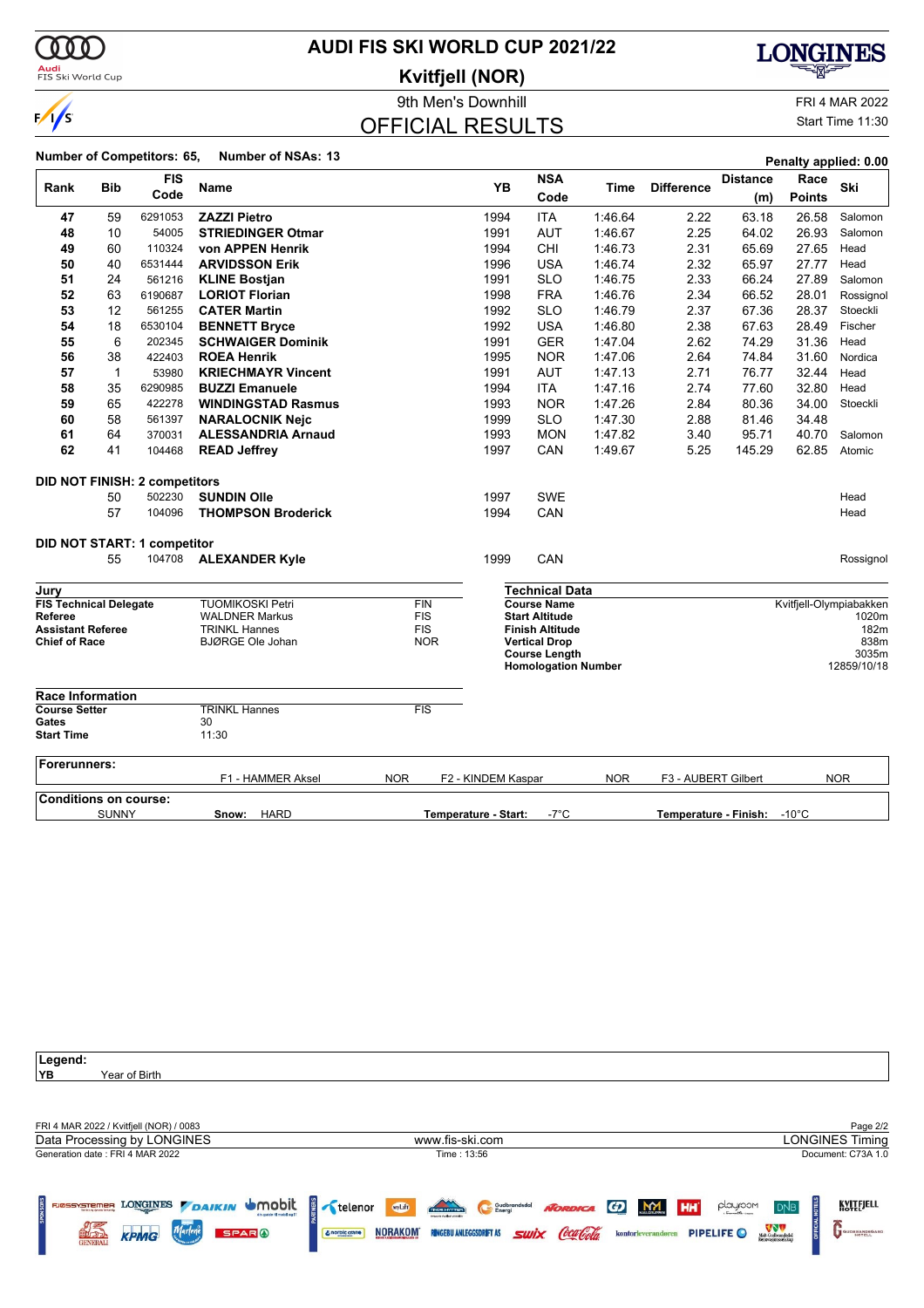

 $\infty$ 















| $\Omega$                  |            |            | AUDI FIS SKI WORLD CUP 2021/22 | <b>ONGINES</b>   |                       |        |                       |  |
|---------------------------|------------|------------|--------------------------------|------------------|-----------------------|--------|-----------------------|--|
| Audi<br>FIS Ski World Cup |            | 투짜는        |                                |                  |                       |        |                       |  |
|                           |            |            | 9th Men's Downhill             |                  | <b>FRI 4 MAR 2022</b> |        |                       |  |
| $\frac{1}{s}$             |            |            | PENALTY CALCULATION            | Start Time 11:30 |                       |        |                       |  |
| <b>Best 10 at Finish</b>  |            |            |                                |                  |                       |        | <b>F-factor: 1250</b> |  |
|                           |            | <b>FIS</b> |                                | <b>NSA</b>       | <b>FIS</b>            |        | Race                  |  |
| <b>Rank</b>               | <b>Bib</b> | Code       | Name                           | Code             | <b>Points</b>         | Best 5 | <b>Points</b>         |  |
| 1                         | 39         |            | 104537 ALEXANDER Cameron       | CAN              | 14.39                 |        |                       |  |
|                           | 17         |            | 512124 HINTERMANN Niels        | SUI              | 5.75                  |        |                       |  |
| 3                         |            |            | 53902 MAYER Matthias           | <b>AUT</b>       | 0.00                  | 0.00   | 1.44                  |  |
| 4                         | 9          |            | 511383 FEUZ Beat               | SUI              | 0.00                  | 0.00   | 2.27                  |  |
| 5                         | 5.         |            | 422139 KILDE Aleksander Aamodt | <b>NOR</b>       | 0.00                  | 0.00   | 2.39                  |  |
| 6                         |            |            | 191740 CLAREY Johan            | <b>FRA</b>       | 1.99                  | 1.99   | 6.82                  |  |
|                           | 44         |            | 202762 JOCHER Simon            | <b>GER</b>       | 15.85                 |        |                       |  |
|                           | 22         |            | 54157 DANKLMAIER Daniel        | <b>AUT</b>       | 10.05                 |        |                       |  |
| 9                         | 48         |            | 6290845 BOSCA Guglielmo        | <b>ITA</b>       | 17.65                 |        |                       |  |
| 10                        | 11         |            | 291459 PARIS Dominik           | <b>ITA</b>       | 0.00                  | 0.00   | 8.38                  |  |

**AUDI FIS SKI WORLD CUP 2021/22**

#### **Best 5 FIS Points Started**

| Rank | Bib | <b>FIS</b> | <b>Name</b>                    | <b>NSA</b> | <b>FIS</b>    |  |
|------|-----|------------|--------------------------------|------------|---------------|--|
|      |     | Code       |                                | Code       | <b>Points</b> |  |
| 3    |     |            | 53902 MAYER Matthias           | AUT        | 0.00          |  |
| 4    | 9   |            | 511383 FEUZ Beat               | SUI        | 0.00          |  |
| 5    | 5   |            | 422139 KILDE Aleksander Aamodt | <b>NOR</b> | 0.00          |  |
| 10   |     |            | 291459 PARIS Dominik           | <b>ITA</b> | 0.00          |  |
| 57   |     |            | 53980 KRIECHMAYR Vincent       | <b>AUT</b> | 0.00          |  |

|       |          | <b>TOTALS:</b>                               |
|-------|----------|----------------------------------------------|
|       | 0.00     | FIS Points of Best 5 Started (B)             |
| 1.99  |          | FIS Points of Best 5 at Finish in Top 10 (A) |
| 21.30 |          | Race Points of Corresponding Competitors (C) |
|       | $-1.931$ | Calculated Penalty (A+B-C):10 =>             |
|       | $-1.93$  | Rounded                                      |
|       | 0.00     | <b>Category Adder</b>                        |
|       | 0.00     | <b>Correction Value (Z)</b>                  |
|       | $-1.93$  | <b>Calculated Penalty</b>                    |
|       | 0.00     | <b>Penalty Applied</b>                       |

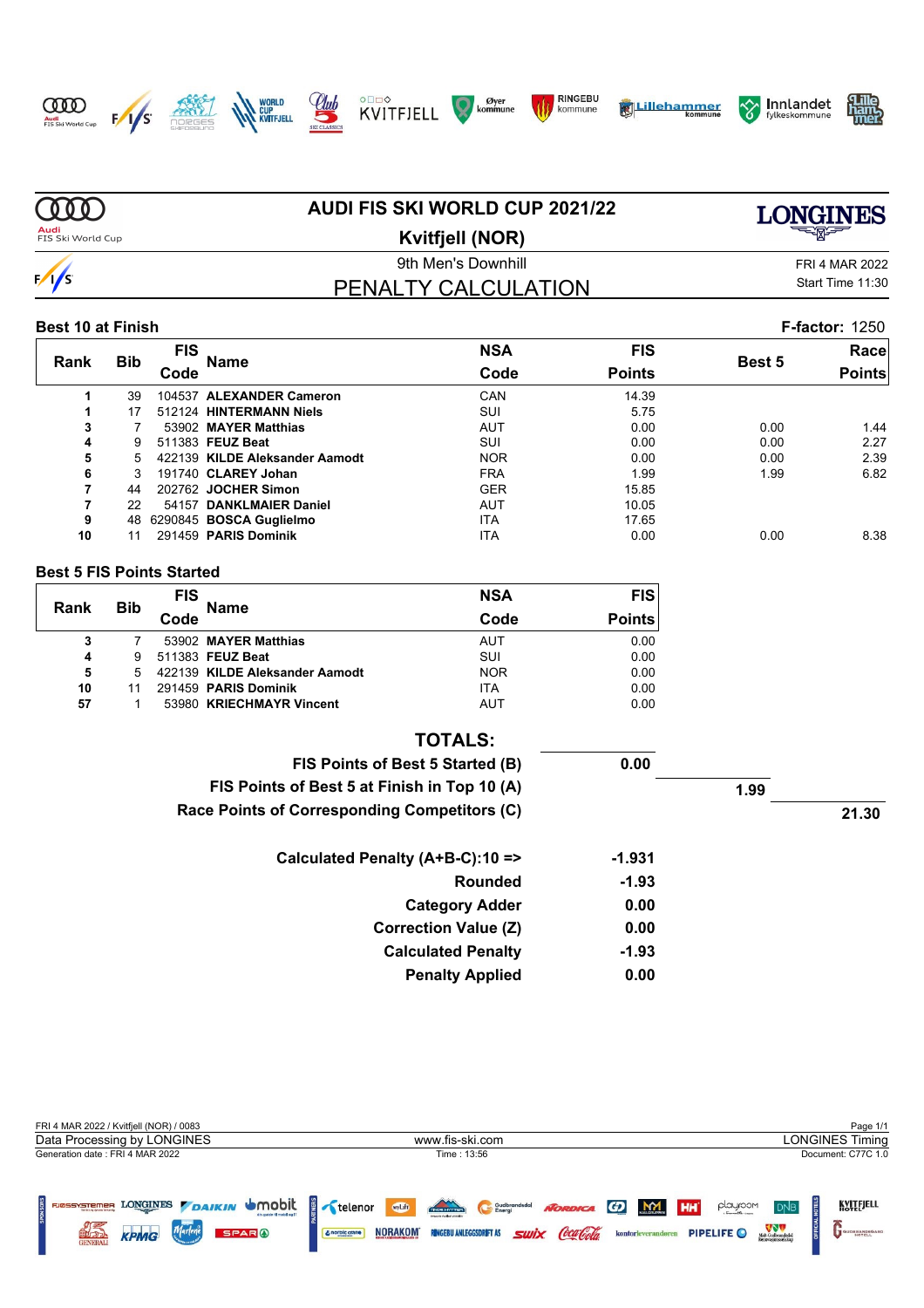















**MD AUDI FIS SKI WORLD CUP 2021/22 LONGINES Audi**<br>FIS Ski World Cup **Kvitfjell (NOR)** 9th Men's Downhill FRI 4 MAR 2022

### PERFORMANCE ANALYSIS BY RANK

Start Time 11:30

|                |    |                           | <b>NSA</b> |       | <b>Positions</b> |                      |               | <b>Partials</b> |              |      | <b>Difference</b>                        |     | Speed             |      |
|----------------|----|---------------------------|------------|-------|------------------|----------------------|---------------|-----------------|--------------|------|------------------------------------------|-----|-------------------|------|
|                |    | Rank Bib Name<br>Ski      | Code       | Pos   |                  | <b>Time Rank Pos</b> |               |                 |              |      | Time Rank Time Dist.(m) Pos. (km/h) Rank |     |                   |      |
| 1              |    | 39 ALEXANDER Cameron      | CAN        | Int1: | 13.47            |                      | $(32)$ 11-12: | 25.28           | (7)          | 0.20 |                                          | Sp1 | 97.66             | (5)  |
|                |    | Rossignol                 |            | Int2: | 38.75            |                      | $(9)$ 12-13:  | 25.27           | (1)          | 0.28 |                                          |     | Sp2 117.70        | (12) |
|                |    |                           |            | Int3: | 1:04.02          | (3)                  | $13-14:$      | 13.79           | (5)          | 0.21 |                                          |     |                   |      |
|                |    |                           |            | Int4: | 1:17.81          | (4)                  | $14-15$ :     | 11.62           | (1)          | 0.21 |                                          |     |                   |      |
|                |    |                           |            | Int5: | 1:29.43          |                      | $(2)$ 15-Fin: | 14.99           | (8)          | 0.02 |                                          |     |                   |      |
|                |    |                           |            | Fin:  | 1:44.42          | (1)                  |               |                 |              | 0.00 | 0.00                                     |     | Avg: 104.64       |      |
| 1              |    | 17 HINTERMANN Niels       | SUI        | Int1: | 13.30            |                      | $(3)$ 11-12:  |                 |              | 0.03 |                                          | Sp1 | 96.76             | (16) |
|                |    | Atomic                    |            | Int2: | 38.49            |                      | $(2)$ 12-13:  | 25.19<br>25.32  | (1)<br>(2)   | 0.02 |                                          |     | Sp2 108.50        | (58) |
|                |    |                           |            | Int3: | 1:03.81          |                      | $(1)$ 13-14:  | 13.79           | (5)          | 0.00 |                                          |     |                   |      |
|                |    |                           |            | Int4: | 1:17.60          | (1)                  | $14-15$ :     | 11.81           | (8)          | 0.00 |                                          |     |                   |      |
|                |    |                           |            | Int5: | 1:29.41          |                      | $(1)$ 15-Fin: | 15.01           | (10)         | 0.00 |                                          |     |                   |      |
|                |    |                           |            | Fin:  | 1:44.42          | (1)                  |               |                 |              | 0.00 | 0.00                                     |     | Avg: 104.64       |      |
| 3              |    | 7 MAYER Matthias          | <b>AUT</b> | Int1: | 13.33            |                      | $(6)$ 11-12:  | 25.32           |              | 0.06 |                                          | Sp1 | 96.40             | (27) |
|                |    | Head                      |            | Int2: | 38.65            |                      | $(5)$ 12-13:  | 25.40           | (8)<br>(6)   | 0.18 |                                          |     | Sp2 118.70        | (6)  |
|                |    |                           |            | Int3: | 1:04.05          |                      | $(5)$ 13-14:  | 13.74           | (2)          | 0.24 |                                          |     |                   |      |
|                |    |                           |            | Int4: | 1:17.79          |                      | $(3)$ 14-15:  | 11.80           | (7)          | 0.19 |                                          |     |                   |      |
|                |    |                           |            | Int5: | 1:29.59          |                      | $(4)$ 15-Fin: | 14.95           | (4)          | 0.18 |                                          |     |                   |      |
|                |    |                           |            | Fin:  | 1:44.54          | (3)                  |               |                 |              | 0.12 | 3.48                                     |     | Avg: 104.52       |      |
| 4              |    | 9 FEUZ Beat               | SUI        | Int1: | 13.37            |                      | $(10)$ 11-12: |                 |              | 0.10 |                                          | Sp1 | 95.96             | (31) |
|                |    | Head                      |            | Int2: | 38.58            |                      | $(4)$ 12-13:  | 25.21<br>25.44  | (4)          | 0.11 |                                          |     | Sp2 110.70        | (54) |
|                |    |                           |            | Int3: | 1:04.02          | (3)                  | $13-14:$      | 13.86           | (14)<br>(13) | 0.21 |                                          |     |                   |      |
|                |    |                           |            | Int4: | 1:17.88          | (5)                  | $14-15:$      | 11.76           | (4)          | 0.28 |                                          |     |                   |      |
|                |    |                           |            | Int5: | 1:29.64          |                      | $(5)$ 15-Fin: | 14.97           | (5)          | 0.23 |                                          |     |                   |      |
|                |    |                           |            | Fin:  | 1:44.61          | (4)                  |               |                 |              | 0.19 | 5.51                                     |     | Avg: 104.45       |      |
| 5              |    | 5 KILDE Aleksander Aamodt | <b>NOR</b> | Int1: | 13.27            |                      | $(1)$ 11-12:  |                 |              | 0.00 |                                          | Sp1 | 97.28             | (9)  |
|                |    | Atomic                    |            | Int2: | 38.47            |                      | $(1)$ 12-13:  | 25.20<br>25.40  | (3)<br>(6)   | 0.00 |                                          |     | Sp2 116.70        | (18) |
|                |    |                           |            | Int3: | 1:03.87          |                      | $(2)$ 13-14:  | 13.85           | (12)         | 0.06 |                                          |     |                   |      |
|                |    |                           |            | Int4: | 1:17.72          |                      | $(2)$ 14-15:  | 11.83           | (12)         | 0.12 |                                          |     |                   |      |
|                |    |                           |            | Int5: | 1:29.55          |                      | $(3)$ 15-Fin: | 15.07           | (16)         | 0.14 |                                          |     |                   |      |
|                |    |                           |            | Fin:  | 1:44.62          | (5)                  |               |                 |              | 0.20 | 5.80                                     |     | Avg: 104.44       |      |
| 6              |    | 3 CLAREY Johan            | <b>FRA</b> | Int1: | 13.39            |                      | $(13)$ 11-12: |                 |              | 0.12 |                                          | Sp1 | 96.57             | (22) |
|                |    | Head                      |            | Int2: | 38.77            |                      | $(13)$ 12-13: | 25.38           | (13)         | 0.30 |                                          |     | Sp2 118.70        | (6)  |
|                |    |                           |            | Int3: | 1:04.21          |                      | $(7)$ 13-14:  | 25.44<br>13.82  | (14)         | 0.40 |                                          |     |                   |      |
|                |    |                           |            | Int4: | 1:18.03          |                      | $(7)$ 14-15:  | 11.81           | (8)<br>(8)   | 0.43 |                                          |     |                   |      |
|                |    |                           |            | Int5: | 1:29.84          |                      | $(7)$ 15-Fin: | 15.15           | (28)         | 0.43 |                                          |     |                   |      |
|                |    |                           |            | Fin:  | 1:44.99          | (6)                  |               |                 |              | 0.57 | 16.48                                    |     | Avg: 104.07       |      |
| $\overline{7}$ | 44 | <b>JOCHER Simon</b>       | GER        | Int1: | 13.44            |                      | $(21)$ 11-12: |                 |              | 0.17 |                                          | Sp1 | 97.28             | (9)  |
|                |    | Head                      |            | Int2: | 38.76            |                      | $(12)$ 12-13: | 25.32           | (8)          | 0.29 |                                          |     | Sp2 115.90        | (33) |
|                |    |                           |            | Int3: | 1:04.17          |                      | $(6)$ 13-14:  | 25.41<br>13.74  | (11)         | 0.36 |                                          |     |                   |      |
|                |    |                           |            | Int4: | 1:17.91          | (6)                  | $14-15:$      | 11.84           | (2)<br>(13)  | 0.31 |                                          |     |                   |      |
|                |    |                           |            | Int5: | 1:29.75          |                      | $(6)$ 15-Fin: | 15.28           | (45)         | 0.34 |                                          |     |                   |      |
|                |    |                           |            | Fin:  | 1:45.03          | (7)                  |               |                 |              | 0.61 |                                          |     | 17.63 Avg: 104.03 |      |

| FRI 4 MAR 2022 / Kvitfjell (NOR) / 0083                                                                |                                                                                                                                                  | Page 1/8                                                                                                                                                                         |  |  |
|--------------------------------------------------------------------------------------------------------|--------------------------------------------------------------------------------------------------------------------------------------------------|----------------------------------------------------------------------------------------------------------------------------------------------------------------------------------|--|--|
| www.fis-ski.com<br>Data Processing by LONGINES                                                         |                                                                                                                                                  |                                                                                                                                                                                  |  |  |
| Generation date: FRI 4 MAR 2022                                                                        | Time: 13:57                                                                                                                                      | Document: C77A 1.0                                                                                                                                                               |  |  |
| FIREST TELERAL MONOGRAPH LONGINES / DAIKIN UMODIL<br>Marlene<br><b>SPARO</b><br><b>KPMG</b><br>GENERAL | THE HOTEL<br>wyLift<br>Gudbrandsdal<br>NORDICA (D<br><b>Swix</b> Coca Cola<br><b>NORAKOM</b><br><b>RINGEBU ANLEGGSDRIFT AS</b><br>& norbic crane | KVITEJELL<br><b>MALLORUPPEN</b><br>playroom<br><b>HH</b><br>D <sub>NB</sub><br>Midt-Gudbrandsdal<br>Renovasionsselskap<br><b>PIPELIFE</b><br>kontorleverandøren<br>GUDBRANDSGARD |  |  |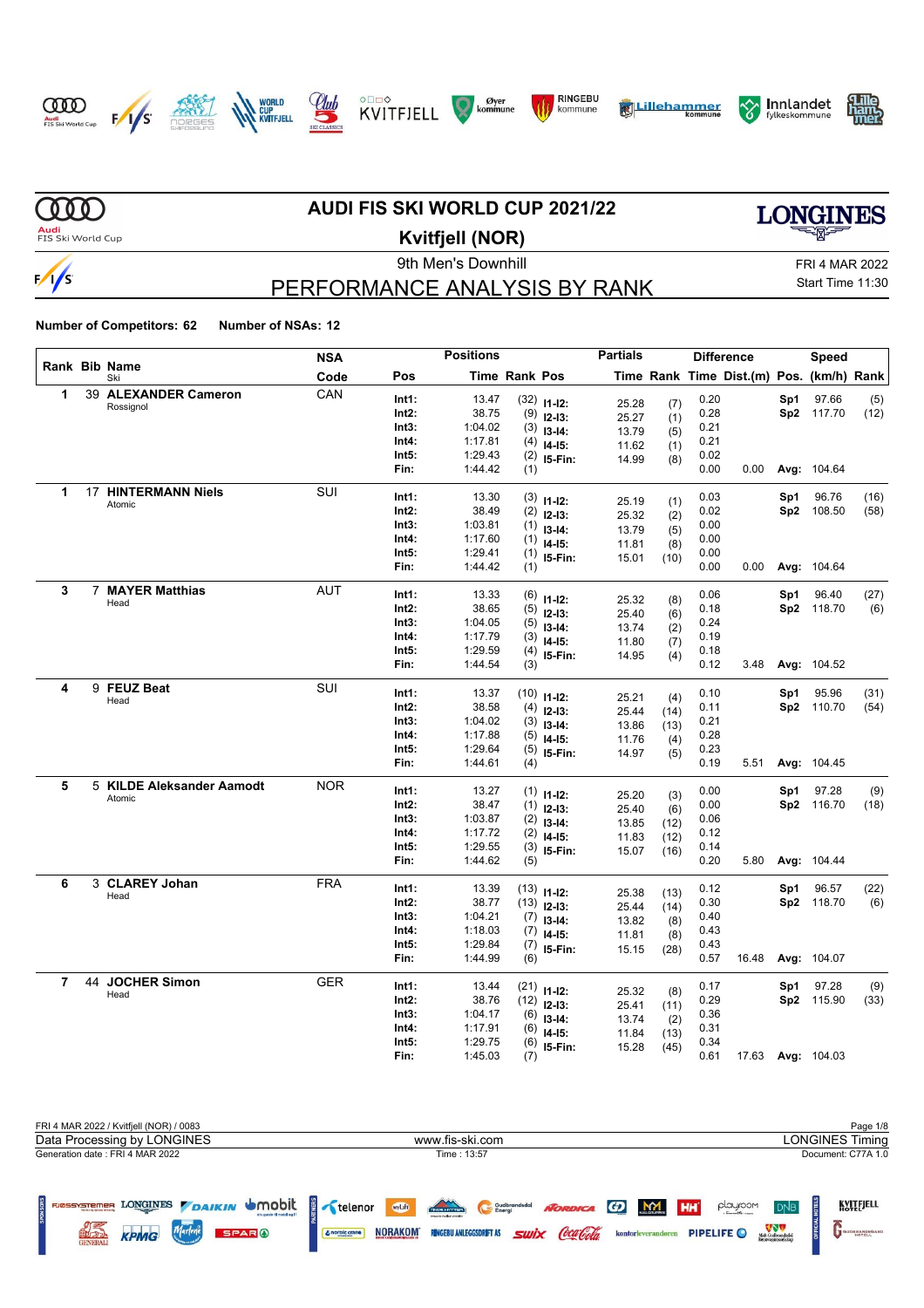

#### **Audi**<br>FIS Ski World Cup

### **AUDI FIS SKI WORLD CUP 2021/22**

**Kvitfjell (NOR)**

9th Men's Downhill Games and Controller and Controller and FRI 4 MAR 2022



# Start Time 11:30

### PERFORMANCE ANALYSIS BY RANK

|    |    |                                 | NSA        |               | <b>Positions</b>   |               |                              | <b>Partials</b> |      |              | <b>Difference</b>                        |     | <b>Speed</b>       |      |
|----|----|---------------------------------|------------|---------------|--------------------|---------------|------------------------------|-----------------|------|--------------|------------------------------------------|-----|--------------------|------|
|    |    | Rank Bib Name<br>Ski            | Code       | Pos           |                    | Time Rank Pos |                              |                 |      |              | Time Rank Time Dist.(m) Pos. (km/h) Rank |     |                    |      |
| 7  |    | 22 DANKLMAIER Daniel            | AUT        | Int1:         | 13.44              |               | $(21)$ 11-12:                | 25.62           | (28) | 0.17         |                                          | Sp1 | 95.38              | (38) |
|    |    | Atomic                          |            | Int2:         | 39.06              |               | $(25)$ 12-13:                | 25.57           | (29) | 0.59         |                                          |     | Sp2 116.70         | (18) |
|    |    |                                 |            | Int3:         | 1:04.63            |               | $(24)$ 13-14:                | 13.70           | (1)  | 0.82         |                                          |     |                    |      |
|    |    |                                 |            | Int4:         | 1:18.33            |               | $(15)$ 14-15:                | 11.73           | (3)  | 0.73         |                                          |     |                    |      |
|    |    |                                 |            | Int5:         | 1:30.06            |               | $(8)$ 15-Fin:                | 14.97           | (5)  | 0.65         |                                          |     |                    |      |
|    |    |                                 |            | Fin:          | 1:45.03            | (7)           |                              |                 |      | 0.61         | 17.63                                    |     | Avg: 104.03        |      |
| 9  |    | 48 BOSCA Guglielmo              | <b>ITA</b> |               |                    |               |                              |                 |      |              |                                          |     |                    |      |
|    |    | Head                            |            | Int1:         | 13.49              |               | $(37)$ 11-12:                | 25.23           | (5)  | 0.22         |                                          | Sp1 | 97.72              | (4)  |
|    |    |                                 |            | Int2:         | 38.72              |               | $(7)$ 12-13:                 | 25.56           | (27) | 0.25         |                                          |     | Sp2 120.10         | (1)  |
|    |    |                                 |            | Int3:         | 1:04.28            |               | $(10)$ 13-14:                | 13.93           | (24) | 0.47         |                                          |     |                    |      |
|    |    |                                 |            | Int4:         | 1:18.21            |               | $(11)$ 14-15:                | 11.95           | (34) | 0.61         |                                          |     |                    |      |
|    |    |                                 |            | Int5:<br>Fin: | 1:30.16<br>1:45.10 | (9)           | $(14)$ 15-Fin:               | 14.94           | (3)  | 0.75<br>0.68 | 19.64                                    |     | Avg: 103.96        |      |
|    |    |                                 |            |               |                    |               |                              |                 |      |              |                                          |     |                    |      |
| 10 | 11 | <b>PARIS Dominik</b><br>Nordica | <b>ITA</b> | Int1:         | 13.30              |               | $(3)$ 11-12:                 | 25.45           | (18) | 0.03         |                                          | Sp1 | 94.16              | (56) |
|    |    |                                 |            | Int2:         | 38.75              |               | $(9)$ 12-13:                 | 25.85           | (50) | 0.28         |                                          |     | Sp2 119.50         | (3)  |
|    |    |                                 |            | Int3:         | 1:04.60            |               | $(22)$ 13-14:                | 13.88           | (15) | 0.79         |                                          |     |                    |      |
|    |    |                                 |            | Int4:         | 1:18.48            |               | $(19)$ 14-15:                | 11.78           | (5)  | 0.88         |                                          |     |                    |      |
|    |    |                                 |            | Int5:         | 1:30.26            |               | $(16)$ 15-Fin:               | 14.86           | (2)  | 0.85         |                                          |     |                    |      |
|    |    |                                 |            | Fin:          | 1:45.12            | (10)          |                              |                 |      | 0.70         | 20.21                                    |     | Avg: 103.94        |      |
| 11 |    | 16 COCHRAN-SIEGLE Ryan          | <b>USA</b> | Int1:         | 13.31              |               |                              |                 |      | 0.04         |                                          | Sp1 | 94.70              |      |
|    |    | Head                            |            |               | 38.74              |               | $(5)$ 11-12:                 | 25.43           | (17) | 0.27         |                                          |     |                    | (45) |
|    |    |                                 |            | Int2:         |                    |               | $(8)$ 12-13:                 | 25.52           | (23) |              |                                          |     | Sp2 116.80         | (14) |
|    |    |                                 |            | Int3:         | 1:04.26            |               | $(9)$ 13-14:                 | 13.93           | (24) | 0.45         |                                          |     |                    |      |
|    |    |                                 |            | Int4:         | 1:18.19            | (8)           | $14-15:$                     | 11.91           | (27) | 0.59         |                                          |     |                    |      |
|    |    |                                 |            | Int5:<br>Fin: | 1:30.10<br>1:45.21 | (11)          | $(9)$ 15-Fin:                | 15.11           | (21) | 0.69<br>0.79 | 22.79                                    |     | Avg: 103.85        |      |
|    |    |                                 |            |               |                    |               |                              |                 |      |              |                                          |     |                    |      |
| 12 |    | 20 GANONG Travis                | <b>USA</b> | Int1:         | 13.44              |               | $(21)$ 11-12:                | 25.88           | (46) | 0.17         |                                          | Sp1 | 97.12              | (11) |
|    |    | Atomic                          |            | Int2:         | 39.32              |               | $(47)$ 12-13:                | 25.35           | (4)  | 0.85         |                                          |     | Sp2 116.60         | (24) |
|    |    |                                 |            | Int3:         | 1:04.67            |               | $(27)$ 13-14:                | 13.77           | (4)  | 0.86         |                                          |     |                    |      |
|    |    |                                 |            | Int4:         | 1:18.44            |               | $(17)$ 14-15:                | 11.96           | (36) | 0.84         |                                          |     |                    |      |
|    |    |                                 |            | Int5:         | 1:30.40            |               | $(19)$ 15-Fin:               | 14.85           | (1)  | 0.99         |                                          |     |                    |      |
|    |    |                                 |            | Fin:          | 1:45.25            | (12)          |                              |                 |      | 0.83         | 23.93                                    |     | Avg: 103.81        |      |
| 13 |    | 8 CRAWFORD James                | CAN        |               |                    |               |                              |                 |      |              |                                          |     |                    |      |
|    |    | Head                            |            | Int1:         | 13.36              |               | $(8)$ 11-12:                 | 25.19           | (1)  | 0.09         |                                          | Sp1 | 94.27              | (52) |
|    |    |                                 |            | Int2:         | 38.55              |               | $(3)$ 12-13:                 | 25.84           | (49) | 0.08         |                                          |     | Sp2 117.90         | (11) |
|    |    |                                 |            | Int3:         | 1:04.39            |               | $(13)$ 13-14:                | 13.87           | (14) | 0.58         |                                          |     |                    |      |
|    |    |                                 |            | Int4:         | 1:18.26<br>1:30.11 |               | $(12)$ 14-15:                | 11.85           | (16) | 0.66<br>0.70 |                                          |     |                    |      |
|    |    |                                 |            | Int5:<br>Fin: | 1:45.27            | (13)          | $(10)$ 15-Fin:               | 15.16           | (30) | 0.85         | 24.51                                    |     | <b>Avg: 103.79</b> |      |
|    |    |                                 |            |               |                    |               |                              |                 |      |              |                                          |     |                    |      |
| 14 | 54 | <b>MOLTENI Nicolo</b><br>Head   | <b>ITA</b> | Int1:         | 13.55              |               | $(53)$ 11-12:                | 25.40           | (15) | 0.28         |                                          | Sp1 | 99.09              | (1)  |
|    |    |                                 |            | Int2:         | 38.95              |               | $(21)$ 12-13:                | 25.51           | (22) | 0.48         |                                          |     | Sp2 115.50         | (34) |
|    |    |                                 |            | Int3:         | 1:04.46            |               | $(16)$ 13-14:                | 13.81           | (7)  | 0.65         |                                          |     |                    |      |
|    |    |                                 |            | Int4:         | 1:18.27            |               | $(13)$ 14-15:                | 11.84           | (13) | 0.67         |                                          |     |                    |      |
|    |    |                                 |            | Int5:         | 1:30.11            |               | $(10)$ 15-Fin:               | 15.19           | (35) | 0.70         |                                          |     |                    |      |
|    |    |                                 |            | Fin:          | 1:45.30            | (14)          |                              |                 |      | 0.88         | 25.36                                    |     | Avg: 103.76        |      |
| 15 |    | 13 ODERMATT Marco               | SUI        | Int1:         | 13.28              |               |                              |                 |      | 0.01         |                                          | Sp1 | 94.49              | (47) |
|    |    | Stoeckli                        |            | Int2:         | 38.67              |               | $(2)$ 11-12:<br>$(6)$ 12-13: | 25.39           | (14) | 0.20         |                                          |     | Sp2 116.80         | (14) |
|    |    |                                 |            | Int3:         | 1:04.44            |               | $(14)$ 13-14:                | 25.77           | (40) | 0.63         |                                          |     |                    |      |
|    |    |                                 |            | Int4:         | 1:18.34            |               | $(16)$ 14-15:                | 13.90           | (18) | 0.74         |                                          |     |                    |      |
|    |    |                                 |            | Int5:         | 1:30.21            |               | $(15)$ 15-Fin:               | 11.87           | (21) | 0.80         |                                          |     |                    |      |
|    |    |                                 |            | Fin:          | 1:45.33            | (15)          |                              | 15.12           | (23) | 0.91         |                                          |     | 26.22 Avg: 103.73  |      |

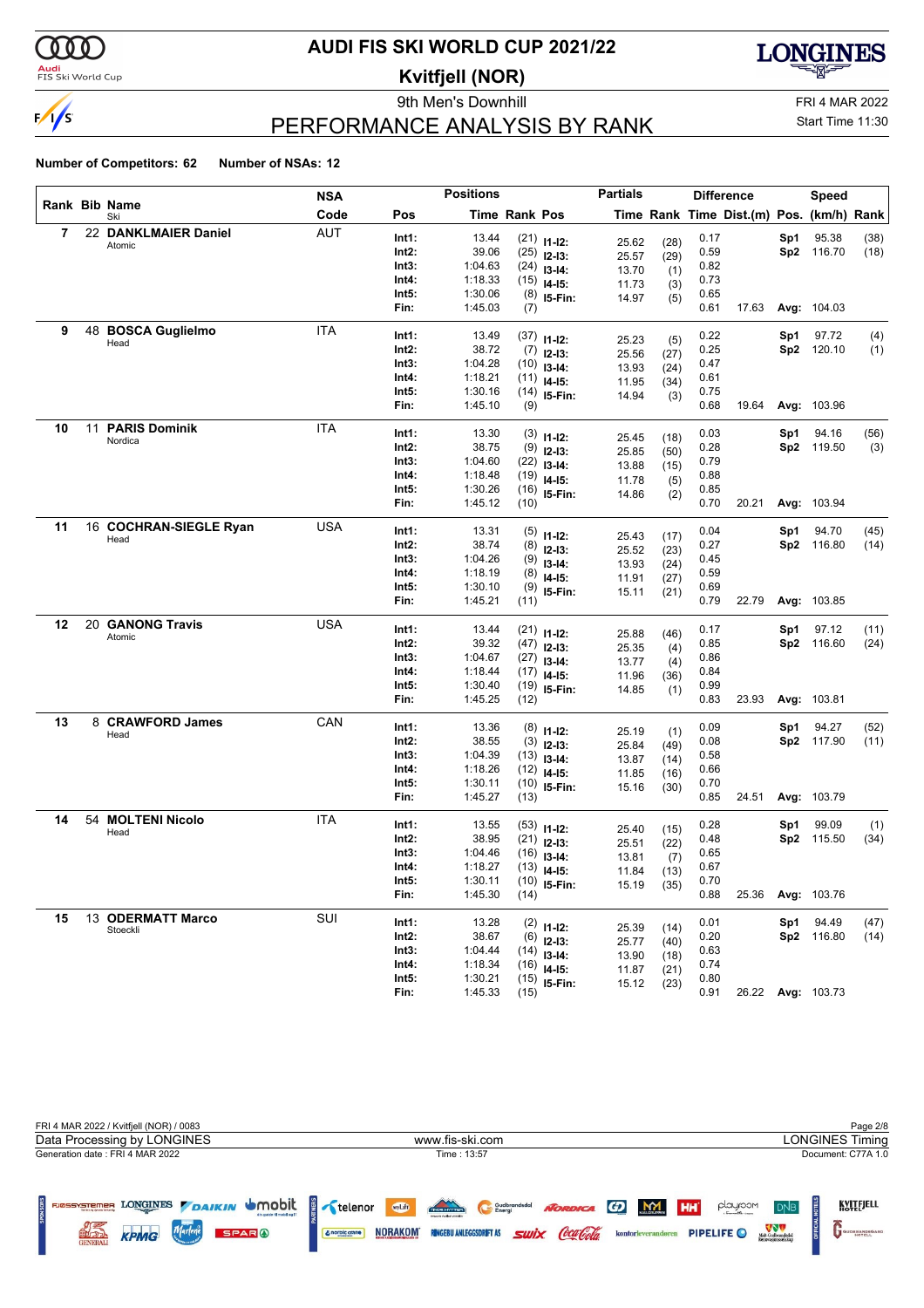

### <mark>Audi</mark><br>FIS Ski World Cup

# **AUDI FIS SKI WORLD CUP 2021/22**

**Kvitfjell (NOR)**

9th Men's Downhill FRI 4 MAR 2022



# Start Time 11:30

### PERFORMANCE ANALYSIS BY RANK

|    |    |                        | <b>NSA</b> |                | <b>Positions</b> |               |                                 | <b>Partials</b> |              |              | <b>Difference</b>                        |     | <b>Speed</b>        |              |
|----|----|------------------------|------------|----------------|------------------|---------------|---------------------------------|-----------------|--------------|--------------|------------------------------------------|-----|---------------------|--------------|
|    |    | Rank Bib Name<br>Ski   | Code       | Pos            |                  | Time Rank Pos |                                 |                 |              |              | Time Rank Time Dist.(m) Pos. (km/h) Rank |     |                     |              |
| 16 |    | 4 BAUMANN Romed        | <b>GER</b> | Int1:          | 13.35            |               | $(7)$ 11-12:                    |                 |              | 0.08         |                                          | Sp1 | 97.39               | (7)          |
|    |    | Salomon                |            | Int2:          | 38.83            |               | $(16)$ 12-13:                   | 25.48<br>25.55  | (19)<br>(26) | 0.36         |                                          |     | Sp2 108.60          | (57)         |
|    |    |                        |            | Int3:          | 1:04.38          |               | $(12)$ 13-14:                   | 13.91           | (19)         | 0.57         |                                          |     |                     |              |
|    |    |                        |            | Int4:          | 1:18.29          |               | $(14)$ 14-15:                   | 11.85           | (16)         | 0.69         |                                          |     |                     |              |
|    |    |                        |            | Int5:          | 1:30.14          |               | $(13)$ 15-Fin:                  | 15.27           | (43)         | 0.73         |                                          |     |                     |              |
|    |    |                        |            | Fin:           | 1:45.41          | (16)          |                                 |                 |              | 0.99         | 28.50                                    |     | Avg: 103.65         |              |
| 17 | 21 | <b>ROGENTIN Stefan</b> | SUI        | Int1:          | 13.44            |               | $(21)$ 11-12:                   | 25.36           | (11)         | 0.17         |                                          | Sp1 | 97.00               | (15)         |
|    |    | Fischer                |            | Int2:          | 38.80            |               | $(15)$ 12-13:                   | 25.68           | (34)         | 0.33         |                                          |     | Sp2 115.50          | (34)         |
|    |    |                        |            | Int3:          | 1:04.48          |               | $(17)$ 13-14:                   | 14.01           | (41)         | 0.67         |                                          |     |                     |              |
|    |    |                        |            | Int4:          | 1:18.49          |               | $(20)$ 14-15:                   | 11.92           | (29)         | 0.89         |                                          |     |                     |              |
|    |    |                        |            | Int5:          | 1:30.41          |               | $(22)$ 15-Fin:                  | 15.03           | (11)         | 1.00         |                                          |     |                     |              |
|    |    |                        |            | Fin:           | 1:45.44          | (17)          |                                 |                 |              | 1.02         | 29.36                                    |     | Avg: 103.62         |              |
| 18 |    | 36 NYMAN Steven        | USA        | Int1:          | 13.36            |               | $(8)$ 11-12:                    |                 |              | 0.09         |                                          | Sp1 | 94.27               | (52)         |
|    |    | Fischer                |            | Int2:          | 38.89            |               | $(18)$ 12-13:                   | 25.53           | (22)         | 0.42         |                                          |     | Sp2 115.40          | (37)         |
|    |    |                        |            | Int3:          | 1:04.23          |               | $(8)$ 13-14:                    | 25.34<br>13.97  | (3)          | 0.42         |                                          |     |                     |              |
|    |    |                        |            | Int4:          | 1:18.20          |               | $(10)$ 14-15:                   | 12.11           | (36)<br>(50) | 0.60         |                                          |     |                     |              |
|    |    |                        |            | Int5:          | 1:30.31          |               | $(17)$ 15-Fin:                  | 15.14           | (27)         | 0.90         |                                          |     |                     |              |
|    |    |                        |            | Fin:           | 1:45.45          | (18)          |                                 |                 |              | 1.03         | 29.64                                    |     | Avg: 103.61         |              |
| 19 |    | 23 BAILET Matthieu     | <b>FRA</b> | Int1:          | 13.45            |               |                                 |                 |              | 0.18         |                                          | Sp1 | 95.43               | (37)         |
|    |    | Salomon                |            | Int2:          | 38.78            |               | $(27)$ 11-12:<br>$(14)$ 12-13:  | 25.33           | (10)         | 0.31         |                                          |     | Sp2 113.00          | (51)         |
|    |    |                        |            | Int3:          | 1:04.30          |               | $(11)$ 13-14:                   | 25.52           | (23)         | 0.49         |                                          |     |                     |              |
|    |    |                        |            | Int4:          | 1:18.19          |               | $(8)$ 14-15:                    | 13.89           | (17)         | 0.59         |                                          |     |                     |              |
|    |    |                        |            | Int5:          | 1:30.13          |               | $(12)$ 15-Fin:                  | 11.94<br>15.33  | (32)         | 0.72         |                                          |     |                     |              |
|    |    |                        |            | Fin:           | 1:45.46          | (19)          |                                 |                 | (50)         | 1.04         | 29.93                                    |     | Avg: 103.60         |              |
| 20 |    | 30 GOLDBERG Jared      | <b>USA</b> | Int1:          | 13.49            |               |                                 |                 |              | 0.22         |                                          | Sp1 | 87.83               | (62)         |
|    |    | Head                   |            | Int2:          | 38.75            |               | $(37)$ 11-12:                   | 25.26           | (6)          | 0.28         |                                          |     | Sp2 116.70          | (18)         |
|    |    |                        |            | Int3:          | 1:04.50          |               | $(9)$ 12-13:<br>$(18)$ 13-14:   | 25.75           | (39)         | 0.69         |                                          |     |                     |              |
|    |    |                        |            | Int4:          | 1:18.47          |               | $(18)$ 14-15:                   | 13.97           | (36)         | 0.87         |                                          |     |                     |              |
|    |    |                        |            | Int5:          | 1:30.40          |               | $(19)$ 15-Fin:                  | 11.93           | (31)         | 0.99         |                                          |     |                     |              |
|    |    |                        |            | Fin:           | 1:45.52          | (20)          |                                 | 15.12           | (23)         | 1.10         | 31.64                                    |     | Avg: 103.54         |              |
| 21 |    | 29 MUZATON Maxence     | <b>FRA</b> | Int1:          | 13.50            |               |                                 |                 |              | 0.23         |                                          |     | 94.28               |              |
|    |    | Rossignol              |            | Int2:          | 39.00            |               | $(40)$ 11-12:                   | 25.50           | (20)         | 0.53         |                                          | Sp1 | Sp2 116.30          | (51)<br>(28) |
|    |    |                        |            | Int3:          | 1:04.56          |               | $(23)$ 12-13:                   | 25.56           | (27)         | 0.75         |                                          |     |                     |              |
|    |    |                        |            | Int4:          | 1:18.59          |               | $(19)$ 13-14:<br>$(22)$ 14-15:  | 14.03           | (45)         | 0.99         |                                          |     |                     |              |
|    |    |                        |            | Int5:          | 1:30.40          |               | $(19)$ 15-Fin:                  | 11.81           | (8)          | 0.99         |                                          |     |                     |              |
|    |    |                        |            | Fin:           | 1:45.59          | (21)          |                                 | 15.19           | (35)         | 1.17         | 33.63                                    |     | <b>Avg: 103.48</b>  |              |
| 22 |    | 15 HEMETSBERGER Daniel | AUT        | Int1:          | 13.50            |               |                                 |                 |              | 0.23         |                                          |     | 96.24               |              |
|    |    | Fischer                |            | Int2:          | 38.86            |               | $(40)$ 11-12:                   | 25.36           | (11)         | 0.39         |                                          | Sp1 | Sp2 113.20          | (29)<br>(49) |
|    |    |                        |            | Int3:          | 1:04.75          |               | $(17)$ 12-13:                   | 25.89           | (54)         | 0.94         |                                          |     |                     |              |
|    |    |                        |            | Int4:          | 1:18.57          |               | $(31)$ 13-14:<br>$(21)$ 14-15:  | 13.82           | (8)          | 0.97         |                                          |     |                     |              |
|    |    |                        |            | Int5:          | 1:30.36          |               | $(18)$ 15-Fin:                  | 11.79           | (6)          | $0.95\,$     |                                          |     |                     |              |
|    |    |                        |            | Fin:           | 1:45.62          | (22)          |                                 | 15.26           | (41)         | 1.20         | 34.48                                    |     | Avg: 103.45         |              |
| 23 |    | 51 ALPHAND Sam         | <b>FRA</b> |                |                  |               |                                 |                 |              |              |                                          |     |                     |              |
|    |    | Rossignol              |            | Int1:<br>Int2: | 13.51<br>39.09   |               | $(44)$ 11-12:                   | 25.58           | (25)         | 0.24<br>0.62 |                                          | Sp1 | 96.60<br>Sp2 116.70 | (20)         |
|    |    |                        |            | Int3:          | 1:04.57          |               | $(27)$ 12-13:                   | 25.48           | (18)         | 0.76         |                                          |     |                     | (18)         |
|    |    |                        |            | Int4:          | 1:18.59          |               | $(20)$ 13-14:                   | 14.02           | (42)         | 0.99         |                                          |     |                     |              |
|    |    |                        |            | Int5:          | 1:30.51          |               | $(22)$ 14-15:<br>$(26)$ 15-Fin: | 11.92           | (29)         | 1.10         |                                          |     |                     |              |
|    |    |                        |            | Fin:           | 1:45.63          | (23)          |                                 | 15.12           | (23)         | 1.21         |                                          |     | 34.77 Avg: 103.44   |              |

| FRI 4 MAR 2022 / Kvitfjell (NOR) / 0083                                                                                                                |                                                                                                                                                                     | Page 3/8                                                                                                                                               |
|--------------------------------------------------------------------------------------------------------------------------------------------------------|---------------------------------------------------------------------------------------------------------------------------------------------------------------------|--------------------------------------------------------------------------------------------------------------------------------------------------------|
| Data Processing by LONGINES                                                                                                                            | www.fis-ski.com                                                                                                                                                     | LONGINES Timing                                                                                                                                        |
| Generation date: FRI 4 MAR 2022                                                                                                                        | Time: 13:57                                                                                                                                                         | Document: C77A 1.0                                                                                                                                     |
| DAIKIN SMOON STELLENDE<br><b>LONGINES</b><br><b>FJØSSYSTEMER</b><br><b>Benden og dennen førsteve</b><br><b>SPARO</b><br><b>KPMG</b><br><b>GENERALI</b> | <b>TAGE HYTTER</b><br>wyLift<br>NORDICA CD MM<br>Gudbrandsdal<br><i><b>Swix Coca Cola</b></i><br><b>NORAKOM</b><br><b>RINGEBU ANLEGGSDRIFT AS</b><br>& norbic crane | KVITEJELL<br>playroom<br><b>HH</b><br><b>DNB</b><br>Midt-Gudbrandsdal<br>Renovasjonsselska<br><b>PIPELIFE</b> O<br>kontorleverandøren<br>GUDBRANDSGARD |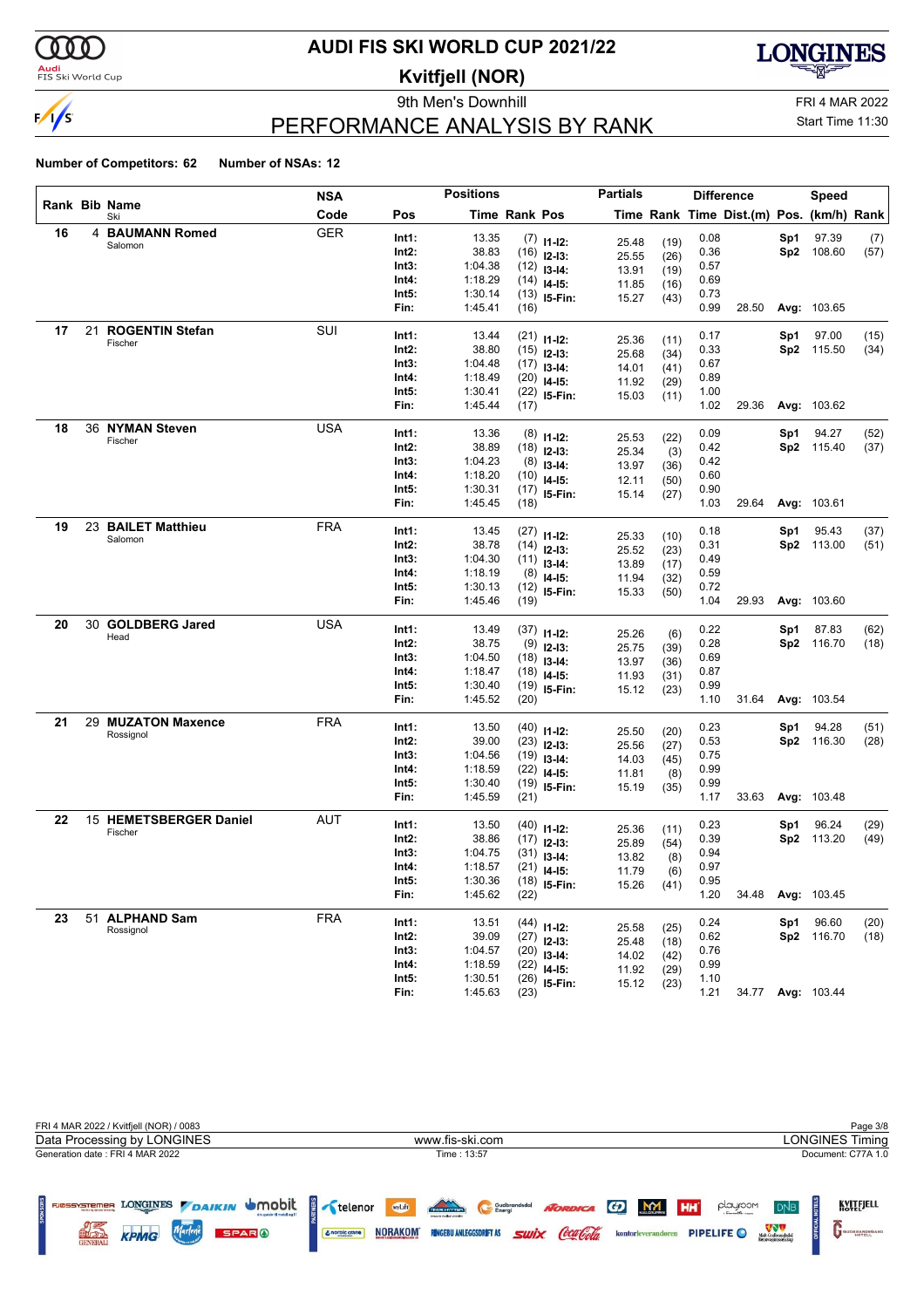

#### **Audi**<br>FIS Ski World Cup

### **AUDI FIS SKI WORLD CUP 2021/22**

**Kvitfjell (NOR)**

9th Men's Downhill Games and Controller and Controller and FRI 4 MAR 2022



Start Time 11:30

### PERFORMANCE ANALYSIS BY RANK

|    |    |                         | <b>NSA</b> |                   | <b>Positions</b>   |                      |                                | <b>Partials</b> |      |              | <b>Difference</b>                        |     | Speed               |      |
|----|----|-------------------------|------------|-------------------|--------------------|----------------------|--------------------------------|-----------------|------|--------------|------------------------------------------|-----|---------------------|------|
|    |    | Rank Bib Name<br>Ski    | Code       | Pos               |                    | <b>Time Rank Pos</b> |                                |                 |      |              | Time Rank Time Dist.(m) Pos. (km/h) Rank |     |                     |      |
| 24 |    | 26 FERSTL Josef         | <b>GER</b> | Int1:             | 13.46              |                      | $(28)$ 11-12:                  | 25.79           | (41) | 0.19         |                                          | Sp1 | 96.70               | (17) |
|    |    | Head                    |            | Int2:             | 39.25              |                      | $(35)$ 12-13:                  | 25.45           | (17) | 0.78         |                                          |     | Sp2 115.20          | (41) |
|    |    |                         |            | Int3:             | 1:04.70            |                      | $(30)$ 13-14:                  | 13.94           | (27) | 0.89         |                                          |     |                     |      |
|    |    |                         |            | Int4:             | 1:18.64            |                      | $(28)$ 14-15:                  | 11.85           | (16) | 1.04         |                                          |     |                     |      |
|    |    |                         |            | Int5:             | 1:30.49            |                      | $(24)$ 15-Fin:                 | 15.17           | (32) | 1.08         |                                          |     |                     |      |
|    |    |                         |            | Fin:              | 1:45.66            | (24)                 |                                |                 |      | 1.24         | 35.62                                    |     | Avg: 103.41         |      |
| 25 |    | 45 SEGER Brodie         | CAN        | Int1:             | 13.42              |                      |                                |                 |      | 0.15         |                                          | Sp1 | 96.70               | (17) |
|    |    | Atomic                  |            | Int2:             | 39.11              |                      | $(19)$ 11-12:<br>$(28)$ 12-13: | 25.69           | (33) | 0.64         |                                          |     | Sp2 116.70          | (18) |
|    |    |                         |            | Int3:             | 1:04.63            |                      | $(24)$ 13-14:                  | 25.52           | (23) | 0.82         |                                          |     |                     |      |
|    |    |                         |            | Int4:             | 1:18.59            |                      | $(22)$ 14-15:                  | 13.96           | (33) | 0.99         |                                          |     |                     |      |
|    |    |                         |            | Int5:             | 1:30.62            |                      | $(28)$ 15-Fin:                 | 12.03           | (39) | 1.21         |                                          |     |                     |      |
|    |    |                         |            | Fin:              | 1:45.68            | (25)                 |                                | 15.06           | (13) | 1.26         | 36.19                                    |     | <b>Avg: 103.39</b>  |      |
| 26 | 56 | <b>MONNEY Alexis</b>    | SUI        |                   |                    |                      |                                |                 |      |              |                                          |     |                     |      |
|    |    | Stoeckli                |            | Int1:             | 13.51              |                      | $(44)$ 11-12:                  | 25.72           | (35) | 0.24         |                                          | Sp1 | 98.93               | (2)  |
|    |    |                         |            | Int2:<br>Int3:    | 39.23              |                      | $(33)$ 12-13:                  | 25.36           | (5)  | 0.76         |                                          |     | Sp2 115.40          | (37) |
|    |    |                         |            | Int4:             | 1:04.59<br>1:18.63 |                      | $(21)$ 13-14:                  | 14.04           | (47) | 0.78<br>1.03 |                                          |     |                     |      |
|    |    |                         |            | Int5:             | 1:30.58            |                      | $(27)$ 14-15:                  | 11.95           | (34) | 1.17         |                                          |     |                     |      |
|    |    |                         |            | Fin:              | 1:45.69            | (26)                 | $(27)$ 15-Fin:                 | 15.11           | (21) | 1.27         | 36.47                                    |     | Avg: 103.38         |      |
| 27 |    | 28 GIEZENDANNER Blaise  | <b>FRA</b> |                   |                    |                      |                                |                 |      |              |                                          |     |                     |      |
|    |    | Atomic                  |            | Int1:             | 13.58              |                      | $(57)$ 11-12:                  | 25.59           | (26) | 0.31         |                                          | Sp1 | 96.59               | (21) |
|    |    |                         |            | Int2:             | 39.17              |                      | $(30)$ 12-13:                  | 25.48           | (18) | 0.70         |                                          |     | Sp2 116.40          | (26) |
|    |    |                         |            | Int3:             | 1:04.65            |                      | $(26)$ 13-14:                  | 14.07           | (49) | 0.84         |                                          |     |                     |      |
|    |    |                         |            | Int4:             | 1:18.72            |                      | $(30)$ 14-15:                  | 11.98           | (37) | 1.12         |                                          |     |                     |      |
|    |    |                         |            | Int5:<br>Fin:     | 1:30.70<br>1:45.76 | (27)                 | $(31)$ 15-Fin:                 | 15.06           | (13) | 1.29<br>1.34 | 38.45                                    |     | <b>Avg: 103.31</b>  |      |
|    |    |                         |            |                   |                    |                      |                                |                 |      |              |                                          |     |                     |      |
| 28 |    | 19 FRANZ Max<br>Fischer | <b>AUT</b> | Int1:             | 13.39              |                      | $(13)$ 11-12:                  | 25.68           | (32) | 0.12         |                                          | Sp1 | 96.29               | (28) |
|    |    |                         |            | Int2:             | 39.07              |                      | $(26)$ 12-13:                  | 25.83           | (45) | 0.60         |                                          |     | Sp2 114.90          | (44) |
|    |    |                         |            | Int3:             | 1:04.90            |                      | $(37)$ 13-14:                  | 13.83           | (11) | 1.09         |                                          |     |                     |      |
|    |    |                         |            | Int4:             | 1:18.73            |                      | $(31)$ 14-15:                  | 11.91           | (27) | 1.13         |                                          |     |                     |      |
|    |    |                         |            | Int5:             | 1:30.64            |                      | $(29)$ 15-Fin:                 | 15.13           | (26) | 1.23         |                                          |     |                     |      |
|    |    |                         |            | Fin:              | 1:45.77            | (28)                 |                                |                 |      | 1.35         | 38.74                                    |     | Avg: 103.30         |      |
| 29 |    | 27 SANDER Andreas       | <b>GER</b> | Int1:             | 13.40              |                      | $(16)$ 11-12:                  | 25.53           | (22) | 0.13         |                                          | Sp1 | 96.43               | (26) |
|    |    | Atomic                  |            | Int2:             | 38.93              |                      | $(20)$ 12-13:                  | 25.74           | (38) | 0.46         |                                          |     | Sp2 113.80          | (47) |
|    |    |                         |            | Int3:             | 1:04.67            |                      | $(27)$ 13-14:                  | 13.93           | (24) | 0.86         |                                          |     |                     |      |
|    |    |                         |            | Int4:             | 1:18.60            |                      | $(25)$ 14-15:                  | 11.89           | (24) | 1.00         |                                          |     |                     |      |
|    |    |                         |            | Int5:             | 1:30.49            |                      | $(24)$ 15-Fin:                 | 15.35           | (52) | 1.08         |                                          |     |                     |      |
|    |    |                         |            | Fin:              | 1:45.84            | (29)                 |                                |                 |      | 1.42         |                                          |     | 40.72 Avg: 103.23   |      |
| 30 | 61 | <b>BABINSKY Stefan</b>  | AUT        | Int1:             | 13.41              |                      | $(17)$ 11-12:                  |                 |      | 0.14         |                                          | Sp1 | 97.10               | (13) |
|    |    | Head                    |            | Int2:             | 39.29              |                      | $(38)$ 12-13:                  | 25.88           | (46) | 0.82         |                                          |     | Sp2 116.80          | (14) |
|    |    |                         |            | Int3:             | 1:04.86            |                      | $(35)$ 13-14:                  | 25.57           | (29) | 1.05         |                                          |     |                     |      |
|    |    |                         |            | Int4:             | 1:18.78            |                      | $(33)$ 14-15:                  | 13.92<br>11.90  | (21) | 1.18         |                                          |     |                     |      |
|    |    |                         |            | Int5:             | 1:30.68            |                      | $(30)$ 15-Fin:                 | 15.19           | (26) | 1.27         |                                          |     |                     |      |
|    |    |                         |            | Fin:              | 1:45.87            | (30)                 |                                |                 | (35) | 1.45         | 41.57                                    |     | Avg: 103.20         |      |
| 31 |    | 2 MARSAGLIA Matteo      | <b>ITA</b> |                   |                    |                      |                                |                 |      |              |                                          |     |                     |      |
|    |    | Fischer                 |            | Int1:<br>$Int2$ : | 13.50<br>38.90     |                      | $(40)$ 11-12:                  | 25.40           | (15) | 0.23<br>0.43 |                                          | Sp1 | 95.62<br>Sp2 114.50 | (34) |
|    |    |                         |            | Int3:             | 1:04.90            |                      | $(19)$ 12-13:                  | 26.00           | (58) |              |                                          |     |                     | (45) |
|    |    |                         |            | Int4:             | 1:18.84            |                      | $(37)$ 13-14:                  | 13.94           | (27) | 1.09<br>1.24 |                                          |     |                     |      |
|    |    |                         |            | Int5:             | 1:30.71            |                      | $(36)$ 14-15:                  | 11.87           | (21) | 1.30         |                                          |     |                     |      |
|    |    |                         |            | Fin:              | 1:45.88            | (31)                 | $(32)$ 15-Fin:                 | 15.17           | (32) | 1.46         |                                          |     | 41.85 Avg: 103.19   |      |
|    |    |                         |            |                   |                    |                      |                                |                 |      |              |                                          |     |                     |      |

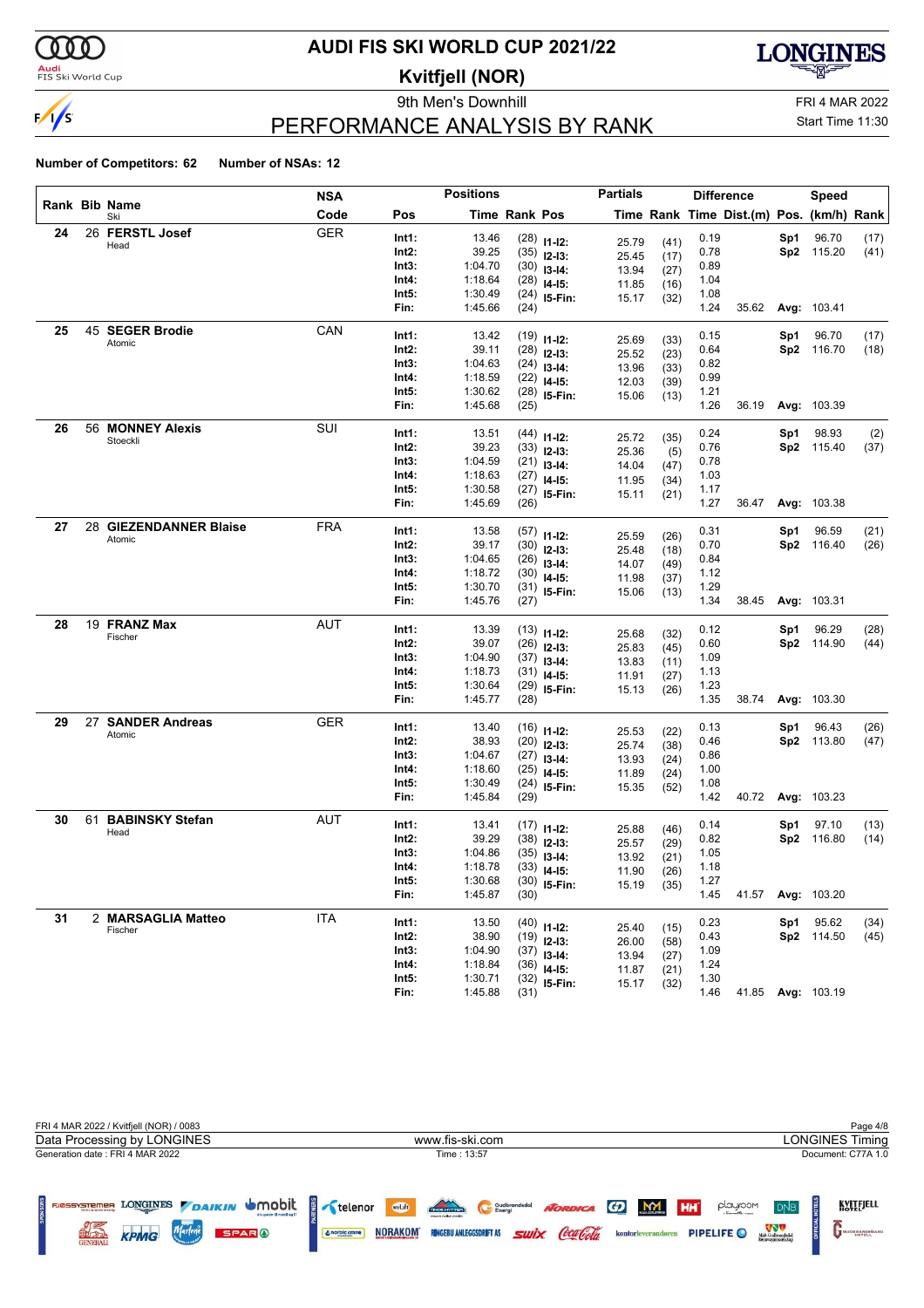

#### **Audi**<br>FIS Ski World Cup

### **AUDI FIS SKI WORLD CUP 2021/22**

**Kvitfjell (NOR)**

9th Men's Downhill Games and Controller and Controller and FRI 4 MAR 2022



Start Time 11:30

### PERFORMANCE ANALYSIS BY RANK

|    |                             | NSA        |                | <b>Positions</b>   |               |                                 | <b>Partials</b> |              |              | <b>Difference</b>                        |     | <b>Speed</b>       |             |
|----|-----------------------------|------------|----------------|--------------------|---------------|---------------------------------|-----------------|--------------|--------------|------------------------------------------|-----|--------------------|-------------|
|    | Rank Bib Name<br>Ski        | Code       | Pos            |                    | Time Rank Pos |                                 |                 |              |              | Time Rank Time Dist.(m) Pos. (km/h) Rank |     |                    |             |
| 32 | 53 MORSE Sam                | <b>USA</b> | Int1:          | 13.52              |               | $(48)$ 11-12:                   | 25.74           | (37)         | 0.25         |                                          | Sp1 | 94.49              | (47)        |
|    | Fischer                     |            | Int2:          | 39.26              |               | $(37)$ 12-13:                   | 25.43           | (12)         | 0.79         |                                          |     | Sp2 116.00         | (30)        |
|    |                             |            | Int3:          | 1:04.69            |               | $(29)$ 13-14:                   | 14.02           | (42)         | 0.88         |                                          |     |                    |             |
|    |                             |            | Int4:          | 1:18.71            |               | $(29)$ 14-15:                   | 12.16           | (54)         | 1.11         |                                          |     |                    |             |
|    |                             |            | Int5:          | 1:30.87            |               | $(37)$ 15-Fin:                  | 15.06           | (13)         | 1.46         |                                          |     |                    |             |
|    |                             |            | Fin:           | 1:45.93            | (32)          |                                 |                 |              | 1.51         | 43.26                                    |     | Avg: 103.14        |             |
| 32 | 34 ROULIN Gilles            | SUI        | Int1:          | 13.56              |               | $(54)$ 11-12:                   |                 |              | 0.29         |                                          | Sp1 | 98.09              | (3)         |
|    | Head                        |            | Int2:          | 39.29              |               | $(38)$ 12-13:                   | 25.73<br>25.73  | (36)         | 0.82         |                                          |     | Sp2 118.90         | (4)         |
|    |                             |            | Int3:          | 1:05.02            |               | $(41)$ 13-14:                   | 13.95           | (37)<br>(31) | 1.21         |                                          |     |                    |             |
|    |                             |            | Int4:          | 1:18.97            |               | $(40)$ 14-15:                   | 11.89           | (24)         | 1.37         |                                          |     |                    |             |
|    |                             |            | Int5:          | 1:30.86            |               | $(36)$ 15-Fin:                  | 15.07           | (16)         | 1.45         |                                          |     |                    |             |
|    |                             |            | Fin:           | 1:45.93            | (32)          |                                 |                 |              | 1.51         | 43.26                                    |     | <b>Avg: 103.14</b> |             |
| 34 | 32 SEJERSTED Adrian Smiseth | <b>NOR</b> | Int1:          | 13.46              |               | $(28)$ 11-12:                   |                 |              | 0.19         |                                          | Sp1 | 96.69              | (19)        |
|    | Atomic                      |            | Int2:          | 39.12              |               | $(29)$ 12-13:                   | 25.66           | (31)         | 0.65         |                                          |     | Sp2 115.40         | (37)        |
|    |                             |            | Int3:          | 1:04.60            |               | $(22)$ 13-14:                   | 25.48           | (18)         | 0.79         |                                          |     |                    |             |
|    |                             |            | Int4:          | 1:18.80            |               | $(34)$ 14-15:                   | 14.20           | (59)         | 1.20         |                                          |     |                    |             |
|    |                             |            | Int5:          | 1:30.83            |               | $(34)$ 15-Fin:                  | 12.03<br>15.15  | (39)         | 1.42         |                                          |     |                    |             |
|    |                             |            | Fin:           | 1:45.98            | (34)          |                                 |                 | (28)         | 1.56         | 44.67                                    |     | Avg: 103.09        |             |
| 35 | 46 WALDER Christian         | <b>AUT</b> | Int1:          | 13.58              |               |                                 |                 |              | 0.31         |                                          |     | 97.31              |             |
|    | Salomon                     |            | Int2:          | 39.33              |               | $(57)$ 11-12:                   | 25.75           | (39)         | 0.86         |                                          | Sp1 | Sp2 115.00         | (8)<br>(42) |
|    |                             |            | Int3:          | 1:04.76            |               | $(49)$ 12-13:                   | 25.43           | (12)         | 0.95         |                                          |     |                    |             |
|    |                             |            | Int4:          | 1:18.83            |               | $(32)$ 13-14:                   | 14.07           | (49)         | 1.23         |                                          |     |                    |             |
|    |                             |            | Int5:          | 1:30.94            |               | $(35)$ 14-15:<br>$(38)$ 15-Fin: | 12.11           | (50)         | 1.53         |                                          |     |                    |             |
|    |                             |            | Fin:           | 1:46.01            | (35)          |                                 | 15.07           | (16)         | 1.59         | 45.52                                    |     | Avg: 103.07        |             |
| 36 | 37 RAFFORT Nicolas          | <b>FRA</b> |                |                    |               |                                 |                 |              |              |                                          |     |                    |             |
|    | Salomon                     |            | Int1:          | 13.44              |               | $(21)$ 11-12:                   | 25.85           | (45)         | 0.17         |                                          | Sp1 | 94.89              | (41)        |
|    |                             |            | Int2:          | 39.29              |               | $(38)$ 12-13:                   | 25.50           | (21)         | 0.82         |                                          |     | Sp2 106.70         | (59)        |
|    |                             |            | Int3:          | 1:04.79            |               | $(33)$ 13-14:                   | 13.95           | (31)         | 0.98         |                                          |     |                    |             |
|    |                             |            | Int4:<br>Int5: | 1:18.74<br>1:30.78 |               | $(32)$ 14-15:                   | 12.04           | (41)         | 1.14<br>1.37 |                                          |     |                    |             |
|    |                             |            | Fin:           | 1:46.05            | (36)          | $(33)$ 15-Fin:                  | 15.27           | (43)         | 1.63         | 46.65                                    |     | Avg: 103.03        |             |
| 37 | 43 ROESTI Lars              | SUI        |                |                    |               |                                 |                 |              |              |                                          |     |                    |             |
|    | Rossignol                   |            | Int1:          | 13.52              |               | $(48)$ 11-12:                   | 26.08           | (55)         | 0.25         |                                          | Sp1 | 94.82              | (42)        |
|    |                             |            | Int2:          | 39.60              |               | $(56)$ 12-13:                   | 25.40           | (6)          | 1.13         |                                          |     | Sp2 110.50         | (55)        |
|    |                             |            | Int3:          | 1:05.00            |               | $(40)$ 13-14:                   | 13.98           | (39)         | 1.19         |                                          |     |                    |             |
|    |                             |            | Int4:          | 1:18.98            |               | $(41)$ 14-15:                   | 12.12           | (52)         | 1.38         |                                          |     |                    |             |
|    |                             |            | Int5:<br>Fin:  | 1:31.10<br>1:46.09 | (37)          | $(45)$ 15-Fin:                  | 14.99           | (8)          | 1.69<br>1.67 | 47.78                                    |     | <b>Avg: 102.99</b> |             |
| 38 | 47 METTLER Josua            | SUI        |                |                    |               |                                 |                 |              |              |                                          |     |                    |             |
|    | Dynastar                    |            | Int1:          | 13.48              |               | $(34)$ 11-12:                   | 25.56           | (24)         | 0.21         |                                          | Sp1 | 94.78              | (43)        |
|    |                             |            | Int2:          | 39.04              |               | $(24)$ 12-13:                   | 25.40           | (6)          | 0.57         |                                          |     | Sp2 120.00         | (2)         |
|    |                             |            | Int3:          | 1:04.44            |               | $(14)$ 13-14:                   | 14.18           | (58)         | 0.63         |                                          |     |                    |             |
|    |                             |            | Int4:          | 1:18.62            |               | $(26)$ 14-15:                   | 11.86           | (19)         | 1.02         |                                          |     |                    |             |
|    |                             |            | Int5:<br>Fin:  | 1:30.48<br>1:46.10 | (38)          | $(23)$ 15-Fin:                  | 15.62           | (61)         | 1.07<br>1.68 | 48.06                                    |     | Avg: 102.98        |             |
|    |                             |            |                |                    |               |                                 |                 |              |              |                                          |     |                    |             |
| 38 | 42 SCHULLER Victor<br>Head  | <b>FRA</b> | Int1:          | 13.60              |               | $(59)$ 11-12:                   | 25.88           | (46)         | 0.33         |                                          | Sp1 | 97.11              | (12)        |
|    |                             |            | Int2:          | 39.48              |               | $(52)$ 12-13:                   | 25.44           | (14)         | 1.01         |                                          |     | Sp2 116.00         | (30)        |
|    |                             |            | Int3:          | 1:04.92            |               | $(39)$ 13-14:                   | 14.09           | (52)         | 1.11         |                                          |     |                    |             |
|    |                             |            | Int4:<br>Int5: | 1:19.01<br>1:30.85 |               | $(42)$ 14-15:                   | 11.84           | (13)         | 1.41<br>1.44 |                                          |     |                    |             |
|    |                             |            | Fin:           | 1:46.10            | (38)          | $(35)$ 15-Fin:                  | 15.25           | (40)         | 1.68         |                                          |     | 48.06 Avg: 102.98  |             |
|    |                             |            |                |                    |               |                                 |                 |              |              |                                          |     |                    |             |

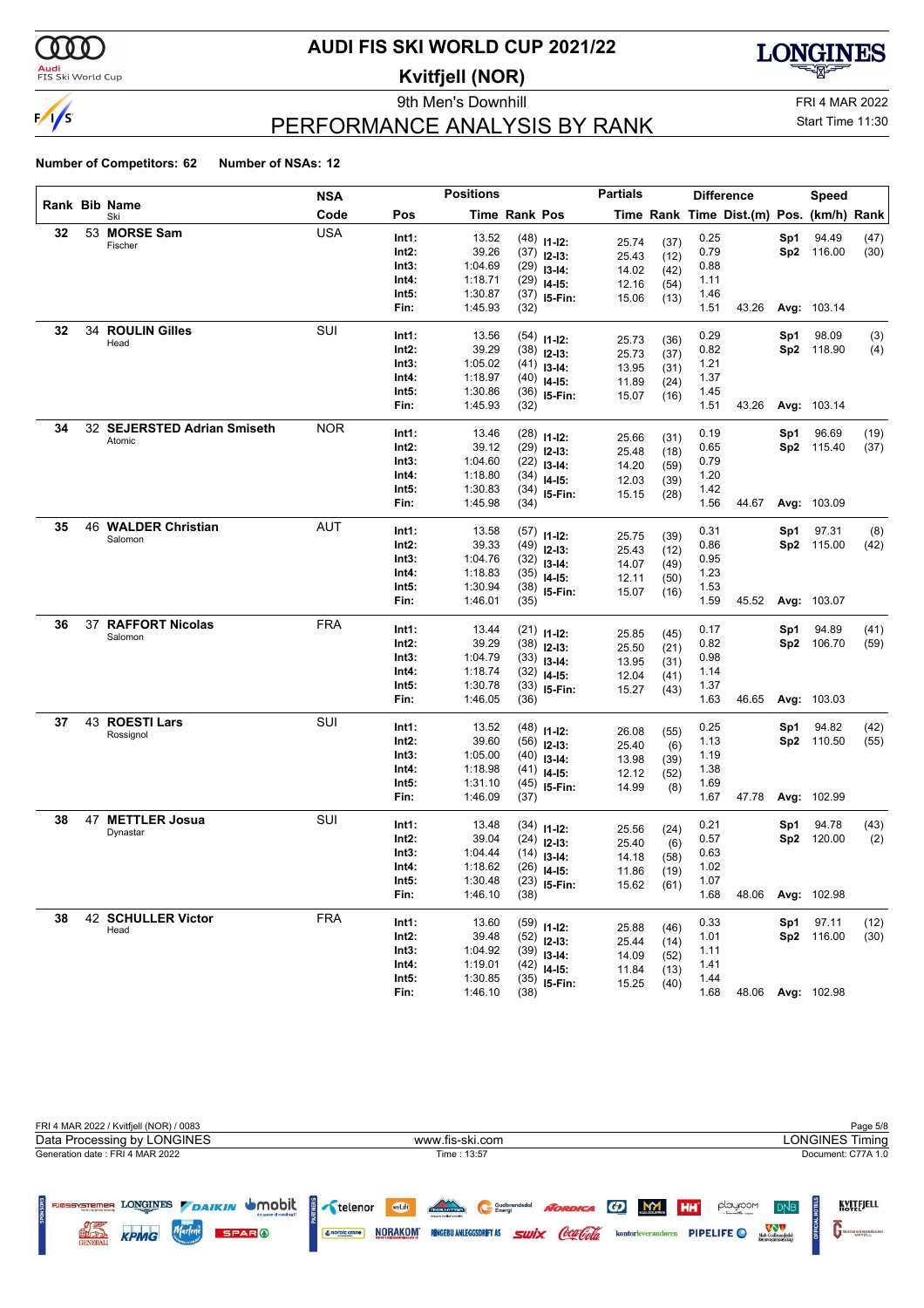

### <mark>Audi</mark><br>FIS Ski World Cup

# **AUDI FIS SKI WORLD CUP 2021/22**

**Kvitfjell (NOR)**

9th Men's Downhill FRI 4 MAR 2022



# PERFORMANCE ANALYSIS BY RANK

Start Time 11:30

|    |    |                               | <b>NSA</b> |               | <b>Positions</b>   |               |                                | <b>Partials</b> |              |              | <b>Difference</b>                        |     | Speed             |      |
|----|----|-------------------------------|------------|---------------|--------------------|---------------|--------------------------------|-----------------|--------------|--------------|------------------------------------------|-----|-------------------|------|
|    |    | Rank Bib Name<br>Ski          | Code       | Pos           |                    | Time Rank Pos |                                |                 |              |              | Time Rank Time Dist.(m) Pos. (km/h) Rank |     |                   |      |
| 38 |    | 25 CASSE Mattia               | <b>ITA</b> | Int1:         | 13.51              |               | $(44)$ 11-12:                  |                 |              | 0.24         |                                          | Sp1 | 95.86             | (33) |
|    |    | Head                          |            | Int2:         | 39.25              |               | $(35)$ 12-13:                  | 25.74<br>25.83  | (37)<br>(45) | 0.78         |                                          |     | Sp2 116.40        | (26) |
|    |    |                               |            | Int3:         | 1:05.08            |               | $(45)$ 13-14:                  | 13.88           | (15)         | 1.27         |                                          |     |                   |      |
|    |    |                               |            | Int4:         | 1:18.96            |               | $(39)$ 14-15:                  | 12.06           | (44)         | 1.36         |                                          |     |                   |      |
|    |    |                               |            | Int5:         | 1:31.02            |               | $(39)$ 15-Fin:                 | 15.08           | (19)         | 1.61         |                                          |     |                   |      |
|    |    |                               |            | Fin:          | 1:46.10            | (38)          |                                |                 |              | 1.68         | 48.06                                    |     | Avg: 102.98       |      |
| 41 |    | 52 HROBAT Miha                | <b>SLO</b> | Int1:         | 13.63              |               | $(61)$ 11-12:                  |                 |              | 0.36         |                                          | Sp1 | 97.01             | (14) |
|    |    | Atomic                        |            | Int2:         | 39.22              |               | $(32)$ 12-13:                  | 25.59           | (26)         | 0.75         |                                          |     | Sp2 116.80        | (14) |
|    |    |                               |            | Int3:         | 1:04.86            |               | $(35)$ 13-14:                  | 25.64           | (33)         | 1.05         |                                          |     |                   |      |
|    |    |                               |            | Int4:         | 1:18.86            |               | $(37)$ 14-15:                  | 14.00           | (40)         | 1.26         |                                          |     |                   |      |
|    |    |                               |            | Int5:         | 1:31.06            |               | $(41)$ 15-Fin:                 | 12.20           | (57)         | 1.65         |                                          |     |                   |      |
|    |    |                               |            | Fin:          | 1:46.23            | (41)          |                                | 15.17           | (32)         | 1.81         | 51.71                                    |     | Avg: 102.85       |      |
| 42 |    | 33 ALLEGRE Nils               | <b>FRA</b> | Int1:         | 13.60              |               |                                |                 |              | 0.33         |                                          | Sp1 | 94.45             | (49) |
|    |    | Salomon                       |            | Int2:         | 39.30              |               | $(59)$ 11-12:                  | 25.70           | (34)         | 0.83         |                                          |     | Sp2 116.10        | (29) |
|    |    |                               |            | Int3:         | 1:05.07            |               | $(43)$ 12-13:                  | 25.77           | (40)         | 1.26         |                                          |     |                   |      |
|    |    |                               |            | Int4:         | 1:19.03            |               | $(44)$ 13-14:                  | 13.96           | (33)         | 1.43         |                                          |     |                   |      |
|    |    |                               |            | Int5:         | 1:31.07            |               | $(44)$ 14-15:                  | 12.04           | (41)         | 1.66         |                                          |     |                   |      |
|    |    |                               |            | Fin:          | 1:46.33            | (42)          | $(43)$ 15-Fin:                 | 15.26           | (41)         | 1.91         | 54.52                                    |     | Avg: 102.76       |      |
| 43 |    | 62 FOSSLAND Markus Nordgaard  | NOR        |               |                    |               |                                |                 |              |              |                                          |     |                   |      |
|    |    | Atomic                        |            | Int1:         | 13.39              |               | $(13)$ 11-12:                  | 26.17           | (56)         | 0.12         |                                          | Sp1 | 96.46             | (25) |
|    |    |                               |            | Int2:         | 39.56              |               | $(55)$ 12-13:                  | 25.69           | (35)         | 1.09         |                                          |     | Sp2 118.00        | (9)  |
|    |    |                               |            | Int3:         | 1:05.25            |               | $(53)$ 13-14:                  | 14.17           | (57)         | 1.44         |                                          |     |                   |      |
|    |    |                               |            | Int4:         | 1:19.42            |               | $(52)$ 14-15:                  | 11.87           | (21)         | 1.82         |                                          |     |                   |      |
|    |    |                               |            | Int5:<br>Fin: | 1:31.29<br>1:46.34 | (43)          | $(49)$ 15-Fin:                 | 15.05           | (12)         | 1.88<br>1.92 | 54.80                                    |     | Avg: 102.75       |      |
| 43 |    | <b>14 INNERHOFER Christof</b> | ITA        |               |                    |               |                                |                 |              |              |                                          |     |                   |      |
|    |    | Rossignol                     |            | Int1:         | 13.47              |               | $(32)$ 11-12:                  | 25.83           | (44)         | 0.20         |                                          | Sp1 | 93.25             | (59) |
|    |    |                               |            | Int2:         | 39.30              |               | $(43)$ 12-13:                  | 25.88           | (53)         | 0.83         |                                          |     | Sp2 110.00        | (56) |
|    |    |                               |            | Int3:         | 1:05.18            |               | $(48)$ 13-14:                  | 13.94           | (27)         | 1.37         |                                          |     |                   |      |
|    |    |                               |            | Int4:         | 1:19.12            |               | $(46)$ 14-15:                  | 11.94           | (32)         | 1.52         |                                          |     |                   |      |
|    |    |                               |            | Int5:         | 1:31.06            |               | $(41)$ 15-Fin:                 | 15.28           | (45)         | 1.65         |                                          |     |                   |      |
|    |    |                               |            | Fin:          | 1:46.34            | (43)          |                                |                 |              | 1.92         | 54.80                                    |     | Avg: 102.75       |      |
| 45 | 31 | <b>JANSRUD Kjetil</b>         | <b>NOR</b> | Int1:         | 13.48              |               | $(34)$ 11-12:                  | 25.51           | (21)         | 0.21         |                                          | Sp1 | 95.32             | (40) |
|    |    | Head                          |            | Int2:         | 38.99              |               | $(22)$ 12-13:                  | 25.83           | (45)         | 0.52         |                                          |     | Sp2 117.20        | (13) |
|    |    |                               |            | Int3:         | 1:04.82            |               | $(34)$ 13-14:                  | 14.06           | (48)         | 1.01         |                                          |     |                   |      |
|    |    |                               |            | Int4:         | 1:18.88            |               | $(38)$ 14-15:                  | 12.19           | (56)         | 1.28         |                                          |     |                   |      |
|    |    |                               |            | Int5:         | 1:31.07            |               | $(43)$ 15-Fin:                 | 15.45           | (55)         | 1.66         |                                          |     |                   |      |
|    |    |                               |            | Fin:          | 1:46.52            | (45)          |                                |                 |              | 2.10         | 59.83                                    |     | Avg: 102.57       |      |
| 46 |    | 49 PFIFFNER Marco             | LIE        | Int1:         | 13.51              |               | $(44)$ 11-12:                  |                 |              | 0.24         |                                          | Sp1 | 97.45             | (6)  |
|    |    | Fischer                       |            | Int2:         | 39.43              |               | $(51)$ 12-13:                  | 25.92           | (50)         | 0.96         |                                          |     | Sp2 116.60        | (24) |
|    |    |                               |            | Int3:         | 1:05.06            |               | $(43)$ 13-14:                  | 25.63           | (31)         | 1.25         |                                          |     |                   |      |
|    |    |                               |            | Int4:         | 1:19.17            |               | $(48)$ 14-15:                  | 14.11<br>12.08  | (53)<br>(45) | 1.57         |                                          |     |                   |      |
|    |    |                               |            | Int5:         | 1:31.25            |               | $(48)$ 15-Fin:                 | 15.33           |              | 1.84         |                                          |     |                   |      |
|    |    |                               |            | Fin:          | 1:46.58            | (46)          |                                |                 | (50)         | 2.16         | 61.51                                    |     | Avg: 102.51       |      |
| 47 |    | 59 ZAZZI Pietro               | <b>ITA</b> | Int1:         | 13.53              |               |                                |                 |              | 0.26         |                                          | Sp1 | 94.26             | (54) |
|    |    | Salomon                       |            | Int2:         | 39.32              |               | $(51)$ 11-12:                  | 25.79           | (41)         | 0.85         |                                          |     | Sp2 106.20        | (60) |
|    |    |                               |            | Int3:         | 1:05.19            |               | $(47)$ 12-13:                  | 25.87           | (52)         | 1.38         |                                          |     |                   |      |
|    |    |                               |            | Int4:         | 1:19.01            |               | $(49)$ 13-14:<br>$(42)$ 14-15: | 13.82           | (8)          | 1.41         |                                          |     |                   |      |
|    |    |                               |            | Int5:         | 1:31.11            |               | $(46)$ 15-Fin:                 | 12.10           | (48)         | 1.70         |                                          |     |                   |      |
|    |    |                               |            | Fin:          | 1:46.64            | (47)          |                                | 15.53           | (59)         | 2.22         |                                          |     | 63.18 Avg: 102.46 |      |
|    |    |                               |            |               |                    |               |                                |                 |              |              |                                          |     |                   |      |

| FRI 4 MAR 2022 / Kvitfjell (NOR) / 0083                                                                                            |                                                                                                                                                            | Page 6/8                                                                                                                                              |
|------------------------------------------------------------------------------------------------------------------------------------|------------------------------------------------------------------------------------------------------------------------------------------------------------|-------------------------------------------------------------------------------------------------------------------------------------------------------|
| Data Processing by LONGINES                                                                                                        | www.fis-ski.com                                                                                                                                            | <b>LONGINES Timing</b>                                                                                                                                |
| Generation date: FRI 4 MAR 2022                                                                                                    | Time: 13:57                                                                                                                                                | Document: C77A 1.0                                                                                                                                    |
| LONGINES DAIKIN UMObit<br><b>FJØSSYSTEMER</b><br>Tenden og dennes førstevilg<br>Marlene<br>KPMG<br><b>SPARO</b><br><b>GENERALI</b> | TNO HITTER<br>wyLift<br>NORDICA GD M<br>Gudbrandsdal<br><i><b>Swix Coca Cola</b></i><br><b>NORAKOM</b><br><b>RINGEBU ANLEGGSDRIFT AS</b><br>& norbic crane | KVITEJELL<br><b>HH</b><br>playroom<br>D <sub>NB</sub><br>Midt-Gudbrandsdal<br>Renovasionsselskar<br>PIPELIFE O<br>kontorleverandøren<br>GUDBRANDSGARD |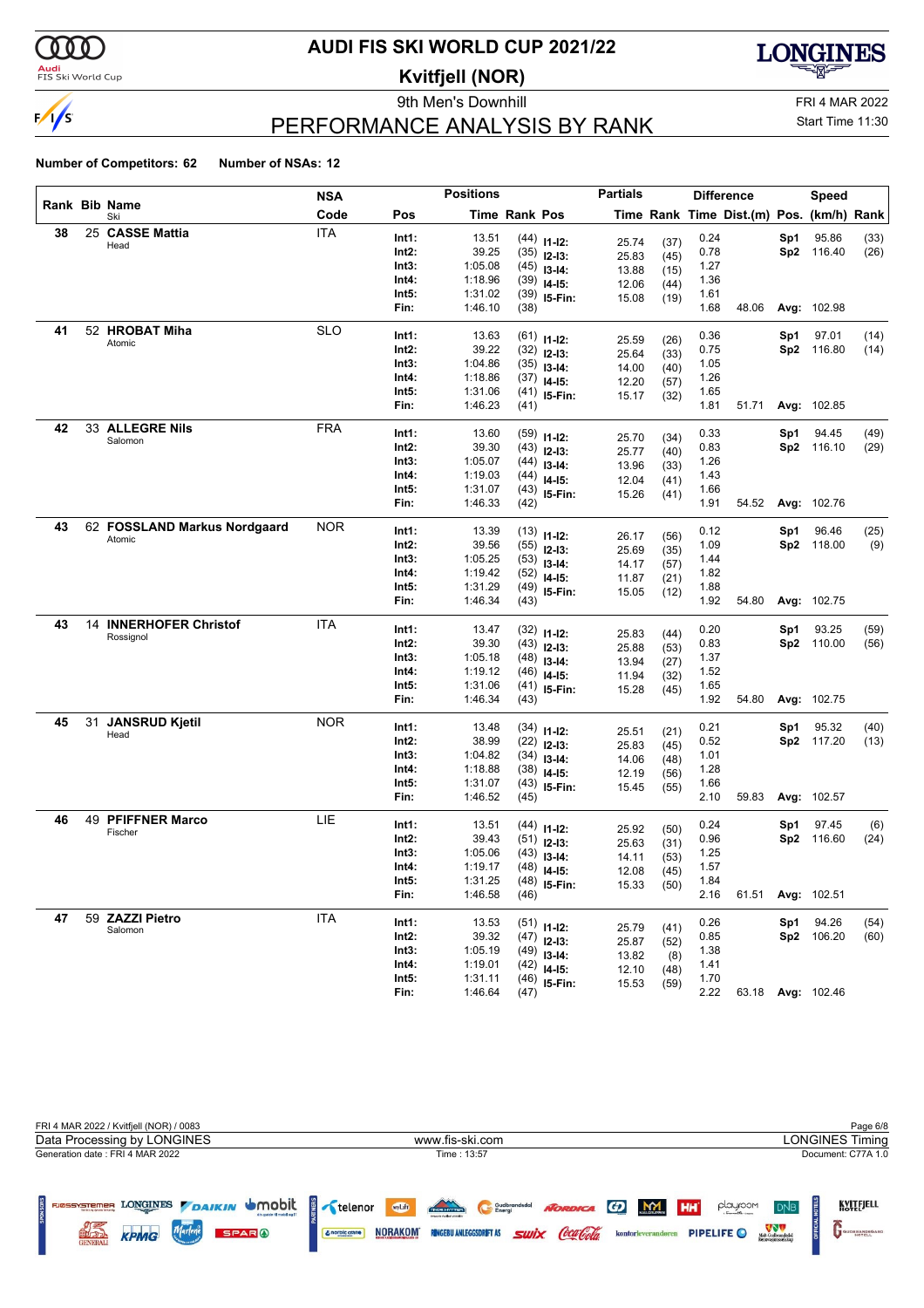

### <mark>Audi</mark><br>FIS Ski World Cup

# **AUDI FIS SKI WORLD CUP 2021/22**

**Kvitfjell (NOR)**

9th Men's Downhill FRI 4 MAR 2022



# Start Time 11:30

## PERFORMANCE ANALYSIS BY RANK

|    |                            | <b>NSA</b> |       | <b>Positions</b> |                      |                                | <b>Partials</b> |              |      | <b>Difference</b>                        |     | Speed             |      |
|----|----------------------------|------------|-------|------------------|----------------------|--------------------------------|-----------------|--------------|------|------------------------------------------|-----|-------------------|------|
|    | Rank Bib Name<br>Ski       | Code       | Pos   |                  | <b>Time Rank Pos</b> |                                |                 |              |      | Time Rank Time Dist.(m) Pos. (km/h) Rank |     |                   |      |
| 48 | 10 STRIEDINGER Otmar       | <b>AUT</b> | Int1: | 13.41            |                      | $(17)$ 11-12:                  | 25.88           | (46)         | 0.14 |                                          | Sp1 | 94.15             | (57) |
|    | Salomon                    |            | Int2: | 39.29            |                      | $(38)$ 12-13:                  | 25.91           | (55)         | 0.82 |                                          |     | Sp2 114.10        | (46) |
|    |                            |            | Int3: | 1:05.20          |                      | $(50)$ 13-14:                  | 14.07           | (49)         | 1.39 |                                          |     |                   |      |
|    |                            |            | Int4: | 1:19.27          |                      | $(50)$ 14-15:                  | 12.17           | (55)         | 1.67 |                                          |     |                   |      |
|    |                            |            | Int5: | 1:31.44          |                      | $(52)$ 15-Fin:                 | 15.23           | (39)         | 2.03 |                                          |     |                   |      |
|    |                            |            | Fin:  | 1:46.67          | (48)                 |                                |                 |              | 2.25 | 64.02                                    |     | Avg: 102.43       |      |
| 49 | 60 von APPEN Henrik        | CHI        | Int1: | 13.53            |                      | $(51)$ 11-12:                  |                 |              | 0.26 |                                          | Sp1 | 94.77             | (44) |
|    | Head                       |            | Int2: | 39.17            |                      | $(30)$ 12-13:                  | 25.64           | (29)         | 0.70 |                                          |     | Sp2 113.00        | (51) |
|    |                            |            | Int3: | 1:05.23          |                      | $(51)$ 13-14:                  | 26.06<br>13.92  | (59)         | 1.42 |                                          |     |                   |      |
|    |                            |            | Int4: | 1:19.15          |                      | $(47)$ 14-15:                  | 12.09           | (21)<br>(47) | 1.55 |                                          |     |                   |      |
|    |                            |            | Int5: | 1:31.24          |                      | $(47)$ 15-Fin:                 | 15.49           | (56)         | 1.83 |                                          |     |                   |      |
|    |                            |            | Fin:  | 1:46.73          | (49)                 |                                |                 |              | 2.31 | 65.69                                    |     | Avg: 102.37       |      |
| 50 | <b>40 ARVIDSSON Erik</b>   | USA        | Int1: | 13.50            |                      | $(40)$ 11-12:                  |                 |              | 0.23 |                                          | Sp1 | 95.36             | (39) |
|    | Head                       |            | Int2: | 39.31            |                      | $(46)$ 12-13:                  | 25.81           | (43)         | 0.84 |                                          |     | Sp2 115.00        | (42) |
|    |                            |            | Int3: | 1:05.17          |                      | $(47)$ 13-14:                  | 25.86           | (51)         | 1.36 |                                          |     |                   |      |
|    |                            |            | Int4: | 1:19.30          |                      | $(51)$ 14-15:                  | 14.13<br>12.12  | (56)         | 1.70 |                                          |     |                   |      |
|    |                            |            | Int5: | 1:31.42          |                      | $(51)$ 15-Fin:                 | 15.32           | (52)<br>(48) | 2.01 |                                          |     |                   |      |
|    |                            |            | Fin:  | 1:46.74          | (50)                 |                                |                 |              | 2.32 | 65.97                                    |     | Avg: 102.36       |      |
| 51 | 24 KLINE Bostjan           | <b>SLO</b> | Int1: | 13.46            |                      | $(28)$ 11-12:                  |                 |              | 0.19 |                                          | Sp1 | 95.87             | (32) |
|    | Salomon                    |            | Int2: | 40.48            |                      | $(61)$ 12-13:                  | 27.02           | (61)         | 2.01 |                                          |     | Sp2 118.00        | (9)  |
|    |                            |            | Int3: | 1:05.88          |                      | $(60)$ 13-14:                  | 25.40           | (6)          | 2.07 |                                          |     |                   |      |
|    |                            |            | Int4: | 1:19.80          |                      | $(59)$ 14-15:                  | 13.92           | (21)         | 2.20 |                                          |     |                   |      |
|    |                            |            | Int5: | 1:31.66          |                      | $(56)$ 15-Fin:                 | 11.86<br>15.09  | (19)         | 2.25 |                                          |     |                   |      |
|    |                            |            | Fin:  | 1:46.75          | (51)                 |                                |                 | (20)         | 2.33 | 66.24                                    |     | Avg: 102.35       |      |
| 52 | 63 LORIOT Florian          | <b>FRA</b> | Int1: | 13.37            |                      | $(10)$ 11-12:                  |                 |              | 0.10 |                                          | Sp1 | 95.60             | (35) |
|    | Rossignol                  |            | Int2: | 39.29            |                      | $(38)$ 12-13:                  | 25.92           | (50)         | 0.82 |                                          |     | Sp2 113.10        | (50) |
|    |                            |            | Int3: | 1:05.11          |                      | $(46)$ 13-14:                  | 25.82           | (43)         | 1.30 |                                          |     |                   |      |
|    |                            |            | Int4: | 1:19.23          |                      | $(49)$ 14-15:                  | 14.12<br>11.82  | (54)         | 1.63 |                                          |     |                   |      |
|    |                            |            | Int5: | 1:31.05          |                      | $(40)$ 15-Fin:                 | 15.71           | (11)<br>(62) | 1.64 |                                          |     |                   |      |
|    |                            |            | Fin:  | 1:46.76          | (52)                 |                                |                 |              | 2.34 | 66.52                                    |     | Avg: 102.34       |      |
| 53 | 12 CATER Martin            | <b>SLO</b> | Int1: | 13.49            |                      |                                |                 |              | 0.22 |                                          | Sp1 | 96.54             | (23) |
|    | Stoeckli                   |            | Int2: | 39.50            |                      | $(37)$ 11-12:<br>$(54)$ 12-13: | 26.01           | (53)         | 1.03 |                                          | Sp2 | 106.00            | (61) |
|    |                            |            | Int3: | 1:05.47          |                      | $(55)$ 13-14:                  | 25.97           | (57)         | 1.66 |                                          |     |                   |      |
|    |                            |            | Int4: | 1:19.43          |                      | $(53)$ 14-15:                  | 13.96           | (33)         | 1.83 |                                          |     |                   |      |
|    |                            |            | Int5: | 1:31.47          |                      | $(53)$ 15-Fin:                 | 12.04<br>15.32  | (41)<br>(48) | 2.06 |                                          |     |                   |      |
|    |                            |            | Fin:  | 1:46.79          | (53)                 |                                |                 |              | 2.37 | 67.36                                    |     | Avg: 102.31       |      |
| 54 | 18 BENNETT Bryce           | <b>USA</b> | Int1: | 13.46            |                      | $(28)$ 11-12:                  |                 |              | 0.19 |                                          | Sp1 | 94.25             | (55) |
|    | Fischer                    |            | Int2: | 39.23            |                      | $(33)$ 12-13:                  | 25.77           | (40)         | 0.76 |                                          |     | Sp2 112.80        | (53) |
|    |                            |            | Int3: | 1:05.04          |                      | $(42)$ 13-14:                  | 25.81<br>14.03  | (42)         | 1.23 |                                          |     |                   |      |
|    |                            |            | Int4: | 1:19.07          |                      | $(45)$ 14-15:                  | 12.24           | (45)<br>(60) | 1.47 |                                          |     |                   |      |
|    |                            |            | Int5: | 1:31.31          |                      | $(50)$ 15-Fin:                 | 15.49           | (56)         | 1.90 |                                          |     |                   |      |
|    |                            |            | Fin:  | 1:46.80          | (54)                 |                                |                 |              | 2.38 | 67.63                                    |     | Avg: 102.30       |      |
| 55 | <b>6 SCHWAIGER Dominik</b> | <b>GER</b> | Int1: | 13.38            |                      | $(12)$ 11-12:                  |                 |              | 0.11 |                                          | Sp1 | 93.28             | (58) |
|    | Head                       |            | Int2: | 39.30            |                      | $(43)$ 12-13:                  | 25.92           | (50)         | 0.83 |                                          |     | Sp2 115.50        | (34) |
|    |                            |            | Int3: | 1:05.42          |                      | $(54)$ 13-14:                  | 26.12           | (60)         | 1.61 |                                          |     |                   |      |
|    |                            |            | Int4: | 1:19.44          |                      | $(54)$ 14-15:                  | 14.02           | (42)         | 1.84 |                                          |     |                   |      |
|    |                            |            | Int5: | 1:31.66          |                      | $(56)$ 15-Fin:                 | 12.22<br>15.38  | (59)         | 2.25 |                                          |     |                   |      |
|    |                            |            | Fin:  | 1:47.04          | (55)                 |                                |                 | (53)         | 2.62 |                                          |     | 74.29 Avg: 102.07 |      |

| FRI 4 MAR 2022 / Kvitfjell (NOR) / 0083                                                                                                                     |                                                                                                                                                     | Page 7/8                                                                                                                                         |
|-------------------------------------------------------------------------------------------------------------------------------------------------------------|-----------------------------------------------------------------------------------------------------------------------------------------------------|--------------------------------------------------------------------------------------------------------------------------------------------------|
| Data Processing by LONGINES                                                                                                                                 | www.fis-ski.com                                                                                                                                     | <b>LONGINES Timing</b>                                                                                                                           |
| Generation date: FRI 4 MAR 2022                                                                                                                             | Time: 13:57                                                                                                                                         | Document: C77A 1.0                                                                                                                               |
| LONGINES DAIKIN UMObit<br>FJØSSYSTEMER<br><b>Benden og densten førstevel</b><br>Marlene<br><b>SPARO</b><br><b>KPMG</b><br><b>ALC LIB</b><br><b>JENERALI</b> | Thos Hotel<br>wyLift<br>NORDICA GD M<br>Gudbrandsdal<br><b>Swix</b> CocalGola<br><b>NORAKOM</b><br><b>RINGEBU ANLEGGSDRIFT AS</b><br>& norbic crane | KVITEJELL<br><b>HH</b><br>playroom<br><b>DNB</b><br>Midt-Gudbrandsdal<br>Renovasjonsselskig<br>PIPELIFE O<br>kontorleverandøren<br>GUDBRANDSGARD |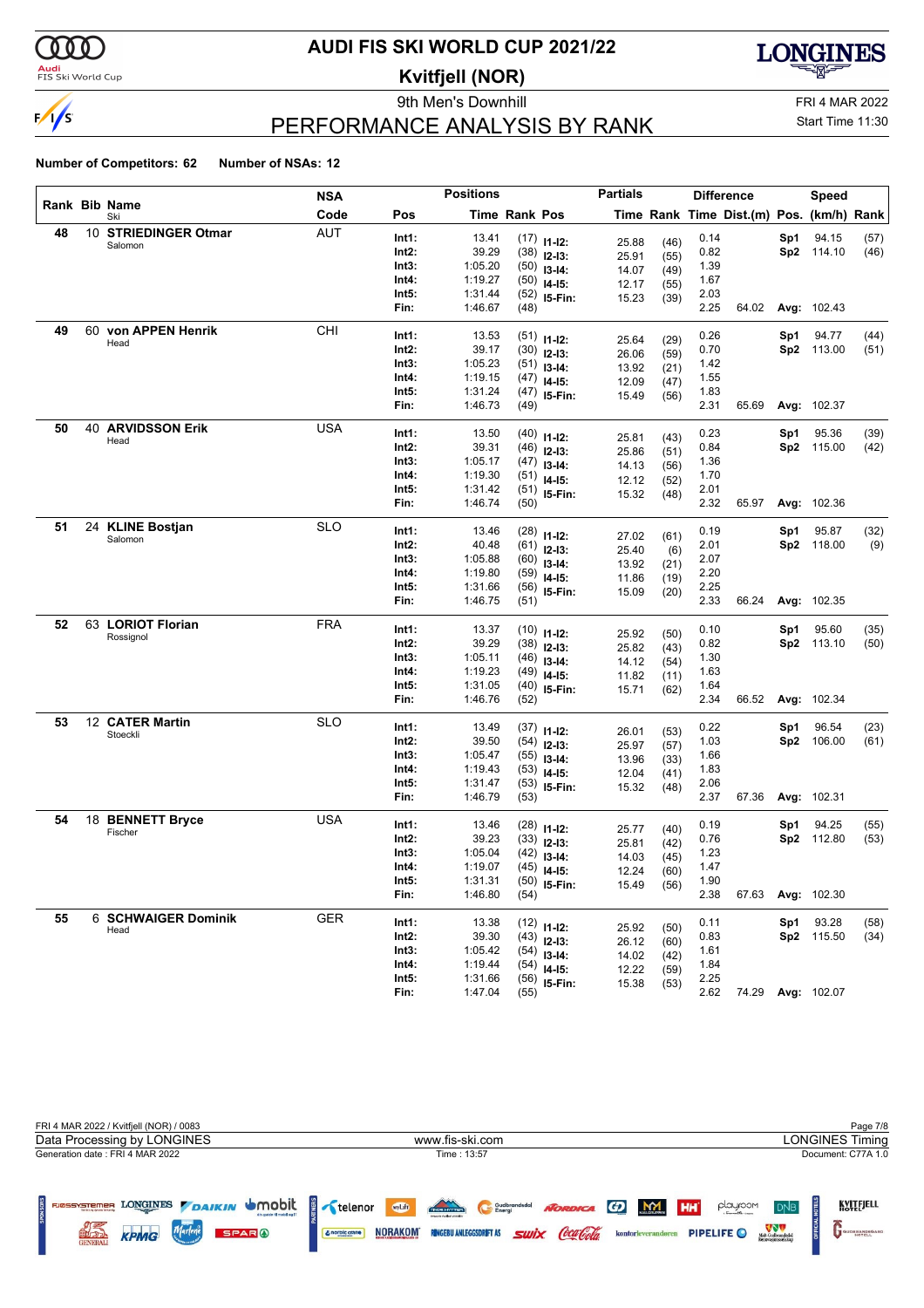

#### **Audi**<br>FIS Ski World Cup

# **AUDI FIS SKI WORLD CUP 2021/22**

**Kvitfjell (NOR)**

9th Men's Downhill FRI 4 MAR 2022



Ľ

Start Time 11:30

# PERFORMANCE ANALYSIS BY RANK

#### **Number of Competitors: 62 Number of NSAs: 12**

|    |   |                              | <b>NSA</b>                             |                | <b>Positions</b>                          |                      |                                | <b>Partials</b> |                   |              | <b>Difference</b>                        |     | <b>Speed</b> |      |
|----|---|------------------------------|----------------------------------------|----------------|-------------------------------------------|----------------------|--------------------------------|-----------------|-------------------|--------------|------------------------------------------|-----|--------------|------|
|    |   | Rank Bib Name<br>Ski         | Code                                   | Pos            |                                           | <b>Time Rank Pos</b> |                                |                 |                   |              | Time Rank Time Dist.(m) Pos. (km/h) Rank |     |              |      |
| 56 |   | 38 ROEA Henrik               | <b>NOR</b>                             | Int1:          | 13.43                                     |                      | $(20)$ 11-12:                  |                 |                   | 0.16         |                                          | Sp1 | 94.70        | (45) |
|    |   | Nordica                      |                                        | Int2:          | 39.95                                     |                      | $(58)$ 12-13:                  | 26.52<br>25.63  | (60)              | 1.48         |                                          |     | Sp2 116.00   | (30) |
|    |   |                              |                                        | Int3:          | 1:05.58                                   |                      | $(57)$ 13-14:                  | 14.12           | (31)<br>(54)      | 1.77         |                                          |     |              |      |
|    |   |                              |                                        | Int4:          | 1:19.70                                   |                      | $(58)$ 14-15:                  | 12.20           | (57)              | 2.10         |                                          |     |              |      |
|    |   |                              |                                        | Int5:          | 1:31.90                                   |                      | $(59)$ 15-Fin:                 | 15.16           | (30)              | 2.49         |                                          |     |              |      |
|    |   |                              |                                        | Fin:           | 1:47.06                                   | (56)                 |                                |                 |                   | 2.64         | 74.84                                    |     | Avg: 102.05  |      |
| 57 | 1 | <b>KRIECHMAYR Vincent</b>    | AUT                                    | Int1:          | 13.44                                     |                      |                                |                 |                   | 0.17         |                                          | Sp1 | 92.21        | (60) |
|    |   | Head                         |                                        | Int2:          | 39.49                                     |                      | $(21)$ 11-12:<br>$(53)$ 12-13: | 26.05           | (54)              | 1.02         |                                          |     | Sp2 115.30   | (40) |
|    |   |                              |                                        | Int3:          | 1:05.71                                   |                      | $(58)$ 13-14:                  | 26.22           | (62)              | 1.90         |                                          |     |              |      |
|    |   |                              |                                        | Int4:          | 1:19.62                                   |                      | $(57)$ 14-15:                  | 13.91           | (19)              | 2.02         |                                          |     |              |      |
|    |   |                              |                                        | Int5:          | 1:31.64                                   |                      | $(55)$ 15-Fin:                 | 12.02           | (38)              | 2.23         |                                          |     |              |      |
|    |   |                              |                                        | Fin:           | 1:47.13                                   | (57)                 |                                | 15.49           | (56)              | 2.71         | 76.77                                    |     | Avg: 101.99  |      |
| 58 |   | 35 BUZZI Emanuele            | <b>ITA</b>                             |                |                                           |                      |                                |                 |                   |              |                                          |     |              |      |
|    |   | Head                         |                                        | Int1:          | 13.52                                     |                      | $(48)$ 11-12:                  | 26.20           | (57)              | 0.25         |                                          | Sp1 | 95.52        | (36) |
|    |   |                              |                                        | Int2:          | 39.72                                     |                      | $(57)$ 12-13:                  | 25.82           | (43)              | 1.25         |                                          |     | Sp2 100.20   | (62) |
|    |   |                              |                                        | Int3:          | 1:05.54                                   |                      | $(56)$ 13-14:                  | 13.97           | (36)              | 1.73         |                                          |     |              |      |
|    |   |                              |                                        | Int4:<br>Int5: | 1:19.51                                   |                      | $(56)$ 14-15:                  | 12.08           | (45)              | 1.91<br>2.18 |                                          |     |              |      |
|    |   |                              |                                        | Fin:           | 1:31.59<br>1:47.16                        | (58)                 | $(54)$ 15-Fin:                 | 15.57           | (60)              | 2.74         | 77.60                                    |     | Avg: 101.96  |      |
| 59 |   | 65 WINDINGSTAD Rasmus        | <b>NOR</b>                             |                |                                           |                      |                                |                 |                   |              |                                          |     |              |      |
|    |   | Stoeckli                     |                                        | Int1:          | 13.68                                     |                      | $(62)$ 11-12:                  | 25.65           | (30)              | 0.41         |                                          | Sp1 | 94.34        | (50) |
|    |   |                              |                                        | Int2:          | 39.33                                     |                      | $(49)$ 12-13:                  | 25.91           | (55)              | 0.86         |                                          |     | Sp2 113.70   | (48) |
|    |   |                              |                                        | Int3:          | 1:05.24                                   |                      | $(52)$ 13-14:                  | 14.26           | (61)              | 1.43         |                                          |     |              |      |
|    |   |                              |                                        | Int4:          | 1:19.50                                   |                      | $(55)$ 14-15:                  | 12.36           | (62)              | 1.90         |                                          |     |              |      |
|    |   |                              |                                        | Int5:          | 1:31.86                                   |                      | $(58)$ 15-Fin:                 | 15.40           | (54)              | 2.45         |                                          |     |              |      |
|    |   |                              |                                        | Fin:           | 1:47.26                                   | (59)                 |                                |                 |                   | 2.84         | 80.36                                    |     | Avg: 101.86  |      |
| 60 |   | 58 NARALOCNIK Nejc           | <b>SLO</b>                             | Int1:          | 13.56                                     |                      | $(54)$ 11-12:                  | 26.49           | (58)              | 0.29         |                                          | Sp1 | 96.49        | (24) |
|    |   |                              |                                        | Int2:          | 40.05                                     |                      | $(59)$ 12-13:                  | 25.69           | (35)              | 1.58         |                                          |     | Sp2 116.70   | (18) |
|    |   |                              |                                        | Int3:          | 1:05.74                                   |                      | $(59)$ 13-14:                  | 14.25           | (60)              | 1.93         |                                          |     |              |      |
|    |   |                              |                                        | Int4:          | 1:19.99                                   |                      | $(60)$ 14-15:                  | 12.10           | (48)              | 2.39         |                                          |     |              |      |
|    |   |                              |                                        | Int5:          | 1:32.09                                   |                      | $(60)$ 15-Fin:                 | 15.21           | (38)              | 2.68         |                                          |     |              |      |
|    |   |                              |                                        | Fin:           | 1:47.30                                   | (60)                 |                                |                 |                   | 2.88         | 81.46                                    |     | Avg: 101.83  |      |
| 61 |   | 64 ALESSANDRIA Arnaud        | <b>MON</b>                             | Int1:          | 13.56                                     |                      | $(54)$ 11-12:                  | 26.49           | (58)              | 0.29         |                                          | Sp1 | 95.99        | (30) |
|    |   | Salomon                      |                                        | Int2:          | 40.05                                     |                      | $(59)$ 12-13:                  | 25.83           | (45)              | 1.58         |                                          |     | Sp2 118.40   | (8)  |
|    |   |                              |                                        | Int3:          | 1:05.88                                   |                      | $(60)$ 13-14:                  | 14.40           | (62)              | 2.07         |                                          |     |              |      |
|    |   |                              |                                        | Int4:          | 1:20.28                                   |                      | $(61)$ 14-15:                  | 12.24           | (60)              | 2.68         |                                          |     |              |      |
|    |   |                              |                                        | Int5:          | 1:32.52                                   |                      | $(61)$ 15-Fin:                 | 15.30           | (47)              | 3.11         |                                          |     |              |      |
|    |   |                              |                                        | Fin:           | 1:47.82                                   | (61)                 |                                |                 |                   | 3.40         | 95.71                                    |     | Avg: 101.34  |      |
| 62 |   | 41 READ Jeffrey              | CAN                                    | Int1:          | 13.48                                     |                      |                                |                 |                   | 0.21         |                                          | Sp1 | 90.46        | (61) |
|    |   | Atomic                       |                                        | Int2:          | 42.93                                     |                      | $(34)$ 11-12:                  | 29.45           | (62)              | 4.46         |                                          |     | Sp2 118.80   | (5)  |
|    |   |                              |                                        | Int3:          | 1:09.10                                   |                      | $(62)$ 12-13:                  | 26.17           | (61)              | 5.29         |                                          |     |              |      |
|    |   |                              |                                        | Int4:          | 1:23.04                                   |                      | $(62)$ 13-14:                  | 13.94           | (27)              | 5.44         |                                          |     |              |      |
|    |   |                              |                                        | Int5:          | 1:34.69                                   |                      | $(62)$ 14-15:                  | 11.65           | (2)               | 5.28         |                                          |     |              |      |
|    |   |                              |                                        | Fin:           | 1:49.67                                   | (62)                 | $(62)$ 15-Fin:                 | 14.98           | (7)               |              | 5.25 145.29 Avg: 99.63                   |     |              |      |
|    |   |                              |                                        |                |                                           |                      |                                |                 |                   |              |                                          |     |              |      |
|    |   | Intermediate Time Positions: | $Int. 1 = Inter1$<br>$Int. 4 = Inter4$ |                | $Int. 2 = Inter2$<br>Int. $5 =$ Inter $5$ |                      |                                |                 | $Int. 3 = Inter3$ |              |                                          |     |              |      |
|    |   | Speed Measurement Positions: | $Sp 1 = Speed 1$                       |                | $Sp 2 = Speed 2$                          |                      |                                |                 |                   |              |                                          |     |              |      |

| .eaend:    |                            |          |                       |            |        |      |            |  |
|------------|----------------------------|----------|-----------------------|------------|--------|------|------------|--|
| <b>Ava</b> | Average                    | Dist.(m) | Distance in metres    | Fin        | Finish | -Int | mediate    |  |
| llx        | $\cdots$<br>Intermediate x | Pos.     | Intermediate or speed | l position |        | Sr   | speed trap |  |

| FRI 4 MAR 2022 / Kvitfjell (NOR) / 0083                                                                                 |                                                                                                                                                                                 | Page 8/8                                                                                                                                                         |
|-------------------------------------------------------------------------------------------------------------------------|---------------------------------------------------------------------------------------------------------------------------------------------------------------------------------|------------------------------------------------------------------------------------------------------------------------------------------------------------------|
| Data Processing by LONGINES                                                                                             | www.fis-ski.com                                                                                                                                                                 | <b>LONGINES Timing</b>                                                                                                                                           |
| Generation date: FRI 4 MAR 2022                                                                                         | Time : 13:57                                                                                                                                                                    | Document: C77A 1.0                                                                                                                                               |
| g<br>LONGINES DAIKIN UMObit<br><b>SNOK</b><br>Marlene<br>3) 국<br>1977년<br><b>SPARO</b><br><b>KPMG</b><br><b>GENERAL</b> | $\frac{2}{3}$ telenor<br>Those Hotter<br>wyLift<br>Gudbrandsdal<br>NORDICA (D<br>Coca Cola<br><b>NORAKOM</b><br><b>SWİX</b><br><b>RINGEBU ANLEGGSDRIFT AS</b><br>& norbic crane | KVITEJELL<br>M<br>playroom<br>HH <sup>'</sup><br><b>DNB</b><br>Midt-Gudbrandsdal<br>Renovasjonsselskap<br><b>PIPELIFE</b><br>GUDBRANDSGARD<br>kontorleverandører |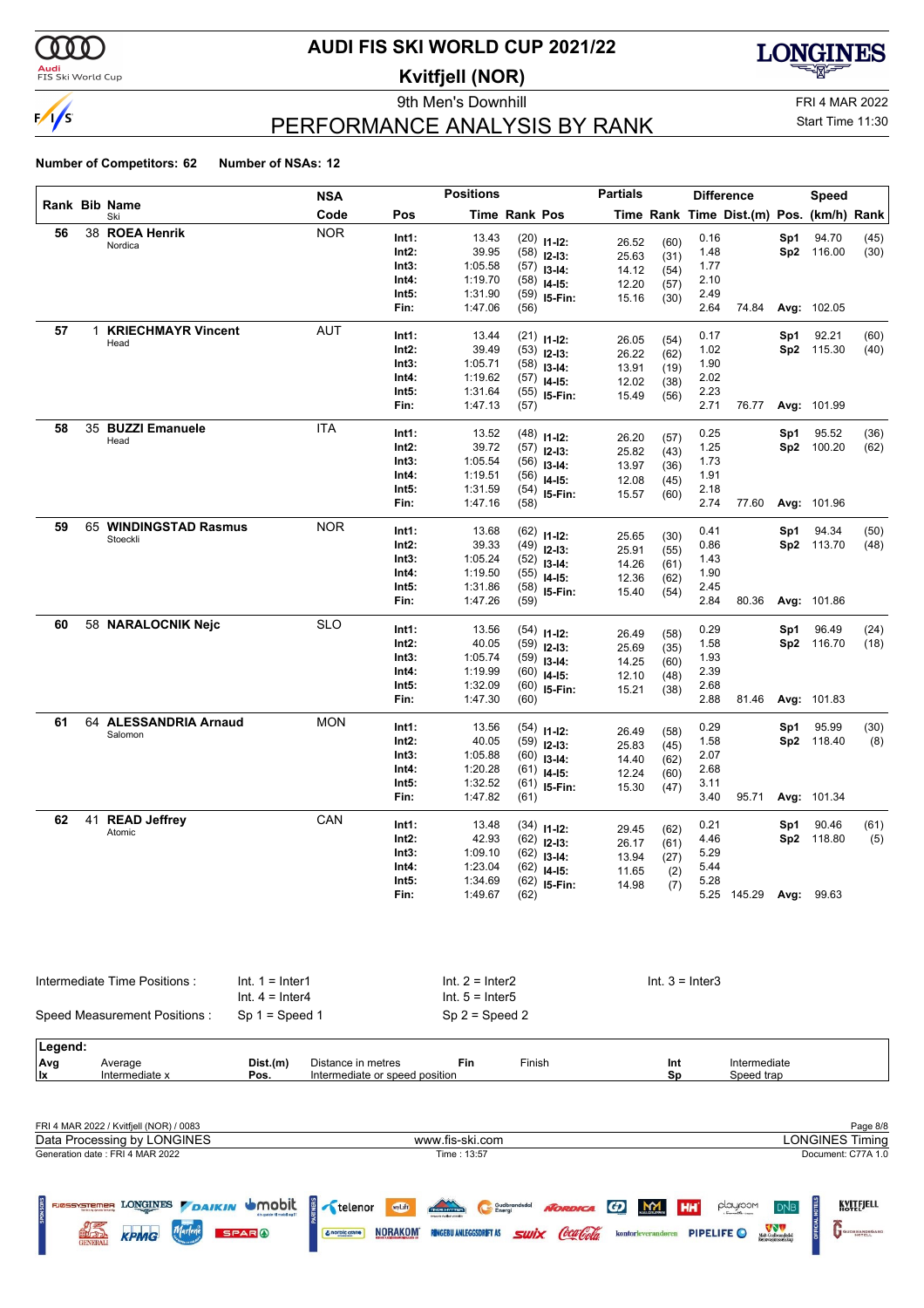















**MD** 

 $\sqrt{s}$ 

### **AUDI FIS SKI WORLD CUP 2021/22**

**LONGINES** 

**Audi**<br>FIS Ski World Cup

# **Kvitfjell (NOR)**

9th Men's Downhill FRI 4 MAR 2022 PERFORMANCE ANALYSIS BY BIB

Start Time 11:30

| <b>Bib</b><br>Name<br>Code<br>Pos<br><b>Time Rank Pos</b><br>Time Rank Time Dist.(m) Pos. (km/h) Rank<br>Ski<br><b>KRIECHMAYR Vincent</b><br><b>AUT</b><br>$\mathbf{1}$<br>Int1:<br>13.44<br>0.17<br>92.21<br>$(22)$ 11-12:<br>Sp1<br>(61)<br>(55)<br>26.05<br>Head<br>39.49<br>Sp2 115.30<br>Int2:<br>$(54)$ 12-13:<br>1.02<br>(40)<br>(62)<br>26.22<br>Int3:<br>1:05.71<br>1.90<br>(58)<br>$13 - 14$ :<br>13.91<br>(19)<br>1:19.62<br>2.02<br>Int4:<br>(57)<br>$14-15$ :<br>12.02<br>(38)<br>2.23<br>Int5:<br>1:31.64<br>(55)<br>15-Fin:<br>15.49<br>(56)<br>2.71<br>Fin:<br>1:47.13<br>(57)<br>76.77<br>Avg: 101.99<br><b>MARSAGLIA Matteo</b><br>$\overline{2}$<br><b>ITA</b><br>0.23<br>Int1:<br>13.50<br>Sp1<br>95.62<br>(35)<br>$(42)$ 11-12:<br>25.40<br>(15)<br>Fischer<br>38.90<br>0.43<br>Sp2 114.50<br>Int2:<br>(45)<br>(20)<br>$12-13:$<br>26.00<br>(58)<br>Int3:<br>1:04.90<br>1.09<br>$(37)$ 13-14:<br>13.94<br>(27)<br>Int4:<br>1:18.84<br>1.24<br>(36)<br>$14-15:$<br>11.87<br>(21)<br>Int5:<br>1:30.71<br>1.30<br>(32)<br>15-Fin:<br>15.17<br>(32)<br>1:45.88<br>1.46<br>Avg: 103.19<br>Fin:<br>(31)<br>41.85<br><b>CLAREY Johan</b><br>3<br><b>FRA</b><br>Int1:<br>13.39<br>0.12<br>Sp1<br>96.57<br>(23)<br>(14)<br>$11 - 12$ :<br>25.38<br>(13)<br>Head<br>Sp2 118.70<br>Int2:<br>38.77<br>0.30<br>(6)<br>(13)<br>$12-13:$<br>25.44<br>(14)<br>Int3:<br>1:04.21<br>0.40<br>(7)<br>$13-14:$<br>13.82<br>(8)<br>Int4:<br>1:18.03<br>0.43<br>(7)<br>$14 - 15$ :<br>11.81<br>(8)<br>Int5:<br>1:29.84<br>0.43<br>(7)<br>15-Fin:<br>15.15<br>(28)<br>1:44.99<br>Fin:<br>0.57<br>16.48<br>Avg: 104.07<br>(6)<br><b>BAUMANN Romed</b><br><b>GER</b><br>4<br>0.08<br>Int1:<br>13.35<br>97.39<br>(8)<br>Sp1<br>$(7)$ 11-12:<br>25.48<br>(20)<br>Salomon<br>Int2:<br>38.83<br>0.36<br>Sp2 108.60<br>(57)<br>$(17)$ 12-13:<br>25.55<br>(26)<br>Int3:<br>1:04.38<br>0.57<br>(12)<br>$13-14:$<br>13.91<br>(19)<br>Int4:<br>1:18.29<br>0.69<br>(14)<br>$14 - 15$ :<br>11.85<br>(16)<br>1:30.14<br>Int5:<br>0.73<br>(13)<br>I5-Fin:<br>15.27<br>(43)<br>0.99<br>Fin:<br>1:45.41<br>28.50<br>Avg: 103.65<br>(16)<br><b>KILDE Aleksander Aamodt</b><br><b>NOR</b><br>5<br>Int1:<br>13.27<br>0.00<br>97.28<br>(10)<br>Sp1<br>$(1)$ 11-12:<br>25.20<br>(3)<br>Atomic<br>Int2:<br>38.47<br>0.00<br>Sp2 116.70<br>(18)<br>(1)<br>$12-13:$<br>25.40<br>(6)<br>Int3:<br>1:03.87<br>0.06<br>(2)<br>$13-14:$<br>13.85<br>(12)<br>Int4:<br>1:17.72<br>0.12<br>(2)<br>$14 - 15$ :<br>11.83<br>(12)<br>1:29.55<br>Int5:<br>0.14<br>(3)<br>I5-Fin:<br>15.07<br>(16)<br>0.20<br>Fin:<br>1:44.62<br>Avg: 104.44<br>(5)<br>5.80<br><b>GER</b><br>6<br><b>SCHWAIGER Dominik</b><br>13.38<br>0.11<br>93.28<br>Int1:<br>Sp1<br>(59)<br>(13)<br>$11 - 12$ :<br>25.92<br>(51)<br>Head<br>39.30<br>Int2:<br>0.83<br>Sp2 115.50<br>(34)<br>(44)<br>$12-13:$<br>26.12<br>(60)<br>Int3:<br>1:05.42<br>1.61<br>(54)<br>$13-14:$<br>14.02<br>(42) |  |  | <b>NSA</b> | <b>Positions</b> |  | <b>Partials</b> |  | <b>Difference</b> | Speed |  |
|---------------------------------------------------------------------------------------------------------------------------------------------------------------------------------------------------------------------------------------------------------------------------------------------------------------------------------------------------------------------------------------------------------------------------------------------------------------------------------------------------------------------------------------------------------------------------------------------------------------------------------------------------------------------------------------------------------------------------------------------------------------------------------------------------------------------------------------------------------------------------------------------------------------------------------------------------------------------------------------------------------------------------------------------------------------------------------------------------------------------------------------------------------------------------------------------------------------------------------------------------------------------------------------------------------------------------------------------------------------------------------------------------------------------------------------------------------------------------------------------------------------------------------------------------------------------------------------------------------------------------------------------------------------------------------------------------------------------------------------------------------------------------------------------------------------------------------------------------------------------------------------------------------------------------------------------------------------------------------------------------------------------------------------------------------------------------------------------------------------------------------------------------------------------------------------------------------------------------------------------------------------------------------------------------------------------------------------------------------------------------------------------------------------------------------------------------------------------------------------------------------------------------------------------------------------------------------------------------------------------------------------------------------------------------------------------------------------------------------------------------------------------------------------------------------------------------------------------------------------------------------------------------------------------------|--|--|------------|------------------|--|-----------------|--|-------------------|-------|--|
|                                                                                                                                                                                                                                                                                                                                                                                                                                                                                                                                                                                                                                                                                                                                                                                                                                                                                                                                                                                                                                                                                                                                                                                                                                                                                                                                                                                                                                                                                                                                                                                                                                                                                                                                                                                                                                                                                                                                                                                                                                                                                                                                                                                                                                                                                                                                                                                                                                                                                                                                                                                                                                                                                                                                                                                                                                                                                                                           |  |  |            |                  |  |                 |  |                   |       |  |
|                                                                                                                                                                                                                                                                                                                                                                                                                                                                                                                                                                                                                                                                                                                                                                                                                                                                                                                                                                                                                                                                                                                                                                                                                                                                                                                                                                                                                                                                                                                                                                                                                                                                                                                                                                                                                                                                                                                                                                                                                                                                                                                                                                                                                                                                                                                                                                                                                                                                                                                                                                                                                                                                                                                                                                                                                                                                                                                           |  |  |            |                  |  |                 |  |                   |       |  |
|                                                                                                                                                                                                                                                                                                                                                                                                                                                                                                                                                                                                                                                                                                                                                                                                                                                                                                                                                                                                                                                                                                                                                                                                                                                                                                                                                                                                                                                                                                                                                                                                                                                                                                                                                                                                                                                                                                                                                                                                                                                                                                                                                                                                                                                                                                                                                                                                                                                                                                                                                                                                                                                                                                                                                                                                                                                                                                                           |  |  |            |                  |  |                 |  |                   |       |  |
|                                                                                                                                                                                                                                                                                                                                                                                                                                                                                                                                                                                                                                                                                                                                                                                                                                                                                                                                                                                                                                                                                                                                                                                                                                                                                                                                                                                                                                                                                                                                                                                                                                                                                                                                                                                                                                                                                                                                                                                                                                                                                                                                                                                                                                                                                                                                                                                                                                                                                                                                                                                                                                                                                                                                                                                                                                                                                                                           |  |  |            |                  |  |                 |  |                   |       |  |
|                                                                                                                                                                                                                                                                                                                                                                                                                                                                                                                                                                                                                                                                                                                                                                                                                                                                                                                                                                                                                                                                                                                                                                                                                                                                                                                                                                                                                                                                                                                                                                                                                                                                                                                                                                                                                                                                                                                                                                                                                                                                                                                                                                                                                                                                                                                                                                                                                                                                                                                                                                                                                                                                                                                                                                                                                                                                                                                           |  |  |            |                  |  |                 |  |                   |       |  |
|                                                                                                                                                                                                                                                                                                                                                                                                                                                                                                                                                                                                                                                                                                                                                                                                                                                                                                                                                                                                                                                                                                                                                                                                                                                                                                                                                                                                                                                                                                                                                                                                                                                                                                                                                                                                                                                                                                                                                                                                                                                                                                                                                                                                                                                                                                                                                                                                                                                                                                                                                                                                                                                                                                                                                                                                                                                                                                                           |  |  |            |                  |  |                 |  |                   |       |  |
|                                                                                                                                                                                                                                                                                                                                                                                                                                                                                                                                                                                                                                                                                                                                                                                                                                                                                                                                                                                                                                                                                                                                                                                                                                                                                                                                                                                                                                                                                                                                                                                                                                                                                                                                                                                                                                                                                                                                                                                                                                                                                                                                                                                                                                                                                                                                                                                                                                                                                                                                                                                                                                                                                                                                                                                                                                                                                                                           |  |  |            |                  |  |                 |  |                   |       |  |
|                                                                                                                                                                                                                                                                                                                                                                                                                                                                                                                                                                                                                                                                                                                                                                                                                                                                                                                                                                                                                                                                                                                                                                                                                                                                                                                                                                                                                                                                                                                                                                                                                                                                                                                                                                                                                                                                                                                                                                                                                                                                                                                                                                                                                                                                                                                                                                                                                                                                                                                                                                                                                                                                                                                                                                                                                                                                                                                           |  |  |            |                  |  |                 |  |                   |       |  |
|                                                                                                                                                                                                                                                                                                                                                                                                                                                                                                                                                                                                                                                                                                                                                                                                                                                                                                                                                                                                                                                                                                                                                                                                                                                                                                                                                                                                                                                                                                                                                                                                                                                                                                                                                                                                                                                                                                                                                                                                                                                                                                                                                                                                                                                                                                                                                                                                                                                                                                                                                                                                                                                                                                                                                                                                                                                                                                                           |  |  |            |                  |  |                 |  |                   |       |  |
|                                                                                                                                                                                                                                                                                                                                                                                                                                                                                                                                                                                                                                                                                                                                                                                                                                                                                                                                                                                                                                                                                                                                                                                                                                                                                                                                                                                                                                                                                                                                                                                                                                                                                                                                                                                                                                                                                                                                                                                                                                                                                                                                                                                                                                                                                                                                                                                                                                                                                                                                                                                                                                                                                                                                                                                                                                                                                                                           |  |  |            |                  |  |                 |  |                   |       |  |
|                                                                                                                                                                                                                                                                                                                                                                                                                                                                                                                                                                                                                                                                                                                                                                                                                                                                                                                                                                                                                                                                                                                                                                                                                                                                                                                                                                                                                                                                                                                                                                                                                                                                                                                                                                                                                                                                                                                                                                                                                                                                                                                                                                                                                                                                                                                                                                                                                                                                                                                                                                                                                                                                                                                                                                                                                                                                                                                           |  |  |            |                  |  |                 |  |                   |       |  |
|                                                                                                                                                                                                                                                                                                                                                                                                                                                                                                                                                                                                                                                                                                                                                                                                                                                                                                                                                                                                                                                                                                                                                                                                                                                                                                                                                                                                                                                                                                                                                                                                                                                                                                                                                                                                                                                                                                                                                                                                                                                                                                                                                                                                                                                                                                                                                                                                                                                                                                                                                                                                                                                                                                                                                                                                                                                                                                                           |  |  |            |                  |  |                 |  |                   |       |  |
|                                                                                                                                                                                                                                                                                                                                                                                                                                                                                                                                                                                                                                                                                                                                                                                                                                                                                                                                                                                                                                                                                                                                                                                                                                                                                                                                                                                                                                                                                                                                                                                                                                                                                                                                                                                                                                                                                                                                                                                                                                                                                                                                                                                                                                                                                                                                                                                                                                                                                                                                                                                                                                                                                                                                                                                                                                                                                                                           |  |  |            |                  |  |                 |  |                   |       |  |
|                                                                                                                                                                                                                                                                                                                                                                                                                                                                                                                                                                                                                                                                                                                                                                                                                                                                                                                                                                                                                                                                                                                                                                                                                                                                                                                                                                                                                                                                                                                                                                                                                                                                                                                                                                                                                                                                                                                                                                                                                                                                                                                                                                                                                                                                                                                                                                                                                                                                                                                                                                                                                                                                                                                                                                                                                                                                                                                           |  |  |            |                  |  |                 |  |                   |       |  |
|                                                                                                                                                                                                                                                                                                                                                                                                                                                                                                                                                                                                                                                                                                                                                                                                                                                                                                                                                                                                                                                                                                                                                                                                                                                                                                                                                                                                                                                                                                                                                                                                                                                                                                                                                                                                                                                                                                                                                                                                                                                                                                                                                                                                                                                                                                                                                                                                                                                                                                                                                                                                                                                                                                                                                                                                                                                                                                                           |  |  |            |                  |  |                 |  |                   |       |  |
|                                                                                                                                                                                                                                                                                                                                                                                                                                                                                                                                                                                                                                                                                                                                                                                                                                                                                                                                                                                                                                                                                                                                                                                                                                                                                                                                                                                                                                                                                                                                                                                                                                                                                                                                                                                                                                                                                                                                                                                                                                                                                                                                                                                                                                                                                                                                                                                                                                                                                                                                                                                                                                                                                                                                                                                                                                                                                                                           |  |  |            |                  |  |                 |  |                   |       |  |
|                                                                                                                                                                                                                                                                                                                                                                                                                                                                                                                                                                                                                                                                                                                                                                                                                                                                                                                                                                                                                                                                                                                                                                                                                                                                                                                                                                                                                                                                                                                                                                                                                                                                                                                                                                                                                                                                                                                                                                                                                                                                                                                                                                                                                                                                                                                                                                                                                                                                                                                                                                                                                                                                                                                                                                                                                                                                                                                           |  |  |            |                  |  |                 |  |                   |       |  |
|                                                                                                                                                                                                                                                                                                                                                                                                                                                                                                                                                                                                                                                                                                                                                                                                                                                                                                                                                                                                                                                                                                                                                                                                                                                                                                                                                                                                                                                                                                                                                                                                                                                                                                                                                                                                                                                                                                                                                                                                                                                                                                                                                                                                                                                                                                                                                                                                                                                                                                                                                                                                                                                                                                                                                                                                                                                                                                                           |  |  |            |                  |  |                 |  |                   |       |  |
|                                                                                                                                                                                                                                                                                                                                                                                                                                                                                                                                                                                                                                                                                                                                                                                                                                                                                                                                                                                                                                                                                                                                                                                                                                                                                                                                                                                                                                                                                                                                                                                                                                                                                                                                                                                                                                                                                                                                                                                                                                                                                                                                                                                                                                                                                                                                                                                                                                                                                                                                                                                                                                                                                                                                                                                                                                                                                                                           |  |  |            |                  |  |                 |  |                   |       |  |
|                                                                                                                                                                                                                                                                                                                                                                                                                                                                                                                                                                                                                                                                                                                                                                                                                                                                                                                                                                                                                                                                                                                                                                                                                                                                                                                                                                                                                                                                                                                                                                                                                                                                                                                                                                                                                                                                                                                                                                                                                                                                                                                                                                                                                                                                                                                                                                                                                                                                                                                                                                                                                                                                                                                                                                                                                                                                                                                           |  |  |            |                  |  |                 |  |                   |       |  |
|                                                                                                                                                                                                                                                                                                                                                                                                                                                                                                                                                                                                                                                                                                                                                                                                                                                                                                                                                                                                                                                                                                                                                                                                                                                                                                                                                                                                                                                                                                                                                                                                                                                                                                                                                                                                                                                                                                                                                                                                                                                                                                                                                                                                                                                                                                                                                                                                                                                                                                                                                                                                                                                                                                                                                                                                                                                                                                                           |  |  |            |                  |  |                 |  |                   |       |  |
|                                                                                                                                                                                                                                                                                                                                                                                                                                                                                                                                                                                                                                                                                                                                                                                                                                                                                                                                                                                                                                                                                                                                                                                                                                                                                                                                                                                                                                                                                                                                                                                                                                                                                                                                                                                                                                                                                                                                                                                                                                                                                                                                                                                                                                                                                                                                                                                                                                                                                                                                                                                                                                                                                                                                                                                                                                                                                                                           |  |  |            |                  |  |                 |  |                   |       |  |
|                                                                                                                                                                                                                                                                                                                                                                                                                                                                                                                                                                                                                                                                                                                                                                                                                                                                                                                                                                                                                                                                                                                                                                                                                                                                                                                                                                                                                                                                                                                                                                                                                                                                                                                                                                                                                                                                                                                                                                                                                                                                                                                                                                                                                                                                                                                                                                                                                                                                                                                                                                                                                                                                                                                                                                                                                                                                                                                           |  |  |            |                  |  |                 |  |                   |       |  |
|                                                                                                                                                                                                                                                                                                                                                                                                                                                                                                                                                                                                                                                                                                                                                                                                                                                                                                                                                                                                                                                                                                                                                                                                                                                                                                                                                                                                                                                                                                                                                                                                                                                                                                                                                                                                                                                                                                                                                                                                                                                                                                                                                                                                                                                                                                                                                                                                                                                                                                                                                                                                                                                                                                                                                                                                                                                                                                                           |  |  |            |                  |  |                 |  |                   |       |  |
|                                                                                                                                                                                                                                                                                                                                                                                                                                                                                                                                                                                                                                                                                                                                                                                                                                                                                                                                                                                                                                                                                                                                                                                                                                                                                                                                                                                                                                                                                                                                                                                                                                                                                                                                                                                                                                                                                                                                                                                                                                                                                                                                                                                                                                                                                                                                                                                                                                                                                                                                                                                                                                                                                                                                                                                                                                                                                                                           |  |  |            |                  |  |                 |  |                   |       |  |
|                                                                                                                                                                                                                                                                                                                                                                                                                                                                                                                                                                                                                                                                                                                                                                                                                                                                                                                                                                                                                                                                                                                                                                                                                                                                                                                                                                                                                                                                                                                                                                                                                                                                                                                                                                                                                                                                                                                                                                                                                                                                                                                                                                                                                                                                                                                                                                                                                                                                                                                                                                                                                                                                                                                                                                                                                                                                                                                           |  |  |            |                  |  |                 |  |                   |       |  |
|                                                                                                                                                                                                                                                                                                                                                                                                                                                                                                                                                                                                                                                                                                                                                                                                                                                                                                                                                                                                                                                                                                                                                                                                                                                                                                                                                                                                                                                                                                                                                                                                                                                                                                                                                                                                                                                                                                                                                                                                                                                                                                                                                                                                                                                                                                                                                                                                                                                                                                                                                                                                                                                                                                                                                                                                                                                                                                                           |  |  |            |                  |  |                 |  |                   |       |  |
|                                                                                                                                                                                                                                                                                                                                                                                                                                                                                                                                                                                                                                                                                                                                                                                                                                                                                                                                                                                                                                                                                                                                                                                                                                                                                                                                                                                                                                                                                                                                                                                                                                                                                                                                                                                                                                                                                                                                                                                                                                                                                                                                                                                                                                                                                                                                                                                                                                                                                                                                                                                                                                                                                                                                                                                                                                                                                                                           |  |  |            |                  |  |                 |  |                   |       |  |
|                                                                                                                                                                                                                                                                                                                                                                                                                                                                                                                                                                                                                                                                                                                                                                                                                                                                                                                                                                                                                                                                                                                                                                                                                                                                                                                                                                                                                                                                                                                                                                                                                                                                                                                                                                                                                                                                                                                                                                                                                                                                                                                                                                                                                                                                                                                                                                                                                                                                                                                                                                                                                                                                                                                                                                                                                                                                                                                           |  |  |            |                  |  |                 |  |                   |       |  |
|                                                                                                                                                                                                                                                                                                                                                                                                                                                                                                                                                                                                                                                                                                                                                                                                                                                                                                                                                                                                                                                                                                                                                                                                                                                                                                                                                                                                                                                                                                                                                                                                                                                                                                                                                                                                                                                                                                                                                                                                                                                                                                                                                                                                                                                                                                                                                                                                                                                                                                                                                                                                                                                                                                                                                                                                                                                                                                                           |  |  |            |                  |  |                 |  |                   |       |  |
|                                                                                                                                                                                                                                                                                                                                                                                                                                                                                                                                                                                                                                                                                                                                                                                                                                                                                                                                                                                                                                                                                                                                                                                                                                                                                                                                                                                                                                                                                                                                                                                                                                                                                                                                                                                                                                                                                                                                                                                                                                                                                                                                                                                                                                                                                                                                                                                                                                                                                                                                                                                                                                                                                                                                                                                                                                                                                                                           |  |  |            |                  |  |                 |  |                   |       |  |
|                                                                                                                                                                                                                                                                                                                                                                                                                                                                                                                                                                                                                                                                                                                                                                                                                                                                                                                                                                                                                                                                                                                                                                                                                                                                                                                                                                                                                                                                                                                                                                                                                                                                                                                                                                                                                                                                                                                                                                                                                                                                                                                                                                                                                                                                                                                                                                                                                                                                                                                                                                                                                                                                                                                                                                                                                                                                                                                           |  |  |            |                  |  |                 |  |                   |       |  |
|                                                                                                                                                                                                                                                                                                                                                                                                                                                                                                                                                                                                                                                                                                                                                                                                                                                                                                                                                                                                                                                                                                                                                                                                                                                                                                                                                                                                                                                                                                                                                                                                                                                                                                                                                                                                                                                                                                                                                                                                                                                                                                                                                                                                                                                                                                                                                                                                                                                                                                                                                                                                                                                                                                                                                                                                                                                                                                                           |  |  |            |                  |  |                 |  |                   |       |  |
|                                                                                                                                                                                                                                                                                                                                                                                                                                                                                                                                                                                                                                                                                                                                                                                                                                                                                                                                                                                                                                                                                                                                                                                                                                                                                                                                                                                                                                                                                                                                                                                                                                                                                                                                                                                                                                                                                                                                                                                                                                                                                                                                                                                                                                                                                                                                                                                                                                                                                                                                                                                                                                                                                                                                                                                                                                                                                                                           |  |  |            |                  |  |                 |  |                   |       |  |
|                                                                                                                                                                                                                                                                                                                                                                                                                                                                                                                                                                                                                                                                                                                                                                                                                                                                                                                                                                                                                                                                                                                                                                                                                                                                                                                                                                                                                                                                                                                                                                                                                                                                                                                                                                                                                                                                                                                                                                                                                                                                                                                                                                                                                                                                                                                                                                                                                                                                                                                                                                                                                                                                                                                                                                                                                                                                                                                           |  |  |            |                  |  |                 |  |                   |       |  |
|                                                                                                                                                                                                                                                                                                                                                                                                                                                                                                                                                                                                                                                                                                                                                                                                                                                                                                                                                                                                                                                                                                                                                                                                                                                                                                                                                                                                                                                                                                                                                                                                                                                                                                                                                                                                                                                                                                                                                                                                                                                                                                                                                                                                                                                                                                                                                                                                                                                                                                                                                                                                                                                                                                                                                                                                                                                                                                                           |  |  |            |                  |  |                 |  |                   |       |  |
| 1.84<br>Int4:<br>1:19.44<br>(54)<br>$14-15$ :<br>12.22<br>(59)                                                                                                                                                                                                                                                                                                                                                                                                                                                                                                                                                                                                                                                                                                                                                                                                                                                                                                                                                                                                                                                                                                                                                                                                                                                                                                                                                                                                                                                                                                                                                                                                                                                                                                                                                                                                                                                                                                                                                                                                                                                                                                                                                                                                                                                                                                                                                                                                                                                                                                                                                                                                                                                                                                                                                                                                                                                            |  |  |            |                  |  |                 |  |                   |       |  |
| 2.25<br>1:31.66<br>Int5:<br>(56)<br>I5-Fin:<br>(53)<br>15.38                                                                                                                                                                                                                                                                                                                                                                                                                                                                                                                                                                                                                                                                                                                                                                                                                                                                                                                                                                                                                                                                                                                                                                                                                                                                                                                                                                                                                                                                                                                                                                                                                                                                                                                                                                                                                                                                                                                                                                                                                                                                                                                                                                                                                                                                                                                                                                                                                                                                                                                                                                                                                                                                                                                                                                                                                                                              |  |  |            |                  |  |                 |  |                   |       |  |
| 2.62<br>Fin:<br>1:47.04<br>74.29<br>Avg: 102.07<br>(55)                                                                                                                                                                                                                                                                                                                                                                                                                                                                                                                                                                                                                                                                                                                                                                                                                                                                                                                                                                                                                                                                                                                                                                                                                                                                                                                                                                                                                                                                                                                                                                                                                                                                                                                                                                                                                                                                                                                                                                                                                                                                                                                                                                                                                                                                                                                                                                                                                                                                                                                                                                                                                                                                                                                                                                                                                                                                   |  |  |            |                  |  |                 |  |                   |       |  |
| $\overline{7}$<br><b>MAYER Matthias</b><br><b>AUT</b><br>0.06<br>96.40<br>Int1:<br>13.33<br>Sp1<br>(28)<br>(6)<br>$11 - 12$ :<br>25.32                                                                                                                                                                                                                                                                                                                                                                                                                                                                                                                                                                                                                                                                                                                                                                                                                                                                                                                                                                                                                                                                                                                                                                                                                                                                                                                                                                                                                                                                                                                                                                                                                                                                                                                                                                                                                                                                                                                                                                                                                                                                                                                                                                                                                                                                                                                                                                                                                                                                                                                                                                                                                                                                                                                                                                                    |  |  |            |                  |  |                 |  |                   |       |  |
| (8)<br>Head<br>$Int2$ :<br>38.65<br>0.18<br>Sp2 118.70<br>(6)<br>(5)<br>$12-13:$<br>25.40<br>(6)                                                                                                                                                                                                                                                                                                                                                                                                                                                                                                                                                                                                                                                                                                                                                                                                                                                                                                                                                                                                                                                                                                                                                                                                                                                                                                                                                                                                                                                                                                                                                                                                                                                                                                                                                                                                                                                                                                                                                                                                                                                                                                                                                                                                                                                                                                                                                                                                                                                                                                                                                                                                                                                                                                                                                                                                                          |  |  |            |                  |  |                 |  |                   |       |  |
| 1:04.05<br>0.24<br>Int3:<br>(5)<br>$13-14:$<br>13.74<br>(2)                                                                                                                                                                                                                                                                                                                                                                                                                                                                                                                                                                                                                                                                                                                                                                                                                                                                                                                                                                                                                                                                                                                                                                                                                                                                                                                                                                                                                                                                                                                                                                                                                                                                                                                                                                                                                                                                                                                                                                                                                                                                                                                                                                                                                                                                                                                                                                                                                                                                                                                                                                                                                                                                                                                                                                                                                                                               |  |  |            |                  |  |                 |  |                   |       |  |
| 1:17.79<br>Int4:<br>0.19<br>(3)<br>$14 - 15$ :<br>11.80<br>(7)                                                                                                                                                                                                                                                                                                                                                                                                                                                                                                                                                                                                                                                                                                                                                                                                                                                                                                                                                                                                                                                                                                                                                                                                                                                                                                                                                                                                                                                                                                                                                                                                                                                                                                                                                                                                                                                                                                                                                                                                                                                                                                                                                                                                                                                                                                                                                                                                                                                                                                                                                                                                                                                                                                                                                                                                                                                            |  |  |            |                  |  |                 |  |                   |       |  |
| Int5:<br>1:29.59<br>0.18<br>(4)<br>I5-Fin:<br>14.95<br>(4)                                                                                                                                                                                                                                                                                                                                                                                                                                                                                                                                                                                                                                                                                                                                                                                                                                                                                                                                                                                                                                                                                                                                                                                                                                                                                                                                                                                                                                                                                                                                                                                                                                                                                                                                                                                                                                                                                                                                                                                                                                                                                                                                                                                                                                                                                                                                                                                                                                                                                                                                                                                                                                                                                                                                                                                                                                                                |  |  |            |                  |  |                 |  |                   |       |  |
| Fin:<br>1:44.54<br>0.12<br>3.48 Avg: 104.52<br>(3)                                                                                                                                                                                                                                                                                                                                                                                                                                                                                                                                                                                                                                                                                                                                                                                                                                                                                                                                                                                                                                                                                                                                                                                                                                                                                                                                                                                                                                                                                                                                                                                                                                                                                                                                                                                                                                                                                                                                                                                                                                                                                                                                                                                                                                                                                                                                                                                                                                                                                                                                                                                                                                                                                                                                                                                                                                                                        |  |  |            |                  |  |                 |  |                   |       |  |

| FRI 4 MAR 2022 / Kvitfjell (NOR) / 0083                                                                                                        |                                                                                                                                                    | Page 1/9                                                                                                                                                             |
|------------------------------------------------------------------------------------------------------------------------------------------------|----------------------------------------------------------------------------------------------------------------------------------------------------|----------------------------------------------------------------------------------------------------------------------------------------------------------------------|
| Data Processing by LONGINES                                                                                                                    | www.fis-ski.com                                                                                                                                    | <b>LONGINES Timing</b>                                                                                                                                               |
| Generation date: FRI 4 MAR 2022                                                                                                                | Time : 13:57                                                                                                                                       | Document: C77B 1.0                                                                                                                                                   |
| LONGINES DAIKIN UMObit<br>FJØSSYSTEMER<br><b>Bendes ag despite (entevida</b><br>Marlene<br>KPMG<br><b>RELATION</b><br><b>SPARO</b><br>GENERALI | <b>TAGGINATION</b><br>wyLift<br>NORDICA (D<br>Gudbrandsdal<br>swix Coca Cola<br><b>NORAKOM</b><br><b>RINGEBU ANLEGGSDRIFT AS</b><br>& norbic crane | KVITEJELL<br>$M_{\text{max}}$<br>playroom<br><b>HH</b><br><b>DNB</b><br>Midt-Gudbrandsdal<br>Renovasjonsselskap<br>PIPELIFE O<br>kontorleverandøren<br>GUDBRANDSGARD |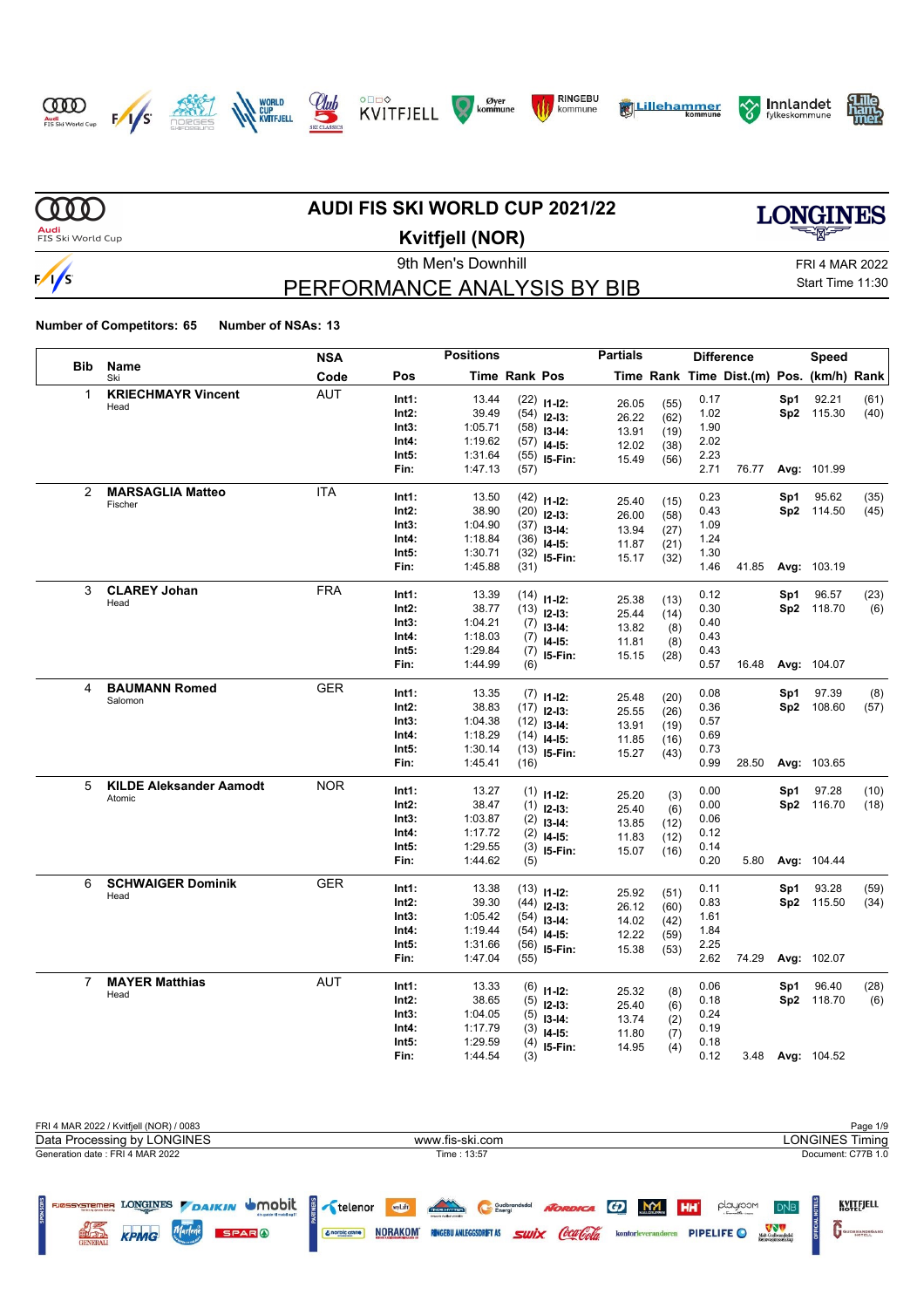

### <mark>Audi</mark><br>FIS Ski World Cup

# **AUDI FIS SKI WORLD CUP 2021/22**

**Kvitfjell (NOR)**

9th Men's Downhill FRI 4 MAR 2022



# PERFORMANCE ANALYSIS BY BIB

Start Time 11:30

|            |                            | <b>NSA</b> |                | <b>Positions</b>   |                      |                | <b>Partials</b> |      |      | <b>Difference</b>                        |     | Speed             |              |
|------------|----------------------------|------------|----------------|--------------------|----------------------|----------------|-----------------|------|------|------------------------------------------|-----|-------------------|--------------|
| <b>Bib</b> | Name<br>Ski                | Code       | Pos            |                    | <b>Time Rank Pos</b> |                |                 |      |      | Time Rank Time Dist.(m) Pos. (km/h) Rank |     |                   |              |
| 8          | <b>CRAWFORD James</b>      | CAN        | Int1:          | 13.36              |                      | $(8)$ 11-12:   | 25.19           | (1)  | 0.09 |                                          | Sp1 | 94.27             | (53)         |
|            | Head                       |            | Int2:          | 38.55              |                      | $(3)$ 12-13:   | 25.84           | (49) | 0.08 |                                          |     | Sp2 117.90        | (11)         |
|            |                            |            | Int3:          | 1:04.39            |                      | $(13)$ 13-14:  | 13.87           | (14) | 0.58 |                                          |     |                   |              |
|            |                            |            | Int4:          | 1:18.26            |                      | $(12)$ 14-15:  | 11.85           | (16) | 0.66 |                                          |     |                   |              |
|            |                            |            | Int5:          | 1:30.11            |                      | $(10)$ 15-Fin: | 15.16           | (30) | 0.70 |                                          |     |                   |              |
|            |                            |            | Fin:           | 1:45.27            | (13)                 |                |                 |      | 0.85 | 24.51                                    |     | Avg: 103.79       |              |
| 9          | <b>FEUZ Beat</b>           | SUI        | Int1:          | 13.37              |                      |                |                 |      | 0.10 |                                          | Sp1 | 95.96             | (32)         |
|            | Head                       |            | $Int2$ :       | 38.58              |                      | $(11)$ 11-12:  | 25.21           | (4)  | 0.11 |                                          |     | Sp2 110.70        | (54)         |
|            |                            |            | Int3:          | 1:04.02            |                      | $(4)$ 12-13:   | 25.44           | (14) | 0.21 |                                          |     |                   |              |
|            |                            |            | Int4:          | 1:17.88            |                      | $(3)$ 13-14:   | 13.86           | (13) | 0.28 |                                          |     |                   |              |
|            |                            |            | Int5:          | 1:29.64            |                      | $(5)$ 14-15:   | 11.76           | (4)  | 0.23 |                                          |     |                   |              |
|            |                            |            | Fin:           | 1:44.61            | (4)                  | $(5)$ 15-Fin:  | 14.97           | (5)  | 0.19 | 5.51                                     |     | Avg: 104.45       |              |
| 10         | <b>STRIEDINGER Otmar</b>   | AUT        |                |                    |                      |                |                 |      |      |                                          |     |                   |              |
|            | Salomon                    |            | Int1:          | 13.41              |                      | $(18)$ 11-12:  | 25.88           | (47) | 0.14 |                                          | Sp1 | 94.15             | (58)         |
|            |                            |            | Int2:          | 39.29              |                      | $(39)$ 12-13:  | 25.91           | (55) | 0.82 |                                          |     | Sp2 114.10        | (46)         |
|            |                            |            | Int3:          | 1:05.20            |                      | $(50)$ 13-14:  | 14.07           | (49) | 1.39 |                                          |     |                   |              |
|            |                            |            | Int4:          | 1:19.27            |                      | $(50)$ 14-15:  | 12.17           | (55) | 1.67 |                                          |     |                   |              |
|            |                            |            | Int5:          | 1:31.44            |                      | $(52)$ 15-Fin: | 15.23           | (39) | 2.03 |                                          |     |                   |              |
|            |                            |            | Fin:           | 1:46.67            | (48)                 |                |                 |      | 2.25 | 64.02                                    |     | Avg: 102.43       |              |
| 11         | <b>PARIS Dominik</b>       | <b>ITA</b> | Int1:          | 13.30              |                      | $(3)$ 11-12:   |                 |      | 0.03 |                                          | Sp1 | 94.16             | (57)         |
|            | Nordica                    |            | Int2:          | 38.75              |                      | $(9)$ 12-13:   | 25.45           | (19) | 0.28 |                                          |     | Sp2 119.50        | (3)          |
|            |                            |            | Int3:          | 1:04.60            |                      | $(22)$ 13-14:  | 25.85           | (50) | 0.79 |                                          |     |                   |              |
|            |                            |            | Int4:          | 1:18.48            |                      | $(19)$ 14-15:  | 13.88           | (15) | 0.88 |                                          |     |                   |              |
|            |                            |            | Int5:          | 1:30.26            |                      | $(16)$ 15-Fin: | 11.78           | (5)  | 0.85 |                                          |     |                   |              |
|            |                            |            | Fin:           | 1:45.12            | (10)                 |                | 14.86           | (2)  | 0.70 | 20.21                                    |     | Avg: 103.94       |              |
| 12         | <b>CATER Martin</b>        | <b>SLO</b> |                |                    |                      |                |                 |      |      |                                          |     |                   |              |
|            | Stoeckli                   |            | Int1:          | 13.49              |                      | $(38)$ 11-12:  | 26.01           | (54) | 0.22 |                                          | Sp1 | 96.54             | (24)         |
|            |                            |            | Int2:          | 39.50              |                      | $(55)$ 12-13:  | 25.97           | (57) | 1.03 |                                          |     | Sp2 106.00        | (61)         |
|            |                            |            | Int3:          | 1:05.47            |                      | $(55)$ 13-14:  | 13.96           | (33) | 1.66 |                                          |     |                   |              |
|            |                            |            | Int4:          | 1:19.43            |                      | $(53)$ 14-15:  | 12.04           | (41) | 1.83 |                                          |     |                   |              |
|            |                            |            | Int5:          | 1:31.47            |                      | $(53)$ 15-Fin: | 15.32           | (48) | 2.06 |                                          |     |                   |              |
|            |                            |            | Fin:           | 1:46.79            | (53)                 |                |                 |      | 2.37 | 67.36                                    |     | Avg: 102.31       |              |
| 13         | <b>ODERMATT Marco</b>      | SUI        | Int1:          | 13.28              |                      | $(2)$ 11-12:   | 25.39           | (14) | 0.01 |                                          | Sp1 | 94.49             | (48)         |
|            | Stoeckli                   |            | $Int2$ :       | 38.67              |                      | $(6)$ 12-13:   | 25.77           | (40) | 0.20 |                                          |     | Sp2 116.80        | (14)         |
|            |                            |            | Int3:          | 1:04.44            |                      | $(14)$ 13-14:  | 13.90           | (18) | 0.63 |                                          |     |                   |              |
|            |                            |            | Int4:          | 1:18.34            |                      | $(16)$ 14-15:  | 11.87           | (21) | 0.74 |                                          |     |                   |              |
|            |                            |            | Int5:          | 1:30.21            |                      | $(15)$ 15-Fin: | 15.12           | (23) | 0.80 |                                          |     |                   |              |
|            |                            |            | Fin:           | 1:45.33            | (15)                 |                |                 |      | 0.91 | 26.22                                    |     | Avg: 103.73       |              |
| 14         | <b>INNERHOFER Christof</b> | <b>ITA</b> | Int1:          | 13.47              |                      | $(33)$ 11-12:  |                 |      | 0.20 |                                          | Sp1 | 93.25             | (60)         |
|            | Rossignol                  |            | Int2:          | 39.30              |                      | $(44)$ 12-13:  | 25.83           | (45) | 0.83 |                                          |     | Sp2 110.00        | (56)         |
|            |                            |            | Int3:          | 1:05.18            |                      | $(48)$ 13-14:  | 25.88           | (53) | 1.37 |                                          |     |                   |              |
|            |                            |            | Int4:          | 1:19.12            |                      | $(46)$ 14-15:  | 13.94           | (27) | 1.52 |                                          |     |                   |              |
|            |                            |            | Int5:          | 1:31.06            |                      | $(41)$ 15-Fin: | 11.94           | (32) | 1.65 |                                          |     |                   |              |
|            |                            |            | Fin:           | 1:46.34            | (43)                 |                | 15.28           | (45) | 1.92 | 54.80                                    |     | Avg: 102.75       |              |
| 15         | <b>HEMETSBERGER Daniel</b> | <b>AUT</b> | Int1:          | 13.50              |                      |                |                 |      | 0.23 |                                          | Sp1 | 96.24             |              |
|            | Fischer                    |            | Int2:          | 38.86              |                      | $(42)$ 11-12:  | 25.36           | (11) | 0.39 |                                          |     | Sp2 113.20        | (30)<br>(49) |
|            |                            |            |                |                    |                      | $(18)$ 12-13:  | 25.89           | (54) | 0.94 |                                          |     |                   |              |
|            |                            |            | Int3:<br>Int4: | 1:04.75<br>1:18.57 |                      | $(31)$ 13-14:  | 13.82           | (8)  | 0.97 |                                          |     |                   |              |
|            |                            |            | Int5:          |                    |                      | $(21)$ 14-15:  | 11.79           | (6)  | 0.95 |                                          |     |                   |              |
|            |                            |            | Fin:           | 1:30.36<br>1:45.62 |                      | $(18)$ 15-Fin: | 15.26           | (41) | 1.20 |                                          |     | 34.48 Avg: 103.45 |              |
|            |                            |            |                |                    | (22)                 |                |                 |      |      |                                          |     |                   |              |

| FRI 4 MAR 2022 / Kvitfjell (NOR) / 0083<br>Data Processing by LONGINES                                                                        | www.fis-ski.com                                                                                                                                             | Page 2/9<br><b>LONGINES Timing</b>                                                                                                                                                                  |
|-----------------------------------------------------------------------------------------------------------------------------------------------|-------------------------------------------------------------------------------------------------------------------------------------------------------------|-----------------------------------------------------------------------------------------------------------------------------------------------------------------------------------------------------|
|                                                                                                                                               |                                                                                                                                                             |                                                                                                                                                                                                     |
| Generation date: FRI 4 MAR 2022<br>LONGINES DAIKIN UMObit<br>FJØSSYSTEMER<br><b>SPARO</b><br><b>ACC LES</b><br><b>KPMG</b><br><b>GENERALI</b> | Time: 13:57<br><b>TACH HOT TER</b><br><b>MyLift</b><br>Gudbrandsdal<br>swix Coca Cola<br><b>NORAKOM</b><br><b>RINGEBU ANLEGGSDRIFT AS</b><br>& norbic crane | Document: C77B 1.0<br>KVITEJELL<br>NORDICA GO M<br>playroom<br>HH <sup>'</sup><br><b>DNB</b><br>Midt-Gudbrandsdal<br>Renovasionsselskap<br><b>PIPELIFE</b> O<br>kontorleverandøren<br>GUDBRANDSGARD |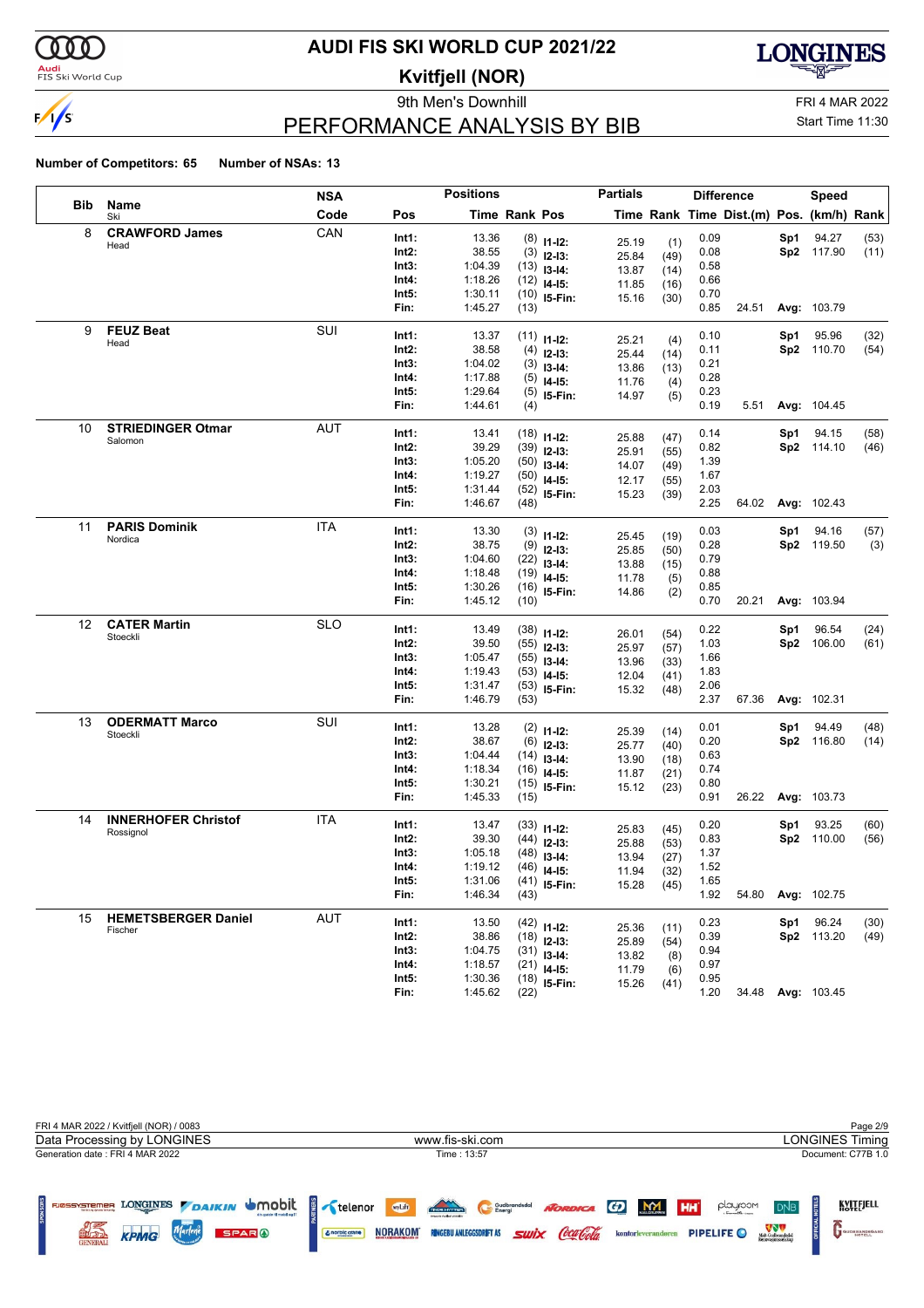

### <mark>Audi</mark><br>FIS Ski World Cup

# **AUDI FIS SKI WORLD CUP 2021/22**

**Kvitfjell (NOR)**

9th Men's Downhill FRI 4 MAR 2022



# PERFORMANCE ANALYSIS BY BIB

Start Time 11:30

|     |                            | <b>NSA</b> |                | <b>Positions</b>   |                      |                                | <b>Partials</b> |            |              | <b>Difference</b>                        |     | Speed             |      |
|-----|----------------------------|------------|----------------|--------------------|----------------------|--------------------------------|-----------------|------------|--------------|------------------------------------------|-----|-------------------|------|
| Bib | Name<br>Ski                | Code       | Pos            |                    | <b>Time Rank Pos</b> |                                |                 |            |              | Time Rank Time Dist.(m) Pos. (km/h) Rank |     |                   |      |
| 16  | <b>COCHRAN-SIEGLE Ryan</b> | <b>USA</b> | Int1:          | 13.31              |                      | $(5)$ 11-12:                   | 25.43           | (18)       | 0.04         |                                          | Sp1 | 94.70             | (46) |
|     | Head                       |            | Int2:          | 38.74              |                      | $(8)$ 12-13:                   | 25.52           | (23)       | 0.27         |                                          |     | Sp2 116.80        | (14) |
|     |                            |            | Int3:          | 1:04.26            |                      | $(9)$ 13-14:                   | 13.93           | (24)       | 0.45         |                                          |     |                   |      |
|     |                            |            | Int4:          | 1:18.19            |                      | $(8)$ 14-15:                   | 11.91           | (27)       | 0.59         |                                          |     |                   |      |
|     |                            |            | Int5:          | 1:30.10            |                      | $(9)$ 15-Fin:                  | 15.11           | (21)       | 0.69         |                                          |     |                   |      |
|     |                            |            | Fin:           | 1:45.21            | (11)                 |                                |                 |            | 0.79         | 22.79                                    |     | Avg: 103.85       |      |
| 17  | <b>HINTERMANN Niels</b>    | SUI        | Int1:          | 13.30              |                      | $(3)$ 11-12:                   |                 |            | 0.03         |                                          | Sp1 | 96.76             | (17) |
|     | Atomic                     |            | Int2:          | 38.49              |                      | $(2)$ 12-13:                   | 25.19           | (1)        | 0.02         |                                          | Sp2 | 108.50            | (58) |
|     |                            |            | Int3:          | 1:03.81            |                      | $(1)$ 13-14:                   | 25.32<br>13.79  | (2)        | 0.00         |                                          |     |                   |      |
|     |                            |            | Int4:          | 1:17.60            |                      | $(1)$ 14-15:                   | 11.81           | (5)<br>(8) | 0.00         |                                          |     |                   |      |
|     |                            |            | Int5:          | 1:29.41            |                      | $(1)$ 15-Fin:                  | 15.01           | (10)       | 0.00         |                                          |     |                   |      |
|     |                            |            | Fin:           | 1:44.42            | (1)                  |                                |                 |            | 0.00         | 0.00                                     |     | Avg: 104.64       |      |
| 18  | <b>BENNETT Bryce</b>       | USA        | Int1:          | 13.46              |                      |                                |                 |            | 0.19         |                                          | Sp1 | 94.25             | (56) |
|     | Fischer                    |            | Int2:          | 39.23              |                      | $(29)$ 11-12:<br>$(34)$ 12-13: | 25.77           | (41)       | 0.76         |                                          |     | Sp2 112.80        | (53) |
|     |                            |            | Int3:          | 1:05.04            |                      | $(42)$ 13-14:                  | 25.81           | (42)       | 1.23         |                                          |     |                   |      |
|     |                            |            | Int4:          | 1:19.07            |                      | $(45)$ 14-15:                  | 14.03           | (45)       | 1.47         |                                          |     |                   |      |
|     |                            |            | Int5:          | 1:31.31            |                      | $(50)$ 15-Fin:                 | 12.24           | (60)       | 1.90         |                                          |     |                   |      |
|     |                            |            | Fin:           | 1:46.80            | (54)                 |                                | 15.49           | (56)       | 2.38         | 67.63                                    |     | Avg: 102.30       |      |
| 19  | <b>FRANZ Max</b>           | AUT        | Int1:          | 13.39              |                      |                                |                 |            | 0.12         |                                          | Sp1 | 96.29             | (29) |
|     | Fischer                    |            | Int2:          | 39.07              |                      | $(14)$ 11-12:                  | 25.68           | (33)       | 0.60         |                                          |     | Sp2 114.90        | (44) |
|     |                            |            | Int3:          | 1:04.90            |                      | $(27)$ 12-13:                  | 25.83           | (45)       | 1.09         |                                          |     |                   |      |
|     |                            |            | Int4:          | 1:18.73            |                      | $(37)$ 13-14:<br>$(31)$ 14-15: | 13.83           | (11)       | 1.13         |                                          |     |                   |      |
|     |                            |            | Int5:          | 1:30.64            |                      | $(29)$ 15-Fin:                 | 11.91           | (27)       | 1.23         |                                          |     |                   |      |
|     |                            |            | Fin:           | 1:45.77            | (28)                 |                                | 15.13           | (26)       | 1.35         | 38.74                                    |     | Avg: 103.30       |      |
| 20  | <b>GANONG Travis</b>       | <b>USA</b> |                |                    |                      |                                |                 |            |              |                                          |     |                   |      |
|     | Atomic                     |            | Int1:          | 13.44              |                      | $(22)$ 11-12:                  | 25.88           | (47)       | 0.17         |                                          | Sp1 | 97.12             | (12) |
|     |                            |            | Int2:<br>Int3: | 39.32              |                      | $(48)$ 12-13:                  | 25.35           | (4)        | 0.85         |                                          |     | Sp2 116.60        | (24) |
|     |                            |            | Int4:          | 1:04.67<br>1:18.44 |                      | $(27)$ 13-14:                  | 13.77           | (4)        | 0.86<br>0.84 |                                          |     |                   |      |
|     |                            |            | Int5:          | 1:30.40            |                      | $(17)$ 14-15:                  | 11.96           | (36)       | 0.99         |                                          |     |                   |      |
|     |                            |            | Fin:           | 1:45.25            | (12)                 | $(19)$ 15-Fin:                 | 14.85           | (1)        | 0.83         | 23.93                                    |     | Avg: 103.81       |      |
| 21  | <b>ROGENTIN Stefan</b>     | SUI        |                |                    |                      |                                |                 |            |              |                                          |     |                   |      |
|     | Fischer                    |            | Int1:          | 13.44              |                      | $(22)$ 11-12:                  | 25.36           | (11)       | 0.17         |                                          | Sp1 | 97.00             | (16) |
|     |                            |            | Int2:          | 38.80              |                      | $(16)$ 12-13:                  | 25.68           | (34)       | 0.33         |                                          |     | Sp2 115.50        | (34) |
|     |                            |            | Int3:<br>Int4: | 1:04.48            |                      | $(17)$ 13-14:                  | 14.01           | (41)       | 0.67<br>0.89 |                                          |     |                   |      |
|     |                            |            | Int5:          | 1:18.49<br>1:30.41 |                      | $(20)$ 14-15:                  | 11.92           | (29)       | 1.00         |                                          |     |                   |      |
|     |                            |            | Fin:           | 1:45.44            | (17)                 | $(22)$ 15-Fin:                 | 15.03           | (11)       | 1.02         | 29.36                                    |     | Avg: 103.62       |      |
| 22  | <b>DANKLMAIER Daniel</b>   | <b>AUT</b> |                |                    |                      |                                |                 |            |              |                                          |     |                   |      |
|     | Atomic                     |            | Int1:          | 13.44              |                      | $(22)$ 11-12:                  | 25.62           | (29)       | 0.17         |                                          | Sp1 | 95.38             | (39) |
|     |                            |            | Int2:<br>Int3: | 39.06              |                      | $(26)$ 12-13:                  | 25.57           | (29)       | 0.59         |                                          |     | Sp2 116.70        | (18) |
|     |                            |            | Int4:          | 1:04.63<br>1:18.33 |                      | $(24)$ 13-14:                  | 13.70           | (1)        | 0.82<br>0.73 |                                          |     |                   |      |
|     |                            |            | Int5:          | 1:30.06            |                      | $(15)$ 14-15:                  | 11.73           | (3)        | 0.65         |                                          |     |                   |      |
|     |                            |            | Fin:           | 1:45.03            | (7)                  | $(8)$ 15-Fin:                  | 14.97           | (5)        | 0.61         | 17.63                                    |     | Avg: 104.03       |      |
| 23  | <b>BAILET Matthieu</b>     | <b>FRA</b> |                |                    |                      |                                |                 |            |              |                                          |     |                   |      |
|     | Salomon                    |            | Int1:          | 13.45              |                      | $(28)$ 11-12:                  | 25.33           | (10)       | 0.18         |                                          | Sp1 | 95.43             | (38) |
|     |                            |            | Int2:          | 38.78              |                      | $(14)$ 12-13:                  | 25.52           | (23)       | 0.31         |                                          |     | Sp2 113.00        | (51) |
|     |                            |            | Int3:<br>Int4: | 1:04.30<br>1:18.19 |                      | $(11)$ 13-14:                  | 13.89           | (17)       | 0.49<br>0.59 |                                          |     |                   |      |
|     |                            |            | Int5:          | 1:30.13            |                      | $(8)$ 14-15:                   | 11.94           | (32)       | 0.72         |                                          |     |                   |      |
|     |                            |            | Fin:           | 1:45.46            | (19)                 | $(12)$ 15-Fin:                 | 15.33           | (50)       | 1.04         |                                          |     | 29.93 Avg: 103.60 |      |
|     |                            |            |                |                    |                      |                                |                 |            |              |                                          |     |                   |      |

| FRI 4 MAR 2022 / Kvitfjell (NOR) / 0083                                                                                                       |                                                                                                                                                         | Page 3/9                                                                                                                                         |
|-----------------------------------------------------------------------------------------------------------------------------------------------|---------------------------------------------------------------------------------------------------------------------------------------------------------|--------------------------------------------------------------------------------------------------------------------------------------------------|
| Data Processing by LONGINES                                                                                                                   | www.fis-ski.com                                                                                                                                         | <b>LONGINES Timing</b>                                                                                                                           |
| Generation date: FRI 4 MAR 2022                                                                                                               | Time: 13:57                                                                                                                                             | Document: C77B 1.0                                                                                                                               |
| LONGINES DAIKIN UMObit<br>FJØSSYSTEMER<br><b>Bendes ag despite festivals</b><br>Marlene<br>KPMG<br>art Dr.<br><b>SPARO</b><br><b>GENERALI</b> | TRONDER<br>wyLift<br>NORDICA GD M<br>Gudbrandsdal<br><i><b>Swix Coca Cola</b></i><br><b>NORAKOM</b><br><b>RINGEBU ANLEGGSDRIFT AS</b><br>& norbic crane | KVITEJELL<br><b>HH</b><br>playroom<br><b>DNB</b><br>Midt-Gudbrandsdal<br>Renovasjonsselskig<br>PIPELIFE O<br>kontorleverandøren<br>GUDBRANDSGARD |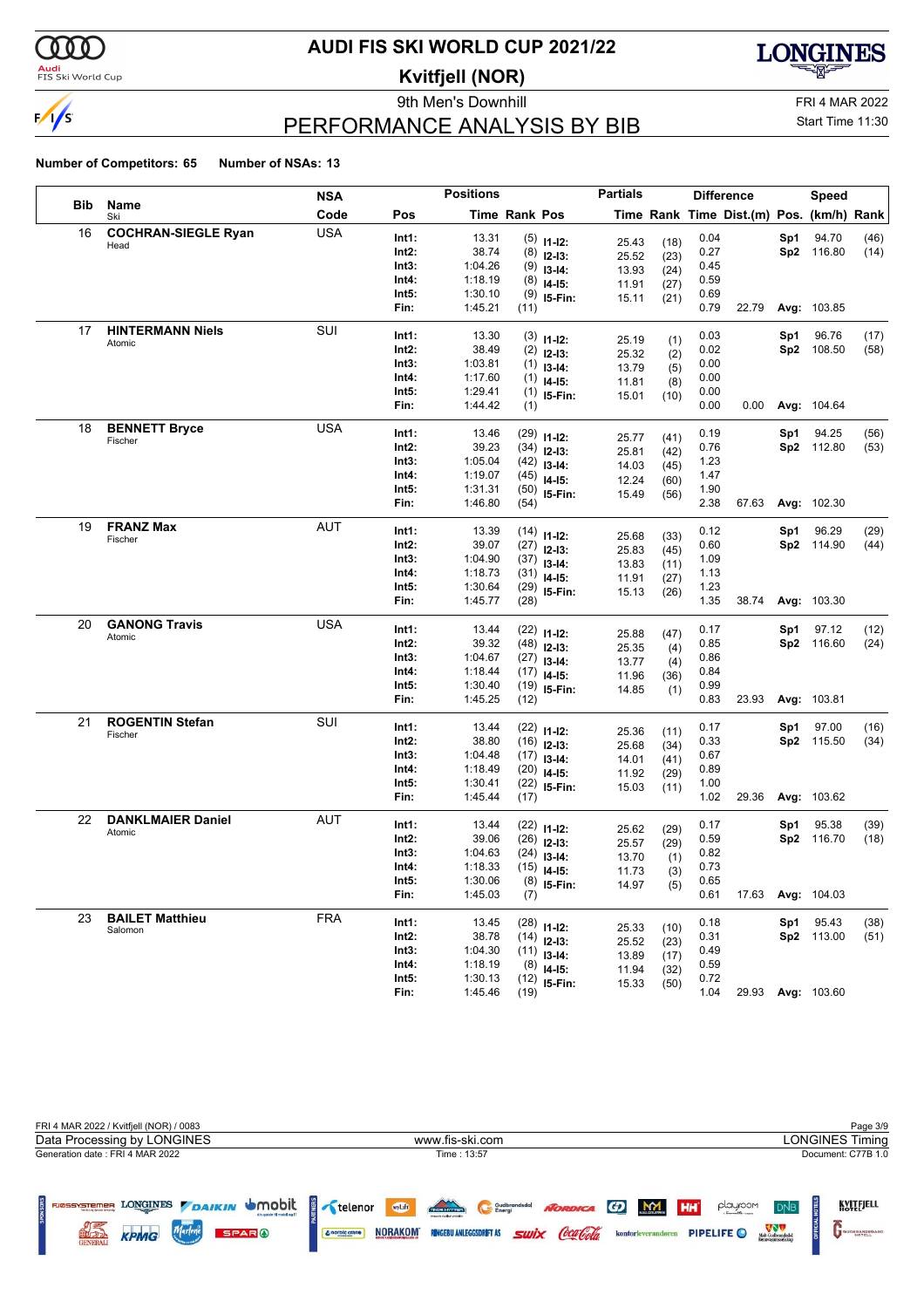

### <mark>Audi</mark><br>FIS Ski World Cup

# **AUDI FIS SKI WORLD CUP 2021/22**

**Kvitfjell (NOR)**

9th Men's Downhill FRI 4 MAR 2022



# PERFORMANCE ANALYSIS BY BIB

Start Time 11:30

|     |                                     | <b>NSA</b> |                | <b>Positions</b>   |               |                                | <b>Partials</b> |              |              | <b>Difference</b>                        |     | <b>Speed</b>       |      |
|-----|-------------------------------------|------------|----------------|--------------------|---------------|--------------------------------|-----------------|--------------|--------------|------------------------------------------|-----|--------------------|------|
| Bib | Name<br>Ski                         | Code       | Pos            |                    | Time Rank Pos |                                |                 |              |              | Time Rank Time Dist.(m) Pos. (km/h) Rank |     |                    |      |
| 24  | <b>KLINE Bostjan</b>                | <b>SLO</b> | Int1:          | 13.46              |               | $(29)$ 11-12:                  | 27.02           | (62)         | 0.19         |                                          | Sp1 | 95.87              | (33) |
|     | Salomon                             |            | Int2:          | 40.48              |               | $(62)$ 12-13:                  | 25.40           | (6)          | 2.01         |                                          |     | Sp2 118.00         | (9)  |
|     |                                     |            | Int3:          | 1:05.88            |               | $(60)$ 13-14:                  | 13.92           | (21)         | 2.07         |                                          |     |                    |      |
|     |                                     |            | Int4:          | 1:19.80            |               | $(59)$ 14-15:                  | 11.86           | (19)         | 2.20         |                                          |     |                    |      |
|     |                                     |            | Int5:          | 1:31.66            |               | $(56)$ 15-Fin:                 | 15.09           | (20)         | 2.25         |                                          |     |                    |      |
|     |                                     |            | Fin:           | 1:46.75            | (51)          |                                |                 |              | 2.33         | 66.24                                    |     | Avg: 102.35        |      |
| 25  | <b>CASSE Mattia</b>                 | <b>ITA</b> | Int1:          | 13.51              |               | $(46)$ 11-12:                  |                 |              | 0.24         |                                          | Sp1 | 95.86              | (34) |
|     | Head                                |            | Int2:          | 39.25              |               | $(36)$ 12-13:                  | 25.74           | (38)         | 0.78         |                                          |     | Sp2 116.40         | (26) |
|     |                                     |            | Int3:          | 1:05.08            |               | $(45)$ 13-14:                  | 25.83<br>13.88  | (45)         | 1.27         |                                          |     |                    |      |
|     |                                     |            | Int4:          | 1:18.96            |               | $(39)$ 14-15:                  | 12.06           | (15)<br>(44) | 1.36         |                                          |     |                    |      |
|     |                                     |            | Int5:          | 1:31.02            |               | $(39)$ 15-Fin:                 | 15.08           | (19)         | 1.61         |                                          |     |                    |      |
|     |                                     |            | Fin:           | 1:46.10            | (38)          |                                |                 |              | 1.68         | 48.06                                    |     | Avg: 102.98        |      |
| 26  | <b>FERSTL Josef</b>                 | <b>GER</b> | Int1:          | 13.46              |               |                                |                 |              | 0.19         |                                          | Sp1 | 96.70              | (18) |
|     | Head                                |            | Int2:          | 39.25              |               | $(29)$ 11-12:                  | 25.79           | (42)         | 0.78         |                                          |     | Sp2 115.20         | (41) |
|     |                                     |            | Int3:          | 1:04.70            |               | $(36)$ 12-13:<br>$(30)$ 13-14: | 25.45           | (17)         | 0.89         |                                          |     |                    |      |
|     |                                     |            | Int4:          | 1:18.64            |               | $(28)$ 14-15:                  | 13.94           | (27)         | 1.04         |                                          |     |                    |      |
|     |                                     |            | Int5:          | 1:30.49            |               | $(24)$ 15-Fin:                 | 11.85           | (16)         | 1.08         |                                          |     |                    |      |
|     |                                     |            | Fin:           | 1:45.66            | (24)          |                                | 15.17           | (32)         | 1.24         | 35.62                                    |     | Avg: 103.41        |      |
| 27  | <b>SANDER Andreas</b>               | <b>GER</b> |                |                    |               |                                |                 |              |              |                                          |     |                    |      |
|     | Atomic                              |            | Int1:          | 13.40              |               | $(17)$ 11-12:                  | 25.53           | (23)         | 0.13         |                                          | Sp1 | 96.43              | (27) |
|     |                                     |            | Int2:<br>Int3: | 38.93<br>1:04.67   |               | $(21)$ 12-13:                  | 25.74           | (38)         | 0.46<br>0.86 |                                          |     | Sp2 113.80         | (47) |
|     |                                     |            | Int4:          | 1:18.60            |               | $(27)$ 13-14:                  | 13.93           | (24)         | 1.00         |                                          |     |                    |      |
|     |                                     |            | Int5:          | 1:30.49            |               | $(25)$ 14-15:                  | 11.89           | (24)         | 1.08         |                                          |     |                    |      |
|     |                                     |            | Fin:           | 1:45.84            | (29)          | $(24)$ 15-Fin:                 | 15.35           | (52)         | 1.42         | 40.72                                    |     | <b>Avg: 103.23</b> |      |
| 28  | <b>GIEZENDANNER Blaise</b>          | <b>FRA</b> |                |                    |               |                                |                 |              |              |                                          |     |                    |      |
|     | Atomic                              |            | Int1:          | 13.58              |               | $(59)$ 11-12:                  | 25.59           | (27)         | 0.31         |                                          | Sp1 | 96.59              | (22) |
|     |                                     |            | Int2:          | 39.17              |               | $(31)$ 12-13:                  | 25.48           | (18)         | 0.70         |                                          |     | Sp2 116.40         | (26) |
|     |                                     |            | Int3:          | 1:04.65            |               | $(26)$ 13-14:                  | 14.07           | (49)         | 0.84         |                                          |     |                    |      |
|     |                                     |            | Int4:          | 1:18.72            |               | $(30)$ 14-15:                  | 11.98           | (37)         | 1.12         |                                          |     |                    |      |
|     |                                     |            | Int5:<br>Fin:  | 1:30.70<br>1:45.76 |               | $(31)$ 15-Fin:                 | 15.06           | (13)         | 1.29<br>1.34 | 38.45                                    |     |                    |      |
|     |                                     |            |                |                    | (27)          |                                |                 |              |              |                                          |     | Avg: 103.31        |      |
| 29  | <b>MUZATON Maxence</b><br>Rossignol | <b>FRA</b> | Int1:          | 13.50              |               | $(42)$ 11-12:                  | 25.50           | (21)         | 0.23         |                                          | Sp1 | 94.28              | (52) |
|     |                                     |            | Int2:          | 39.00              |               | $(24)$ 12-13:                  | 25.56           | (27)         | 0.53         |                                          |     | Sp2 116.30         | (28) |
|     |                                     |            | Int3:          | 1:04.56            |               | $(19)$ 13-14:                  | 14.03           | (45)         | 0.75         |                                          |     |                    |      |
|     |                                     |            | Int4:          | 1:18.59            |               | $(22)$ 14-15:                  | 11.81           | (8)          | 0.99         |                                          |     |                    |      |
|     |                                     |            | Int5:<br>Fin:  | 1:30.40<br>1:45.59 | (21)          | $(19)$ 15-Fin:                 | 15.19           | (35)         | 0.99<br>1.17 | 33.63                                    |     | <b>Avg: 103.48</b> |      |
|     |                                     |            |                |                    |               |                                |                 |              |              |                                          |     |                    |      |
| 30  | <b>GOLDBERG Jared</b><br>Head       | <b>USA</b> | Int1:          | 13.49              |               | $(38)$ 11-12:                  | 25.26           | (6)          | 0.22         |                                          | Sp1 | 87.83              | (63) |
|     |                                     |            | Int2:          | 38.75              |               | $(9)$ 12-13:                   | 25.75           | (39)         | 0.28         |                                          |     | Sp2 116.70         | (18) |
|     |                                     |            | Int3:          | 1:04.50            |               | $(18)$ 13-14:                  | 13.97           | (36)         | 0.69         |                                          |     |                    |      |
|     |                                     |            | Int4:          | 1:18.47            |               | $(18)$ 14-15:                  | 11.93           | (31)         | 0.87         |                                          |     |                    |      |
|     |                                     |            | Int5:<br>Fin:  | 1:30.40<br>1:45.52 | (20)          | $(19)$ 15-Fin:                 | 15.12           | (23)         | 0.99<br>1.10 | 31.64                                    |     | Avg: 103.54        |      |
|     |                                     |            |                |                    |               |                                |                 |              |              |                                          |     |                    |      |
| 31  | <b>JANSRUD Kjetil</b><br>Head       | <b>NOR</b> | Int1:          | 13.48              |               | $(35)$ 11-12:                  | 25.51           | (22)         | 0.21         |                                          | Sp1 | 95.32              | (41) |
|     |                                     |            | Int2:          | 38.99              |               | $(23)$ 12-13:                  | 25.83           | (45)         | 0.52         |                                          |     | Sp2 117.20         | (13) |
|     |                                     |            | Int3:          | 1:04.82            |               | $(34)$ 13-14:                  | 14.06           | (48)         | 1.01         |                                          |     |                    |      |
|     |                                     |            | Int4:          | 1:18.88            |               | $(38)$ 14-15:                  | 12.19           | (56)         | 1.28         |                                          |     |                    |      |
|     |                                     |            | Int5:          | 1:31.07            |               | $(43)$ 15-Fin:                 | 15.45           | (55)         | 1.66         |                                          |     |                    |      |
|     |                                     |            | Fin:           | 1:46.52            | (45)          |                                |                 |              | 2.10         |                                          |     | 59.83 Avg: 102.57  |      |

| FRI 4 MAR 2022 / Kvitfjell (NOR) / 0083<br>Data Processing by LONGINES                                                                       | www.fis-ski.com                                                                                                                             | Page 4/9<br><b>LONGINES Timing</b>                                                                                                               |
|----------------------------------------------------------------------------------------------------------------------------------------------|---------------------------------------------------------------------------------------------------------------------------------------------|--------------------------------------------------------------------------------------------------------------------------------------------------|
| Generation date: FRI 4 MAR 2022                                                                                                              | Time: 13:57                                                                                                                                 | Document: C77B 1.0                                                                                                                               |
| LONGINES DAIKIN UMObit<br><b>FJØSSYSTEMER</b><br>Tendes ag despin fentivalg<br>Marlene<br>KPMG<br><b>SPARO</b><br>art Dra<br><b>GENERALI</b> | TRONDUCER<br>wyLift<br>NORDICA GD M<br>Gudbrandsdal<br>swix Coca Cola<br><b>NORAKOM</b><br><b>RINGEBU ANLEGGSDRIFT AS</b><br>& norbic crane | KVITEJELL<br><b>HH</b><br>playroom<br><b>DNB</b><br>Midt-Gudbrandsdal<br>Renovasjonsselskap<br>PIPELIFE O<br>kontorleverandøren<br>GUDBRANDSGARD |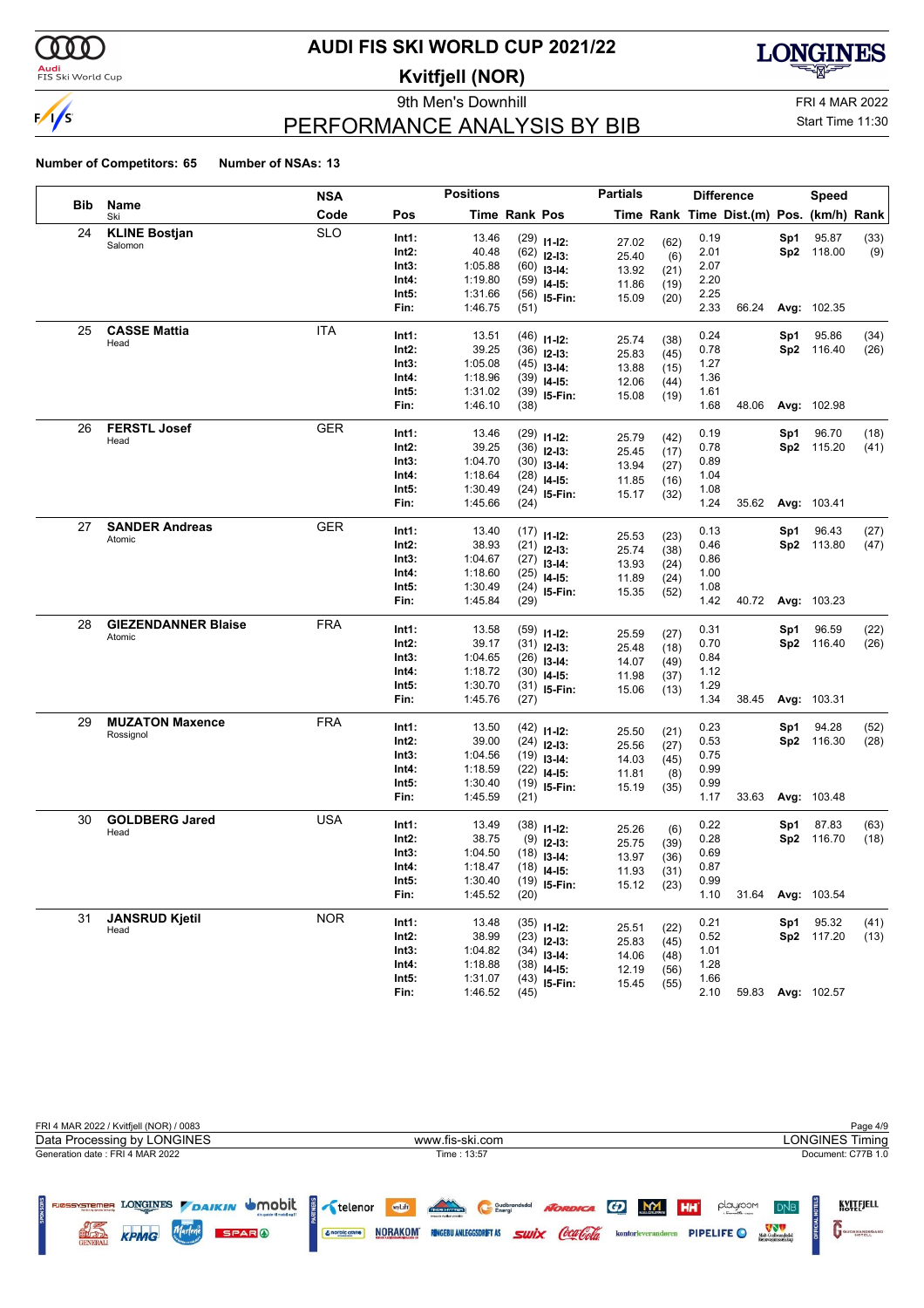

### <mark>Audi</mark><br>FIS Ski World Cup

# **AUDI FIS SKI WORLD CUP 2021/22**

**Kvitfjell (NOR)**

9th Men's Downhill FRI 4 MAR 2022



# PERFORMANCE ANALYSIS BY BIB

Start Time 11:30

|     |                                 | NSA        |                | <b>Positions</b>   |               |                                | <b>Partials</b> |              |              | <b>Difference</b>                        |     | Speed              |            |
|-----|---------------------------------|------------|----------------|--------------------|---------------|--------------------------------|-----------------|--------------|--------------|------------------------------------------|-----|--------------------|------------|
| Bib | Name<br>Ski                     | Code       | Pos            |                    | Time Rank Pos |                                |                 |              |              | Time Rank Time Dist.(m) Pos. (km/h) Rank |     |                    |            |
| 32  | <b>SEJERSTED Adrian Smiseth</b> | <b>NOR</b> | Int1:          | 13.46              |               | $(29)$ 11-12:                  | 25.66           | (32)         | 0.19         |                                          | Sp1 | 96.69              | (20)       |
|     | Atomic                          |            | Int2:          | 39.12              |               | $(30)$ 12-13:                  | 25.48           | (18)         | 0.65         |                                          |     | Sp2 115.40         | (37)       |
|     |                                 |            | Int3:          | 1:04.60            |               | $(22)$ 13-14:                  | 14.20           | (59)         | 0.79         |                                          |     |                    |            |
|     |                                 |            | Int4:          | 1:18.80            |               | $(34)$ 14-15:                  | 12.03           | (39)         | 1.20         |                                          |     |                    |            |
|     |                                 |            | Int5:          | 1:30.83            |               | $(34)$ 15-Fin:                 | 15.15           | (28)         | 1.42         |                                          |     |                    |            |
|     |                                 |            | Fin:           | 1:45.98            | (34)          |                                |                 |              | 1.56         | 44.67                                    |     | Avg: 103.09        |            |
| 33  | <b>ALLEGRE Nils</b>             | <b>FRA</b> | Int1:          | 13.60              |               | $(61)$ 11-12:                  |                 |              | 0.33         |                                          | Sp1 | 94.45              | (50)       |
|     | Salomon                         |            | Int2:          | 39.30              |               | $(44)$ 12-13:                  | 25.70           | (35)         | 0.83         |                                          |     | Sp2 116.10         | (29)       |
|     |                                 |            | Int3:          | 1:05.07            |               | $(44)$ 13-14:                  | 25.77<br>13.96  | (40)<br>(33) | 1.26         |                                          |     |                    |            |
|     |                                 |            | Int4:          | 1:19.03            |               | $(44)$ 14-15:                  | 12.04           | (41)         | 1.43         |                                          |     |                    |            |
|     |                                 |            | Int5:          | 1:31.07            |               | $(43)$ 15-Fin:                 | 15.26           | (41)         | 1.66         |                                          |     |                    |            |
|     |                                 |            | Fin:           | 1:46.33            | (42)          |                                |                 |              | 1.91         | 54.52                                    |     | <b>Avg: 102.76</b> |            |
| 34  | <b>ROULIN Gilles</b>            | SUI        | Int1:          | 13.56              |               |                                |                 |              | 0.29         |                                          | Sp1 | 98.09              |            |
|     | Head                            |            | Int2:          | 39.29              |               | $(56)$ 11-12:                  | 25.73           | (37)         | 0.82         |                                          |     | Sp2 118.90         | (3)<br>(4) |
|     |                                 |            | Int3:          | 1:05.02            |               | $(39)$ 12-13:                  | 25.73           | (37)         | 1.21         |                                          |     |                    |            |
|     |                                 |            | Int4:          | 1:18.97            |               | $(41)$ 13-14:<br>$(40)$ 14-15: | 13.95           | (31)         | 1.37         |                                          |     |                    |            |
|     |                                 |            | Int5:          | 1:30.86            |               | $(36)$ 15-Fin:                 | 11.89           | (24)         | 1.45         |                                          |     |                    |            |
|     |                                 |            | Fin:           | 1:45.93            | (32)          |                                | 15.07           | (16)         | 1.51         | 43.26                                    |     | Avg: 103.14        |            |
| 35  | <b>BUZZI Emanuele</b>           | ITA        |                |                    |               |                                |                 |              |              |                                          |     |                    |            |
|     | Head                            |            | Int1:          | 13.52              |               | $(50)$ 11-12:                  | 26.20           | (58)         | 0.25         |                                          | Sp1 | 95.52              | (37)       |
|     |                                 |            | Int2:          | 39.72              |               | $(58)$ 12-13:                  | 25.82           | (43)         | 1.25         |                                          |     | Sp2 100.20         | (62)       |
|     |                                 |            | Int3:<br>Int4: | 1:05.54<br>1:19.51 |               | $(56)$ 13-14:                  | 13.97           | (36)         | 1.73<br>1.91 |                                          |     |                    |            |
|     |                                 |            | Int5:          | 1:31.59            |               | $(56)$ 14-15:                  | 12.08           | (45)         | 2.18         |                                          |     |                    |            |
|     |                                 |            | Fin:           | 1:47.16            | (58)          | $(54)$ 15-Fin:                 | 15.57           | (60)         | 2.74         | 77.60                                    |     | Avg: 101.96        |            |
| 36  | <b>NYMAN Steven</b>             | <b>USA</b> |                |                    |               |                                |                 |              |              |                                          |     |                    |            |
|     | Fischer                         |            | Int1:          | 13.36              |               | $(8)$ 11-12:                   | 25.53           | (23)         | 0.09         |                                          | Sp1 | 94.27              | (53)       |
|     |                                 |            | Int2:          | 38.89              |               | $(19)$ 12-13:                  | 25.34           | (3)          | 0.42         |                                          |     | Sp2 115.40         | (37)       |
|     |                                 |            | Int3:          | 1:04.23            |               | $(8)$ 13-14:                   | 13.97           | (36)         | 0.42         |                                          |     |                    |            |
|     |                                 |            | Int4:          | 1:18.20            |               | $(10)$ 14-15:                  | 12.11           | (50)         | 0.60         |                                          |     |                    |            |
|     |                                 |            | Int5:          | 1:30.31            |               | $(17)$ 15-Fin:                 | 15.14           | (27)         | 0.90         |                                          |     |                    |            |
|     |                                 |            | Fin:           | 1:45.45            | (18)          |                                |                 |              | 1.03         | 29.64                                    |     | Avg: 103.61        |            |
| 37  | <b>RAFFORT Nicolas</b>          | <b>FRA</b> | Int1:          | 13.44              |               | $(22)$ 11-12:                  | 25.85           | (46)         | 0.17         |                                          | Sp1 | 94.89              | (42)       |
|     | Salomon                         |            | Int2:          | 39.29              |               | $(39)$ 12-13:                  | 25.50           | (21)         | 0.82         |                                          |     | Sp2 106.70         | (59)       |
|     |                                 |            | Int3:          | 1:04.79            |               | $(33)$ 13-14:                  | 13.95           | (31)         | 0.98         |                                          |     |                    |            |
|     |                                 |            | Int4:          | 1:18.74            |               | $(32)$ 14-15:                  | 12.04           | (41)         | 1.14         |                                          |     |                    |            |
|     |                                 |            | Int5:          | 1:30.78            |               | $(33)$ 15-Fin:                 | 15.27           | (43)         | 1.37         |                                          |     |                    |            |
|     |                                 |            | Fin:           | 1:46.05            | (36)          |                                |                 |              | 1.63         | 46.65                                    |     | <b>Avg: 103.03</b> |            |
| 38  | <b>ROEA Henrik</b>              | <b>NOR</b> | Int1:          | 13.43              |               | $(21)$ 11-12:                  | 26.52           | (61)         | 0.16         |                                          | Sp1 | 94.70              | (46)       |
|     | Nordica                         |            | Int2:          | 39.95              |               | $(59)$ 12-13:                  | 25.63           | (31)         | 1.48         |                                          |     | Sp2 116.00         | (30)       |
|     |                                 |            | Int3:          | 1:05.58            |               | $(57)$ 13-14:                  | 14.12           | (54)         | 1.77         |                                          |     |                    |            |
|     |                                 |            | Int4:          | 1:19.70            |               | $(58)$ 14-15:                  | 12.20           | (57)         | 2.10         |                                          |     |                    |            |
|     |                                 |            | Int5:          | 1:31.90            |               | $(59)$ 15-Fin:                 | 15.16           | (30)         | 2.49         |                                          |     |                    |            |
|     |                                 |            | Fin:           | 1:47.06            | (56)          |                                |                 |              | 2.64         | 74.84                                    |     | Avg: 102.05        |            |
| 39  | <b>ALEXANDER Cameron</b>        | CAN        | Int1:          | 13.47              |               | $(33)$ 11-12:                  |                 |              | 0.20         |                                          | Sp1 | 97.66              | (5)        |
|     | Rossignol                       |            | Int2:          | 38.75              |               | $(9)$ 12-13:                   | 25.28           | (7)          | 0.28         |                                          |     | Sp2 117.70         | (12)       |
|     |                                 |            | Int3:          | 1:04.02            |               | $(3)$ 13-14:                   | 25.27           | (1)          | 0.21         |                                          |     |                    |            |
|     |                                 |            | Int4:          | 1:17.81            |               | $(4)$ 14-15:                   | 13.79           | (5)          | 0.21         |                                          |     |                    |            |
|     |                                 |            | Int5:          | 1:29.43            |               | $(2)$ 15-Fin:                  | 11.62<br>14.99  | (1)          | 0.02         |                                          |     |                    |            |
|     |                                 |            | Fin:           | 1:44.42            | (1)           |                                |                 | (8)          | 0.00         |                                          |     | 0.00 Avg: 104.64   |            |

| FRI 4 MAR 2022 / Kvitfjell (NOR) / 0083                                                                                                     |                                                                                                                                                         | Page 5/9                                                                                                                                              |
|---------------------------------------------------------------------------------------------------------------------------------------------|---------------------------------------------------------------------------------------------------------------------------------------------------------|-------------------------------------------------------------------------------------------------------------------------------------------------------|
| Data Processing by LONGINES                                                                                                                 | www.fis-ski.com                                                                                                                                         | <b>LONGINES Timing</b>                                                                                                                                |
| Generation date: FRI 4 MAR 2022                                                                                                             | Time: 13:57                                                                                                                                             | Document: C77B 1.0                                                                                                                                    |
| LONGINES DAIKIN UMObit<br>FJØSSYSTEMER<br><b>Bendes ag despite festivals</b><br>Marlene<br>KPMG<br>จิทาง<br><b>SPARO</b><br><b>GENERALI</b> | TRONDER<br>wyLift<br>NORDICA GD M<br>Gudbrandsdal<br><i><b>Swix Coca Cola</b></i><br><b>NORAKOM</b><br><b>RINGEBU ANLEGGSDRIFT AS</b><br>& norbic crane | KVITEJELL<br><b>HH</b><br>playroom<br>D <sub>NB</sub><br>Midt-Gudbrandsdal<br>Renovasjonsselskig<br>PIPELIFE O<br>kontorleverandøren<br>GUDBRANDSGARD |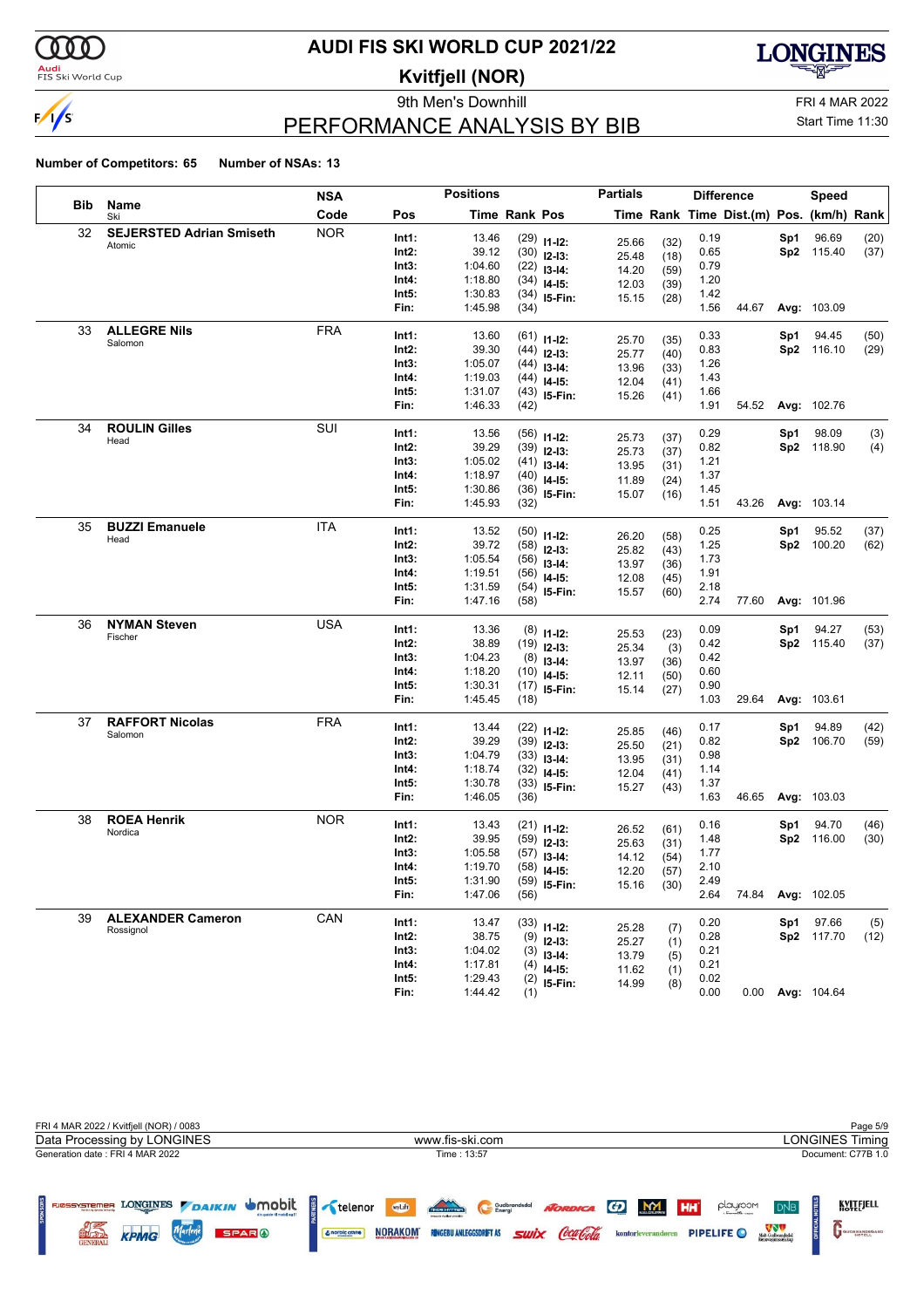

#### **Audi**<br>FIS Ski World Cup

### **AUDI FIS SKI WORLD CUP 2021/22**

**Kvitfjell (NOR)**

9th Men's Downhill **FRI 4 MAR 2022** 



# PERFORMANCE ANALYSIS BY BIB

Start Time 11:30

|            |                         | <b>NSA</b> |                | <b>Positions</b>   |               |                                | <b>Partials</b> |      |              | <b>Difference</b>                        |     | <b>Speed</b>      |              |
|------------|-------------------------|------------|----------------|--------------------|---------------|--------------------------------|-----------------|------|--------------|------------------------------------------|-----|-------------------|--------------|
| <b>Bib</b> | Name<br>Ski             | Code       | Pos            |                    | Time Rank Pos |                                |                 |      |              | Time Rank Time Dist.(m) Pos. (km/h) Rank |     |                   |              |
| 40         | <b>ARVIDSSON Erik</b>   | <b>USA</b> | Int1:          | 13.50              |               | $(42)$ 11-12:                  | 25.81           | (44) | 0.23         |                                          | Sp1 | 95.36             | (40)         |
|            | Head                    |            | Int2:          | 39.31              |               | $(47)$ 12-13:                  | 25.86           | (51) | 0.84         |                                          |     | Sp2 115.00        | (42)         |
|            |                         |            | Int3:          | 1:05.17            |               | $(47)$ 13-14:                  | 14.13           | (56) | 1.36         |                                          |     |                   |              |
|            |                         |            | Int4:          | 1:19.30            |               | $(51)$ 14-15:                  | 12.12           | (52) | 1.70         |                                          |     |                   |              |
|            |                         |            | Int5:          | 1:31.42            |               | $(51)$ 15-Fin:                 | 15.32           | (48) | 2.01         |                                          |     |                   |              |
|            |                         |            | Fin:           | 1:46.74            | (50)          |                                |                 |      | 2.32         | 65.97                                    |     | Avg: 102.36       |              |
| 41         | <b>READ Jeffrey</b>     | CAN        | Int1:          | 13.48              |               | $(35)$ 11-12:                  | 29.45           | (63) | 0.21         |                                          | Sp1 | 90.46             | (62)         |
|            | Atomic                  |            | Int2:          | 42.93              |               | $(63)$ 12-13:                  | 26.17           | (61) | 4.46         |                                          |     | Sp2 118.80        | (5)          |
|            |                         |            | Int3:          | 1:09.10            |               | $(62)$ 13-14:                  | 13.94           | (27) | 5.29         |                                          |     |                   |              |
|            |                         |            | Int4:          | 1:23.04            |               | $(62)$ 14-15:                  | 11.65           | (2)  | 5.44         |                                          |     |                   |              |
|            |                         |            | Int5:          | 1:34.69            |               | $(62)$ 15-Fin:                 | 14.98           | (7)  | 5.28         |                                          |     |                   |              |
|            |                         |            | Fin:           | 1:49.67            | (62)          |                                |                 |      | 5.25         | 145.29                                   |     | Avg: 99.63        |              |
| 42         | <b>SCHULLER Victor</b>  | <b>FRA</b> | Int1:          | 13.60              |               | $(61)$ 11-12:                  |                 |      | 0.33         |                                          | Sp1 | 97.11             | (13)         |
|            | Head                    |            | Int2:          | 39.48              |               | $(53)$ 12-13:                  | 25.88           | (47) | 1.01         |                                          |     | Sp2 116.00        | (30)         |
|            |                         |            | Int3:          | 1:04.92            |               | $(39)$ 13-14:                  | 25.44           | (14) | 1.11         |                                          |     |                   |              |
|            |                         |            | Int4:          | 1:19.01            |               | $(42)$ 14-15:                  | 14.09           | (52) | 1.41         |                                          |     |                   |              |
|            |                         |            | Int5:          | 1:30.85            |               | $(35)$ 15-Fin:                 | 11.84<br>15.25  | (13) | 1.44         |                                          |     |                   |              |
|            |                         |            | Fin:           | 1:46.10            | (38)          |                                |                 | (40) | 1.68         | 48.06                                    |     | Avg: 102.98       |              |
| 43         | <b>ROESTI Lars</b>      | SUI        | Int1:          | 13.52              |               |                                |                 |      | 0.25         |                                          | Sp1 | 94.82             | (43)         |
|            | Rossignol               |            | Int2:          | 39.60              |               | $(50)$ 11-12:                  | 26.08           | (56) | 1.13         |                                          |     | Sp2 110.50        | (55)         |
|            |                         |            | Int3:          | 1:05.00            |               | $(57)$ 12-13:                  | 25.40           | (6)  | 1.19         |                                          |     |                   |              |
|            |                         |            | Int4:          | 1:18.98            |               | $(40)$ 13-14:<br>$(41)$ 14-15: | 13.98           | (39) | 1.38         |                                          |     |                   |              |
|            |                         |            | Int5:          | 1:31.10            |               | $(45)$ 15-Fin:                 | 12.12           | (52) | 1.69         |                                          |     |                   |              |
|            |                         |            | Fin:           | 1:46.09            | (37)          |                                | 14.99           | (8)  | 1.67         | 47.78                                    |     | Avg: 102.99       |              |
| 44         | <b>JOCHER Simon</b>     | <b>GER</b> | Int1:          | 13.44              |               |                                |                 |      | 0.17         |                                          | Sp1 | 97.28             |              |
|            | Head                    |            | Int2:          | 38.76              |               | $(22)$ 11-12:                  | 25.32           | (8)  | 0.29         |                                          |     | Sp2 115.90        | (10)<br>(33) |
|            |                         |            | Int3:          | 1:04.17            |               | $(12)$ 12-13:                  | 25.41           | (11) | 0.36         |                                          |     |                   |              |
|            |                         |            | Int4:          | 1:17.91            |               | $(6)$ 13-14:                   | 13.74           | (2)  | 0.31         |                                          |     |                   |              |
|            |                         |            | Int5:          | 1:29.75            |               | $(6)$ 14-15:<br>$(6)$ 15-Fin:  | 11.84           | (13) | 0.34         |                                          |     |                   |              |
|            |                         |            | Fin:           | 1:45.03            | (7)           |                                | 15.28           | (45) | 0.61         | 17.63                                    |     | Avg: 104.03       |              |
| 45         | <b>SEGER Brodie</b>     | CAN        |                |                    |               |                                |                 |      |              |                                          |     |                   |              |
|            | Atomic                  |            | Int1:<br>Int2: | 13.42<br>39.11     |               | $(20)$ 11-12:                  | 25.69           | (34) | 0.15<br>0.64 |                                          | Sp1 | 96.70             | (18)         |
|            |                         |            | Int3:          | 1:04.63            |               | $(29)$ 12-13:                  | 25.52           | (23) | 0.82         |                                          |     | Sp2 116.70        | (18)         |
|            |                         |            | Int4:          | 1:18.59            |               | $(24)$ 13-14:                  | 13.96           | (33) | 0.99         |                                          |     |                   |              |
|            |                         |            | Int5:          | 1:30.62            |               | $(22)$ 14-15:                  | 12.03           | (39) | 1.21         |                                          |     |                   |              |
|            |                         |            | Fin:           | 1:45.68            | (25)          | $(28)$ 15-Fin:                 | 15.06           | (13) | 1.26         | 36.19                                    |     | Avg: 103.39       |              |
| 46         | <b>WALDER Christian</b> | AUT        |                |                    |               |                                |                 |      |              |                                          |     |                   |              |
|            | Salomon                 |            | Int1:          | 13.58              |               | $(59)$ 11-12:                  | 25.75           | (40) | 0.31         |                                          | Sp1 | 97.31             | (9)          |
|            |                         |            | Int2:          | 39.33              |               | $(50)$ 12-13:                  | 25.43           | (12) | 0.86         |                                          |     | Sp2 115.00        | (42)         |
|            |                         |            | Int3:<br>Int4: | 1:04.76<br>1:18.83 |               | $(32)$ 13-14:                  | 14.07           | (49) | 0.95<br>1.23 |                                          |     |                   |              |
|            |                         |            | Int5:          | 1:30.94            |               | $(35)$ 14-15:                  | 12.11           | (50) | 1.53         |                                          |     |                   |              |
|            |                         |            | Fin:           | 1:46.01            | (35)          | $(38)$ 15-Fin:                 | 15.07           | (16) | 1.59         | 45.52                                    |     | Avg: 103.07       |              |
| 47         | <b>METTLER Josua</b>    | SUI        |                |                    |               |                                |                 |      |              |                                          |     |                   |              |
|            | Dynastar                |            | Int1:          | 13.48              |               | $(35)$ 11-12:                  | 25.56           | (25) | 0.21         |                                          | Sp1 | 94.78             | (44)         |
|            |                         |            | Int2:          | 39.04              |               | $(25)$ 12-13:                  | 25.40           | (6)  | 0.57         |                                          |     | Sp2 120.00        | (2)          |
|            |                         |            | Int3:          | 1:04.44            |               | $(14)$ 13-14:                  | 14.18           | (58) | 0.63         |                                          |     |                   |              |
|            |                         |            | Int4:<br>Int5: | 1:18.62<br>1:30.48 |               | $(26)$ 14-15:                  | 11.86           | (19) | 1.02         |                                          |     |                   |              |
|            |                         |            | Fin:           | 1:46.10            | (38)          | $(23)$ 15-Fin:                 | 15.62           | (61) | 1.07<br>1.68 |                                          |     | 48.06 Avg: 102.98 |              |
|            |                         |            |                |                    |               |                                |                 |      |              |                                          |     |                   |              |

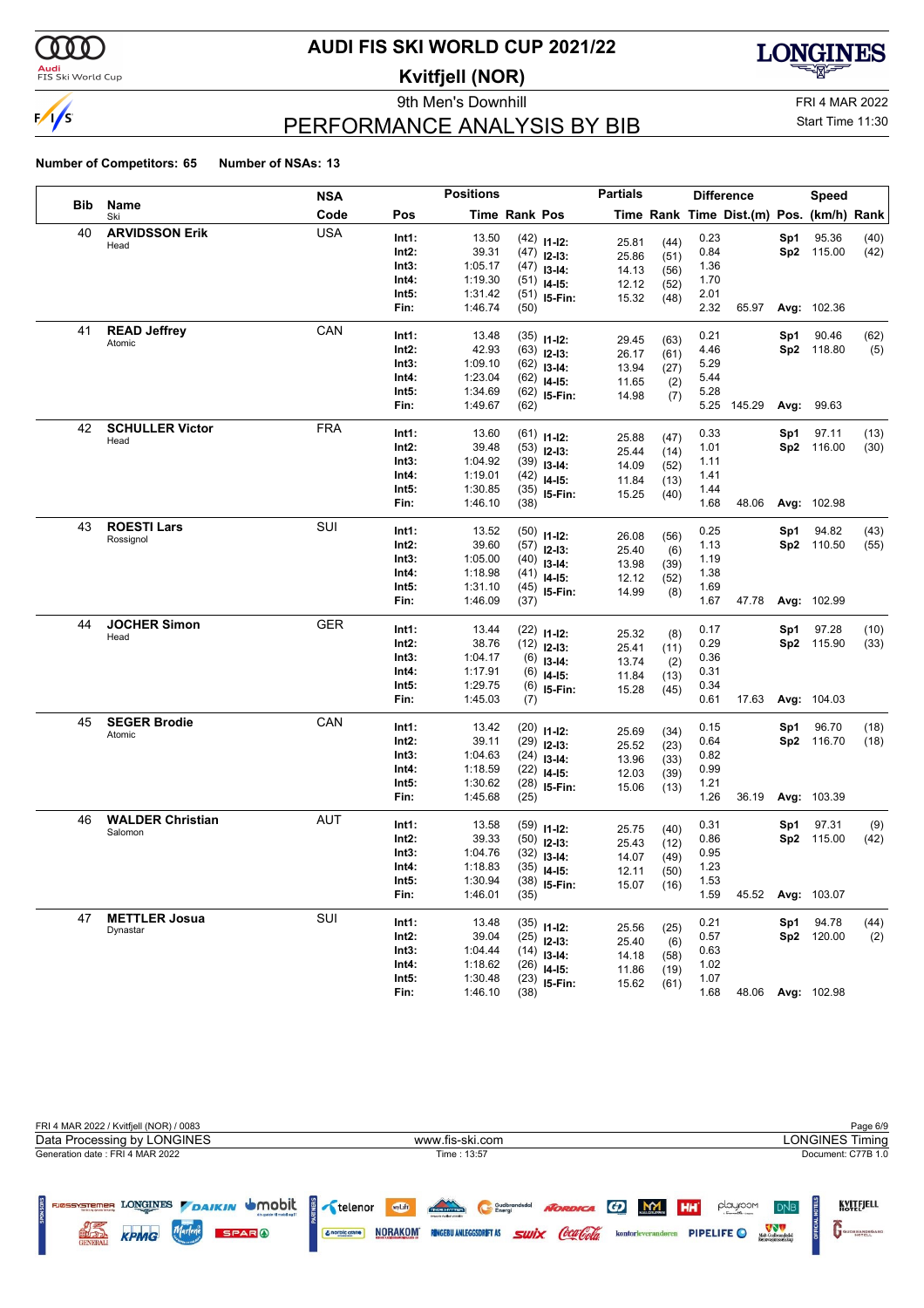

#### **Audi**<br>FIS Ski World Cup

### **AUDI FIS SKI WORLD CUP 2021/22**

**Kvitfjell (NOR)**

9th Men's Downhill **FRI 4 MAR 2022** 



# PERFORMANCE ANALYSIS BY BIB

Start Time 11:30

|     |                        | <b>NSA</b> |          | <b>Positions</b> |                      |                | <b>Partials</b> |              |      | <b>Difference</b>                        |      | <b>Speed</b>      |      |
|-----|------------------------|------------|----------|------------------|----------------------|----------------|-----------------|--------------|------|------------------------------------------|------|-------------------|------|
| Bib | Name<br>Ski            | Code       | Pos      |                  | <b>Time Rank Pos</b> |                |                 |              |      | Time Rank Time Dist.(m) Pos. (km/h) Rank |      |                   |      |
| 48  | <b>BOSCA Guglielmo</b> | <b>ITA</b> | Int1:    | 13.49            |                      | $(38)$ 11-12:  | 25.23           | (5)          | 0.22 |                                          | Sp1  | 97.72             | (4)  |
|     | Head                   |            | Int2:    | 38.72            |                      | $(7)$ 12-13:   | 25.56           | (27)         | 0.25 |                                          |      | Sp2 120.10        | (1)  |
|     |                        |            | Int3:    | 1:04.28          |                      | $(10)$ 13-14:  | 13.93           | (24)         | 0.47 |                                          |      |                   |      |
|     |                        |            | Int4:    | 1:18.21          |                      | $(11)$ 14-15:  | 11.95           | (34)         | 0.61 |                                          |      |                   |      |
|     |                        |            | Int5:    | 1:30.16          |                      | $(14)$ 15-Fin: | 14.94           | (3)          | 0.75 |                                          |      |                   |      |
|     |                        |            | Fin:     | 1:45.10          | (9)                  |                |                 |              | 0.68 | 19.64                                    |      | Avg: 103.96       |      |
| 49  | <b>PFIFFNER Marco</b>  | LIE        | Int1:    | 13.51            |                      | $(46)$ 11-12:  | 25.92           | (51)         | 0.24 |                                          | Sp1  | 97.45             | (7)  |
|     | Fischer                |            | Int2:    | 39.43            |                      | $(52)$ 12-13:  | 25.63           | (31)         | 0.96 |                                          |      | Sp2 116.60        | (24) |
|     |                        |            | Int3:    | 1:05.06          |                      | $(43)$ 13-14:  | 14.11           | (53)         | 1.25 |                                          |      |                   |      |
|     |                        |            | Int4:    | 1:19.17          |                      | $(48)$ 14-15:  | 12.08           | (45)         | 1.57 |                                          |      |                   |      |
|     |                        |            | Int5:    | 1:31.25          |                      | $(48)$ 15-Fin: | 15.33           | (50)         | 1.84 |                                          |      |                   |      |
|     |                        |            | Fin:     | 1:46.58          | (46)                 |                |                 |              | 2.16 |                                          |      | 61.51 Avg: 102.51 |      |
| 50  | <b>SUNDIN Olle</b>     | SWE        | Int1:    | 13.49            |                      | $(38)$ 11-12:  |                 |              | 0.22 |                                          |      |                   |      |
|     | Head                   |            | Int2:    |                  |                      | $12 - 13:$     |                 |              |      |                                          |      |                   |      |
|     |                        |            | Int3:    |                  |                      | $13 - 14:$     |                 |              |      |                                          |      |                   |      |
|     |                        |            | Int4:    |                  |                      | $14 - 15$ :    |                 |              |      |                                          |      |                   |      |
|     |                        |            | Int5:    |                  |                      | 15-Fin:        |                 |              |      |                                          |      |                   |      |
|     |                        |            | Fin:     | <b>DNF</b>       |                      |                |                 |              |      |                                          | Avg: |                   |      |
| 51  | <b>ALPHAND Sam</b>     | FRA        | Int1:    | 13.51            |                      | $(46)$ 11-12:  |                 |              | 0.24 |                                          | Sp1  | 96.60             | (21) |
|     | Rossignol              |            | Int2:    | 39.09            |                      | $(28)$ 12-13:  | 25.58<br>25.48  | (26)<br>(18) | 0.62 |                                          |      | Sp2 116.70        | (18) |
|     |                        |            | Int3:    | 1:04.57          |                      | $(20)$ 13-14:  | 14.02           | (42)         | 0.76 |                                          |      |                   |      |
|     |                        |            | Int4:    | 1:18.59          |                      | $(22)$ 14-15:  | 11.92           | (29)         | 0.99 |                                          |      |                   |      |
|     |                        |            | Int5:    | 1:30.51          |                      | $(26)$ 15-Fin: | 15.12           | (23)         | 1.10 |                                          |      |                   |      |
|     |                        |            | Fin:     | 1:45.63          | (23)                 |                |                 |              | 1.21 | 34.77                                    |      | Avg: 103.44       |      |
| 52  | <b>HROBAT Miha</b>     | <b>SLO</b> | Int1:    | 13.63            |                      | $(63)$ 11-12:  |                 |              | 0.36 |                                          | Sp1  | 97.01             | (15) |
|     | Atomic                 |            | Int2:    | 39.22            |                      | $(33)$ 12-13:  | 25.59           | (27)         | 0.75 |                                          |      | Sp2 116.80        | (14) |
|     |                        |            | Int3:    | 1:04.86          |                      | $(35)$ 13-14:  | 25.64<br>14.00  | (33)<br>(40) | 1.05 |                                          |      |                   |      |
|     |                        |            | Int4:    | 1:18.86          |                      | $(37)$ 14-15:  | 12.20           | (57)         | 1.26 |                                          |      |                   |      |
|     |                        |            | Int5:    | 1:31.06          |                      | $(41)$ 15-Fin: | 15.17           | (32)         | 1.65 |                                          |      |                   |      |
|     |                        |            | Fin:     | 1:46.23          | (41)                 |                |                 |              | 1.81 | 51.71                                    |      | Avg: 102.85       |      |
| 53  | <b>MORSE Sam</b>       | <b>USA</b> | Int1:    | 13.52            |                      | $(50)$ 11-12:  |                 |              | 0.25 |                                          | Sp1  | 94.49             | (48) |
|     | Fischer                |            | Int2:    | 39.26            |                      | $(38)$ 12-13:  | 25.74<br>25.43  | (38)         | 0.79 |                                          |      | Sp2 116.00        | (30) |
|     |                        |            | Int3:    | 1:04.69          |                      | $(29)$ 13-14:  | 14.02           | (12)<br>(42) | 0.88 |                                          |      |                   |      |
|     |                        |            | Int4:    | 1:18.71          |                      | $(29)$ 14-15:  | 12.16           | (54)         | 1.11 |                                          |      |                   |      |
|     |                        |            | Int5:    | 1:30.87          |                      | $(37)$ 15-Fin: | 15.06           | (13)         | 1.46 |                                          |      |                   |      |
|     |                        |            | Fin:     | 1:45.93          | (32)                 |                |                 |              | 1.51 | 43.26                                    |      | Avg: 103.14       |      |
| 54  | <b>MOLTENI Nicolo</b>  | ITA        | Int1:    | 13.55            |                      | $(55)$ 11-12:  | 25.40           | (15)         | 0.28 |                                          | Sp1  | 99.09             | (1)  |
|     | Head                   |            | $Int2$ : | 38.95            |                      | $(22)$ 12-13:  | 25.51           | (22)         | 0.48 |                                          |      | Sp2 115.50        | (34) |
|     |                        |            | Int3:    | 1:04.46          |                      | $(16)$ 13-14:  | 13.81           | (7)          | 0.65 |                                          |      |                   |      |
|     |                        |            | Int4:    | 1:18.27          |                      | $(13)$ 14-15:  | 11.84           | (13)         | 0.67 |                                          |      |                   |      |
|     |                        |            | Int5:    | 1:30.11          |                      | $(10)$ 15-Fin: | 15.19           | (35)         | 0.70 |                                          |      |                   |      |
|     |                        |            | Fin:     | 1:45.30          | (14)                 |                |                 |              | 0.88 | 25.36                                    |      | Avg: 103.76       |      |
| 55  | <b>ALEXANDER Kyle</b>  | CAN        | Int1:    |                  |                      | $11 - 12$ :    |                 |              |      |                                          |      |                   |      |
|     | Rossignol              |            | Int2:    |                  |                      | $12 - 13:$     |                 |              |      |                                          |      |                   |      |
|     |                        |            | Int3:    |                  |                      | $13-14:$       |                 |              |      |                                          |      |                   |      |
|     |                        |            | Int4:    |                  |                      | $14 - 15$ :    |                 |              |      |                                          |      |                   |      |
|     |                        |            | Int5:    |                  |                      | 15-Fin:        |                 |              |      |                                          |      |                   |      |
|     |                        |            | Fin:     | <b>DNS</b>       |                      |                |                 |              |      |                                          | Avg: |                   |      |

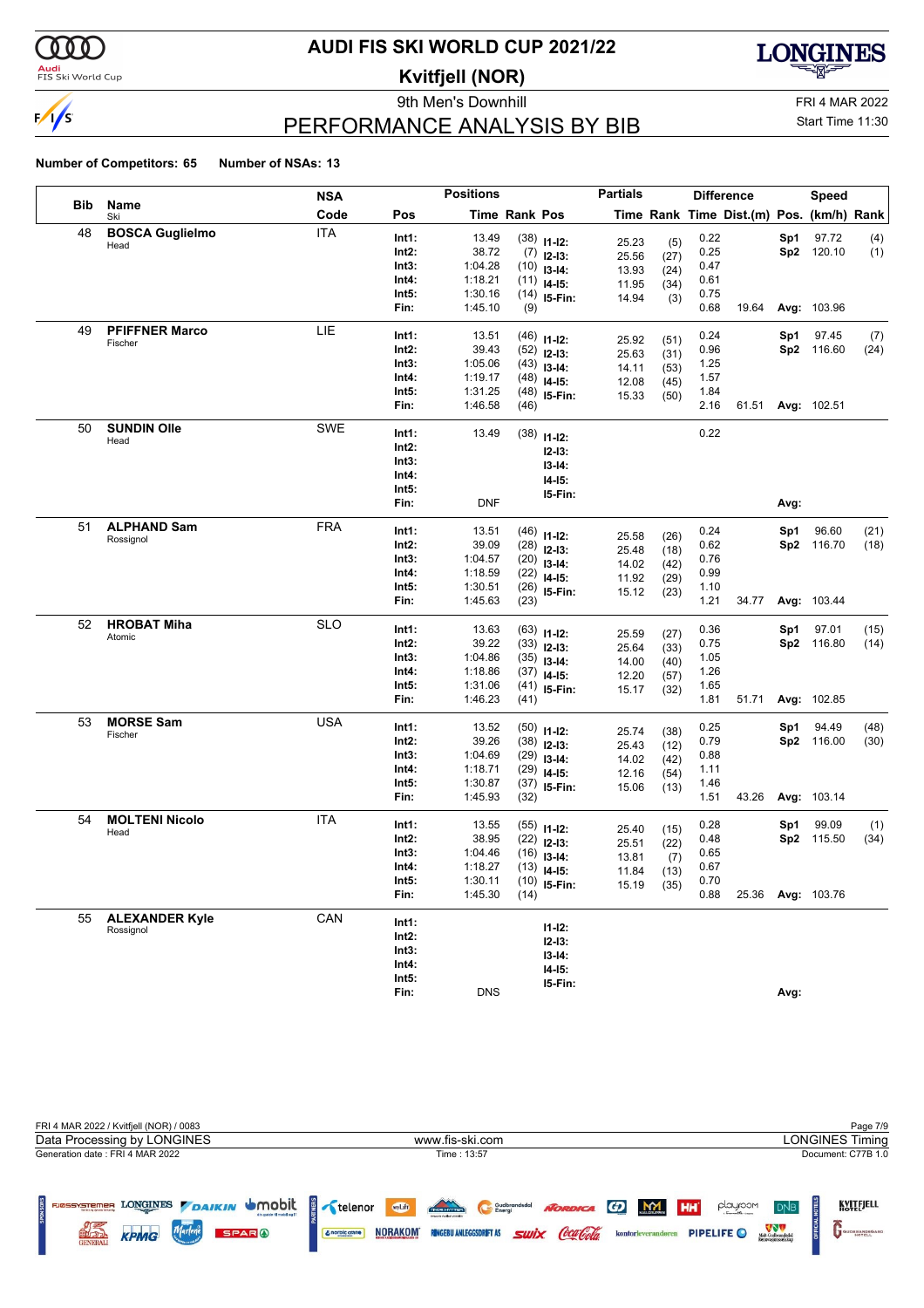

### <mark>Audi</mark><br>FIS Ski World Cup

# **AUDI FIS SKI WORLD CUP 2021/22**

**Kvitfjell (NOR)**

9th Men's Downhill FRI 4 MAR 2022



# PERFORMANCE ANALYSIS BY BIB

### Start Time 11:30

|            |                                  | NSA        |                | <b>Positions</b>   |                      |                | <b>Partials</b> |      |              | <b>Difference</b>                        |      | Speed             |      |
|------------|----------------------------------|------------|----------------|--------------------|----------------------|----------------|-----------------|------|--------------|------------------------------------------|------|-------------------|------|
| <b>Bib</b> | Name<br>Ski                      | Code       | Pos            |                    | <b>Time Rank Pos</b> |                |                 |      |              | Time Rank Time Dist.(m) Pos. (km/h) Rank |      |                   |      |
| 56         | <b>MONNEY Alexis</b>             | SUI        | Int1:          | 13.51              |                      | $(46)$ 11-12:  |                 |      | 0.24         |                                          | Sp1  | 98.93             | (2)  |
|            | Stoeckli                         |            | Int2:          | 39.23              |                      | $(34)$ 12-13:  | 25.72           | (36) | 0.76         |                                          |      | Sp2 115.40        | (37) |
|            |                                  |            | Int3:          | 1:04.59            |                      | $(21)$ 13-14:  | 25.36           | (5)  | 0.78         |                                          |      |                   |      |
|            |                                  |            | Int4:          | 1:18.63            |                      | $(27)$ 14-15:  | 14.04           | (47) | 1.03         |                                          |      |                   |      |
|            |                                  |            | Int5:          | 1:30.58            |                      | $(27)$ 15-Fin: | 11.95           | (34) | 1.17         |                                          |      |                   |      |
|            |                                  |            | Fin:           | 1:45.69            | (26)                 |                | 15.11           | (21) | 1.27         | 36.47                                    |      | Avg: 103.38       |      |
| 57         | <b>THOMPSON Broderick</b>        | CAN        |                |                    |                      |                |                 |      |              |                                          |      |                   |      |
|            | Head                             |            | Int1:<br>Int2: | 13.36<br>38.78     | (8)                  | $11 - 12$ :    | 25.42           | (17) | 0.09<br>0.31 |                                          | Sp1  | 97.58             | (6)  |
|            |                                  |            | Int3:          |                    | (14)                 | $12 - 13:$     |                 |      |              |                                          |      |                   |      |
|            |                                  |            | Int4:          |                    |                      | $13-14:$       |                 |      |              |                                          |      |                   |      |
|            |                                  |            | Int5:          |                    |                      | I4-I5:         |                 |      |              |                                          |      |                   |      |
|            |                                  |            | Fin:           | <b>DNF</b>         |                      | 15-Fin:        |                 |      |              |                                          | Avg: |                   |      |
| 58         | <b>NARALOCNIK Nejc</b>           | <b>SLO</b> |                |                    |                      |                |                 |      |              |                                          |      |                   |      |
|            |                                  |            | Int1:          | 13.56              |                      | $(56)$ 11-12:  | 26.49           | (59) | 0.29         |                                          | Sp1  | 96.49             | (25) |
|            |                                  |            | Int2:          | 40.05              |                      | $(60)$ 12-13:  | 25.69           | (35) | 1.58         |                                          |      | Sp2 116.70        | (18) |
|            |                                  |            | Int3:          | 1:05.74            |                      | $(59)$ 13-14:  | 14.25           | (60) | 1.93         |                                          |      |                   |      |
|            |                                  |            | Int4:          | 1:19.99            |                      | $(60)$ 14-15:  | 12.10           | (48) | 2.39         |                                          |      |                   |      |
|            |                                  |            | Int5:          | 1:32.09            |                      | $(60)$ 15-Fin: | 15.21           | (38) | 2.68         |                                          |      |                   |      |
|            |                                  |            | Fin:           | 1:47.30            | (60)                 |                |                 |      | 2.88         | 81.46                                    |      | Avg: 101.83       |      |
| 59         | <b>ZAZZI Pietro</b>              | ITA        | Int1:          | 13.53              |                      | $(53)$ 11-12:  | 25.79           | (42) | 0.26         |                                          | Sp1  | 94.26             | (55) |
|            | Salomon                          |            | Int2:          | 39.32              |                      | $(48)$ 12-13:  |                 |      | 0.85         |                                          | Sp2  | 106.20            | (60) |
|            |                                  |            | Int3:          | 1:05.19            |                      | $(49)$ 13-14:  | 25.87           | (52) | 1.38         |                                          |      |                   |      |
|            |                                  |            | Int4:          | 1:19.01            |                      | $(42)$ 14-15:  | 13.82           | (8)  | 1.41         |                                          |      |                   |      |
|            |                                  |            | Int5:          | 1:31.11            |                      | $(46)$ 15-Fin: | 12.10           | (48) | 1.70         |                                          |      |                   |      |
|            |                                  |            | Fin:           | 1:46.64            | (47)                 |                | 15.53           | (59) | 2.22         | 63.18                                    |      | Avg: 102.46       |      |
| 60         | von APPEN Henrik                 | CHI        |                |                    |                      |                |                 |      |              |                                          |      |                   |      |
|            | Head                             |            | Int1:          | 13.53              |                      | $(53)$ 11-12:  | 25.64           | (30) | 0.26         |                                          | Sp1  | 94.77             | (45) |
|            |                                  |            | Int2:          | 39.17              |                      | $(31)$ 12-13:  | 26.06           | (59) | 0.70         |                                          |      | Sp2 113.00        | (51) |
|            |                                  |            | Int3:          | 1:05.23            |                      | $(51)$ 13-14:  | 13.92           | (21) | 1.42         |                                          |      |                   |      |
|            |                                  |            | Int4:          | 1:19.15            |                      | $(47)$ 14-15:  | 12.09           | (47) | 1.55         |                                          |      |                   |      |
|            |                                  |            | Int5:          | 1:31.24            |                      | $(47)$ 15-Fin: | 15.49           | (56) | 1.83         |                                          |      |                   |      |
|            |                                  |            | Fin:           | 1:46.73            | (49)                 |                |                 |      | 2.31         | 65.69                                    |      | Avg: 102.37       |      |
| 61         | <b>BABINSKY Stefan</b>           | AUT        | Int1:          | 13.41              |                      | $(18)$ 11-12:  | 25.88           | (47) | 0.14         |                                          | Sp1  | 97.10             | (14) |
|            | Head                             |            | Int2:          | 39.29              |                      | $(39)$ 12-13:  | 25.57           | (29) | 0.82         |                                          |      | Sp2 116.80        | (14) |
|            |                                  |            | Int3:          | 1:04.86            |                      | $(35)$ 13-14:  | 13.92           | (21) | 1.05         |                                          |      |                   |      |
|            |                                  |            | Int4:          | 1:18.78            |                      | $(33)$ 14-15:  | 11.90           | (26) | 1.18         |                                          |      |                   |      |
|            |                                  |            | Int5:          | 1:30.68            |                      | $(30)$ 15-Fin: | 15.19           | (35) | 1.27         |                                          |      |                   |      |
|            |                                  |            | Fin:           | 1:45.87            | (30)                 |                |                 |      | 1.45         | 41.57                                    |      | Avg: 103.20       |      |
| 62         | <b>FOSSLAND Markus Nordgaard</b> | <b>NOR</b> | Int1:          | 13.39              |                      |                |                 |      | 0.12         |                                          | Sp1  | 96.46             | (26) |
|            | Atomic                           |            | Int2:          | 39.56              |                      | $(14)$ 11-12:  | 26.17           | (57) | 1.09         |                                          |      | Sp2 118.00        | (9)  |
|            |                                  |            | Int3:          | 1:05.25            |                      | $(56)$ 12-13:  | 25.69           | (35) | 1.44         |                                          |      |                   |      |
|            |                                  |            | Int4:          |                    |                      | $(53)$ 13-14:  | 14.17           | (57) |              |                                          |      |                   |      |
|            |                                  |            | Int5:          | 1:19.42<br>1:31.29 |                      | $(52)$ 14-15:  | 11.87           | (21) | 1.82<br>1.88 |                                          |      |                   |      |
|            |                                  |            | Fin:           | 1:46.34            | (43)                 | $(49)$ 15-Fin: | 15.05           | (12) | 1.92         | 54.80                                    |      | Avg: 102.75       |      |
| 63         | <b>LORIOT Florian</b>            | <b>FRA</b> |                |                    |                      |                |                 |      |              |                                          |      |                   |      |
|            | Rossignol                        |            | Int1:          | 13.37              |                      | $(11)$ 11-12:  | 25.92           | (51) | 0.10         |                                          | Sp1  | 95.60             | (36) |
|            |                                  |            | Int2:          | 39.29              |                      | $(39)$ 12-13:  | 25.82           | (43) | 0.82         |                                          |      | Sp2 113.10        | (50) |
|            |                                  |            | Int3:          | 1:05.11            |                      | $(46)$ 13-14:  | 14.12           | (54) | 1.30         |                                          |      |                   |      |
|            |                                  |            | Int4:          | 1:19.23            |                      | $(49)$ 14-15:  | 11.82           | (11) | 1.63         |                                          |      |                   |      |
|            |                                  |            | Int5:          | 1:31.05            |                      | $(40)$ 15-Fin: | 15.71           | (62) | 1.64         |                                          |      |                   |      |
|            |                                  |            | Fin:           | 1:46.76            | (52)                 |                |                 |      | 2.34         |                                          |      | 66.52 Avg: 102.34 |      |

| FRI 4 MAR 2022 / Kvitfjell (NOR) / 0083                                                                           |                                                                                                                                                                            | Page 8/9                                                                                                                                                |
|-------------------------------------------------------------------------------------------------------------------|----------------------------------------------------------------------------------------------------------------------------------------------------------------------------|---------------------------------------------------------------------------------------------------------------------------------------------------------|
| Data Processing by LONGINES                                                                                       | www.fis-ski.com                                                                                                                                                            | LONGINES Timing                                                                                                                                         |
| Generation date: FRI 4 MAR 2022                                                                                   | Time: 13:57                                                                                                                                                                | Document: C77B 1.0                                                                                                                                      |
| LONGINES DAIKIN UMObit<br><b>FJØSSYSTEMER</b><br><b>SPARO</b><br><b>RECTIFI</b><br><b>KPMG</b><br><b>GENERALI</b> | <b>TACH HOT TER</b><br><b>MyLift</b><br>NORDICA GO M<br>Gudbrandsdal<br><i><b>Swix Coca Cola</b></i><br><b>NORAKOM</b><br><b>RINGEBU ANLEGGSDRIFT AS</b><br>& norbic crane | KVITEJELL<br>playroom<br><b>HH</b><br><b>DNB</b><br>Midt-Gudbrandsdal<br>Renovasionsselskap<br><b>PIPELIFE</b> O<br>kontorleverandøren<br>GUDBRANDSGARD |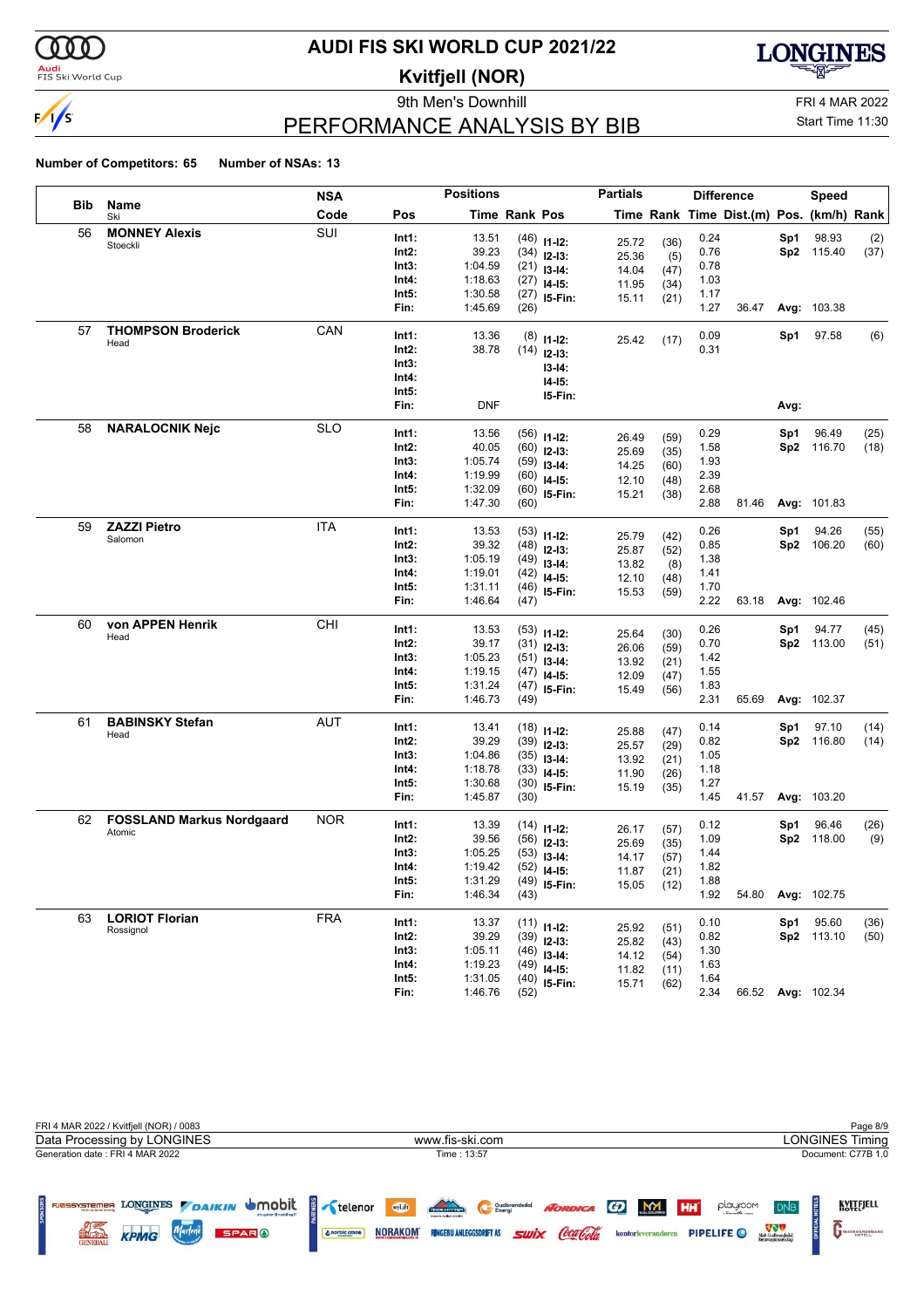

**Audi**<br>FIS Ski World Cup

### **AUDI FIS SKI WORLD CUP 2021/22**

**Kvitfjell (NOR)**

9th Men's Downhill Games and Controller and Controller and FRI 4 MAR 2022



PERFORMANCE ANALYSIS BY BIB

Start Time 11:30

|            |                                       | <b>NSA</b> |                                                   | <b>Positions</b>                                           |                      |                                                                                    | <b>Partials</b>                           |                                      |                                              | <b>Difference</b>                        |            | Speed                                 |              |
|------------|---------------------------------------|------------|---------------------------------------------------|------------------------------------------------------------|----------------------|------------------------------------------------------------------------------------|-------------------------------------------|--------------------------------------|----------------------------------------------|------------------------------------------|------------|---------------------------------------|--------------|
| <b>Bib</b> | Name<br>Ski                           | Code       | Pos                                               |                                                            | <b>Time Rank Pos</b> |                                                                                    |                                           |                                      |                                              | Time Rank Time Dist.(m) Pos. (km/h) Rank |            |                                       |              |
| 64         | <b>ALESSANDRIA Arnaud</b><br>Salomon  | <b>MON</b> | Int1:<br>Int2:<br>Int3:<br>Int4:<br>Int5:<br>Fin: | 13.56<br>40.05<br>1:05.88<br>1:20.28<br>1:32.52<br>1:47.82 | (61)                 | $(56)$ 11-12:<br>$(60)$ 12-13:<br>$(60)$ 13-14:<br>$(61)$ 14-15:<br>$(61)$ 15-Fin: | 26.49<br>25.83<br>14.40<br>12.24<br>15.30 | (59)<br>(45)<br>(62)<br>(60)<br>(47) | 0.29<br>1.58<br>2.07<br>2.68<br>3.11<br>3.40 | 95.71                                    | Sp1<br>Sp2 | 95.99<br>118.40<br><b>Avg: 101.34</b> | (31)<br>(8)  |
| 65         | <b>WINDINGSTAD Rasmus</b><br>Stoeckli | <b>NOR</b> | Int1:<br>Int2:<br>Int3:<br>Int4:<br>Int5:<br>Fin: | 13.68<br>39.33<br>1:05.24<br>1:19.50<br>1:31.86<br>1:47.26 | (59)                 | $(64)$ 11-12:<br>$(50)$ 12-13:<br>$(52)$ 13-14:<br>$(55)$ 14-15:<br>$(58)$ 15-Fin: | 25.65<br>25.91<br>14.26<br>12.36<br>15.40 | (31)<br>(55)<br>(61)<br>(62)<br>(54) | 0.41<br>0.86<br>1.43<br>1.90<br>2.45<br>2.84 | 80.36                                    | Sp1<br>Sp2 | 94.34<br>113.70<br>Avg: 101.86        | (51)<br>(48) |

|                   | Intermediate Time Positions:<br>$Int. 1 = Inter1$<br>$Int. 4 = Inter4$<br>Speed Measurement Positions: |                                             | $Int. 2 = Inter2$<br>$Int. 5 = Inter5$ |                                |                                  | $Int. 3 = Inter3$                     |                                                |                        |
|-------------------|--------------------------------------------------------------------------------------------------------|---------------------------------------------|----------------------------------------|--------------------------------|----------------------------------|---------------------------------------|------------------------------------------------|------------------------|
|                   |                                                                                                        | $Sp 1 = Speed 1$                            |                                        | $Sp 2 = Speed 2$               |                                  |                                       |                                                |                        |
| Legend:           |                                                                                                        |                                             |                                        |                                |                                  |                                       |                                                |                        |
| Avg<br><b>Fin</b> | Average<br>Finish                                                                                      | Dist.(m)<br>Int                             | Distance in metres<br>Intermediate     | <b>DNF</b><br>Ιx               | Did Not Finish<br>Intermediate x | <b>DNS</b>                            | Did Not Start                                  |                        |
| Pos.              | Intermediate or speed position                                                                         |                                             |                                        | Sp                             | Speed trap                       |                                       |                                                |                        |
|                   |                                                                                                        |                                             |                                        |                                |                                  |                                       |                                                |                        |
|                   | FRI 4 MAR 2022 / Kvitfjell (NOR) / 0083                                                                |                                             |                                        |                                |                                  |                                       |                                                | Page 9/9               |
|                   | Data Processing by LONGINES                                                                            |                                             |                                        | www.fis-ski.com                |                                  |                                       |                                                | <b>LONGINES Timing</b> |
|                   | Generation date: FRI 4 MAR 2022                                                                        |                                             |                                        | Time: 13:57                    |                                  |                                       |                                                | Document: C77B 1.0     |
|                   |                                                                                                        |                                             |                                        |                                |                                  |                                       |                                                |                        |
|                   | FIGSSYSTEMER LONGINES <b>DAIKIN</b>                                                                    | <b>U</b> mobit<br>din quide til mobil og [] | <b>RTNERS</b><br>wyLift<br>telenor     | Thosenan                       | Gudbrandsdal<br><b>NORDICA</b>   | <b>MY</b><br><b>HH</b><br>G)          | <b>HOTELS</b><br>playroom<br><b>DNB</b>        | KVITEJELL              |
|                   | <b>KPMG</b><br><b>GENERAL</b>                                                                          | <b>SPARO</b>                                | <b>NORAKOM</b><br>& norbic crane       | <b>RINGEBU ANLEGGSDRIFT AS</b> | SIIIX                            | <b>PIPELIFE</b><br>kontorleverandøren | VVV<br>Midt-Gudbrandsdal<br>Renovasionsselskap | GUDBRANDSGARD          |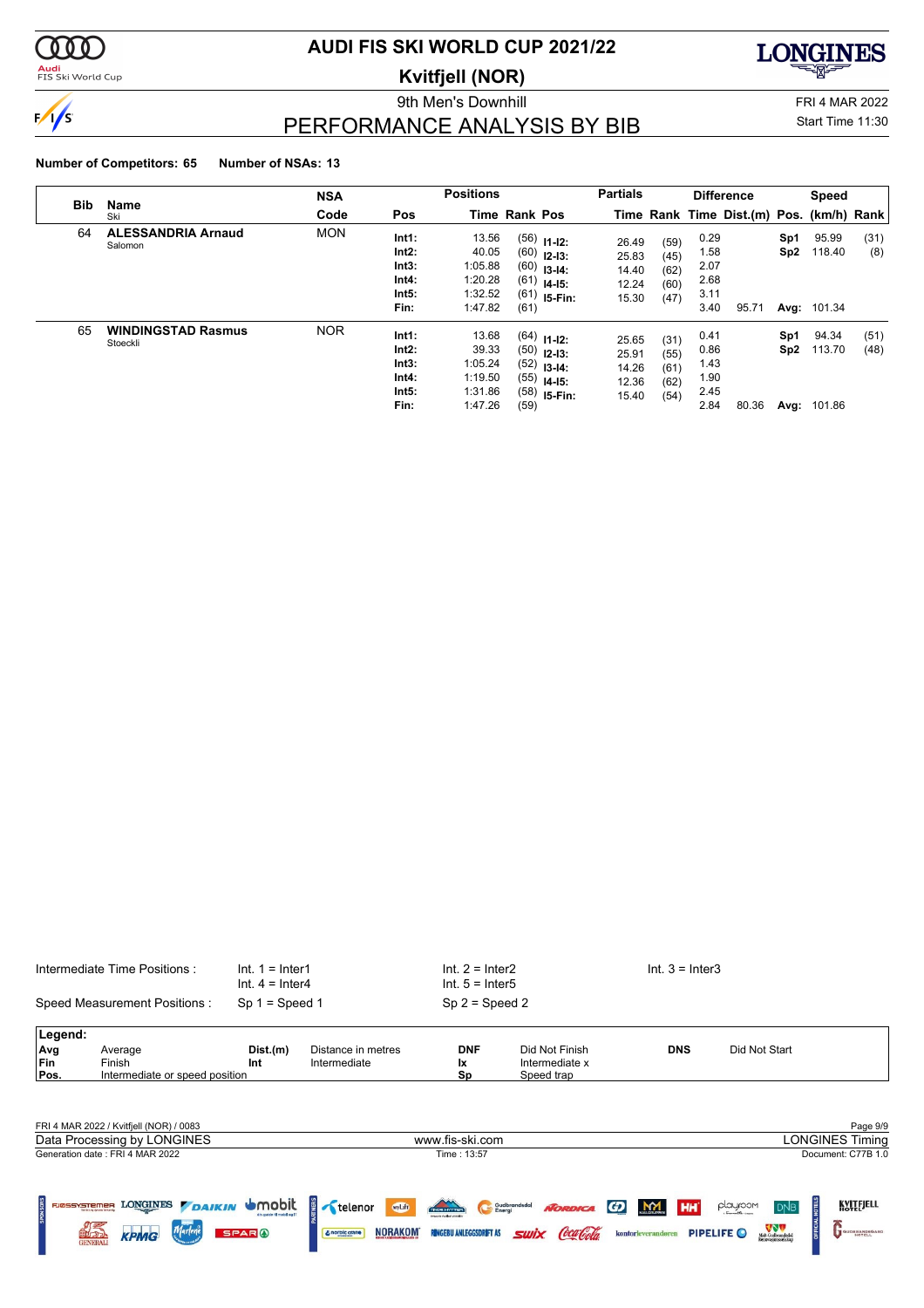

### <mark>Audi</mark><br>FIS Ski World Cup

**AUDI FIS SKI WORLD CUP 2021/22**

**Kvitfjell (NOR)**



27 NOV 2021 Lake Louise (CAN)



FIS WORLD CUP STANDINGS

|                   |                    |                                                                        |                   |                          |              |                                |                      | 4 DEC 2021 Beaver Creek (USA)<br>18 DEC 2021 Val Gardena (ITA)<br>28 DEC 2021 Bormio (ITA) |                                |                          |                | 14 JAN 2022 Wengen (SUI) |                                                                                        |            |
|-------------------|--------------------|------------------------------------------------------------------------|-------------------|--------------------------|--------------|--------------------------------|----------------------|--------------------------------------------------------------------------------------------|--------------------------------|--------------------------|----------------|--------------------------|----------------------------------------------------------------------------------------|------------|
|                   |                    |                                                                        |                   |                          |              |                                |                      |                                                                                            |                                |                          |                |                          | 15 JAN 2022 Wengen (SUI)<br>21 JAN 2022 Kitzbühel (AUT)<br>23 JAN 2022 Kitzbühel (AUT) |            |
| Rank              | <b>FIS</b><br>Code | <b>Number of Competitors: 54,</b><br><b>Number of NSAs: 10</b><br>Name | NSA<br>Code       | 1                        | $\mathbf{2}$ | 3                              | 4                    | 5                                                                                          | 6                              | 7                        | 8              | 9                        | 4 MAR 2022 Kvitfjell (NOR)<br><b>WC</b><br><b>Points</b>                               | Diff.      |
|                   |                    |                                                                        |                   |                          |              |                                |                      |                                                                                            |                                |                          |                |                          |                                                                                        |            |
| 1<br>$\mathbf{2}$ | 422139             | <b>KILDE Aleksand.</b><br><b>FEUZ Beat</b>                             | <b>NOR</b><br>SUI | 29<br>60                 | 100<br>60    | $\overline{\phantom{a}}$<br>45 | 40<br>$\overline{a}$ | 100<br>60                                                                                  | 36<br>80                       | 100<br>32                | 40<br>100      | 45<br>50                 | 490<br>487                                                                             |            |
| 3                 | 511383<br>53902    | <b>MAYER Matthias</b>                                                  | AUT               | 100                      | 80           | 15                             | 22                   | 40                                                                                         | 45                             | 50                       | 50             | 60                       | 462                                                                                    | 3<br>28    |
| 4                 | 512269             | <b>ODERMATT Marco</b>                                                  | SUI               | 50                       | 16           | ÷,                             | 80                   | 80                                                                                         | 50                             | 45                       | 80             | 16                       | 417                                                                                    | 73         |
| 5                 | 291459             | <b>PARIS Dominik</b>                                                   | ITA               | 32                       | 45           | 50                             | 100                  | 29                                                                                         | 60                             | $\overline{4}$           | 36             | 26                       | 382                                                                                    | 108        |
| 6                 | 512124             | <b>HINTERMANN Niels</b>                                                | SUI               | 22                       | 36           | 60                             | 60                   | 13                                                                                         | 20                             | 29                       | 32             | 100                      | 372                                                                                    | 118        |
| $\overline{7}$    | 53980              | <b>KRIECHMAYR Vincent</b>                                              | AUT               | 80                       | 29           | 18                             | 36                   | 22                                                                                         | 100                            | 20                       | 20             | $\overline{\phantom{a}}$ | 325                                                                                    | 165        |
| 8                 | 191740             | <b>CLAREY Johan</b>                                                    | <b>FRA</b>        | 10                       | 13           | 40                             | 24                   | 18                                                                                         | 13                             | 80                       | 45             | 40                       | 283                                                                                    | 207        |
| 9                 | 53975              | <b>HEMETSBERGER Daniel</b>                                             | AUT               | 18                       | 32           | 10                             | 50                   | 50                                                                                         | 24                             | 26                       | 60             | 9                        | 279                                                                                    | 211        |
| 10                | 6530104            | <b>BENNETT Bryce</b>                                                   | USA               | 5                        | 9            | 100                            | ÷,                   | 36                                                                                         | 10                             | 24                       | 22             |                          | 206                                                                                    | 284        |
| 11                | 54005              | <b>STRIEDINGER Otmar</b>                                               | AUT               | 16                       | 10           | 80                             | 20                   | 10                                                                                         | 29                             | 15                       | $\overline{a}$ | $\overline{\phantom{a}}$ | 180                                                                                    | 310        |
| 12                | 53817              | <b>FRANZ Max</b>                                                       | AUT               | 45                       | 6            | 26                             | $\blacksquare$       | 45                                                                                         | 26                             | $\blacksquare$           | 18             | 3                        | 169                                                                                    | 321        |
| 13                | 6530319            | <b>COCHRAN-SIEGLE Ryan</b>                                             | USA               | 26                       | 40           | 4                              | 11                   | 32                                                                                         | 16                             |                          | ÷,             | 24                       | 153                                                                                    | 337        |
| 13                | 530874             | <b>GANONG Travis</b>                                                   | <b>USA</b>        | 5                        | 7            | 16                             | 32                   | 11                                                                                         | $\overline{\phantom{a}}$       | 36                       | 24             | 22                       | 153                                                                                    | 337        |
| 15                | 54157              | <b>DANKLMAIER Daniel</b>                                               | AUT               | 15                       | 24           | ÷,                             | 29                   | 5                                                                                          | 15                             | $\overline{\phantom{a}}$ | 26             | 36                       | 150                                                                                    | 340        |
| 16                | 202345             | <b>SCHWAIGER Dominik</b>                                               | GER               | 8                        | 24           | 1                              | 45                   | 7                                                                                          | 14                             | 18                       | 9              |                          | 126                                                                                    | 364        |
| 17                | 293550             | <b>MARSAGLIA Matteo</b>                                                | <b>ITA</b>        | $\overline{\phantom{a}}$ | 50           | $\overline{\phantom{a}}$       | 26                   | 9                                                                                          | 3                              | 22                       | 14             | $\overline{\phantom{a}}$ | 124                                                                                    | 366        |
| 18                | 51215              | <b>BAUMANN Romed</b>                                                   | GER               | 40                       | 8            | 13                             | 9                    | 4                                                                                          | 12                             | 6                        | 16             | 15                       | 123                                                                                    | 367        |
| 18                | 293006             | <b>INNERHOFER Christof</b>                                             | ITA               | 6                        | 18           | 14                             | ÷,                   | 20                                                                                         | 22                             | 14                       | 29             | ÷,                       | 123                                                                                    | 367        |
| 20                | 104531             | <b>CRAWFORD James</b>                                                  | CAN               | 7                        | $\mathbf 1$  | 3                              | 6                    | 15                                                                                         | 18                             | 40                       | 8              | 20                       | 118                                                                                    | 372        |
| 21                | 561255             | <b>CATER Martin</b>                                                    | <b>SLO</b>        | $\overline{a}$           | 20           | 9                              | ÷,                   | 26                                                                                         | 40                             | 9                        | -              |                          | 104                                                                                    | 386        |
| 22                | 104537             | <b>ALEXANDER Cameron</b>                                               | CAN               | $\overline{\phantom{a}}$ |              | $\overline{a}$<br>5            | ٠<br>8               | 16                                                                                         | $\overline{\phantom{a}}$<br>32 |                          | $\overline{a}$ | 100<br>14                | 100                                                                                    | 390        |
| 23                | 512038             | <b>ROGENTIN Stefan</b>                                                 | SUI               | 14<br>24                 | 3<br>14      | 24                             | 10                   | $\overline{a}$                                                                             | 11                             |                          |                | $\overline{a}$           | 92                                                                                     | 398        |
| 24                | 561216             | <b>KLINE Bostjan</b>                                                   | SLO               | 12                       | 5            | 29                             | 15                   | $\overline{a}$                                                                             | 1                              | $\overline{a}$           | 11             | 7                        | 83<br>80                                                                               | 407        |
| 25<br>26          | 202059<br>202762   | <b>FERSTL Josef</b><br><b>JOCHER Simon</b>                             | GER<br>GER        | $\mathbf{1}$             |              | 32                             | $\overline{a}$       | $\overline{a}$                                                                             | 7                              | $\overline{2}$           | ÷,             | 36                       | 78                                                                                     | 410<br>412 |
| 27                | 6190176            | <b>BAILET Matthieu</b>                                                 | <b>FRA</b>        | 36                       | 2            | $\overline{a}$                 | 18                   |                                                                                            | 4                              | $\overline{\phantom{a}}$ | ÷              | 12                       | 72                                                                                     | 418        |
| 28                | 194298             | <b>GIEZENDANNER Blaise</b>                                             | FRA               |                          |              | $\blacksquare$                 | 5                    | $\overline{a}$                                                                             | $\blacksquare$                 | 60                       | 2              | 4                        | 71                                                                                     | 419        |
| 28                | 990081             | <b>CASSE Mattia</b>                                                    | ITA               |                          |              | 36                             | 14                   | 14                                                                                         | 2                              | 5                        | $\overline{a}$ | $\overline{\phantom{a}}$ | 71                                                                                     | 419        |
| 30                | 200379             | <b>SANDER Andreas</b>                                                  | GER               | 11                       | 11           | 24                             | 3                    | $\overline{a}$                                                                             | $\overline{a}$                 | 8                        | 1              | 2                        | 60                                                                                     | 430        |
| 31                | 934643             | <b>GOLDBERG Jared</b>                                                  | <b>USA</b>        |                          |              | 12                             | 16                   |                                                                                            |                                | 7                        | 12             | 11                       | 58                                                                                     | 432        |
| 32                | 533866             | <b>NYMAN Steven</b>                                                    | <b>USA</b>        | $\overline{a}$           | 13           | 8                              | 1                    |                                                                                            |                                | 10                       | 10             | 13                       | 55                                                                                     | 435        |
| 33                | 194167             | <b>MUZATON Maxence</b>                                                 | <b>FRA</b>        | 3                        | 4            | 11                             |                      |                                                                                            | $\overline{a}$                 | 13                       | 13             | 10                       | 54                                                                                     | 436        |
| 34                | 512042             | <b>KRYENBUEHL Urs</b>                                                  | SUI               | $\blacksquare$           | 15           |                                |                      | 6                                                                                          | 9                              | 12                       | 7              | $\overline{\phantom{a}}$ | 49                                                                                     | 441        |
| 35                | 6290845            | <b>BOSCA Guglielmo</b>                                                 | <b>ITA</b>        |                          |              |                                |                      |                                                                                            |                                | 16                       | 3              | 29                       | 48                                                                                     | 442        |
| 36                | 561310             | <b>HROBAT Miha</b>                                                     | <b>SLO</b>        |                          |              |                                | 13                   | 3                                                                                          | $\overline{a}$                 | 11                       | 15             | ÷,                       | 42                                                                                     | 448        |
| 36                | 512039             | <b>ROULIN Gilles</b>                                                   | SUI               |                          |              | 6                              | 12                   | 12                                                                                         | 6                              |                          | 6              |                          | 42                                                                                     | 448        |
| 38                | 422310             | <b>SEJERSTED Adri.</b>                                                 | <b>NOR</b>        | 2                        | 26           |                                |                      |                                                                                            |                                |                          |                |                          | 28                                                                                     | 462        |
| 39                | 511313             | <b>JANKA Carlo</b>                                                     | SUI               |                          |              |                                | ÷                    | 24                                                                                         |                                |                          | -              |                          | 24                                                                                     | 466        |
| 40                | 194858             | <b>ALLEGRE Nils</b>                                                    | <b>FRA</b>        |                          |              | 2                              |                      | 8                                                                                          | 8                              | 1                        | 4              |                          | 23                                                                                     | 467        |
| 41                | 512352             | <b>CHABLOZ Yannick</b>                                                 | SUI               |                          |              | 20                             |                      |                                                                                            |                                |                          |                |                          | 20                                                                                     | 470        |
| 41                | 501987             | <b>MONSEN Felix</b>                                                    | SWE               | 20                       |              |                                |                      |                                                                                            |                                |                          |                |                          | 20                                                                                     | 470        |
| 43                | 6292783            | <b>MOLTENI Nicolo</b>                                                  | ITA               | ÷,                       |              |                                |                      |                                                                                            |                                |                          |                | 18                       | 18                                                                                     | 472        |
| 44                | 54009              | <b>WALDER Christian</b>                                                | AUT               | 9                        |              |                                |                      |                                                                                            | 5                              |                          |                | $\overline{a}$           | 14                                                                                     | 476        |
| 45                | 421483             | <b>JANSRUD Kjetil</b>                                                  | <b>NOR</b>        | 13                       |              |                                |                      |                                                                                            |                                |                          |                | $\overline{a}$           | 13                                                                                     | 477        |
| 46                | 6190459            | <b>ALPHAND Sam</b>                                                     | <b>FRA</b>        |                          |              |                                |                      |                                                                                            |                                |                          |                | 8                        | 8                                                                                      | 482        |
| 46                | 6291053            | <b>ZAZZI Pietro</b>                                                    | <b>ITA</b>        |                          |              |                                | $\overline{7}$       |                                                                                            |                                | 3                        | 5              | L,                       | 8                                                                                      | 482        |
| 48                | 104468             | <b>READ Jeffrey</b>                                                    | CAN               |                          |              | 7                              |                      |                                                                                            |                                |                          |                |                          | $\overline{7}$<br>$\overline{7}$                                                       | 483        |
| 48<br>50          | 512281<br>104272   | <b>ROESTI Lars</b><br><b>SEGER Brodie</b>                              | SUI<br>CAN        |                          |              |                                |                      |                                                                                            |                                |                          |                | 6                        | 6                                                                                      | 483<br>484 |
| 51                | 512408             | <b>MONNEY Alexis</b>                                                   | SUI               |                          |              |                                |                      |                                                                                            |                                |                          |                | 5                        | 5                                                                                      | 485        |
|                   |                    |                                                                        |                   |                          |              |                                |                      |                                                                                            |                                |                          |                |                          |                                                                                        |            |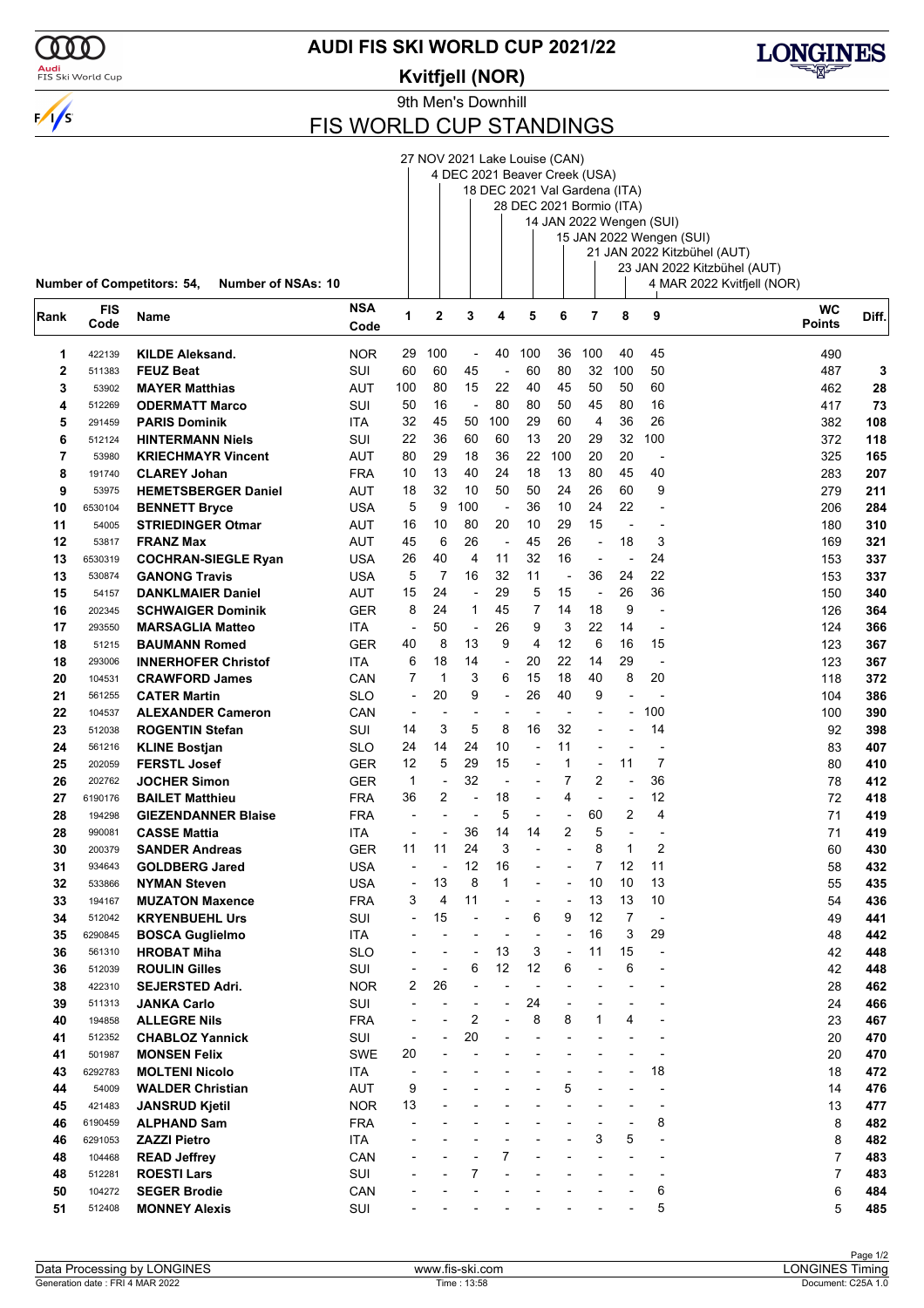

### <mark>Audi</mark><br>FIS Ski World Cup

### **AUDI FIS SKI WORLD CUP 2021/22**

**Kvitfjell (NOR)**



LONGINES

9th Men's Downhill

### FIS WORLD CUP STANDINGS

|      |                    |                                                         |                    |  |   | 27 NOV 2021 Lake Louise (CAN) |   |    |                          |   |                             |                            |       |
|------|--------------------|---------------------------------------------------------|--------------------|--|---|-------------------------------|---|----|--------------------------|---|-----------------------------|----------------------------|-------|
|      |                    |                                                         |                    |  |   | 4 DEC 2021 Beaver Creek (USA) |   |    |                          |   |                             |                            |       |
|      |                    |                                                         |                    |  |   | 18 DEC 2021 Val Gardena (ITA) |   |    |                          |   |                             |                            |       |
|      |                    |                                                         |                    |  |   |                               |   |    | 28 DEC 2021 Bormio (ITA) |   |                             |                            |       |
|      |                    |                                                         |                    |  |   |                               |   |    |                          |   | 14 JAN 2022 Wengen (SUI)    |                            |       |
|      |                    |                                                         |                    |  |   |                               |   |    |                          |   | 15 JAN 2022 Wengen (SUI)    |                            |       |
|      |                    |                                                         |                    |  |   |                               |   |    |                          |   | 21 JAN 2022 Kitzbühel (AUT) |                            |       |
|      |                    |                                                         |                    |  |   |                               |   |    |                          |   | 23 JAN 2022 Kitzbühel (AUT) |                            |       |
|      |                    | <b>Number of Competitors: 54,</b><br>Number of NSAs: 10 |                    |  |   |                               |   |    |                          |   |                             | 4 MAR 2022 Kvitfiell (NOR) |       |
| Rank | <b>FIS</b><br>Code | Name                                                    | <b>NSA</b><br>Code |  | 3 | 4                             | 5 | -6 |                          | 8 | - 9                         | <b>WC</b><br><b>Points</b> | Diff. |
| 51   | 54371              | <b>BABINSKY Stefan</b>                                  | <b>AUT</b>         |  |   |                               | 2 |    |                          |   |                             | 5.                         | 485   |
| 53   | 104096             | <b>THOMPSON Broderick</b>                               | <b>CAN</b>         |  |   | 4                             |   |    |                          |   |                             |                            | 486   |
| 54   | 511896             | <b>MURISIER Justin</b>                                  | SUI                |  |   |                               |   |    |                          |   |                             |                            | 489   |

| Legend:                         |       |                   |                 |           |                        |
|---------------------------------|-------|-------------------|-----------------|-----------|------------------------|
| No points                       | Diff. | <b>Difference</b> | <b>WC</b>       | World Cup |                        |
|                                 |       |                   |                 |           |                        |
|                                 |       |                   |                 |           | Page 2/2               |
| Data Processing by LONGINES     |       |                   | www.fis-ski.com |           | <b>LONGINES Timing</b> |
| Generation date: FRI 4 MAR 2022 |       |                   | Time: 13:58     |           | Document: C25A 1.0     |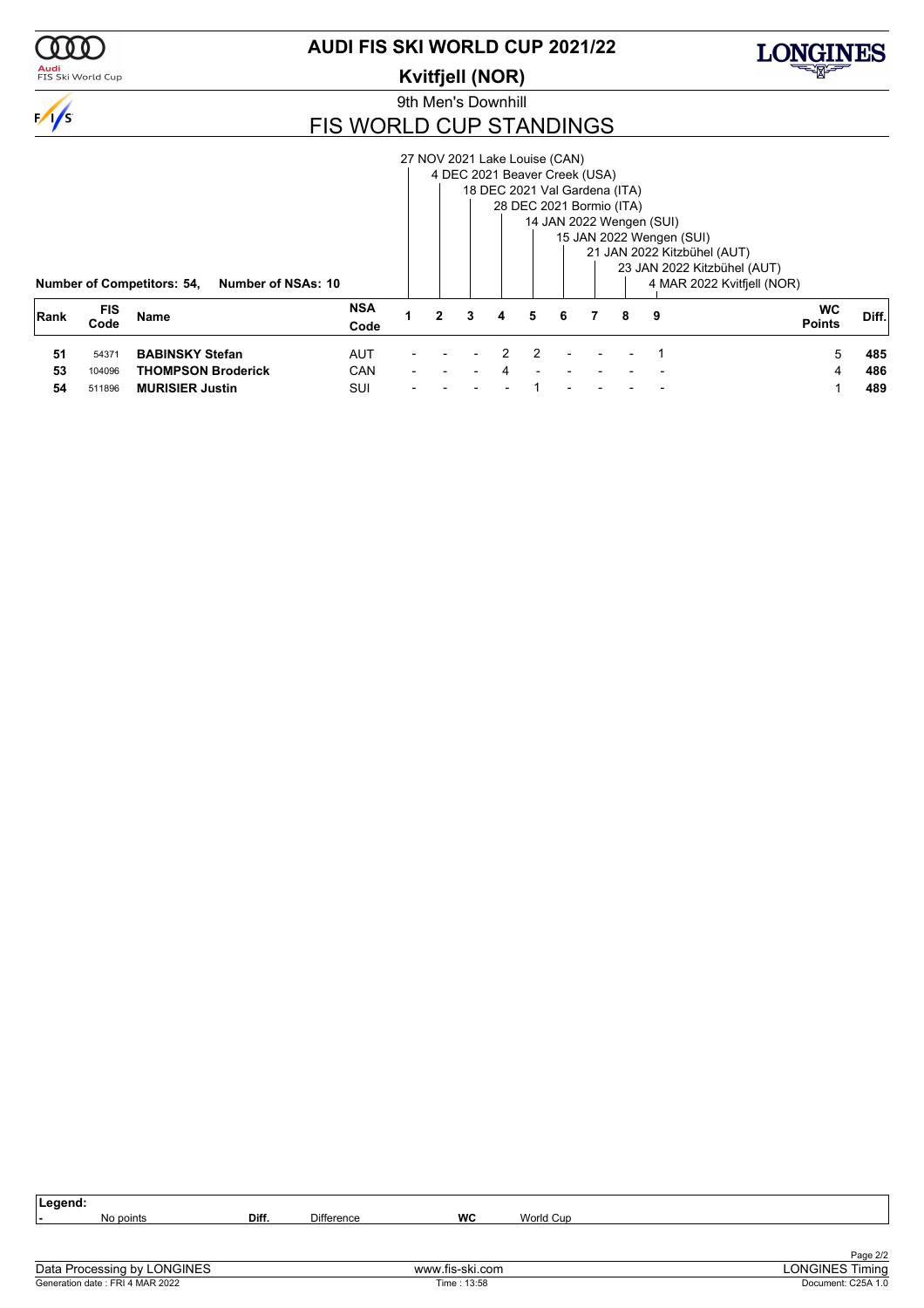

### <mark>Audi</mark><br>FIS Ski World Cup

### **AUDI FIS SKI WORLD CUP 2021/22**

**Kvitfjell (NOR)**



### 9th Men's Downhill OVERALL FIS WORLD CUP STANDINGS

| Rank     | <b>FIS</b>       | Name                                             | <b>NSA</b>        | <b>WC</b>     | Diff.        | DH                                     | <b>SL</b>                                            | <b>GS</b>                     | SG                       | <b>AC</b>                | <b>PAR</b> |
|----------|------------------|--------------------------------------------------|-------------------|---------------|--------------|----------------------------------------|------------------------------------------------------|-------------------------------|--------------------------|--------------------------|------------|
|          | Code             |                                                  | Code              | <b>Points</b> |              | 9 races                                | 8 races                                              | 5 races                       | 5 races                  | 0 races                  | 1 race     |
| 1        | 512269           | <b>ODERMATT Marco</b>                            | SUI               | 1216          |              | 417<br>(4)                             |                                                      | 480<br>(1)                    | (2)<br>319               |                          |            |
| 2        | 422139           | <b>KILDE Aleksand.</b>                           | <b>NOR</b>        | 870           | 346          | (1)<br>490                             | $\overline{\phantom{a}}$                             | $\qquad \qquad \blacksquare$  | 380<br>(1)               |                          |            |
| 3        | 53902            | <b>MAYER Matthias</b>                            | AUT               | 752           | 464          | 462<br>(3)                             |                                                      | ٠                             | 290<br>(3)               |                          |            |
| 4        | 422304           | <b>KRISTOFFERSEN Henrik</b>                      | <b>NOR</b>        | 659           | 557          | ÷,                                     | 356<br>(1)                                           | 253<br>(3)                    |                          |                          | 50<br>(4)  |
| 5        | 511383           | <b>FEUZ Beat</b>                                 | SUI               | 629           | 587          | 487<br>(2)                             | $\overline{\phantom{a}}$                             | $\overline{a}$                | 142<br>(6)               |                          |            |
| 6        | 53980            | <b>KRIECHMAYR Vincent</b>                        | AUT               | 564           | 652          | 325<br>(7)                             |                                                      | $\overline{a}$                | 239<br>(4)               |                          |            |
| 7        | 54063            | <b>FELLER Manuel</b>                             | AUT               | 522           | 694          | ÷,                                     | 261<br>(5)                                           | 261<br>(2)                    |                          |                          |            |
| 8        | 291459           | <b>PARIS Dominik</b>                             | ITA               | 472           | 744          | 382<br>(5)                             |                                                      |                               | 90 (12)                  |                          |            |
| 9        | 194364           | <b>PINTURAULT Alexis</b>                         | <b>FRA</b>        | 449           | 767          | $\overline{\phantom{a}}$               | 147 (15)                                             | 214<br>(4)                    | 88 (13)                  |                          |            |
| 10       | 422729           | <b>BRAATHEN Lucas</b>                            | <b>NOR</b>        | 405           | 811          | ÷,                                     | 307<br>(2)                                           | 98 (14)                       |                          |                          |            |
| 11<br>11 | 512124<br>512182 | <b>HINTERMANN Niels</b>                          | SUI<br>SUI        | 403<br>403    | 813<br>813   | 372<br>(6)                             | $\overline{\phantom{a}}$<br>247                      | $\overline{a}$<br>113(11)     | 31 (34)                  |                          |            |
| 13       | 191740           | <b>MEILLARD Loic</b><br><b>CLAREY Johan</b>      | <b>FRA</b>        | 324           | 892          | $\overline{\phantom{a}}$<br>283<br>(8) | (6)                                                  |                               | 43 (27)<br>41 (28)       |                          |            |
| 14       | 202451           | <b>STRASSER Linus</b>                            | GER               | 300           | 916          | $\overline{\phantom{a}}$               | 278<br>(3)                                           |                               |                          |                          | 22 (12)    |
| 15       | 53975            | <b>HEMETSBERGER Daniel</b>                       | AUT               | 279           | 937          | 279<br>(9)                             |                                                      |                               |                          |                          |            |
| 16       | 530874           | <b>GANONG Travis</b>                             | <b>USA</b>        | 273           | 943          | 153 (13)                               |                                                      | -                             | 120<br>(8)               |                          |            |
| 17       | 220689           | <b>RYDING Dave</b>                               | <b>GBR</b>        | 262           | 954          | $\overline{\phantom{a}}$               | 262<br>(4)                                           | $\overline{a}$                |                          |                          |            |
| 18       | 380335           | <b>ZUBCIC Filip</b>                              | CRO               | 260           | 956          | $\overline{\phantom{a}}$               | 137 (19)                                             | 116 (10)                      |                          |                          | 7(24)      |
| 19       | 53817            | <b>FRANZ Max</b>                                 | AUT               | 249           | 967          | 169 (12)                               |                                                      | $\overline{a}$                | 80 (15)                  |                          |            |
| 20       | 6530319          | <b>COCHRAN-SIEGLE Ryan</b>                       | USA               | 248           | 968          | 153 (13)                               |                                                      | 4 (48)                        | 91 (11)                  |                          |            |
| 21       | 422732           | <b>McGRATH Atle Lie</b>                          | <b>NOR</b>        | 234           | 982          | $\overline{\phantom{a}}$               | 148 (14)                                             | 26 (29)                       |                          |                          | 60<br>(3)  |
| 22       | 6293171          | <b>VINATZER Alex</b>                             | <b>ITA</b>        | 229           | 987          |                                        | 209<br>(9)                                           | -                             |                          |                          | 20(13)     |
| 23       | 511996           | <b>YULE Daniel</b>                               | SUI               | 223           | 993          | ٠                                      | 223<br>(7)                                           | -                             |                          |                          |            |
| 23       | 54157            | <b>DANKLMAIER Daniel</b>                         | AUT               | 223           | 993          | 150 (15)                               | ÷,                                                   | $\overline{a}$                | 73 (19)                  |                          |            |
| 25       | 422082           | <b>FOSS-SOLEVAAG S</b>                           | <b>NOR</b>        | 220           | 996          | L,                                     | 220<br>(8)                                           | $\overline{a}$                |                          |                          |            |
| 25       | 54320            | <b>SCHWARZ Marco</b>                             | <b>AUT</b>        | 220           | 996          | $\overline{a}$                         | 146 (16)                                             | 74 (20)                       |                          |                          |            |
| 27       | 104531           | <b>CRAWFORD James</b>                            | CAN               | 219           | 997          | 118 (20)                               |                                                      | -                             | 101<br>(9)               |                          |            |
| 27<br>29 | 512038<br>511896 | <b>ROGENTIN Stefan</b><br><b>MURISIER Justin</b> | SUI<br>SUI        | 219<br>217    | 997<br>999   | 92 (23)<br>1(54)                       |                                                      | 177<br>(6)                    | 127<br>(7)<br>39<br>(29) |                          |            |
| 30       | 990116           | de ALIPRANDINI Luca                              | ITA               | 207           | 1009         | $\overline{\phantom{a}}$               | $\overline{\phantom{a}}$                             | 207<br>(5)                    | $\overline{\phantom{a}}$ |                          |            |
| 31       | 6530104          | <b>BENNETT Bryce</b>                             | USA               | 206           | 1010         | 206 (10)                               |                                                      |                               |                          |                          |            |
| 32       | 293098           | <b>RAZZOLI Giuliano</b>                          | ITA               | 204           | 1012         | $\overline{\phantom{a}}$               | 204 (10)                                             |                               |                          |                          |            |
| 33       | 54093            | <b>STROLZ Johannes</b>                           | AUT               | 195           | 1021         | $\overline{\phantom{a}}$               | 195 (11)                                             |                               |                          |                          |            |
| 34       | 293006           | <b>INNERHOFER Christof</b>                       | <b>ITA</b>        | 191           | 1025         | 123 (18)                               |                                                      |                               | 68 (21)                  |                          |            |
| 35       | 103729           | <b>READ Erik</b>                                 | CAN               | 190           | 1026         | $\overline{\phantom{a}}$               | 71 (27)                                              | 83 (16)                       |                          |                          | 36<br>(7)  |
| 36       | 51215            | <b>BAUMANN Romed</b>                             | GER               | 189           | 1027         | 123 (18)                               |                                                      | -                             | 66 (22)                  |                          |            |
| 36       | 511852           | <b>CAVIEZEL Gino</b>                             | SUI               | 189           | 1027         | $\overline{a}$                         |                                                      | 99 (13)                       | 79 (16)                  |                          | 11 (20)    |
| 38       | 54005            | <b>STRIEDINGER Otmar</b>                         | <b>AUT</b>        | 180           | 1036         | 180(11)                                |                                                      | $\blacksquare$                |                          |                          |            |
| 39       | 6190403          | <b>NOEL Clement</b>                              | <b>FRA</b>        | 177           | 1039         | $\overline{\phantom{a}}$               | 177 (12)                                             | $\overline{a}$                |                          |                          |            |
| 40       | 54445            | <b>HAASER Raphael</b>                            | <b>AUT</b>        | 176           | 1040         |                                        |                                                      | (29)<br>26                    | 150<br>(5)               |                          |            |
| 41       | 194495           | <b>FAIVRE Mathieu</b>                            | <b>FRA</b>        | 170           | 1046         |                                        |                                                      | 145<br>(7)                    | 25 (35)                  |                          |            |
| 41       | 6291574          | <b>SALA Tommaso</b>                              | ITA               | 170           | 1046         | -                                      | 170 (13)                                             | ۰                             | ,                        |                          |            |
| 43       | 561244           | <b>KRANJEC Zan</b>                               | <b>SLO</b>        | 167           | 1049         | $\overline{\phantom{a}}$               | 13 (48)                                              | 128<br>(8)                    |                          |                          | 26 (10)    |
| 44<br>45 | 200379<br>202059 | <b>SANDER Andreas</b>                            | <b>GER</b>        | 161<br>159    | 1055         | 60 (30)                                | $\overline{\phantom{a}}$                             | $\overline{\phantom{0}}$      | (9)<br>101               | ٠                        |            |
| 46       | 6190176          | <b>FERSTL Josef</b><br><b>BAILET Matthieu</b>    | GER<br><b>FRA</b> | 153           | 1057<br>1063 | 80 (25)                                | $\overline{\phantom{a}}$<br>$\overline{\phantom{a}}$ | $\overline{\phantom{0}}$<br>- | 79 (16)<br>81 (14)       | $\overline{a}$           |            |
| 47       | 202597           | <b>SCHMID Alexander</b>                          | <b>GER</b>        | 148           | 1068         | 72 (27)<br>$\overline{\phantom{a}}$    | 18 (43)                                              | 112 (12)                      | $\overline{\phantom{a}}$ |                          | 18 (14)    |
| 47       | 990081           | <b>CASSE Mattia</b>                              | ITA               | 148           | 1068         | 71 (28)                                |                                                      | $\overline{\phantom{0}}$      | 77 (18)                  | -                        |            |
| 49       | 54170            | <b>MATT Michael</b>                              | <b>AUT</b>        | 143           | 1073         | $\overline{\phantom{a}}$               | 143 (17)                                             | -                             |                          |                          |            |
| 50       | 502015           | <b>JAKOBSEN Kristoffer</b>                       | <b>SWE</b>        | 140           | 1076         | $\overline{\phantom{a}}$               | 140 (18)                                             |                               | ÷,                       |                          |            |
| 50       | 293550           | <b>MARSAGLIA Matteo</b>                          | ITA               | 140           | 1076         | 124 (17)                               | $\overline{\phantom{a}}$                             | -                             | 16 (39)                  | $\overline{\phantom{a}}$ |            |
| 52       | 561255           | <b>CATER Martin</b>                              | <b>SLO</b>        | 136           | 1080         | 104 (21)                               | $\overline{\phantom{a}}$                             | $\overline{\phantom{0}}$      | 32 (33)                  |                          |            |
| 53       | 54252            | <b>RASCHNER Dominik</b>                          | AUT               | 134           | 1082         | $\overline{\phantom{a}}$               | 39 (37)                                              | 15 (36)                       | $\overline{\phantom{a}}$ |                          | 80<br>(2)  |
| 54       | 194298           | <b>GIEZENDANNER Blaise</b>                       | <b>FRA</b>        | 129           | 1087         | 71 (28)                                | $\overline{\phantom{a}}$                             | $\overline{\phantom{m}}$      | 58 (23)                  | -                        |            |
| 55       | 202345           | <b>SCHWAIGER Dominik</b>                         | GER               | 126           | 1090         | 126 (16)                               | -                                                    | $\overline{\phantom{0}}$      |                          |                          |            |
| 55       | 6532084          | <b>RADAMUS River</b>                             | <b>USA</b>        | 126           | 1090         | $\overline{\phantom{a}}$               | $\overline{\phantom{a}}$                             | 126<br>(9)                    |                          |                          |            |
| 57       | 422507           | <b>HAUGAN Timon</b>                              | <b>NOR</b>        | 123           | 1093         | $\overline{\phantom{a}}$               | 116 (20)                                             | 7(45)                         | ÷,                       |                          |            |
| 58       | 202762           | <b>JOCHER Simon</b>                              | <b>GER</b>        | 114           | 1102         | 78 (26)                                | $\overline{\phantom{a}}$                             | $\overline{\phantom{0}}$      | 36 (31)                  |                          |            |
| 59       | 53889            | <b>HIRSCHBUEHL Christian</b>                     | AUT               | 110           | 1106         | $\overline{\phantom{a}}$               | 10(51)                                               | $\overline{\phantom{a}}$      | ÷                        | $\overline{a}$           | 100<br>(1) |
| 60       | 511902           | <b>ZENHAEUSERN Ramon</b>                         | SUI               | 108           | 1108         | $\overline{\phantom{a}}$               | 108(21)                                              | $\overline{\phantom{0}}$      | $\overline{a}$           | $\overline{\phantom{a}}$ |            |
| 61       | 54027            | <b>BRENNSTEINER Stefan</b>                       | AUT               | 102           | 1114         | $\overline{a}$                         | $\overline{\phantom{a}}$                             | 78 (19)                       |                          |                          | 24 (11)    |
| 62       | 104537           | <b>ALEXANDER Cameron</b>                         | CAN               | 100           | 1116         | 100 (22)                               | $\overline{\phantom{a}}$                             | -                             |                          | -                        |            |
| 62       | 491879           | <b>SALARICH Joaquim</b>                          | <b>ESP</b>        | 100           | 1116         | $\overline{\phantom{a}}$               | 100 (22)                                             | $\overline{a}$                |                          | $\overline{a}$           |            |
| 64       | 511983           | <b>AERNI Luca</b>                                | SUI               | 99            | 1117         | $\overline{a}$                         | 99 (23)                                              |                               |                          |                          |            |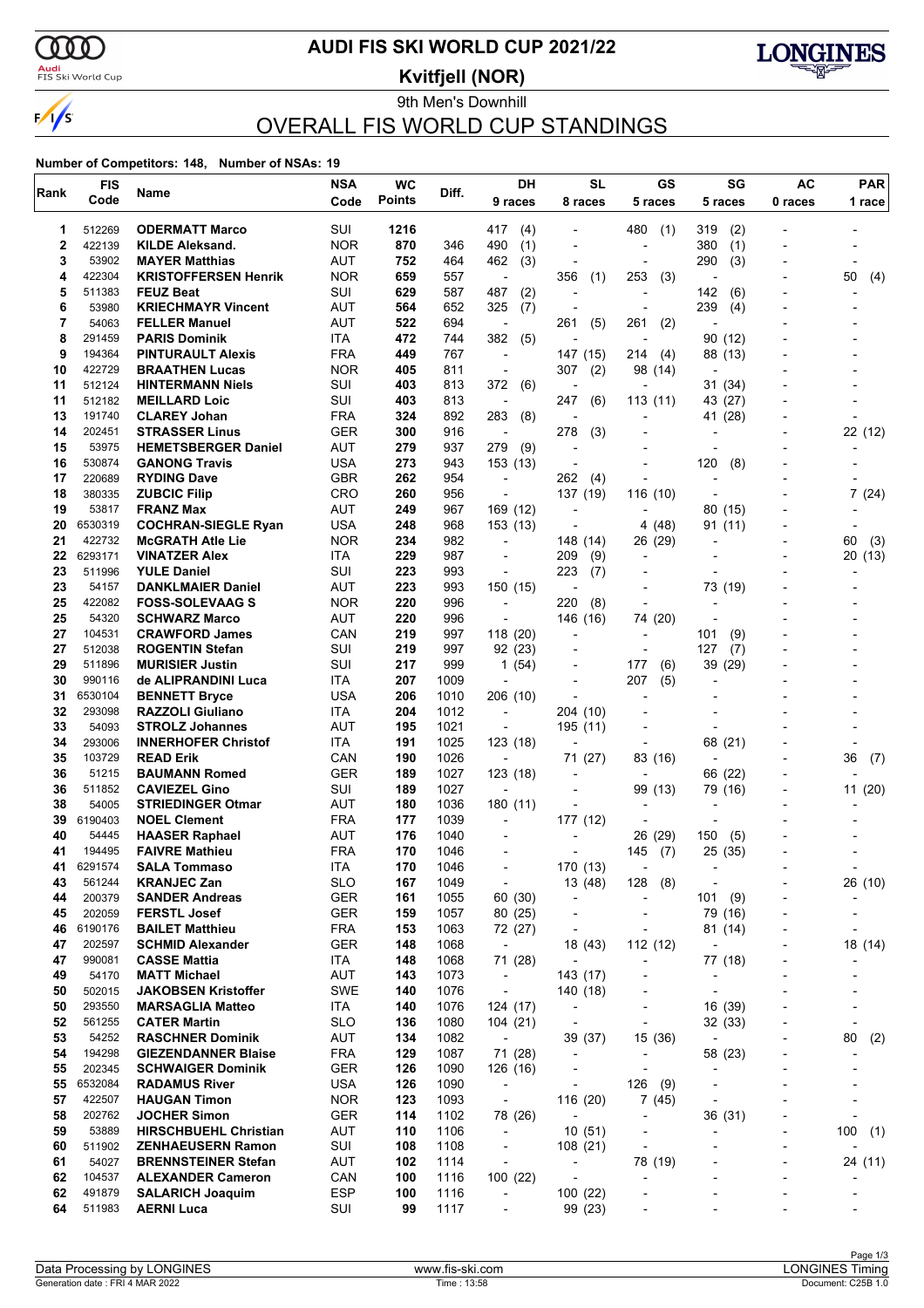

### <mark>Audi</mark><br>FIS Ski World Cup

### **AUDI FIS SKI WORLD CUP 2021/22**

**Kvitfjell (NOR)**



9th Men's Downhill OVERALL FIS WORLD CUP STANDINGS

| Rank       | <b>FIS</b>       | Name                                                | <b>NSA</b>               | <b>WC</b>     | Diff.        | DH                                         | <b>SL</b>                           | GS                                                   | SG                       | <b>AC</b>                | <b>PAR</b>               |
|------------|------------------|-----------------------------------------------------|--------------------------|---------------|--------------|--------------------------------------------|-------------------------------------|------------------------------------------------------|--------------------------|--------------------------|--------------------------|
|            | Code             |                                                     | Code                     | <b>Points</b> |              | 9 races                                    | 8 races                             | 5 races                                              | 5 races                  | 0 races                  | 1 race                   |
| 65         | 92720            | <b>POPOV Albert</b>                                 | BUL                      | 97            | 1119         |                                            | 97 (24)                             | $\blacksquare$                                       |                          |                          |                          |
| 66         | 6291430          | <b>MAURBERGER Simon</b>                             | ITA                      | 96            | 1120         | ÷,                                         | 62 (30)                             | 29 (28)                                              |                          |                          | 5(26)                    |
| 67         | 103865           | <b>PHILP Trevor</b>                                 | CAN                      | 95            | 1121         | $\overline{\phantom{a}}$                   | $\overline{a}$                      | 37 (23)                                              | 13 (40)                  | $\overline{\phantom{0}}$ | 45<br>(5)                |
| 68         | 422278           | <b>WINDINGSTAD Rasmus</b>                           | <b>NOR</b>               | 94            | 1122         | $\overline{\phantom{a}}$                   |                                     | 94 (15)                                              |                          |                          |                          |
| 69         | 422310           | <b>SEJERSTED Adri.</b>                              | <b>NOR</b>               | 86            | 1130         | 28 (38)                                    |                                     |                                                      | 58 (23)                  |                          |                          |
| 70         | 561216           | <b>KLINE Bostjan</b>                                | <b>SLO</b>               | 83            | 1133         | 83 (24)                                    | $\overline{\phantom{a}}$            | $\overline{\phantom{0}}$                             | $\overline{a}$           | $\blacksquare$           |                          |
| 71         | 60253            | <b>MARCHANT Armand</b>                              | BEL                      | 82            | 1134         | $\overline{\phantom{a}}$                   | 67 (28)                             |                                                      |                          |                          | 15 (16)                  |
| 71         | 480736           | <b>KHOROSHILOV Alexander</b>                        | <b>RUS</b>               | 82            | 1134         |                                            | 82 (25)                             | $\overline{\phantom{a}}$                             |                          |                          |                          |
| 73<br>74   | 54359<br>54031   | <b>FEURSTEIN Patrick</b><br><b>LEITINGER Roland</b> | AUT<br><b>AUT</b>        | 81<br>80      | 1135<br>1136 | $\overline{\phantom{a}}$<br>$\blacksquare$ | $\overline{\phantom{a}}$            | 79 (18)<br>80 (17)                                   |                          | $\overline{a}$           | 2(29)                    |
| 75         | 193967           | <b>MUFFAT-JEANDET Victor</b>                        | <b>FRA</b>               | 79            | 1137         | $\overline{\phantom{a}}$                   | 29 (40)                             | 38 (22)                                              |                          |                          | 12 (19)                  |
| 75         | 194858           | <b>ALLEGRE Nils</b>                                 | <b>FRA</b>               | 79            | 1137         | 23 (40)                                    | $\overline{\phantom{a}}$            | $\overline{\phantom{a}}$                             | 56 (25)                  | $\blacksquare$           |                          |
| 77         | 104096           | <b>THOMPSON Broderick</b>                           | CAN                      | 75            | 1141         | 4 (53)                                     |                                     |                                                      | 71 (20)                  |                          |                          |
| 77         | 54444            | <b>GSTREIN Fabio</b>                                | AUT                      | 75            | 1141         | $\overline{\phantom{a}}$                   | 75 (26)                             |                                                      |                          |                          |                          |
| 79         | 512042           | <b>KRYENBUEHL Urs</b>                               | SUI                      | 71            | 1145         | 49 (34)                                    | $\overline{\phantom{a}}$            | $\overline{\phantom{0}}$                             | 22 (36)                  |                          |                          |
| 80         | 6290845          | <b>BOSCA Guglielmo</b>                              | ITA                      | 69            | 1147         | 48 (35)                                    |                                     | $\overline{\phantom{a}}$                             | 21 (37)                  |                          |                          |
| 81         | 54009            | <b>WALDER Christian</b>                             | AUT                      | 67            | 1149         | 14 (44)                                    |                                     |                                                      | 53 (26)                  |                          |                          |
| 82         | 511899           | <b>ROCHAT Marc</b>                                  | SUI                      | 65            | 1151         | $\overline{\phantom{a}}$                   | 65 (29)                             | $\overline{\phantom{0}}$                             | $\overline{\phantom{a}}$ |                          |                          |
| 83         | 6531936          | <b>WINTERS Luke</b>                                 | <b>USA</b>               | 61            | 1155         |                                            | 61 (31)                             |                                                      |                          |                          |                          |
| 84         | 380361           | <b>RODES Istok</b>                                  | <b>CRO</b>               | 60            | 1156         | $\overline{a}$                             | 60 (32)                             |                                                      |                          |                          |                          |
| 84         | 194935           | <b>FAVROT Thibaut</b>                               | <b>FRA</b>               | 60            | 1156         | $\overline{\phantom{a}}$                   | $\overline{\phantom{a}}$            | 47 (21)                                              |                          | $\blacksquare$           | 13 (18)                  |
| 86         | 934643           | <b>GOLDBERG Jared</b>                               | <b>USA</b>               | 59            | 1157         | 58 (31)                                    |                                     | $\overline{a}$                                       | 1<br>(49)                |                          |                          |
| 87         | 533866           | <b>NYMAN Steven</b>                                 | <b>USA</b>               | 58            | 1158         | 55 (32)                                    |                                     |                                                      | 3<br>(46)                |                          |                          |
| 88         | 194873           | <b>SARRAZIN Cyprien</b>                             | <b>FRA</b>               | 57            | 1159         | $\overline{\phantom{a}}$                   | $\blacksquare$                      | 34 (25)                                              | 7<br>(45)                | $\overline{\phantom{0}}$ | 16<br>(15)               |
| 89         | 202584           | <b>RAUCHFUSS Julian</b>                             | <b>GER</b>               | 55            | 1161         | $\overline{\phantom{a}}$                   | 7(54)                               | 19 (34)                                              |                          |                          | 29<br>(9)                |
| 90         | 194167           | <b>MUZATON Maxence</b>                              | <b>FRA</b>               | 54            | 1162         | 54 (33)                                    |                                     |                                                      |                          |                          |                          |
| 91<br>92   | 512203<br>293797 | <b>NEF Tanguy</b><br><b>GROSS Stefano</b>           | SUI<br>ITA               | 53<br>45      | 1163<br>1171 | $\overline{\phantom{a}}$                   | 53 (33)<br>45 (34)                  | $\overline{\phantom{0}}$                             |                          |                          |                          |
| 92         | 104272           | <b>SEGER Brodie</b>                                 | CAN                      | 45            | 1171         | 6 (50)                                     |                                     | ٠                                                    | 39 (29)                  |                          |                          |
| 94         | 561322           | <b>HADALIN Stefan</b>                               | <b>SLO</b>               | 44            | 1172         | $\overline{\phantom{a}}$                   | $\overline{\phantom{a}}$            | 12(40)                                               | $\overline{\phantom{a}}$ | $\overline{\phantom{0}}$ | 32<br>(8)                |
| 95         | 51395            | <b>DIGRUBER Marc</b>                                | AUT                      | 42            | 1174         | $\overline{\phantom{a}}$                   | 42 (35)                             | $\overline{a}$                                       |                          |                          |                          |
| 95         | 561310           | <b>HROBAT Miha</b>                                  | <b>SLO</b>               | 42            | 1174         | 42 (36)                                    | $\overline{\phantom{a}}$            |                                                      |                          |                          |                          |
| 95         | 512039           | <b>ROULIN Gilles</b>                                | SUI                      | 42            | 1174         | 42 (36)                                    | $\overline{\phantom{a}}$            |                                                      |                          |                          |                          |
| 98         | 292491           | <b>MOELGG Manfred</b>                               | ITA                      | 41            | 1175         | $\overline{\phantom{a}}$                   | 41 (36)                             |                                                      |                          |                          |                          |
| 99         | 54348            | <b>PERTL Adrian</b>                                 | AUT                      | 40            | 1176         |                                            |                                     |                                                      |                          |                          | 40<br>(6)                |
| 100        | 54371            | <b>BABINSKY Stefan</b>                              | AUT                      | 39            | 1177         | 5(51)                                      | $\overline{\phantom{a}}$            |                                                      | 34 (32)                  | $\blacksquare$           |                          |
| 101        | 6300464          | <b>KOYAMA Yohei</b>                                 | <b>JPN</b>               | 37            | 1179         | $\overline{\phantom{a}}$                   | 37 (38)                             | $\overline{a}$                                       |                          |                          |                          |
| 101        | 990048           | <b>BORSOTTI Giovanni</b>                            | ITA                      | 37            | 1179         |                                            |                                     | 36 (24)                                              |                          |                          | 1(30)                    |
| 103        | 380377           | <b>KOLEGA Samuel</b>                                | <b>CRO</b>               | 35            | 1181         | $\overline{\phantom{a}}$                   | 35 (39)                             |                                                      |                          | $\overline{\phantom{a}}$ |                          |
| 103        | 511863           | <b>SETTE Daniele</b>                                | SUI                      | 35            | 1181         | L,                                         |                                     | 32 (26)                                              |                          |                          | 3(28)                    |
| 105        | 421483           | <b>JANSRUD Kjetil</b>                               | <b>NOR</b>               | 31            | 1185         | 13 (45)                                    |                                     | $\overline{\phantom{a}}$                             | 18 (38)                  | $\overline{\phantom{a}}$ |                          |
| 105        | 511638           | <b>TUMLER Thomas</b>                                | SUI                      | 31            | 1185         | $\sim$                                     |                                     | 18 (35)                                              | 13 (40)                  |                          |                          |
| 105        | 422469           | <b>SOLHEIM Fabian Wilkens</b>                       | <b>NOR</b>               | 31            | 1185         |                                            |                                     | 31 (27)                                              | $\overline{a}$           |                          | $\overline{\phantom{a}}$ |
| 105<br>109 | 501898<br>421669 | <b>ROENNGREN Mattias</b><br><b>NESTVOLD-HAUGEN</b>  | <b>SWE</b><br><b>NOR</b> | 31<br>29      | 1185<br>1187 | $\overline{a}$<br>$\overline{\phantom{a}}$ |                                     | 21 (32)                                              | $\overline{a}$           | $\overline{a}$           | 10(21)                   |
| 110        | 511313           | JANKA Carlo                                         | SUI                      | 24            | 1192         | 24 (39)                                    |                                     | 21 (32)<br>$\overline{\phantom{a}}$                  |                          |                          | 8(23)                    |
| 110        | 380334           | <b>VIDOVIC Matej</b>                                | <b>CRO</b>               | 24            | 1192         | $\overline{\phantom{a}}$                   | 24 (41)                             | $\overline{\phantom{0}}$                             |                          | $\overline{a}$           |                          |
| 112        | 501987           | <b>MONSEN Felix</b>                                 | SWE                      | 23            | 1193         | 20 (41)                                    | $\overline{\phantom{a}}$            | $\overline{a}$                                       | 3<br>(46)                | -                        |                          |
|            | 112 6291374      | <b>HOFER Alex</b>                                   | ITA                      | 23            | 1193         | $\overline{\phantom{a}}$                   |                                     | 23 (31)                                              |                          |                          |                          |
| 114        | 512352           | <b>CHABLOZ Yannick</b>                              | SUI                      | 20            | 1196         | 20 (41)                                    |                                     | $\overline{\phantom{0}}$                             |                          |                          |                          |
|            | 115 6532592      | <b>RITCHIE Benjamin</b>                             | USA                      | 19            | 1197         | $\sim$                                     | 19 (42)                             | -                                                    |                          | -                        |                          |
| 116        | 6292783          | <b>MOLTENI Nicolo</b>                               | <b>ITA</b>               | 18            | 1198         | 18 (43)                                    | $\overline{\phantom{a}}$            | -                                                    |                          |                          |                          |
| 116        | 511867           | <b>NOGER Cedric</b>                                 | SUI                      | 18            | 1198         | $\overline{\phantom{a}}$                   | $\overline{\phantom{a}}$            | 9(42)                                                |                          | $\overline{a}$           | 9(22)                    |
| 118        | 511908           | <b>SCHMIDIGER Reto</b>                              | SUI                      | 16            | 1200         | $\overline{\phantom{a}}$                   | 16 (44)                             |                                                      |                          | $\overline{\phantom{a}}$ |                          |
| 119        | 202437           | <b>LUITZ Stefan</b>                                 | GER                      | 14            | 1202         | $\overline{\phantom{0}}$                   | $\overline{\phantom{a}}$            | 14 (37)                                              |                          |                          |                          |
| 119        | 6190558          | <b>AMIEZ Steven</b>                                 | <b>FRA</b>               | 14            | 1202         | $\overline{\phantom{a}}$                   | 14 (45)                             |                                                      |                          | ٠                        |                          |
| 119        | 512424           | JANUTIN Fadri                                       | SUI                      | 14            | 1202         | $\overline{\phantom{a}}$                   | 14 (45)                             | -                                                    |                          | -                        | $\overline{\phantom{a}}$ |
| 119        | 221213           | <b>RAPOSO Charlie</b>                               | <b>GBR</b>               | 14            | 1202         | -                                          | $\overline{\phantom{a}}$            | $\overline{a}$                                       |                          |                          | 14 (17)                  |
| 119        | 202615           | <b>TREMMEL Anton</b>                                | <b>GER</b>               | 14            | 1202         | -                                          | 14 (45)                             |                                                      |                          | -                        |                          |
| 119        | 700830           | ZAMPA Adam                                          | <b>SVK</b>               | 14            | 1202         | $\overline{\phantom{a}}$                   | $\overline{\phantom{a}}$            | 14 (37)                                              |                          | $\overline{a}$           |                          |
| 125        | 221223           | <b>MAJOR Billy</b>                                  | <b>GBR</b>               | 13            | 1203         | $\overline{a}$                             | 13 (48)                             | $\overline{\phantom{a}}$                             |                          |                          |                          |
| 125<br>127 | 291318<br>92719  | <b>TONETTI Riccardo</b><br><b>ZLATKOV Kamen</b>     | ITA<br><b>BUL</b>        | 13<br>12      | 1203<br>1204 | $\overline{a}$                             | $\overline{\phantom{a}}$            | 13 (39)                                              |                          |                          |                          |
| 128        | 194650           | <b>PICCARD Roy</b>                                  | <b>FRA</b>               | 11            | 1205         | $\overline{\phantom{a}}$<br>٠              | 12 (50)<br>$\overline{\phantom{a}}$ | $\overline{\phantom{a}}$<br>$\overline{\phantom{0}}$ | 11 (42)                  |                          |                          |
|            |                  |                                                     |                          |               |              |                                            |                                     |                                                      |                          |                          |                          |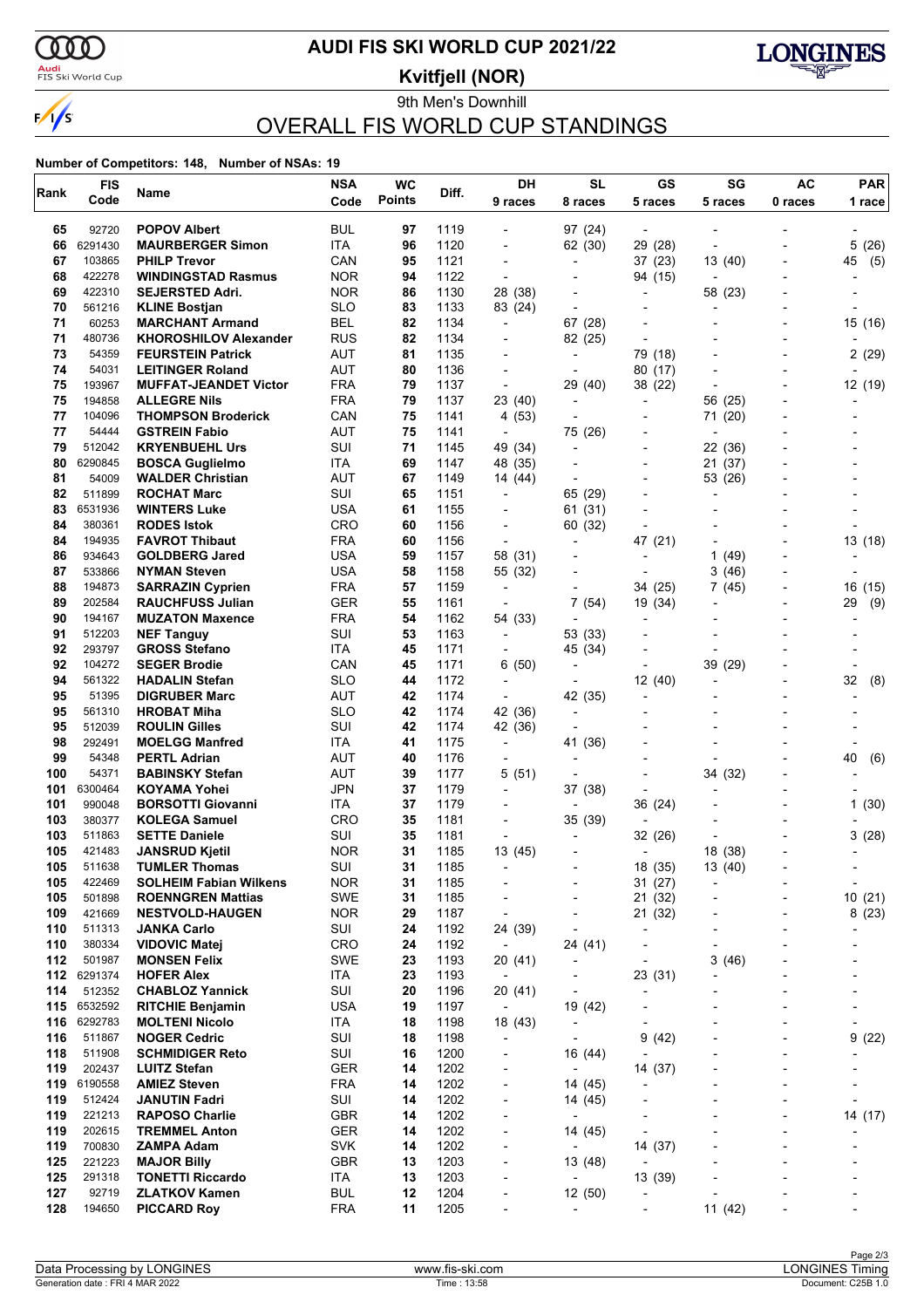

### <mark>Audi</mark><br>FIS Ski World Cup

### **AUDI FIS SKI WORLD CUP 2021/22**

**Kvitfjell (NOR)**



### 9th Men's Downhill OVERALL FIS WORLD CUP STANDINGS

| Rank | <b>FIS</b> | <b>Name</b>                 | <b>NSA</b> | WC            | Diff. | <b>DH</b>                | <b>SL</b>      | <b>GS</b>                | SG                       | <b>AC</b> | <b>PAR</b> |
|------|------------|-----------------------------|------------|---------------|-------|--------------------------|----------------|--------------------------|--------------------------|-----------|------------|
|      | Code       |                             | Code       | <b>Points</b> |       | 9 races                  | 8 races        | 5 races                  | 5 races                  | 0 races   | 1 race     |
| 128  | 6293775    | <b>DELLA VITE Filippo</b>   | ITA        | 11            | 1205  |                          |                | 11(41)                   |                          |           |            |
| 130  | 511981     | <b>WEBER Ralph</b>          | SUI        | 10            | 1206  | $\blacksquare$           |                | $\blacksquare$           | 10(43)                   |           |            |
| 130  | 512138     | <b>SIMONET Sandro</b>       | SUI        | 10            | 1206  | $\overline{\phantom{0}}$ | 10(51)         | -                        |                          |           |            |
| 132  | 104539     | <b>SEGER Riley</b>          | CAN        | 9             | 1207  | $\overline{\phantom{a}}$ |                | -                        | 9<br>(44)                |           |            |
| 132  | 104468     | <b>READ Jeffrey</b>         | CAN        | 9             | 1207  | 7(48)                    | -              | $\blacksquare$           | 2(48)                    |           |            |
| 132  | 481103     | <b>ANDRIENKO Aleksander</b> | <b>RUS</b> | 9             | 1207  |                          | -              | 9(42)                    | $\blacksquare$           |           |            |
| 135  | 700879     | <b>ZAMPA Andreas</b>        | <b>SVK</b> | 8             | 1208  | $\overline{\phantom{a}}$ | -              | 8(44)                    | $\blacksquare$           |           |            |
| 135  | 6190459    | <b>ALPHAND Sam</b>          | <b>FRA</b> | 8             | 1208  | 8(46)                    | -              | $\blacksquare$           | $\overline{\phantom{0}}$ |           |            |
| 135  | 202485     | <b>KETTERER David</b>       | <b>GER</b> | 8             | 1208  |                          | 8(53)          |                          |                          |           |            |
| 135  | 6293831    | <b>FRANZONI Giovanni</b>    | <b>ITA</b> | 8             | 1208  | $\overline{\phantom{a}}$ | -              | 7 (45)                   | (49)                     |           |            |
| 135  | 6291053    | <b>ZAZZI Pietro</b>         | <b>ITA</b> | 8             | 1208  | 8(46)                    | -              |                          |                          |           |            |
| 140  | 512281     | <b>ROESTI Lars</b>          | SUI        |               | 1209  | 7(48)                    | $\blacksquare$ | $\overline{\phantom{0}}$ | $\overline{\phantom{0}}$ |           |            |
| 141  | 491853     | del CAMPO Juan              | <b>ESP</b> | 6             | 1210  | $\blacksquare$           | 6(55)          | $\blacksquare$           | -                        |           |            |
| 141  | 54471      | <b>DORNER Thomas</b>        | AUT        | 6             | 1210  | $\overline{\phantom{a}}$ |                | $\overline{\phantom{0}}$ | -                        |           | 6(25)      |
| 141  | 221236     | <b>TAYLOR Laurie</b>        | <b>GBR</b> | 6             | 1210  | $\blacksquare$           | 6(55)          |                          |                          |           |            |
| 141  | 481730     | <b>KUZNETSOV Ivan</b>       | <b>RUS</b> | 6             | 1210  |                          |                | 6(47)                    | $\overline{\phantom{0}}$ |           |            |
| 145  | 512408     | <b>MONNEY Alexis</b>        | SUI        | 5             | 1211  | 5 (51)                   | $\blacksquare$ | $\overline{\phantom{0}}$ | $\overline{\phantom{0}}$ |           |            |
| 146  | 6300451    | <b>KATO Seigo</b>           | JPN        | 4             | 1212  | $\blacksquare$           | -              | $\overline{\phantom{0}}$ | $\blacksquare$           |           | 4 (27)     |
| 147  | 400237     | <b>MEINERS Maarten</b>      | <b>NED</b> | 3             | 1213  |                          |                | 3(49)                    |                          |           |            |
| 148  | 6530500    | <b>McLAUGHLIN Brian</b>     | <b>USA</b> | 2             | 1214  |                          |                | 2(50)                    |                          |           |            |

| Legend:                 |                                        |                  |                             |          |                     |             |                             |
|-------------------------|----------------------------------------|------------------|-----------------------------|----------|---------------------|-------------|-----------------------------|
| . .<br> GS<br><b>WC</b> | No points<br>Giant Slalom<br>World Cup | AC<br><b>PAR</b> | Alpine Combined<br>Parallel | DH<br>SG | Downhill<br>Super-G | Diff.<br>SL | <b>Difference</b><br>Slalom |
|                         |                                        |                  |                             |          |                     |             |                             |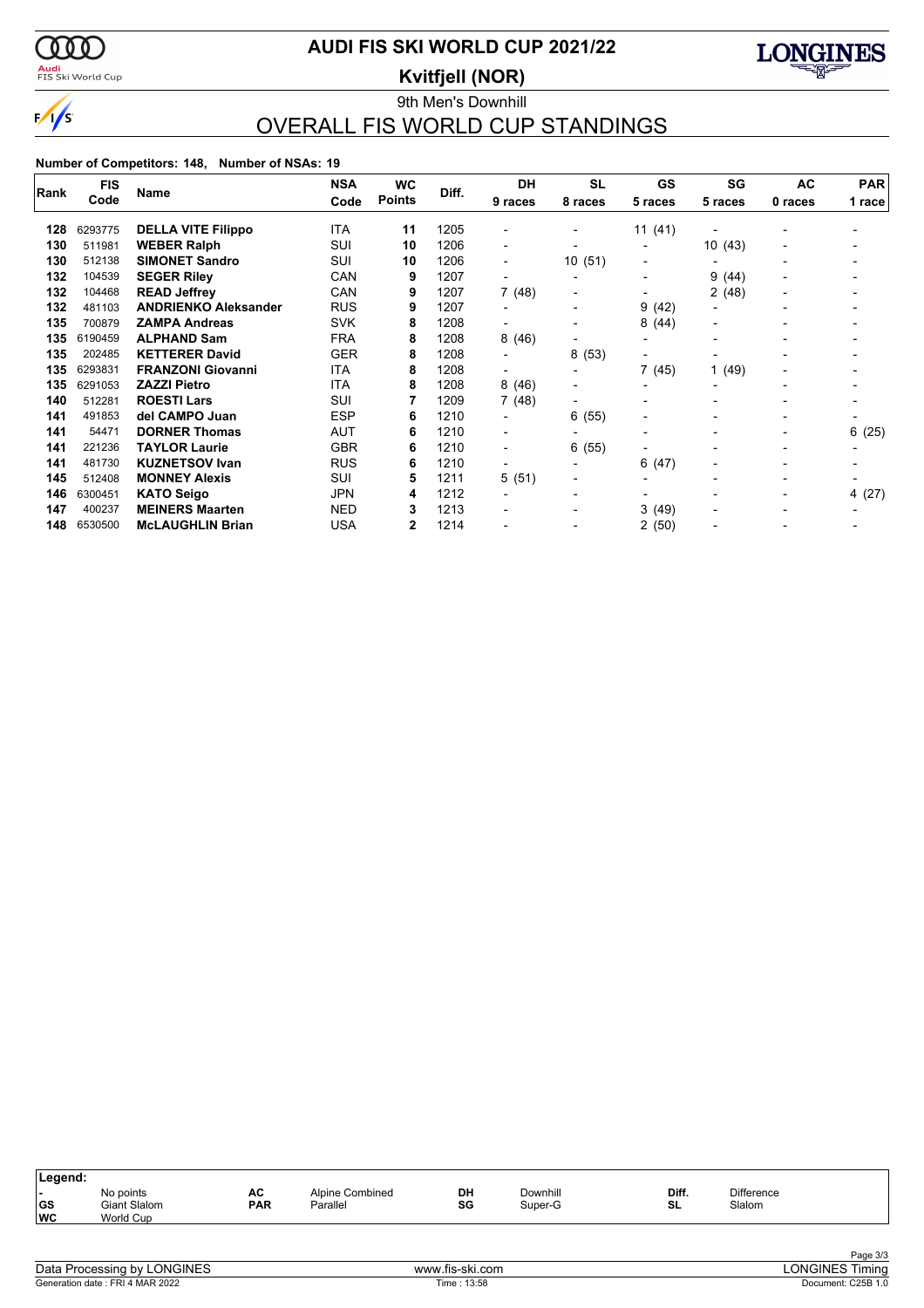

### **AUDI FIS SKI WORLD CUP 2021/22**

#### **Kvitfjell (NOR)**



9th Men's Downhill

FIS WCSL LIST

27 NOV 2021 Lake Louise (CAN)

4 DEC 2021 Beaver Creek (USA)

18 DEC 2021 Val Gardena (ITA) 28 DEC 2021 Bormio (ITA)

|             |                 | <b>Number of Competitors: 69,</b><br><b>Number of NSAs: 10</b> |             |                          |                  |                |                          |                          |                      |                          |                          |                                  |                          | 21 JAN 2022 Kitzbühel (AUT)<br>23 JAN 2022 Kitzbühel (AUT)<br>19 FEB 2022 Beijing (CHN)<br>4 MAR 2022 Kvitfjell (NOR) |                      |                          |                |
|-------------|-----------------|----------------------------------------------------------------|-------------|--------------------------|------------------|----------------|--------------------------|--------------------------|----------------------|--------------------------|--------------------------|----------------------------------|--------------------------|-----------------------------------------------------------------------------------------------------------------------|----------------------|--------------------------|----------------|
| Rank        | FIS<br>Code     | Name                                                           | NSA<br>Code | 1                        | $\mathbf 2$      | 3              | 4                        | 5                        | 6                    | 7                        | 8                        | 9                                | 10                       | Base - $X + Y =$                                                                                                      |                      |                          | <b>WCSL-DH</b> |
| 1           | 511383          | <b>FEUZ Beat</b>                                               | SUI         | 60                       | 60               | 45             |                          | 60                       | 80                   | 32                       | 100                      | 100                              | 50                       | 546                                                                                                                   | 455                  | 587                      | 678            |
| $\mathbf 2$ | 53902           | <b>MAYER Matthias</b>                                          | AUT         | 100                      | 80               | 15             | 22                       | 40                       | 45                   | 50                       | 50                       | 60                               | 60                       | 418                                                                                                                   | 348                  | 522                      | 592            |
| 3           | 422139          | <b>KILDE Aleksand.</b>                                         | <b>NOR</b>  | 29                       | 100              | $\blacksquare$ | 40                       | 100                      | 36                   | 100                      | 40                       | 45                               | 45                       | 190                                                                                                                   | 158                  | 535                      | 567            |
| 4           | 291459          | <b>PARIS Dominik</b>                                           | ITA         | 32                       | 45               | 50             | 100                      | 29                       | 60                   | 4                        | 36                       | 40                               | 26                       | 388                                                                                                                   | 323                  | 422                      | 487            |
| 5           | 512269          | <b>ODERMATT Marco</b>                                          | SUI         | 50                       | 16               | ÷,             | 80                       | 80                       | 50                   | 45                       | 80                       | 36                               | 16                       | 176                                                                                                                   | 147                  | 453                      | 482            |
| 6           | 53980           | <b>KRIECHMAYR Vincent</b>                                      | AUT         | 80                       | 29               | 18             | 36                       | 22                       | 100                  | 20                       | 20                       | 32                               | $\overline{\phantom{a}}$ | 367                                                                                                                   | 306                  | 357                      | 418            |
| 7           | 191740          | <b>CLAREY Johan</b>                                            | <b>FRA</b>  | 10                       | 13               | 40             | 24                       | 18                       | 13                   | 80                       | 45                       | 80                               | 40                       | 272.                                                                                                                  | 227                  | 363                      | 408            |
| 8           | 512124          | <b>HINTERMANN Niels</b>                                        | SUI         | 22                       | 36               | 60             | 60                       | 13                       | 20                   | 29                       | 32                       | $\overline{a}$                   | 100                      | 44                                                                                                                    | 37                   | 372                      | 379            |
| 9           | 53975           | <b>HEMETSBERGER Daniel</b>                                     | AUT         | 18                       | 32               | 10             | 50                       | 50                       | 24                   | 26                       | 60                       | L,                               | 9                        | 86                                                                                                                    | 72                   | 279                      | 293            |
| 10          | 53817           | <b>FRANZ Max</b>                                               | AUT         | 45                       | 6                | 26             | $\overline{\phantom{a}}$ | 45                       | 26                   | $\overline{\phantom{a}}$ | 18                       | 29                               | 3                        | 206                                                                                                                   | 172                  | 198                      | 232            |
| 11          | 6530104         | <b>BENNETT Bryce</b>                                           | USA         | 5                        | 9                | 100            | ÷,                       | 36                       | 10                   | 24                       | 22                       | $\overline{a}$                   |                          | 126                                                                                                                   | 105                  | 206                      | 227            |
| 12          | 54005           | <b>STRIEDINGER Otmar</b>                                       | AUT         | 16                       | 10               | 80             | 20                       | 10                       | 29                   | 15                       | ÷,                       | $\overline{a}$                   | $\blacksquare$           | 191                                                                                                                   | 159                  | 180                      | 212            |
| 13          | 6530319         | <b>COCHRAN-SIEGLE Ryan</b>                                     | USA         | 26                       | 40               | 4              | 11                       | 32                       | 16                   | $\overline{\phantom{a}}$ | $\overline{\phantom{a}}$ | 18                               | 24                       | 136                                                                                                                   | 113                  | 171                      | 194            |
| 14          | 51215           | <b>BAUMANN Romed</b>                                           | GER         | 40                       | 8                | 13<br>16       | 9<br>32                  | 4<br>11                  | 12<br>$\overline{a}$ | 6<br>36                  | 16<br>24                 | 20                               | 15<br>22                 | 214                                                                                                                   | 178                  | 143                      | 179            |
| 15          | 530874          | <b>GANONG Travis</b>                                           | USA         | 5<br>$\overline{7}$      | 7<br>$\mathbf 1$ | 3              | 6                        | 15                       | 18                   | 40                       | 8                        | L,<br>50                         | 20                       | 130                                                                                                                   | 108                  | 153                      | 175            |
| 16<br>17    | 104531          | <b>CRAWFORD James</b>                                          | CAN         | 15                       | 24               | L,             | 29                       | 5                        | 15                   | ÷,                       | 26                       |                                  | 36                       | 8                                                                                                                     | $\overline{7}$<br>45 | 168<br>150               | 169<br>159     |
| 18          | 54157<br>293006 | <b>DANKLMAIER Daniel</b><br><b>INNERHOFER Christof</b>         | AUT<br>ITA  | 6                        | 18               | 14             | $\overline{\phantom{a}}$ | 20                       | 22                   | 14                       | 29                       | $\overline{a}$<br>$\overline{a}$ |                          | 54<br>181                                                                                                             | 151                  | 123                      | 153            |
| 19          | 293550          | <b>MARSAGLIA Matteo</b>                                        | ITA         | $\overline{a}$           | 50               | $\overline{a}$ | 26                       | 9                        | 3                    | 22                       | 14                       | 16                               |                          | 54                                                                                                                    | 45                   | 140                      | 149            |
| 20          | 202345          | <b>SCHWAIGER Dominik</b>                                       | <b>GER</b>  | 8                        | 24               | 1              | 45                       | 7                        | 14                   | 18                       | 9                        |                                  |                          | 69                                                                                                                    | 58                   | 126                      | 137            |
| 21          | 561255          | <b>CATER Martin</b>                                            | SLO         | $\overline{a}$           | 20               | 9              |                          | 26                       | 40                   | 9                        |                          |                                  | $\overline{a}$           | 111                                                                                                                   | 93                   | 104                      | 122            |
| 22          | 561216          | <b>KLINE Bostjan</b>                                           | SLO         | 24                       | 14               | 24             | 10                       | $\overline{a}$           | 11                   | $\overline{a}$           | $\blacksquare$           | 26                               | $\blacksquare$           | 33                                                                                                                    | 28                   | 109                      | 114            |
| 23          | 104537          | <b>ALEXANDER Cameron</b>                                       | CAN         | $\overline{\phantom{a}}$ | Ĭ.               |                |                          |                          |                      | $\overline{\phantom{a}}$ |                          |                                  | 100                      | $\overline{2}$                                                                                                        | $\overline{2}$       | 100                      | 100            |
| 23          | 200379          | <b>SANDER Andreas</b>                                          | GER         | 11                       | 11               | 24             | 3                        | $\overline{\phantom{a}}$ |                      | 8                        | 1                        |                                  | $\overline{2}$           | 241                                                                                                                   | 201                  | 60                       | 100            |
| 25          | 6190176         | <b>BAILET Matthieu</b>                                         | <b>FRA</b>  | 36                       | 2                | $\overline{a}$ | 18                       | $\overline{\phantom{a}}$ | 4                    | $\overline{a}$           |                          |                                  | 12                       | 154                                                                                                                   | 128                  | 72                       | 98             |
| 26          | 512038          | <b>ROGENTIN Stefan</b>                                         | SUI         | 14                       | 3                | 5              | 8                        | 16                       | 32                   |                          |                          |                                  | 14                       | 33                                                                                                                    | 28                   | 92                       | 97             |
| 27          | 194167          | <b>MUZATON Maxence</b>                                         | <b>FRA</b>  | 3                        | 4                | 11             |                          | $\overline{a}$           |                      | 13                       | 13                       | 24                               | 10                       | 41                                                                                                                    | 34                   | 78                       | 85             |
| 28          | 202059          | <b>FERSTL Josef</b>                                            | GER         | 12                       | 5                | 29             | 15                       | $\overline{\phantom{a}}$ | $\mathbf{1}$         | ÷,                       | 11                       | $\overline{a}$                   | $\overline{7}$           | 24                                                                                                                    | 20                   | 80                       | 84             |
| 29          | 202762          | <b>JOCHER Simon</b>                                            | <b>GER</b>  | 1                        |                  | 32             | ÷,                       | $\overline{\phantom{a}}$ | $\overline{7}$       | 2                        |                          | $\overline{a}$                   | 36                       | 11                                                                                                                    | 9                    | 78                       | 80             |
| 30          | 990081          | <b>CASSE Mattia</b>                                            | <b>ITA</b>  | $\overline{\phantom{a}}$ |                  | 36             | 14                       | 14                       | 2                    | 5                        | $\blacksquare$           | $\overline{a}$                   | $\overline{\phantom{a}}$ | 28                                                                                                                    | 23                   | 71                       | 76             |
| 31          | 934643          | <b>GOLDBERG Jared</b>                                          | USA         |                          |                  | 12             | 16                       | $\overline{a}$           |                      | 7                        | 12                       |                                  | 11                       | 83                                                                                                                    | 69                   | 58                       | 72             |
| 32          | 194298          | <b>GIEZENDANNER Blaise</b>                                     | <b>FRA</b>  |                          |                  |                | 5                        |                          |                      | 60                       | $\overline{2}$           |                                  | 4                        | 2                                                                                                                     | $\overline{2}$       | 71                       | 71             |
| 32          | 512042          | <b>KRYENBUEHL Urs</b>                                          | SUI         |                          | 15               |                |                          | 6                        | 9                    | 12                       | $\overline{ }$           |                                  |                          | 133                                                                                                                   | 111                  | 49                       | 71             |
| 34          | 533866          | <b>NYMAN Steven</b>                                            | <b>USA</b>  | $\overline{a}$           | 13               | 8              | 1                        | $\overline{a}$           |                      | 10                       | 10                       | ÷,                               | 13                       | 40                                                                                                                    | 33                   | 55                       | 62             |
| 35          | 422310          | <b>SEJERSTED Adri.</b>                                         | <b>NOR</b>  | 2                        | 26               |                |                          |                          |                      |                          | ٠                        | 24                               | $\blacksquare$           | 29                                                                                                                    | 24                   | 52                       | 57             |
| 36          | 511313          | JANKA Carlo                                                    | SUI         | L,                       |                  |                | $\overline{a}$           | 24                       |                      | $\overline{\phantom{a}}$ | $\overline{\phantom{a}}$ | $\blacksquare$                   | $\overline{\phantom{a}}$ | 166                                                                                                                   | 138                  | 24                       | 52             |
| 37          | 6290845         | <b>BOSCA Guglielmo</b>                                         | ITA         |                          |                  |                |                          |                          |                      | 16                       | 3                        | ÷,                               | 29                       |                                                                                                                       | $\blacksquare$       | 48                       | 48             |
| 38          | 194858          | <b>ALLEGRE Nils</b>                                            | <b>FRA</b>  |                          |                  | 2              |                          | 8                        | 8                    | $\mathbf{1}$             | 4                        |                                  | $\overline{\phantom{a}}$ | 134                                                                                                                   | 112                  | 23                       | 45             |
| 39          | 512039          | <b>ROULIN Gilles</b>                                           | SUI         |                          |                  | 6              | 12                       | 12                       | 6                    |                          | 6                        |                                  | $\overline{a}$           | 9                                                                                                                     | 8                    | 42                       | 43             |
| 40          | 561310          | <b>HROBAT Miha</b>                                             | <b>SLO</b>  |                          |                  |                | 13                       | 3                        | $\overline{a}$       | 11                       | 15                       |                                  | $\overline{a}$           |                                                                                                                       | ÷,                   | 42                       | 42             |
| 41          | 202535          | <b>DRESSEN Thomas</b>                                          | <b>GER</b>  |                          |                  |                |                          | $\overline{a}$           |                      |                          |                          |                                  |                          | 241                                                                                                                   | 201                  | $\overline{\phantom{a}}$ | 40             |
| 42          | 421483          | <b>JANSRUD Kjetil</b>                                          | <b>NOR</b>  | 13                       |                  |                |                          |                          |                      |                          |                          |                                  |                          | 131                                                                                                                   | 109                  | 13                       | 35             |
| 43          | 501987          | <b>MONSEN Felix</b>                                            | SWE         | 20                       |                  |                |                          |                          |                      |                          |                          |                                  |                          | 38                                                                                                                    | 32                   | 20                       | 26             |
| 44          | 512352          | <b>CHABLOZ Yannick</b>                                         | SUI         |                          |                  | 20             |                          |                          |                      |                          |                          |                                  |                          |                                                                                                                       | ÷,                   | 20                       | 20             |
| 45          | 6292783         | <b>MOLTENI Nicolo</b>                                          | <b>ITA</b>  |                          |                  |                |                          |                          |                      |                          |                          |                                  | 18                       | L,                                                                                                                    | ÷,                   | 18                       | 18             |
| 46          | 54009           | <b>WALDER Christian</b>                                        | AUT         | 9                        |                  |                |                          |                          | 5                    |                          |                          |                                  |                          | 2                                                                                                                     | $\overline{2}$       | 14                       | 14             |
| 46          | 511513          | <b>CAVIEZEL Mauro</b>                                          | SUI         |                          |                  |                |                          |                          |                      |                          |                          |                                  |                          | 82                                                                                                                    | 68                   | $\overline{a}$           | 14             |
| 48          | 104468          | <b>READ Jeffrey</b>                                            | CAN         |                          |                  |                | $\overline{7}$           |                          |                      |                          |                          |                                  | $\overline{a}$           | 13                                                                                                                    | 11                   | 7                        | 9              |
| 49          | 6190459         | <b>ALPHAND Sam</b>                                             | <b>FRA</b>  |                          |                  |                |                          |                          |                      |                          |                          |                                  | 8                        |                                                                                                                       |                      | 8                        | 8              |
| 49          | 6291053         | <b>ZAZZI Pietro</b>                                            | <b>ITA</b>  |                          |                  |                |                          |                          |                      | 3                        | 5                        |                                  |                          |                                                                                                                       |                      | 8                        | 8              |

Generation date : FRI 4 MAR 2022 Time : 13:58 Document: C26A 1.0 Data Processing by LONGINES www.fis-ski.com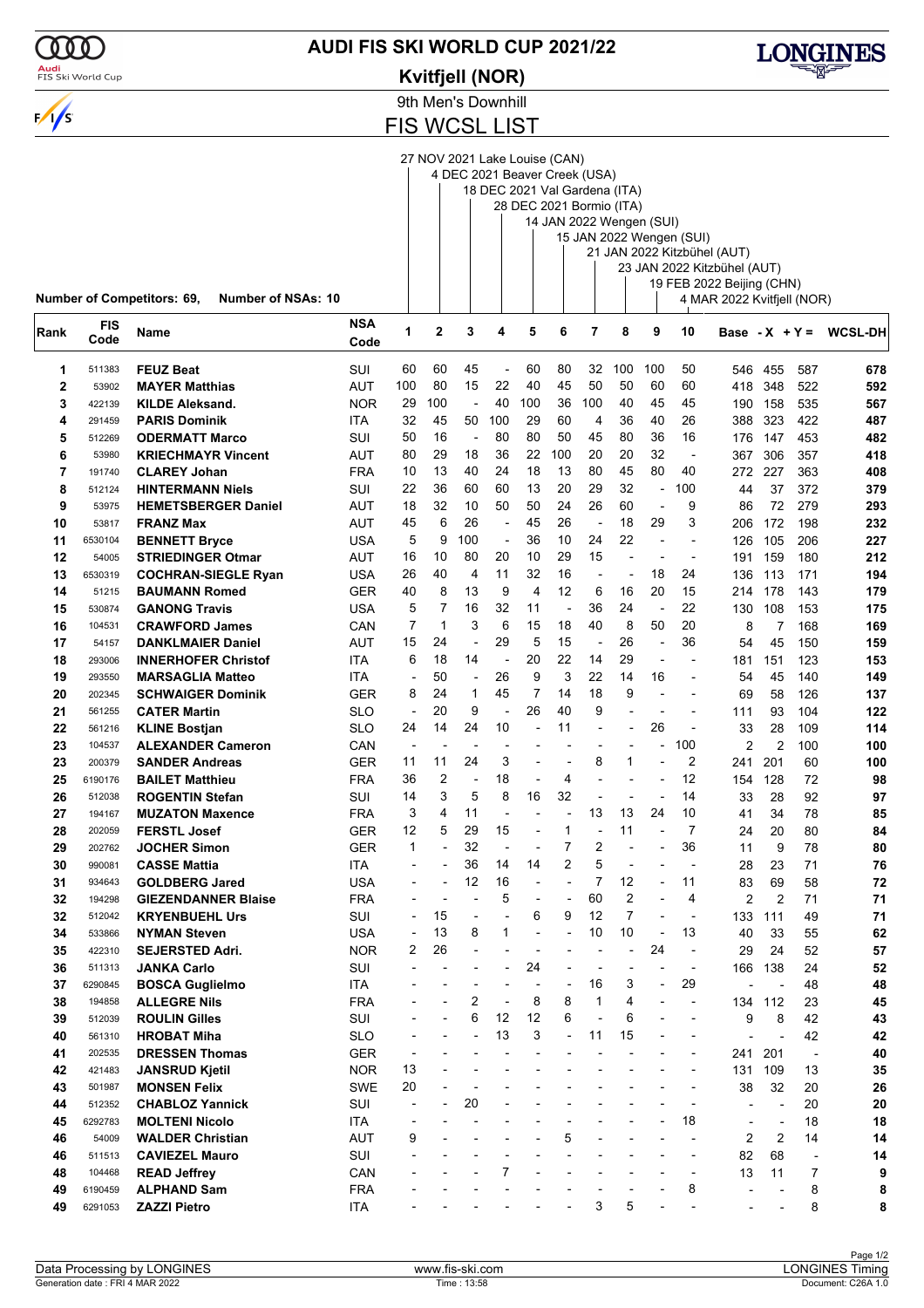

### **AUDI FIS SKI WORLD CUP 2021/22**

#### **Kvitfjell (NOR)**



9th Men's Downhill

FIS WCSL LIST

27 NOV 2021 Lake Louise (CAN)

4 DEC 2021 Beaver Creek (USA)

18 DEC 2021 Val Gardena (ITA)  $\overline{\phantom{a}}$ 

| 28 DEC 2021 Bormio (ITA)       |
|--------------------------------|
| $11$ IANI 2022 Wannan $\alpha$ |

|      |                    | <b>Number of Competitors: 69,</b><br>Number of NSAs: 10 |                    |              |   |   | 14 JAN 2022 Wengen (SUI) |   |   | 15 JAN 2022 Wengen (SUI) | 21 JAN 2022 Kitzbühel (AUT)<br>23 JAN 2022 Kitzbühel (AUT)<br>19 FEB 2022 Beijing (CHN)<br>4 MAR 2022 Kvitfjell (NOR) |                  |    |                          |                |
|------|--------------------|---------------------------------------------------------|--------------------|--------------|---|---|--------------------------|---|---|--------------------------|-----------------------------------------------------------------------------------------------------------------------|------------------|----|--------------------------|----------------|
| Rank | <b>FIS</b><br>Code | <b>Name</b>                                             | <b>NSA</b><br>Code | $\mathbf{2}$ | 4 | 5 | 6                        | 7 | 8 | 9                        | 10                                                                                                                    | Base - $X + Y =$ |    |                          | <b>WCSL-DH</b> |
| 49   | 422403             | <b>ROEA Henrik</b>                                      | <b>NOR</b>         |              |   |   |                          |   |   |                          |                                                                                                                       | 49               | 41 |                          |                |
| 52   | 104272             | <b>SEGER Brodie</b>                                     | CAN                |              |   |   |                          |   |   |                          | 6                                                                                                                     | 5                | 4  | 6                        |                |
| 52   | 512281             | <b>ROESTI Lars</b>                                      | <b>SUI</b>         |              |   |   |                          |   |   |                          |                                                                                                                       |                  |    | 7                        |                |
| 52   | 511981             | <b>WEBER Ralph</b>                                      | <b>SUI</b>         |              |   |   |                          |   |   |                          |                                                                                                                       | 40               | 33 |                          |                |
| 52   | 192746             | <b>THEAUX Adrien</b>                                    | <b>FRA</b>         |              |   |   |                          |   |   |                          |                                                                                                                       | 44               | 37 | $\overline{\phantom{a}}$ |                |
| 56   | 512408             | <b>MONNEY Alexis</b>                                    | <b>SUI</b>         |              |   |   |                          |   |   |                          | 5                                                                                                                     |                  |    | 5                        |                |
| 56   | 54371              | <b>BABINSKY Stefan</b>                                  | <b>AUT</b>         |              | 2 | 2 |                          |   |   |                          |                                                                                                                       |                  |    | 5                        |                |
| 56   | 194368             | <b>RAFFORT Nicolas</b>                                  | <b>FRA</b>         |              |   |   |                          |   |   |                          |                                                                                                                       | 28               | 23 |                          |                |
| 56   | 6531444            | <b>ARVIDSSON Erik</b>                                   | <b>USA</b>         |              |   |   |                          |   |   |                          |                                                                                                                       | 32               | 27 |                          |                |
| 60   | 104096             | <b>THOMPSON Broderick</b>                               | CAN                |              |   |   |                          |   |   |                          |                                                                                                                       |                  |    | 4                        |                |
| 60   | 194190             | <b>ROGER Brice</b>                                      | <b>FRA</b>         |              |   |   |                          |   |   |                          |                                                                                                                       | 27               | 23 |                          | 4              |

 50742 **REICHELT Hannes** AUT - - - - - - - - - - 16 13 - **3** 194542 **GIRAUD MOINE Valentin** FRA - - - - - - - - - - 18 15 - **3** 6291625 **SCHIEDER Florian** ITA - - - - - - - - - - 18 15 - **3** 6290985 **BUZZI Emanuele** ITA - - - - - - - - - - 10 8 - **2** 511847 **MANI Nils** SUI - - - - - - - - - - 12 10 - **2** 202525 **SCHMID Manuel** GER - - - - - - - - - - 12 10 - **2** 54080 **NEUMAYER Christopher** AUT - - - - - - - - - - 11 9 - **2** 511896 **MURISIER Justin** SUI - - - - 1 - - - - - - - 1 **1**

AUT: 8 CAN: 5 FRA: 8 GER: 6 ITA: 7 NOR: 4

SLO: 3 SUI: 12 SWE: 1 USA: 6

| Legend: |                                                             |                                                |                                                                                                         |
|---------|-------------------------------------------------------------|------------------------------------------------|---------------------------------------------------------------------------------------------------------|
|         | No points                                                   | Base                                           | Last season FIS World Cup Start List points                                                             |
|         | <b>WCSL-DH</b> FIS World Cup Start List points for Downhill |                                                |                                                                                                         |
|         |                                                             |                                                | (Base/number of planned races in the current season) *(number of completed races in the current season) |
| lv      |                                                             | FIS World Cup points won in the current season |                                                                                                         |

| Data<br><b>ONGINES</b><br>rocessina<br>hv.<br>≁r∩r | www.fis-ski.com | ONGINE<br>iminc  |
|----------------------------------------------------|-----------------|------------------|
| 4 MAR 2022                                         | l ime :         | C <sub>26A</sub> |
| Generation date:                                   | 13:58           | Document:        |
| FRI 4                                              |                 | 1. I .U          |

**Number of competitors per NSA in the top 60**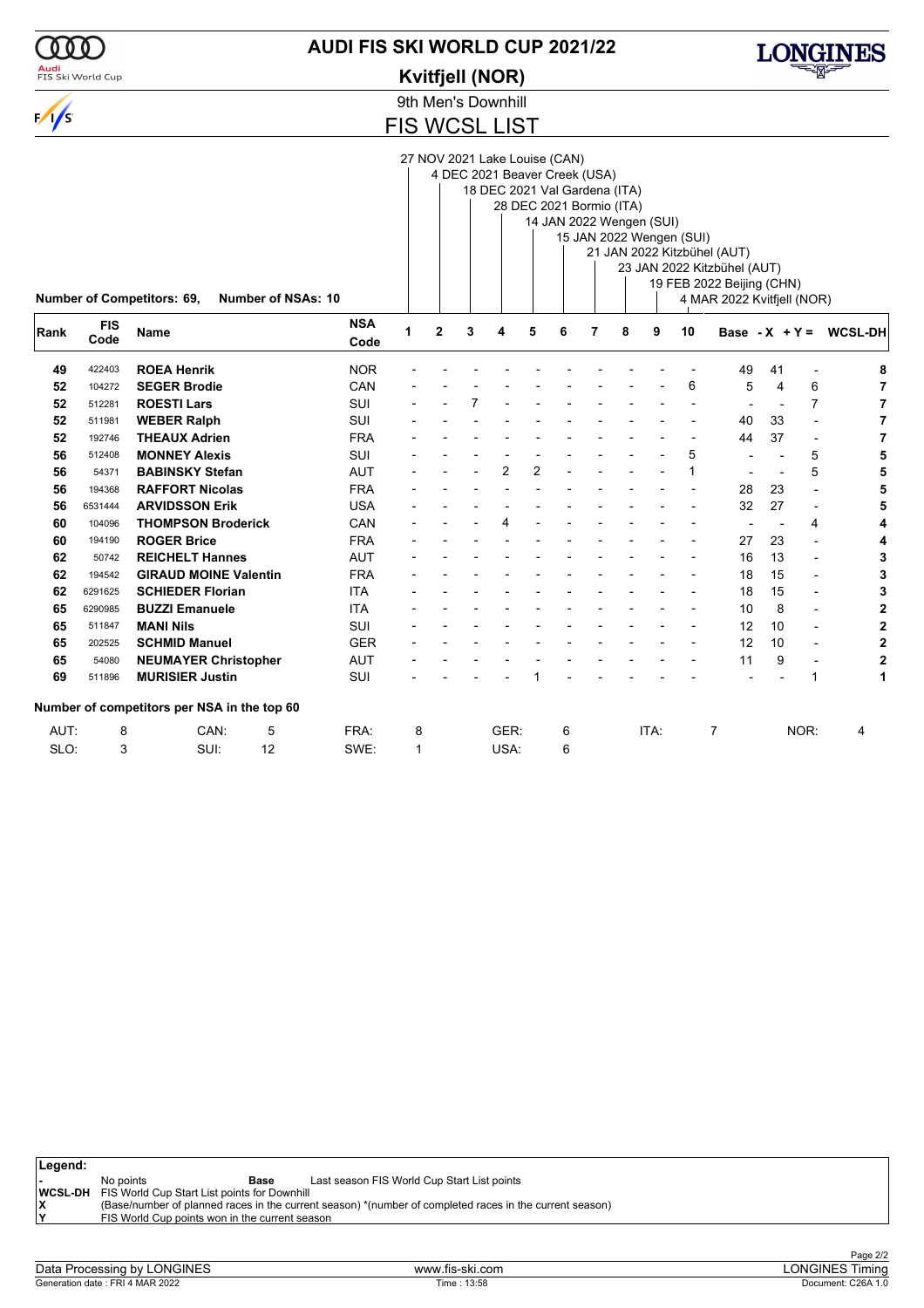$\alpha\alpha$ 

 $\sqrt{s}$ 

### <mark>Audi</mark><br>FIS Ski World Cup

# **AUDI FIS SKI WORLD CUP 2021/22**

**Kvitfjell (NOR)**



9th Men's Downhill

## OVERALL FIS WCSL LIST

| Rank     | <b>FIS</b>        | Name                                              | <b>NSA</b>               | WCSL       | Diff.        | DH                                  | <b>SL</b>                            | GS                                       | SG                       | AC                       | <b>PAR</b>               |
|----------|-------------------|---------------------------------------------------|--------------------------|------------|--------------|-------------------------------------|--------------------------------------|------------------------------------------|--------------------------|--------------------------|--------------------------|
|          | Code              |                                                   | Code                     |            |              | 10 races                            | 9 races                              | 6 races                                  | 6 races                  | 1 race                   | 1 race                   |
| 1        | 512269            | <b>ODERMATT Marco</b>                             | SUI                      | 1682       |              | 482<br>(5)                          |                                      | 796<br>(1)                               | 404<br>(4)               |                          |                          |
| 2        | 422139            | <b>KILDE Aleksand.</b>                            | <b>NOR</b>               | 1190       | 492          | 567<br>(3)                          | $\overline{a}$                       | (29)<br>60                               | 483<br>(1)               | 80<br>(2)                |                          |
| 3        | 53902             | <b>MAYER Matthias</b>                             | AUT                      | 1063       | 619          | (2)<br>592                          |                                      | 2<br>(63)                                | 469<br>(2)               |                          |                          |
| 4        | 422304            | <b>KRISTOFFERSEN Henrik</b>                       | <b>NOR</b>               | 914        | 768          | $\blacksquare$                      | 491<br>(1)                           | (3)<br>373                               | $\overline{\phantom{a}}$ |                          | 50<br>(4)                |
| 5        | 194364            | <b>PINTURAULT Alexis</b>                          | <b>FRA</b>               | 863        | 819          | $\overline{\phantom{a}}$            | 220<br>(15)                          | 492<br>(2)                               | 151 (12)                 |                          |                          |
| 6        | 511383            | <b>FEUZ Beat</b>                                  | SUI                      | 857        | 825          | 678<br>(1)                          | $\overline{a}$                       | ٠                                        | 179<br>(7)               |                          |                          |
| 7        | 53980             | <b>KRIECHMAYR Vincent</b>                         | AUT                      | 829        | 853          | 418<br>(6)                          |                                      | 2<br>(63)                                | 409<br>(3)               |                          |                          |
| 8        | 512182            | <b>MEILLARD Loic</b>                              | SUI                      | 674        | 1008         | $\overline{\phantom{a}}$            | 351<br>(5)                           | 259<br>(9)                               | 64 (27)                  |                          |                          |
| 9        | 54063             | <b>FELLER Manuel</b>                              | AUT                      | 647        | 1035         | $\overline{a}$                      | (6)<br>350                           | 297<br>(8)                               |                          |                          |                          |
| 10       | 291459            | <b>PARIS Dominik</b>                              | ITA                      | 610        | 1072         | 487<br>(4)                          | $\overline{a}$                       | $\overline{\phantom{a}}$                 | 123 (15)                 |                          |                          |
| 11       | 380335            | <b>ZUBCIC Filip</b>                               | <b>CRO</b>               | 529        | 1153         | ÷,                                  | 161 (19)                             | 361<br>(5)                               |                          |                          | 7(24)                    |
| 12       | 54320             | <b>SCHWARZ Marco</b>                              | AUT                      | 474        | 1208         | $\overline{\phantom{a}}$            | 267 (11)                             | 162 (16)                                 |                          | 45<br>(5)                |                          |
| 13<br>14 | 422729<br>191740  | <b>BRAATHEN Lucas</b>                             | <b>NOR</b><br><b>FRA</b> | 469<br>465 | 1213<br>1217 | $\overline{\phantom{a}}$<br>408     | 307<br>(8)<br>$\overline{a}$         | 162 (16)                                 |                          |                          |                          |
| 15       | 6530319           | <b>CLAREY Johan</b><br><b>COCHRAN-SIEGLE Ryan</b> | <b>USA</b>               | 415        | 1267         | (7)<br>194 (13)                     | $\overline{a}$                       | 17 (44)                                  | 57 (30)<br>204<br>(5)    |                          |                          |
| 16       | 512124            | <b>HINTERMANN Niels</b>                           | SUI                      | 411        | 1271         | 379<br>(8)                          |                                      |                                          | 32 (39)                  |                          |                          |
| 17       | 202451            | <b>STRASSER Linus</b>                             | <b>GER</b>               | 402        | 1280         | ÷,                                  | 380<br>(2)                           |                                          |                          |                          | 22 (12)                  |
| 18       | 104531            | <b>CRAWFORD James</b>                             | CAN                      | 390        | 1292         | 169 (16)                            | ÷                                    |                                          | 161 (10)                 | 60<br>(3)                |                          |
| 19       | 194495            | <b>FAIVRE Mathieu</b>                             | <b>FRA</b>               | 389        | 1293         | $\blacksquare$                      |                                      | 364<br>(4)                               | 25 (40)                  |                          |                          |
| 20       | 54093             | <b>STROLZ Johannes</b>                            | AUT                      | 382        | 1300         | $\overline{a}$                      | 282 (10)                             | ٠                                        | Ĭ.                       | 100<br>(1)               |                          |
| 21       | 6190403           | <b>NOEL Clement</b>                               | <b>FRA</b>               | 378        | 1304         | $\overline{a}$                      | 378<br>(3)                           |                                          |                          |                          |                          |
| 22       | 422082            | <b>FOSS-SOLEVAAG S</b>                            | <b>NOR</b>               | 377        | 1305         | $\blacksquare$                      | 377<br>(4)                           |                                          |                          |                          |                          |
| 23       | 511896            | <b>MURISIER Justin</b>                            | SUI                      | 354        | 1328         | 1(69)                               | $\overline{a}$                       | 253 (10)                                 | 50 (33)                  | 50<br>(4)                |                          |
| 24       | 530874            | <b>GANONG Travis</b>                              | <b>USA</b>               | 350        | 1332         | 175 (15)                            | $\blacksquare$                       |                                          | 175<br>(8)               |                          |                          |
| 25       | 561244            | <b>KRANJEC Zan</b>                                | <b>SLO</b>               | 344        | 1338         | $\overline{a}$                      | 13(53)                               | 305<br>(7)                               |                          |                          | 26 (10)                  |
| 26       | 53817             | <b>FRANZ Max</b>                                  | AUT                      | 334        | 1348         | 232 (10)                            | $\overline{a}$                       |                                          | 102 (19)                 |                          |                          |
| 27       | 51215             | <b>BAUMANN Romed</b>                              | <b>GER</b>               | 327        | 1355         | 179 (14)                            |                                      | $\overline{a}$                           | 148 (13)                 |                          |                          |
| 28       | 220689            | <b>RYDING Dave</b>                                | <b>GBR</b>               | 322        | 1360         | $\blacksquare$                      | 322<br>(7)                           |                                          |                          |                          |                          |
| 29       | 511852            | <b>CAVIEZEL Gino</b>                              | SUI                      | 313        | 1369         | $\blacksquare$                      | $\overline{a}$                       | 207 (11)                                 | 95(22)                   |                          | 11 (20)                  |
| 30       | 990116            | de ALIPRANDINI Luca                               | ITA<br>SUI               | 310        | 1372         | $\overline{a}$                      | $\overline{\phantom{a}}$             | 310<br>(6)                               | L,                       |                          |                          |
| 31<br>32 | 511996<br>53975   | <b>YULE Daniel</b><br><b>HEMETSBERGER Daniel</b>  | AUT                      | 304<br>303 | 1378<br>1379 | $\blacksquare$<br>293<br>(9)        | 302<br>(9)                           | 2<br>(63)                                | 10(50)                   |                          |                          |
| 33       | 200379            | <b>SANDER Andreas</b>                             | <b>GER</b>               | 282        | 1400         | 100(23)                             | -                                    |                                          | 182<br>(6)               |                          |                          |
| 34       | 293006            | <b>INNERHOFER Christof</b>                        | ITA                      | 280        | 1402         | 153 (18)                            |                                      |                                          | 101 (20)                 | 26 (10)                  |                          |
| 35       | 6293171           | <b>VINATZER Alex</b>                              | ITA                      | 277        | 1405         | $\overline{\phantom{a}}$            | 257 (12)                             |                                          | L,                       |                          | 20<br>(13)               |
| 36       | 422732            | <b>McGRATH Atle Lie</b>                           | <b>NOR</b>               | 276        | 1406         | $\overline{a}$                      | 150 (21)                             | 66<br>(27)                               |                          |                          | 60<br>(3)                |
| 37       | 103729            | <b>READ Erik</b>                                  | CAN                      | 259        | 1423         | $\overline{\phantom{a}}$            | 78 (29)                              | 145 (18)                                 | $\overline{\phantom{a}}$ |                          | (7)<br>36                |
| 38       | 512038            | <b>ROGENTIN Stefan</b>                            | SUI                      | 252        | 1430         | 97 (26)                             |                                      | $\overline{a}$                           | 155 (11)                 |                          |                          |
| 39       | 54445             | <b>HAASER Raphael</b>                             | AUT                      | 251        | 1431         |                                     |                                      | 52 (30)                                  | 163<br>(9)               | 36<br>(7)                |                          |
| 40       | 293098            | <b>RAZZOLI Giuliano</b>                           | ITA                      | 245        | 1437         | $\blacksquare$                      | 245 (13)                             |                                          |                          |                          |                          |
| 41       | 54157             | <b>DANKLMAIER Daniel</b>                          | AUT                      | 242        | 1440         | 159 (17)                            | $\overline{a}$                       |                                          | 83 (25)                  |                          |                          |
| 42       | 6530104           | <b>BENNETT Bryce</b>                              | <b>USA</b>               | 234        | 1448         | 227 (11)                            |                                      |                                          | 7(57)                    |                          |                          |
| 43       | 511902            | <b>ZENHAEUSERN Ramon</b>                          | SUI                      | 226        | 1456         | $\overline{\phantom{a}}$            | 226 (14)                             | $\overline{\phantom{a}}$                 | $\overline{\phantom{a}}$ |                          |                          |
| 44       | 6532084           | <b>RADAMUS River</b>                              | <b>USA</b>               | 219        | 1463         | $\overline{\phantom{a}}$            | $\overline{\phantom{a}}$             | 203 (12)                                 | 16 (44)                  |                          |                          |
| 45       | 6190176           | <b>BAILET Matthieu</b>                            | <b>FRA</b>               | 216        | 1466         | 98 (25)                             | $\overline{a}$                       | $\overline{\phantom{a}}$                 | 118 (16)                 |                          |                          |
| 46       | 54005             | <b>STRIEDINGER Otmar</b>                          | <b>AUT</b>               | 212        | 1470         | 212 (12)                            | $\overline{\phantom{a}}$             | $\overline{\phantom{a}}$                 | $\overline{\phantom{a}}$ |                          | $\overline{a}$           |
| 47       | 202597            | <b>SCHMID Alexander</b>                           | <b>GER</b>               | 211        | 1471         | $\overline{\phantom{a}}$            | 18 (48)<br>$\overline{\phantom{a}}$  | 175 (13)                                 | ÷,                       |                          | 18 (14)                  |
| 48<br>49 | 422310<br>6291574 | <b>SEJERSTED Adri.</b>                            | <b>NOR</b><br>ITA        | 201        | 1481<br>1485 | 57 (35)<br>$\overline{\phantom{a}}$ |                                      | $\overline{\phantom{a}}$                 | 144 (14)                 |                          | $\overline{\phantom{a}}$ |
| 50       | 54027             | <b>SALA Tommaso</b><br><b>BRENNSTEINER Stefan</b> | <b>AUT</b>               | 197<br>191 | 1491         | $\overline{\phantom{a}}$            | 197 (16)<br>$\overline{\phantom{a}}$ | $\overline{\phantom{a}}$                 | $\overline{a}$           | $\overline{\phantom{a}}$ |                          |
| 51       | 54170             | <b>MATT Michael</b>                               | AUT                      | 190        | 1492         | $\overline{\phantom{a}}$            | 190 (17)                             | 167 (15)<br>$\qquad \qquad \blacksquare$ | $\overline{a}$           |                          | 24 (11)                  |
| 52       | 990081            | <b>CASSE Mattia</b>                               | ITA                      | 189        | 1493         | 76 (30)                             | $\blacksquare$                       | $\overline{\phantom{a}}$                 | 113 (17)                 |                          |                          |
| 53       | 194935            | <b>FAVROT Thibaut</b>                             | <b>FRA</b>               | 182        | 1500         | $\blacksquare$                      | $\overline{\phantom{a}}$             | 169 (14)                                 |                          |                          | 13 (18)                  |
| 54       | 202059            | <b>FERSTL Josef</b>                               | <b>GER</b>               | 181        | 1501         | 84 (28)                             | $\overline{a}$                       | $\qquad \qquad \blacksquare$             | 97(21)                   | $\overline{\phantom{a}}$ |                          |
| 55       | 194298            | <b>GIEZENDANNER Blaise</b>                        | <b>FRA</b>               | 177        | 1505         | 71 (32)                             | $\overline{a}$                       | $\overline{\phantom{a}}$                 | 106(18)                  |                          |                          |
| 56       | 293550            | <b>MARSAGLIA Matteo</b>                           | ITA                      | 173        | 1509         | 149 (19)                            | $\overline{\phantom{a}}$             | $\overline{\phantom{a}}$                 | 24 (41)                  |                          |                          |
| 57       | 502015            | <b>JAKOBSEN Kristoffer</b>                        | SWE                      | 166        | 1516         | $\overline{\phantom{a}}$            | 166 (18)                             | $\overline{\phantom{a}}$                 | $\overline{\phantom{a}}$ |                          | $\overline{\phantom{a}}$ |
| 58       | 193967            | <b>MUFFAT-JEANDET Victor</b>                      | <b>FRA</b>               | 162        | 1520         | $\overline{\phantom{a}}$            | 85 (27)                              | 65 (28)                                  | $\blacksquare$           |                          | 12 (19)                  |
| 59       | 561255            | <b>CATER Martin</b>                               | <b>SLO</b>               | 156        | 1526         | 122 (21)                            | $\overline{\phantom{a}}$             | $\overline{\phantom{0}}$                 | 34 (37)                  |                          |                          |
| 60       | 511983            | <b>AERNI Luca</b>                                 | SUI                      | 153        | 1529         | $\overline{\phantom{a}}$            | 153 (20)                             | $\overline{\phantom{0}}$                 |                          |                          |                          |
| 61       | 202762            | <b>JOCHER Simon</b>                               | <b>GER</b>               | 143        | 1539         | 80 (29)                             | $\overline{\phantom{a}}$             |                                          | 63 (28)                  |                          |                          |
| 62       | 92720             | <b>POPOV Albert</b>                               | <b>BUL</b>               | 142        | 1540         | $\overline{\phantom{a}}$            | 142 (22)                             | $\overline{a}$                           | $\overline{\phantom{a}}$ |                          | ٠                        |
| 63       | 202345            | <b>SCHWAIGER Dominik</b>                          | GER                      | 140        | 1542         | 137 (20)                            | $\overline{\phantom{a}}$             | $\overline{\phantom{a}}$                 | 3(62)                    |                          | $\overline{\phantom{a}}$ |
| 64       | 54252             | <b>RASCHNER Dominik</b>                           | AUT                      | 139        | 1543         | $\overline{\phantom{a}}$            | 39 (40)                              | 20 (41)                                  | $\overline{\phantom{0}}$ |                          | 80<br>(2)                |
|          |                   |                                                   |                          |            |              |                                     |                                      |                                          |                          |                          |                          |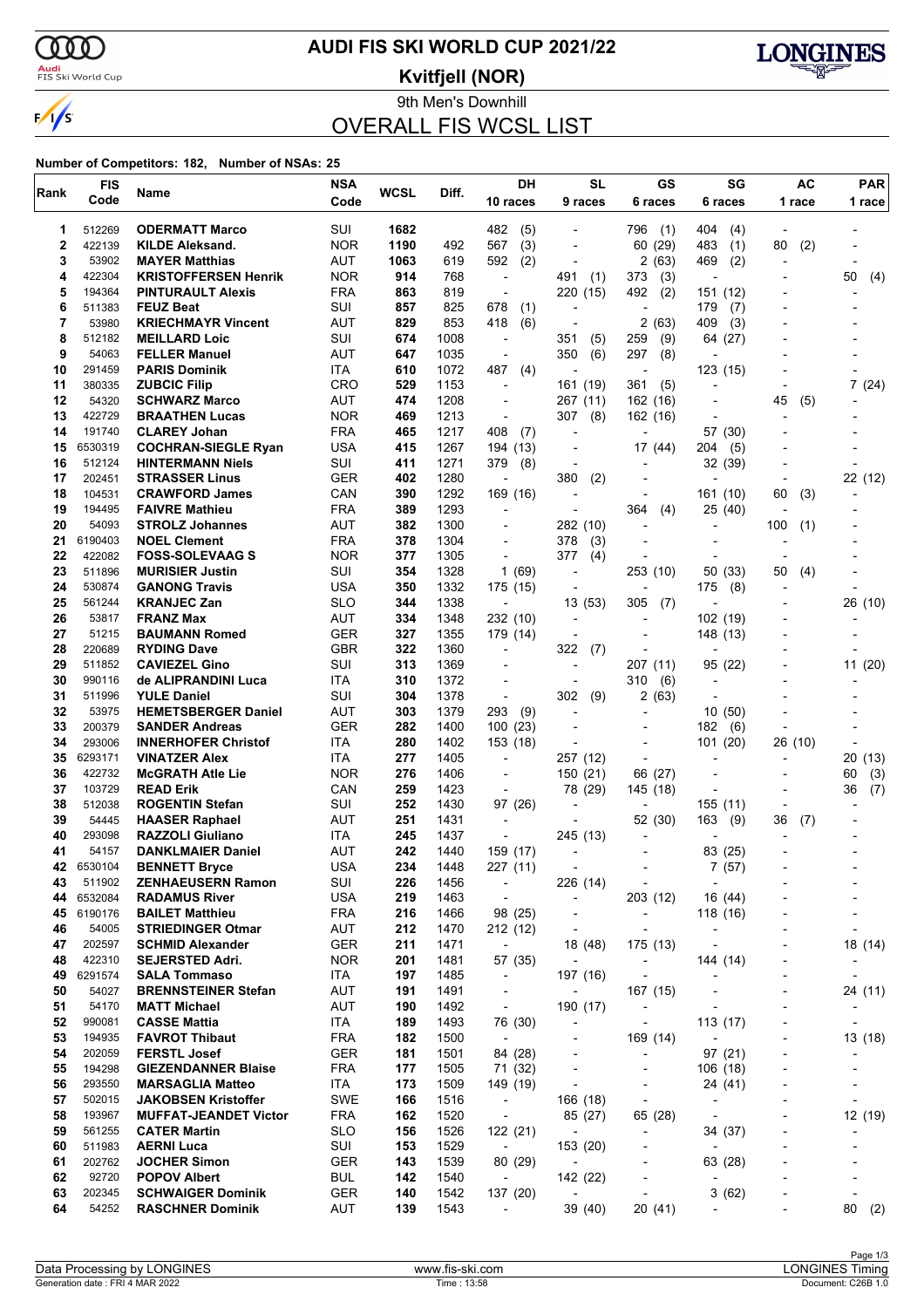$\alpha\alpha$ 

 $\sqrt{s}$ 

### <mark>Audi</mark><br>FIS Ski World Cup

# **AUDI FIS SKI WORLD CUP 2021/22**

**Kvitfjell (NOR)**



9th Men's Downhill

## OVERALL FIS WCSL LIST

| Rank       | <b>FIS</b>       | Name                                                 | <b>NSA</b>        | <b>WCSL</b> | Diff.        | DH                                  | <b>SL</b>                           | GS                           | SG                                 | AC                       | <b>PAR</b>               |
|------------|------------------|------------------------------------------------------|-------------------|-------------|--------------|-------------------------------------|-------------------------------------|------------------------------|------------------------------------|--------------------------|--------------------------|
|            | Code             |                                                      | Code              |             |              | 10 races                            | 9 races                             | 6 races                      | 6 races                            | 1 race                   | 1 race                   |
| 65         | 103865           | <b>PHILP Trevor</b>                                  | CAN               | 136         | 1546         |                                     |                                     | 52 (30)                      | 39 (35)                            |                          | (5)<br>45                |
| 66         | 422507           | <b>HAUGAN Timon</b>                                  | <b>NOR</b>        | 135         | 1547         | $\overline{\phantom{a}}$            | 128 (24)                            | 7(53)                        | $\overline{\phantom{a}}$           |                          |                          |
| 66         | 480736           | <b>KHOROSHILOV Alexander</b>                         | <b>RUS</b>        | 135         | 1547         | $\overline{\phantom{a}}$            | 135 (23)                            | $\overline{\phantom{0}}$     |                                    |                          |                          |
| 68         | 53889            | <b>HIRSCHBUEHL Christian</b>                         | AUT               | 131         | 1551         | $\overline{\phantom{a}}$            | 31 (44)                             |                              |                                    |                          | 100<br>(1)               |
| 69         | 194858           | <b>ALLEGRE Nils</b>                                  | <b>FRA</b>        | 129         | 1553         | 45 (38)                             | ٠                                   | $\overline{a}$               | 84 (24)                            |                          |                          |
| 70         | 54031            | <b>LEITINGER Roland</b>                              | AUT               | 128         | 1554         | $\overline{a}$                      | $\overline{a}$                      | 128 (19)                     |                                    |                          |                          |
| 71         | 561216           | <b>KLINE Bostjan</b>                                 | <b>SLO</b>        | 118         | 1564         | 114 (22)                            |                                     | $\overline{\phantom{0}}$     | 4 (61)                             |                          |                          |
| 72         | 512042           | <b>KRYENBUEHL Urs</b>                                | SUI               | 110         | 1572         | 71 (32)                             | $\blacksquare$                      | $\overline{\phantom{a}}$     | 39 (35)                            | $\overline{\phantom{a}}$ |                          |
| 73         | 104096           | <b>THOMPSON Broderick</b>                            | CAN               | 109         | 1573         | 4 (60)                              | $\blacksquare$                      |                              | 73 (26)                            | (8)<br>32                |                          |
| 74         | 54444            | <b>GSTREIN Fabio</b>                                 | <b>AUT</b>        | 105         | 1577         | $\overline{\phantom{a}}$            | 105(25)                             |                              | ٠                                  |                          |                          |
| 75         | 6291430          | <b>MAURBERGER Simon</b>                              | ITA               | 104         | 1578         | $\overline{\phantom{a}}$            | 70 (32)                             | 29 (37)                      | L,                                 |                          | 5(26)                    |
| 76<br>77   | 54009<br>422278  | <b>WALDER Christian</b><br><b>WINDINGSTAD Rasmus</b> | AUT<br><b>NOR</b> | 103<br>101  | 1579<br>1581 | 14 (46)                             | $\overline{\phantom{a}}$            |                              | (23)<br>89<br>٠                    |                          |                          |
| 78         | 104537           | <b>ALEXANDER Cameron</b>                             | CAN               | 100         | 1582         | $\overline{\phantom{a}}$<br>100(23) | $\overline{\phantom{a}}$            | 101(20)                      | ٠                                  |                          |                          |
| 78         | 491879           | <b>SALARICH Joaquim</b>                              | <b>ESP</b>        | 100         | 1582         | $\blacksquare$                      | 100(26)                             |                              |                                    |                          |                          |
| 80         | 421483           | <b>JANSRUD Kjetil</b>                                | <b>NOR</b>        | 98          | 1584         | 35 (42)                             |                                     |                              | 63 (28)                            |                          |                          |
| 81         | 54348            | <b>PERTL Adrian</b>                                  | AUT               | 96          | 1586         | $\overline{\phantom{a}}$            | 49 (38)                             | 7<br>(53)                    | $\overline{a}$                     |                          | 40<br>(6)                |
| 82         | 561322           | <b>HADALIN Stefan</b>                                | <b>SLO</b>        | 95          | 1587         | -                                   | 32(43)                              | 31 (36)                      |                                    |                          | (8)<br>32                |
| 82         | 421669           | <b>NESTVOLD-HAUGEN</b>                               | <b>NOR</b>        | 95          | 1587         |                                     | 1(63)                               | 86 (22)                      |                                    |                          | 8(23)                    |
| 84         | 60253            | <b>MARCHANT Armand</b>                               | <b>BEL</b>        | 92          | 1590         | $\overline{\phantom{a}}$            | 77 (30)                             | $\overline{a}$               | ٠                                  |                          | 15 (16)                  |
| 84         | 104272           | <b>SEGER Brodie</b>                                  | CAN               | 92          | 1590         | 7 (52)                              | $\overline{\phantom{a}}$            | $\overline{\phantom{0}}$     | 56 (31)                            | 29<br>(9)                |                          |
| 86         | 531799           | <b>FORD Tommy</b>                                    | <b>USA</b>        | 89          | 1593         | $\overline{\phantom{a}}$            |                                     | 89 (21)                      | ٠                                  |                          |                          |
| 87         | 194167           | <b>MUZATON Maxence</b>                               | <b>FRA</b>        | 85          | 1597         | 85 (27)                             | $\blacksquare$                      | $\overline{\phantom{a}}$     |                                    |                          |                          |
| 88         | 512203           | <b>NEF Tanguy</b>                                    | SUI               | 82          | 1600         | $\overline{\phantom{a}}$            | 82 (28)                             |                              |                                    |                          |                          |
| 89         | 54359            | <b>FEURSTEIN Patrick</b>                             | AUT               | 81          | 1601         |                                     | $\blacksquare$                      | 79 (23)                      |                                    |                          | 2(29)                    |
| 89         | 934643           | <b>GOLDBERG Jared</b>                                | <b>USA</b>        | 81          | 1601         | 72 (31)                             |                                     |                              | 9<br>(52)                          |                          |                          |
| 91         | 700830           | ZAMPA Adam                                           | <b>SVK</b>        | 76          | 1606         | $\blacksquare$                      |                                     | 76 (24)                      |                                    |                          |                          |
| 92         | 511899           | <b>ROCHAT Marc</b>                                   | SUI               | 74          | 1608         | $\blacksquare$                      | 74 (31)                             |                              |                                    |                          |                          |
| 92         | 292491           | <b>MOELGG Manfred</b>                                | ITA               | 74          | 1608         | $\overline{\phantom{a}}$            | 68 (34)                             | (55)<br>6                    |                                    |                          |                          |
| 94         | 533866           | <b>NYMAN Steven</b>                                  | USA               | 73          | 1609         | 62 (34)                             | $\overline{\phantom{a}}$            | $\blacksquare$               | 11 (48)                            |                          |                          |
| 94         | 202535           | <b>DRESSEN Thomas</b>                                | <b>GER</b>        | 73          | 1609         | 40 (41)                             |                                     |                              | 33 (38)                            |                          |                          |
| 96         | 990048           | <b>BORSOTTI Giovanni</b>                             | ITA               | 72          | 1610         | $\overline{\phantom{a}}$            |                                     | 71 (25)                      | ٠                                  |                          | 1(30)                    |
| 97<br>98   | 202437<br>380361 | <b>LUITZ Stefan</b><br><b>RODES Istok</b>            | <b>GER</b><br>CRO | 71<br>70    | 1611<br>1612 | $\overline{\phantom{a}}$            |                                     | 71 (25)                      |                                    |                          |                          |
| 98         | 6290845          | <b>BOSCA Guglielmo</b>                               | <b>ITA</b>        | 70          | 1612         | $\overline{\phantom{a}}$<br>48 (37) | 70 (32)<br>$\overline{\phantom{a}}$ | $\overline{\phantom{0}}$     | 22 (42)                            |                          |                          |
| 98         | 511513           | <b>CAVIEZEL Mauro</b>                                | SUI               | 70          | 1612         | 14 (46)                             | $\overline{\phantom{a}}$            | $\overline{\phantom{0}}$     | 56 (31)                            |                          |                          |
| 101        | 6531936          | <b>WINTERS Luke</b>                                  | <b>USA</b>        | 65          | 1617         | $\overline{\phantom{a}}$            | 65 (35)                             |                              |                                    |                          |                          |
| 102        | 194873           | <b>SARRAZIN Cyprien</b>                              | <b>FRA</b>        | 62          | 1620         |                                     | $\overline{a}$                      | 39 (35)                      | 7(57)                              |                          | 16 (15)                  |
| 103        | 293797           | <b>GROSS Stefano</b>                                 | ITA               | 60          | 1622         | -                                   | 60 (36)                             |                              |                                    |                          |                          |
| 104        | 202584           | <b>RAUCHFUSS Julian</b>                              | <b>GER</b>        | 56          | 1626         |                                     | 8(57)                               | 19 (42)                      |                                    |                          | 29<br>(9)                |
| 105        | 380377           | <b>KOLEGA Samuel</b>                                 | <b>CRO</b>        | 54          | 1628         | $\overline{a}$                      | 54 (37)                             | $\overline{\phantom{a}}$     |                                    |                          |                          |
| 105        | 54371            | <b>BABINSKY Stefan</b>                               | <b>AUT</b>        | 54          | 1628         | 5 (56)                              | $\overline{\phantom{a}}$            |                              | 49 (34)                            |                          |                          |
| 107        | 511313           | <b>JANKA Carlo</b>                                   | SUI               | 52          | 1630         | 52 (36)                             |                                     | $\overline{\phantom{a}}$     | $\overline{\phantom{a}}$           |                          |                          |
| 108        | 561310           | <b>HROBAT Miha</b>                                   | <b>SLO</b>        | 50          | 1632         | 42 (40)                             |                                     | ٠                            | 8(55)                              |                          | ٠                        |
| 109        | 511863           | <b>SETTE Daniele</b>                                 | SUI               | 49          | 1633         | $\overline{\phantom{a}}$            | $\overline{a}$                      | 46 (32)                      |                                    |                          | 3(28)                    |
| 109        | 291318           | <b>TONETTI Riccardo</b>                              | ITA               | 49          | 1633         | $\overline{\phantom{a}}$            |                                     | 44 (33)                      | 5(60)                              |                          |                          |
| 111        | 51395            | <b>DIGRUBER Marc</b>                                 | <b>AUT</b>        | 45          | 1637         | $\overline{\phantom{a}}$            | 45 (39)                             | $\qquad \qquad \blacksquare$ |                                    |                          |                          |
| 112        | 512039           | <b>ROULIN Gilles</b>                                 | SUI               | 43          | 1639         | 43 (39)                             |                                     | $\overline{\phantom{a}}$     |                                    |                          |                          |
| 113        | 422469           | <b>SOLHEIM Fabian Wilkens</b>                        | <b>NOR</b>        | 42          | 1640         | $\overline{\phantom{a}}$            |                                     | 42 (34)                      | $\blacksquare$                     |                          |                          |
| 114        | 501987           | <b>MONSEN Felix</b><br><b>SZOLLOS Barnabas</b>       | <b>SWE</b>        | 41          | 1641         | 26 (43)                             | ٠                                   | $\overline{\phantom{a}}$     | 15 (45)                            | 40                       |                          |
| 115<br>116 | 240148<br>511638 | <b>TUMLER Thomas</b>                                 | ISR.<br>SUI       | 40<br>39    | 1642<br>1643 | $\overline{\phantom{a}}$<br>-       | -<br>÷,                             | -<br>18 (43)                 | $\overline{\phantom{a}}$<br>21(43) | (6)                      |                          |
| 117        | 6300464          | <b>KOYAMA Yohei</b>                                  | <b>JPN</b>        | 37          | 1645         | $\overline{\phantom{a}}$            | 37 (41)                             | $\overline{\phantom{a}}$     |                                    |                          | ٠                        |
| 117        | 501898           | <b>ROENNGREN Mattias</b>                             | SWE               | 37          | 1645         | $\overline{\phantom{a}}$            | $\overline{\phantom{a}}$            | 27 (39)                      | ۰                                  |                          | 10(21)                   |
| 119        | 380334           | <b>VIDOVIC Matej</b>                                 | <b>CRO</b>        | 36          | 1646         | $\overline{\phantom{a}}$            | 36 (42)                             | $\overline{\phantom{a}}$     |                                    |                          |                          |
| 120        | 20398            | <b>VERDU Joan</b>                                    | <b>AND</b>        | 29          | 1653         | $\overline{\phantom{a}}$            | $\overline{\phantom{a}}$            | 29 (37)                      |                                    |                          |                          |
| 121        | 192665           | <b>GRANGE Jean-Baptiste</b>                          | <b>FRA</b>        | 27          | 1655         | -                                   | 27 (45)                             | $\qquad \qquad \blacksquare$ |                                    |                          |                          |
| 122        | 6291374          | <b>HOFER Alex</b>                                    | ITA               | 25          | 1657         | $\overline{\phantom{a}}$            | $\overline{\phantom{a}}$            | 25 (40)                      |                                    |                          |                          |
| 122        | 512138           | <b>SIMONET Sandro</b>                                | SUI               | 25          | 1657         | $\overline{\phantom{a}}$            | 25 (46)                             | $\overline{\phantom{a}}$     |                                    |                          |                          |
| 124        | 350095           | <b>PFIFFNER Marco</b>                                | LIE               | 24          | 1658         | $\overline{\phantom{a}}$            | $\overline{a}$                      | $\overline{\phantom{0}}$     | $\overline{\phantom{a}}$           | 24 (11)                  |                          |
| 125        | 6532592          | <b>RITCHIE Benjamin</b>                              | <b>USA</b>        | 23          | 1659         | $\overline{\phantom{a}}$            | 23 (47)                             |                              | $\overline{\phantom{a}}$           |                          |                          |
| 126        | 221117           | <b>GOWER Jack</b>                                    | <b>IRL</b>        | 22          | 1660         | $\overline{\phantom{a}}$            | ÷,                                  |                              | ٠                                  | 22 (12)                  |                          |
| 127        | 512352           | <b>CHABLOZ Yannick</b>                               | SUI               | 20          | 1662         | 20 (44)                             | -                                   | -                            | ۰                                  |                          | $\overline{\phantom{a}}$ |
| 128        | 511867           | <b>NOGER Cedric</b>                                  | SUI               | 19          | 1663         | ÷,                                  |                                     | 10(51)                       | ٠                                  |                          | 9(22)                    |
|            |                  |                                                      |                   |             |              |                                     |                                     |                              |                                    |                          |                          |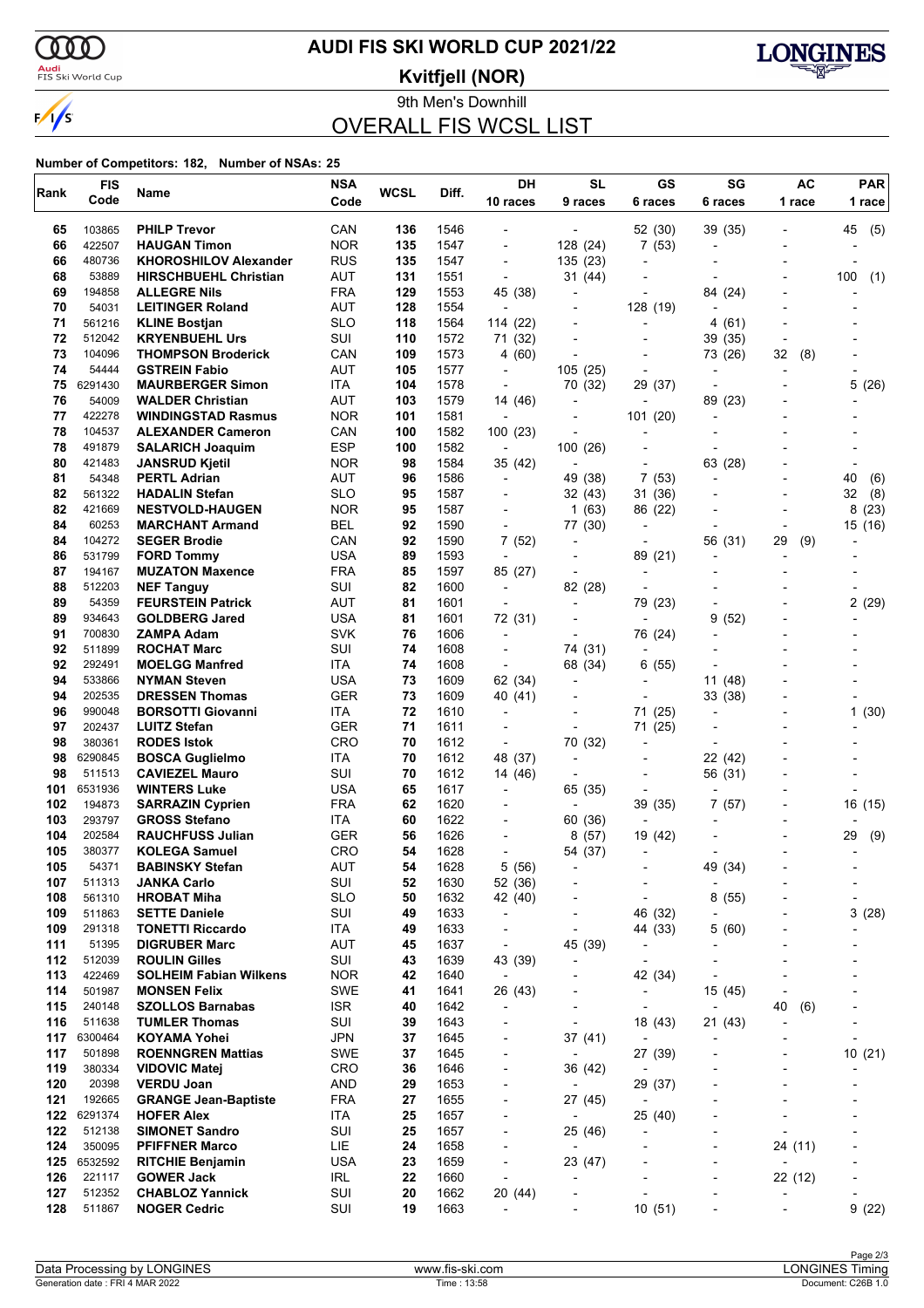

### <mark>Audi</mark><br>FIS Ski World Cup

# **AUDI FIS SKI WORLD CUP 2021/22**

**Kvitfjell (NOR)**



9th Men's Downhill

# OVERALL FIS WCSL LIST

|      | <b>FIS</b>  |                              | <b>NSA</b> | <b>WCSL</b> |       | DH                       | <b>SL</b>                | GS                       | SG         | AC     | <b>PAR</b>                   |
|------|-------------|------------------------------|------------|-------------|-------|--------------------------|--------------------------|--------------------------|------------|--------|------------------------------|
| Rank | Code        | Name                         | Code       |             | Diff. | 10 races                 | 9 races                  | 6 races                  | 6 races    | 1 race | 1 race                       |
| 129  | 6292783     | <b>MOLTENI Nicolo</b>        | ITA        | 18          | 1664  | 18 (45)                  |                          |                          |            |        |                              |
| 129  | 511981      | <b>WEBER Ralph</b>           | SUI        | 18          | 1664  | 7(52)                    |                          | ٠                        | 11 (48)    |        |                              |
| 131  | 481103      | <b>ANDRIENKO Aleksander</b>  | RUS        | 17          | 1665  | $\overline{\phantom{a}}$ |                          | 17 (44)                  |            |        |                              |
| 131  | 104468      | <b>READ Jeffrey</b>          | CAN        | 17          | 1665  | 9 (48)                   |                          | $\overline{\phantom{a}}$ | 8<br>(55)  |        |                              |
| 133  | 202615      | <b>TREMMEL Anton</b>         | <b>GER</b> | 16          | 1666  | $\overline{\phantom{a}}$ | 16 (49)                  |                          |            |        |                              |
| 133  | 6293775     | <b>DELLA VITE Filippo</b>    | ITA        | 16          | 1666  | $\overline{a}$           |                          | 16 (46)                  |            |        |                              |
| 133  | 511908      | <b>SCHMIDIGER Reto</b>       | SUI        | 16          | 1666  | $\blacksquare$           | 16 (49)                  | $\overline{a}$           |            |        |                              |
| 133  | 194190      | <b>ROGER Brice</b>           | <b>FRA</b> | 16          | 1666  | 4(60)                    |                          | $\overline{a}$           | 12 (47)    |        |                              |
| 137  | 194650      | <b>PICCARD Roy</b>           | <b>FRA</b> | 15          | 1667  | $\overline{\phantom{a}}$ |                          |                          | 15 (45)    |        |                              |
| 137  | 481730      | <b>KUZNETSOV Ivan</b>        | <b>RUS</b> | 15          | 1667  |                          |                          | 15 (47)                  |            |        |                              |
| 139  | 6190558     | <b>AMIEZ Steven</b>          | <b>FRA</b> | 14          | 1668  |                          | 14 (51)                  | $\overline{\phantom{0}}$ |            |        |                              |
| 139  | 512424      | <b>JANUTIN Fadri</b>         | SUI        | 14          | 1668  |                          | 14 (51)                  |                          |            |        |                              |
| 139  | 221213      | <b>RAPOSO Charlie</b>        | <b>GBR</b> | 14          | 1668  |                          |                          |                          |            |        | 14 (17)                      |
| 139  | 6293831     | <b>FRANZONI Giovanni</b>     | <b>ITA</b> | 14          | 1668  |                          |                          | 13 (49)                  | 1<br>(64)  |        |                              |
| 139  | 512274      | <b>BISSIG Semyel</b>         | SUI        | 14          | 1668  |                          |                          | 14 (48)                  |            |        |                              |
| 144  | 221223      | <b>MAJOR Billy</b>           | <b>GBR</b> | 13          | 1669  | $\overline{a}$           | 13 (53)                  |                          |            |        |                              |
| 144  | 192746      | <b>THEAUX Adrien</b>         | <b>FRA</b> | 13          | 1669  | 7(52)                    |                          | ٠                        | 6<br>(59)  |        |                              |
| 146  | 700879      | <b>ZAMPA Andreas</b>         | <b>SVK</b> | 12          | 1670  | $\overline{\phantom{a}}$ |                          | 12(50)                   |            |        |                              |
| 146  | 92719       | <b>ZLATKOV Kamen</b>         | <b>BUL</b> | 12          | 1670  | $\overline{\phantom{a}}$ | 12 (55)                  | $\overline{\phantom{0}}$ |            |        |                              |
| 146  | 6290985     | <b>BUZZI Emanuele</b>        | <b>ITA</b> | 12          | 1670  | 2 (65)                   | $\blacksquare$           | $\overline{\phantom{a}}$ | 10<br>(50) |        |                              |
| 146  | 50742       | <b>REICHELT Hannes</b>       | AUT        | 12          | 1670  | 3(62)                    |                          | -                        | (52)<br>9  |        |                              |
| 150  | 104539      | <b>SEGER Riley</b>           | CAN        | 9           | 1673  | $\overline{\phantom{a}}$ |                          |                          | (52)<br>9  |        |                              |
| 150  | 202520      | <b>HOLZMANN Sebastian</b>    | <b>GER</b> | 9           | 1673  | $\overline{a}$           | 9(56)                    | -                        |            |        |                              |
| 152  | 6190459     | <b>ALPHAND Sam</b>           | <b>FRA</b> | 8           | 1674  | 8(49)                    | $\overline{a}$           |                          |            |        |                              |
| 152  | 202485      | <b>KETTERER David</b>        | GER        | 8           | 1674  | $\overline{\phantom{a}}$ | 8(57)                    |                          |            |        |                              |
| 152  | 6291053     | <b>ZAZZI Pietro</b>          | ITA        | 8           | 1674  | 8(49)                    |                          |                          |            |        |                              |
| 152  | 422403      | <b>ROEA Henrik</b>           | <b>NOR</b> | 8           | 1674  | 8 (49)                   |                          | ٠                        |            |        |                              |
| 152  | 180666      | <b>TORSTI Samu</b>           | <b>FIN</b> | 8           | 1674  | $\overline{\phantom{a}}$ |                          | 8<br>(52)                |            |        |                              |
| 157  | 512281      | <b>ROESTI Lars</b>           | SUI        | 7           | 1675  | 7(52)                    |                          | ٠                        |            |        |                              |
| 157  | 194368      | <b>RAFFORT Nicolas</b>       | <b>FRA</b> | 7           | 1675  | 5 (56)                   | $\overline{a}$           |                          | 2(63)      |        |                              |
| 159  | 491853      | del CAMPO Juan               | <b>ESP</b> | 6           | 1676  | $\overline{a}$           | 6(59)                    |                          |            |        |                              |
| 159  | 54471       | <b>DORNER Thomas</b>         | <b>AUT</b> | 6           | 1676  |                          |                          |                          |            |        | 6(25)                        |
| 159  | 221236      | <b>TAYLOR Laurie</b>         | GBR        | 6           | 1676  |                          | 6(59)                    | ٠                        |            |        |                              |
| 159  | 534562      | <b>LIGETY Ted</b>            | USA        | 6           | 1676  | $\overline{\phantom{0}}$ |                          | 6<br>(55)                |            |        |                              |
| 163  | 400237      | <b>MEINERS Maarten</b>       | <b>NED</b> | 5           | 1677  | $\overline{a}$           |                          | (57)<br>5                |            |        |                              |
| 163  | 512408      | <b>MONNEY Alexis</b>         | SUI        | 5           | 1677  | 5(56)                    |                          | ٠                        |            |        |                              |
| 163  | 6531444     | <b>ARVIDSSON Erik</b>        | USA        | 5           | 1677  | 5(56)                    |                          |                          |            |        |                              |
| 163  | 54368       | <b>BORGNAES Christian</b>    | <b>AUT</b> | 5           | 1677  |                          |                          | 5<br>(57)                |            |        |                              |
| 167  | 6300451     | <b>KATO Seigo</b>            | JPN        | 4           | 1678  |                          |                          |                          |            |        | 4(27)                        |
| 167  | 6291725     | <b>ZINGERLE Hannes</b>       | ITA        | 4           | 1678  |                          |                          | 4 (59)                   |            |        |                              |
| 167  | 6531063     | <b>GINNIS Aj</b>             | <b>GRE</b> | 4           | 1678  |                          | 4(61)                    | $\overline{\phantom{0}}$ |            |        |                              |
| 167  | 60261       | <b>MAES Sam</b>              | <b>BEL</b> | 4           | 1678  |                          |                          | 4 (59)                   |            |        |                              |
| 171  | 194542      | <b>GIRAUD MOINE Valentin</b> | <b>FRA</b> | 3           | 1679  | 3(62)                    |                          | $\overline{\phantom{a}}$ |            |        |                              |
| 171  | 294890      | <b>NANI Roberto</b>          | <b>ITA</b> | 3           | 1679  | $\overline{\phantom{a}}$ |                          | 3(61)                    |            |        |                              |
| 171  | 6291625     | <b>SCHIEDER Florian</b>      | ITA        | 3           | 1679  | 3(62)                    |                          | -                        |            |        |                              |
| 171  | 202525      | <b>SCHMID Manuel</b>         | GER        | 3           | 1679  | 2(65)                    |                          | -                        | 1<br>(64)  |        |                              |
| 171  | 54104       | <b>WALCH Magnus</b>          | AUT        | 3           | 1679  | $\overline{\phantom{a}}$ |                          | 3(61)                    |            |        |                              |
|      | 176 6530500 | <b>McLAUGHLIN Brian</b>      | <b>USA</b> | 2           | 1680  | $\overline{\phantom{a}}$ |                          | 2(63)                    |            |        |                              |
| 176  | 511847      | <b>MANI Nils</b>             | SUI        | 2           | 1680  | 2(65)                    |                          | ٠                        |            |        |                              |
| 176  | 6290062     | <b>BARUFFALDI Stefano</b>    | <b>ITA</b> | 2           | 1680  | $\overline{\phantom{a}}$ |                          | 2<br>(63)                |            |        |                              |
| 176  | 54080       | <b>NEUMAYER Christopher</b>  | AUT        | 2           | 1680  | 2 (65)                   | $\overline{\phantom{a}}$ | ٠                        |            |        |                              |
| 176  | 512120      | von GRUENIGEN Noel           | SUI        | 2           | 1680  | $\overline{\phantom{a}}$ | 2(62)                    |                          |            |        |                              |
| 181  | 6531160     | <b>LEEVER Alex</b>           | USA        | 1           | 1681  | ٠                        | 1(63)                    |                          |            |        |                              |
| 181  | 421860      | <b>NORDBOTTEN Jonathan</b>   | <b>NOR</b> | 1           | 1681  | $\overline{\phantom{a}}$ | 1(63)                    | -                        |            | -      | $\qquad \qquad \blacksquare$ |

| Legend:                   |                                             |                  |                             |          |                     |             |                             |  |
|---------------------------|---------------------------------------------|------------------|-----------------------------|----------|---------------------|-------------|-----------------------------|--|
| . .<br> GS<br><b>WCSL</b> | No points<br>Giant Slalom<br>Overall points | AC<br><b>PAR</b> | Alpine Combined<br>Parallel | DH<br>SG | Downhill<br>Super-G | Diff.<br>SL | <b>Difference</b><br>Slalom |  |
|                           |                                             |                  |                             |          |                     |             |                             |  |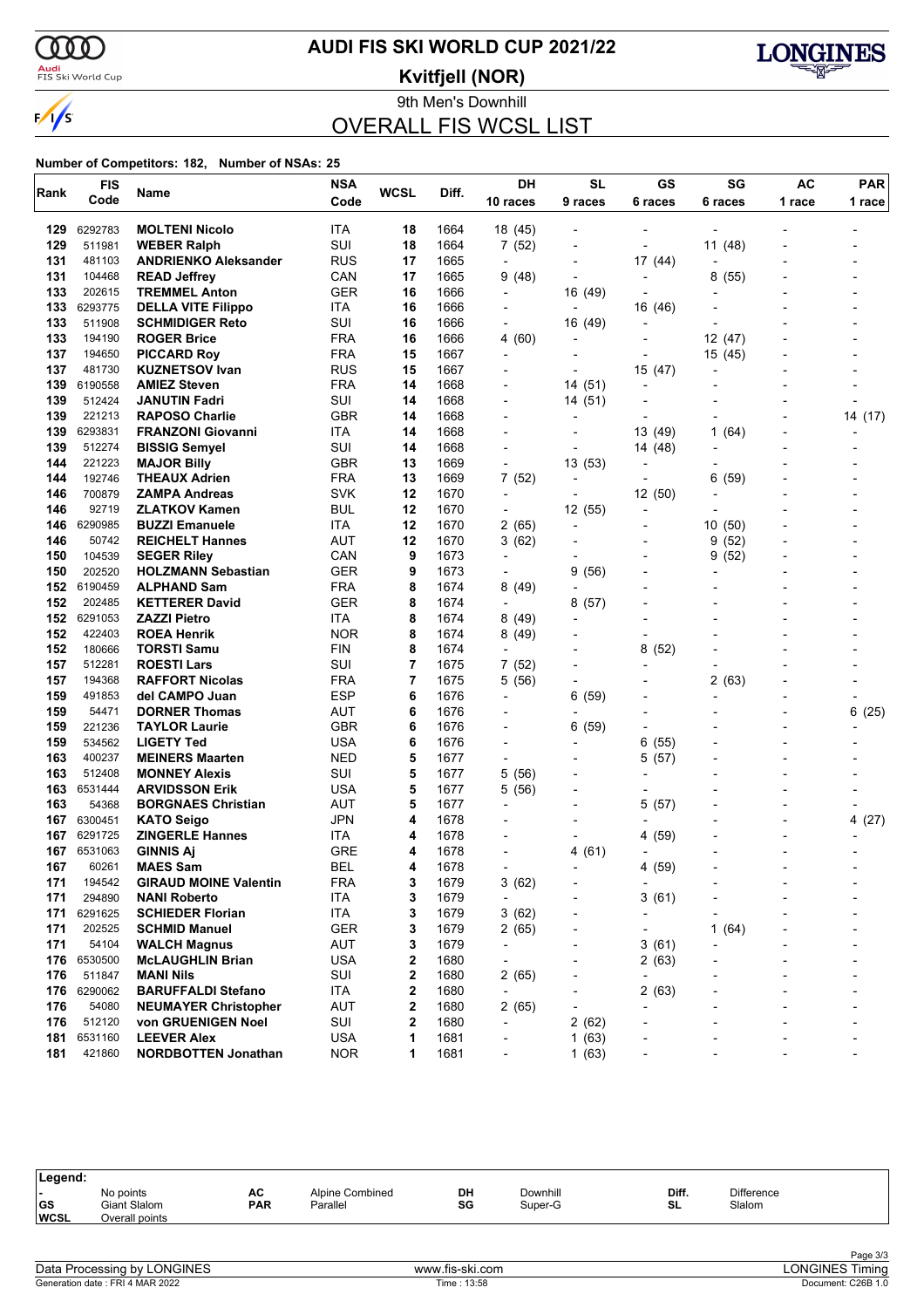

### <mark>Audi</mark><br>FIS Ski World Cup

# **AUDI FIS SKI WORLD CUP 2021/22**

**Kvitfjell (NOR)**



#### **Number of Nations: 19**

### 9th Men's Downhill FIS NATION CUP

| Rank NSA |            | Name                            | <b>Points</b> | Diff. | <b>DH</b>                | <b>SL</b> | GS  | SG  | AC                       | <b>PAR</b> | TΕ. |
|----------|------------|---------------------------------|---------------|-------|--------------------------|-----------|-----|-----|--------------------------|------------|-----|
| 1.       | <b>AUT</b> | <b>Austria</b>                  | 4279          |       | 1584                     | 911       | 613 | 919 | ٠                        | 252        |     |
| 2        | SUI        | <b>Switzerland</b>              | 4127          | 152   | 1516                     | 835       | 928 | 825 | $\overline{\phantom{0}}$ | 23         |     |
| 3        | <b>NOR</b> | Norway                          | 2782          | 1497  | 531                      | 1147      | 530 | 456 | Ξ.                       | 118        |     |
| 4        | <b>ITA</b> | <b>Italy</b>                    | 2130          | 2149  | 774                      | 731       | 326 | 273 | -                        | 26         |     |
| 5        | <b>FRA</b> | <b>France</b>                   | 1764          | 2515  | 511                      | 367       | 478 | 367 | -                        | 41         |     |
| 6        | <b>GER</b> | Germany                         | 1288          | 2991  | 467                      | 325       | 145 | 282 | -                        | 69         |     |
| 7        | <b>USA</b> | <b>United States of America</b> | 1052          | 3227  | 625                      | 80        | 132 | 215 | -                        |            |     |
| 8        | CAN        | Canada                          | 742           | 3537  | 235                      | 71        | 120 | 235 | ۰                        | 81         |     |
| 9        | <b>SLO</b> | Slovenia                        | 472           | 3807  | 229                      | 13        | 140 | 32  | -                        | 58         |     |
| 10       | CRO        | Croatia                         | 379           | 3900  |                          | 256       | 116 |     |                          |            |     |
| 11       | <b>GBR</b> | <b>Great Britain</b>            | 295           | 3984  |                          | 281       |     |     |                          | 14         |     |
| 12       | <b>SWE</b> | Sweden                          | 194           | 4085  | 20                       | 140       | 21  | 3   | -                        | 10         |     |
| 13       | <b>BUL</b> | <b>Bulgaria</b>                 | 109           | 4170  | $\overline{\phantom{a}}$ | 109       |     |     | -                        | -          |     |
| 14       | <b>ESP</b> | Spain                           | 106           | 4173  |                          | 106       |     |     |                          |            |     |
| 15       | <b>RUS</b> | <b>Russian Federation</b>       | 97            | 4182  | $\overline{\phantom{a}}$ | 82        | 15  |     |                          |            |     |
| 16       | <b>BEL</b> | <b>Belgium</b>                  | 82            | 4197  | $\overline{\phantom{a}}$ | 67        |     |     | -                        | 15         |     |
| 17       | <b>JPN</b> | Japan                           | 41            | 4238  | $\overline{\phantom{a}}$ | 37        |     |     | -                        | 4          |     |
| 18       | <b>SVK</b> | Slovakia                        | 22            | 4257  |                          |           | 22  |     |                          |            |     |
| 19       | <b>NED</b> | <b>Netherlands</b>              | 3             | 4276  |                          |           | 3   |     |                          |            |     |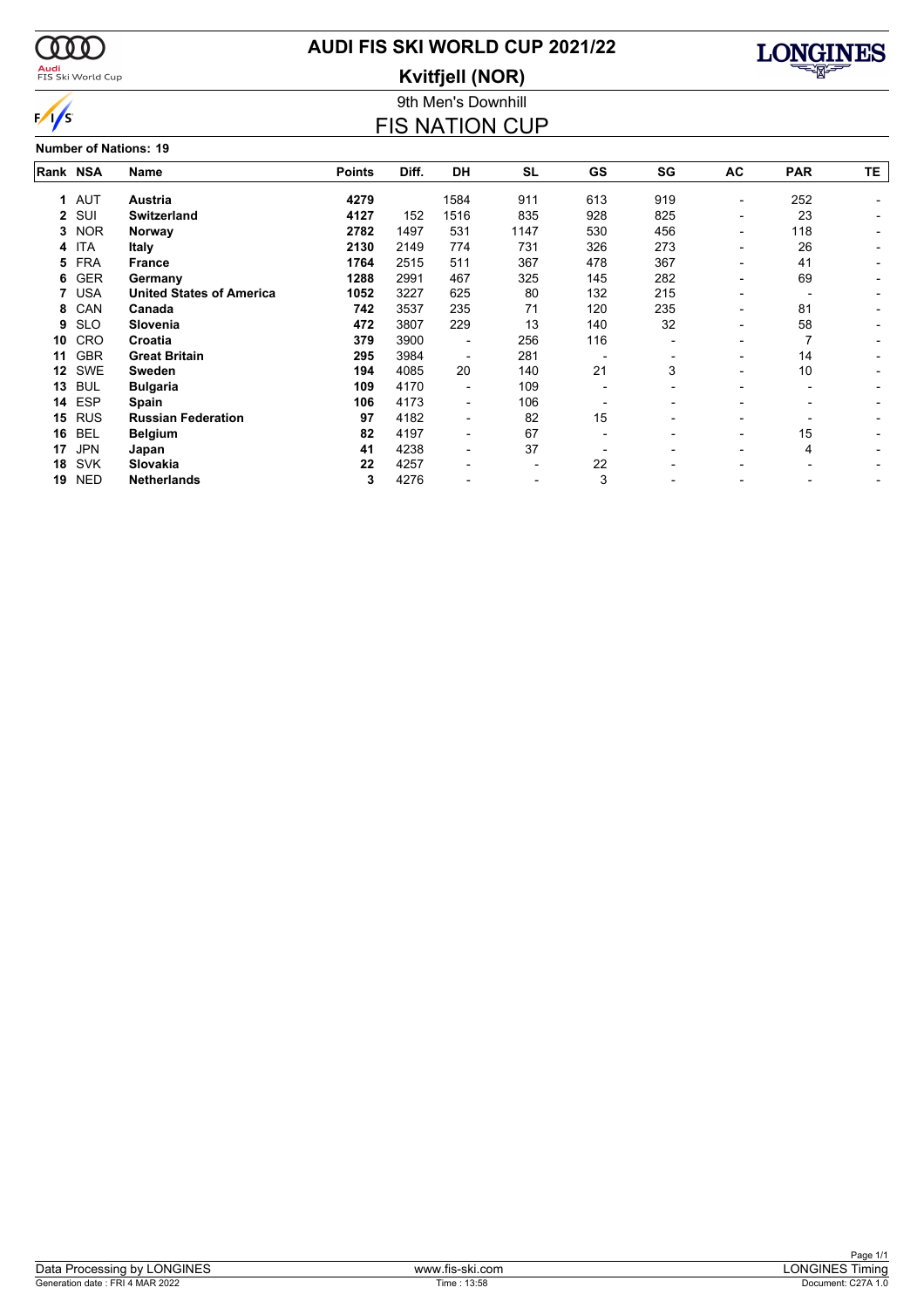

### **AUDI FIS SKI WORLD CUP 2021/22**

### 9th Men's Downhill **Kvitfjell (NOR)**



# OVERALL FIS NATION CUP

**Number of Nations: 25**

|               |                | Overall |          |                | <b>DH Points</b> |        |              | <b>SL Points</b>         |                          |              | <b>GS Points</b> |        |                | <b>SG Points</b> |     |     | <b>AC Points</b> |   | <b>PAR Points</b> |     |     | <b>TE Points</b> |
|---------------|----------------|---------|----------|----------------|------------------|--------|--------------|--------------------------|--------------------------|--------------|------------------|--------|----------------|------------------|-----|-----|------------------|---|-------------------|-----|-----|------------------|
| <b>RK NSA</b> | M+W            | м       | W        | M+W            | M                | W      | M+W          | м                        | W                        | M+W          | м                | W      | $M+W$          | М                | W   | M+W | м                | W | $M+W$             | м   | W   | $M+W$            |
| 1 AUT         | 8394 4279 4115 |         |          | 3135 1584 1551 |                  |        | 1700 911 789 |                          |                          | 1133 613 520 |                  |        | 2086 919 1167  |                  |     |     |                  |   | 340               | 252 | 88  |                  |
| 2 SUI         | 7684 4127 3557 |         |          | 2824 1516 1308 |                  |        | 1488 835     |                          | 653                      | 1443         | 928              | 515    | 1826           | 825 1001         |     |     |                  |   | 103               | 23  | 80  |                  |
| $3$ ITA       | 5350 2130 3220 |         |          | 1972 774 1198  |                  |        | 788          | 731                      | 57                       | 719          | 326              | 393    | 1795           | 273 1522         |     |     |                  |   | 76                | 26  | 50  |                  |
| 4 NOR         | 4044 2782 1262 |         |          |                | 765 531 234      |        | 1385 1147    |                          | 238                      | 925          | 530              | 395    |                | 664 456 208      |     |     |                  |   | 305               | 118 | 187 |                  |
| 5 FRA         | 2949 1764 1185 |         |          |                | 725 511          | 214    |              | 442 367                  | 75                       | 946          | 478              | 468    | 760            | 367              | 393 |     |                  |   | 76                | 41  | 35  |                  |
| 6 USA         | 2777 1052 1725 |         |          | 967            | 625              | 342    | 639          | 80                       | 559                      | 634          | 132              | 502    | 531            | 215              | 316 |     |                  |   | 6                 |     | 6   |                  |
| 7 GER         | 2055 1288 767  |         |          | 691            | 467              | 224    | 721          | 325                      | 396                      | 148          | 145              | 3      | 365            | 282              | 83  |     |                  |   | 130               | 69  | 61  |                  |
| 8 CAN         | 1487 742 745   |         |          | 412            | 235              | 177    | 445          | 71                       | 374                      | 239          | 120              | 119    | 310            | 235              | 75  |     |                  |   | 81                | 81  |     |                  |
| 9 SLO         | 1388 472 916   |         |          | 357            | 229              | 128    | 364          | 13                       | 351                      | 429          | 140              | 289    | 48             | 32               | 16  |     |                  |   | 190               | 58  | 132 |                  |
| <b>10 SWE</b> | 1230           |         | 194 1036 | 47             | 20               | 27     | 583          | 140                      | 443                      | 532          | 21               | 511    | 3              | 3                |     |     |                  |   | 65                | 10  | 55  |                  |
| <b>11 SVK</b> | 1048           |         | 22 1026  | 22             |                  | 22     | 660          | $\overline{\phantom{0}}$ | 660                      | 353          | 22               | 331    | 13             | $\overline{a}$   | 13  |     |                  |   |                   |     |     |                  |
| <b>12 CRO</b> | 530            | 379 151 |          |                |                  |        | 407          | 256                      | 151                      | 116          | 116              |        |                |                  |     |     |                  |   |                   |     |     |                  |
| <b>13 CZE</b> | 492            |         | $-492$   | 303            |                  | $-303$ | 108          | $\overline{\phantom{a}}$ | 108                      |              |                  |        | 81             |                  | 81  |     |                  |   |                   |     |     |                  |
| <b>14 GBR</b> | 379            | 295     | 84       |                |                  |        | 345          | 281                      | 64                       | 20           |                  | 20     | $\blacksquare$ |                  |     |     |                  |   | 14                | 14  |     |                  |
| <b>15 POL</b> | 189            |         | 189      |                |                  |        |              |                          |                          | 157          |                  | $-157$ | 8              |                  | 8   |     |                  |   | 24                |     | 24  |                  |
| <b>16 NZL</b> | 177            |         | $-177$   |                |                  |        |              |                          |                          | 44           |                  | 44     | 133            | $\sim$           | 133 |     |                  |   |                   |     |     |                  |
| 17 RUS        | 176            | 97      | 79       | 29             |                  | 29     | 82           | 82                       | $\overline{\phantom{a}}$ | 23           | 15               | 8      | 42             |                  | 42  |     |                  |   |                   |     |     |                  |
| <b>18 BUL</b> | 109            | 109     |          |                |                  |        | 109          | 109                      |                          |              |                  |        |                |                  |     |     |                  |   |                   |     |     |                  |
| <b>19 ESP</b> | 106            | 106     |          |                |                  |        | 106          | 106                      |                          |              |                  |        |                |                  |     |     |                  |   |                   |     |     |                  |
| <b>20 BEL</b> | 82             | 82      |          |                |                  |        | 67           | 67                       |                          |              |                  |        |                |                  |     |     |                  |   | 15                | 15  |     |                  |
| <b>21 JPN</b> | 52             | 41      | 11       |                |                  |        | 48           | 37                       | 11                       |              |                  |        |                |                  |     |     |                  |   | 4                 | Δ   |     |                  |
| <b>22 BIH</b> | 29             |         | 29       | 16             |                  | 16     |              |                          |                          |              |                  |        | 13             |                  | 13  |     |                  |   |                   |     |     |                  |
| <b>23 FIN</b> | 28             |         | 28       |                |                  |        | 28           |                          | 28                       |              |                  |        |                |                  |     |     |                  |   |                   |     |     |                  |
| <b>24 BLR</b> | 11             |         | 11       |                |                  |        | 11           |                          | 11                       |              |                  |        |                |                  |     |     |                  |   |                   |     |     |                  |
| <b>25 NED</b> | 6              | 3       | 3        |                |                  |        |              |                          |                          | 6            | 3                | 3      |                |                  |     |     |                  |   |                   |     |     |                  |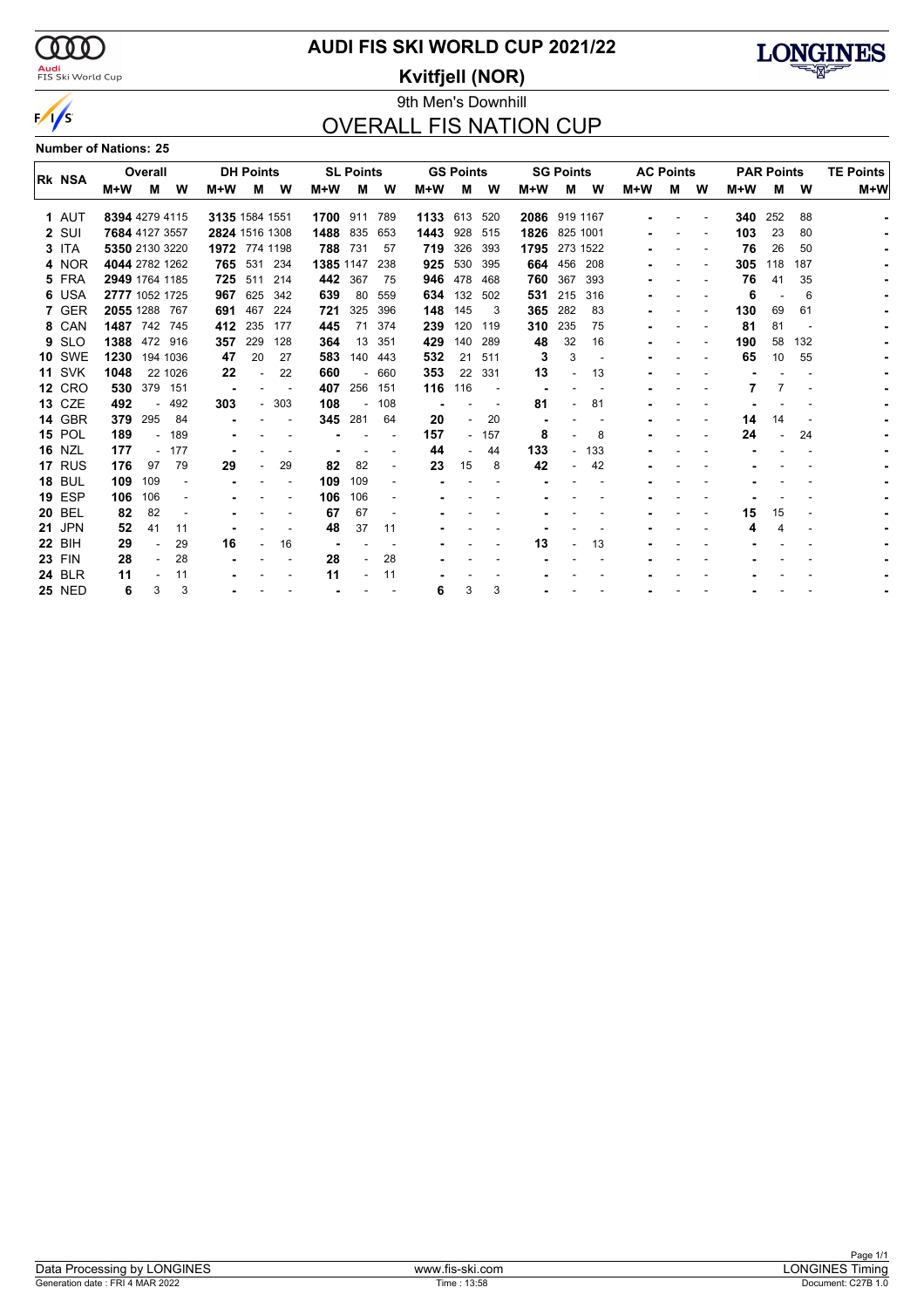

<mark>Audi</mark><br>FIS Ski World Cup

# **AUDI FIS SKI WORLD CUP 2021/22**

**Kvitfjell (NOR)**



9th Men's Downhill

# BRANDS STANDINGS

|   | Rank Name   | <b>Points</b> | Diff. | DH                       | SL                       | GS                       | SG                       | AC                       | <b>PAR</b>               |
|---|-------------|---------------|-------|--------------------------|--------------------------|--------------------------|--------------------------|--------------------------|--------------------------|
|   | Head        | 3120          |       | 1390                     | 400                      | 420                      | 850                      | $\overline{\phantom{0}}$ | 60                       |
|   | 2 Atomic    | 2070          | 1050  | 705                      | 630                      | 245                      | 490                      |                          |                          |
|   | 3 Rossignol | 1630          | 1490  | 100                      | 830                      | 425                      | $\overline{\phantom{0}}$ | -                        | 275                      |
|   | 4 Fischer   | 1210          | 1910  | 400                      | 685                      | $\overline{\phantom{0}}$ | 125                      |                          |                          |
|   | 5 Stoeckli  | 1185          | 1935  | 425                      | $\overline{\phantom{a}}$ | 480                      | 280                      |                          | $\overline{\phantom{a}}$ |
|   | 6 Salomon   | 465           | 2655  | 120                      | $\overline{\phantom{a}}$ | 255                      | 90                       |                          |                          |
|   | 7 Nordica   | 390           | 2730  | 255                      | 95                       | $\overline{\phantom{0}}$ | 40                       | $\overline{\phantom{0}}$ |                          |
|   | 8 Voelkl    | 260           | 2860  | -                        | 220                      | $\overline{\phantom{0}}$ | $\overline{\phantom{a}}$ |                          | 40                       |
| 9 | Dynastar    | 190           | 2930  | $\overline{\phantom{0}}$ | 140                      | 50                       | $\overline{\phantom{0}}$ |                          |                          |
|   |             |               |       |                          |                          |                          |                          |                          |                          |